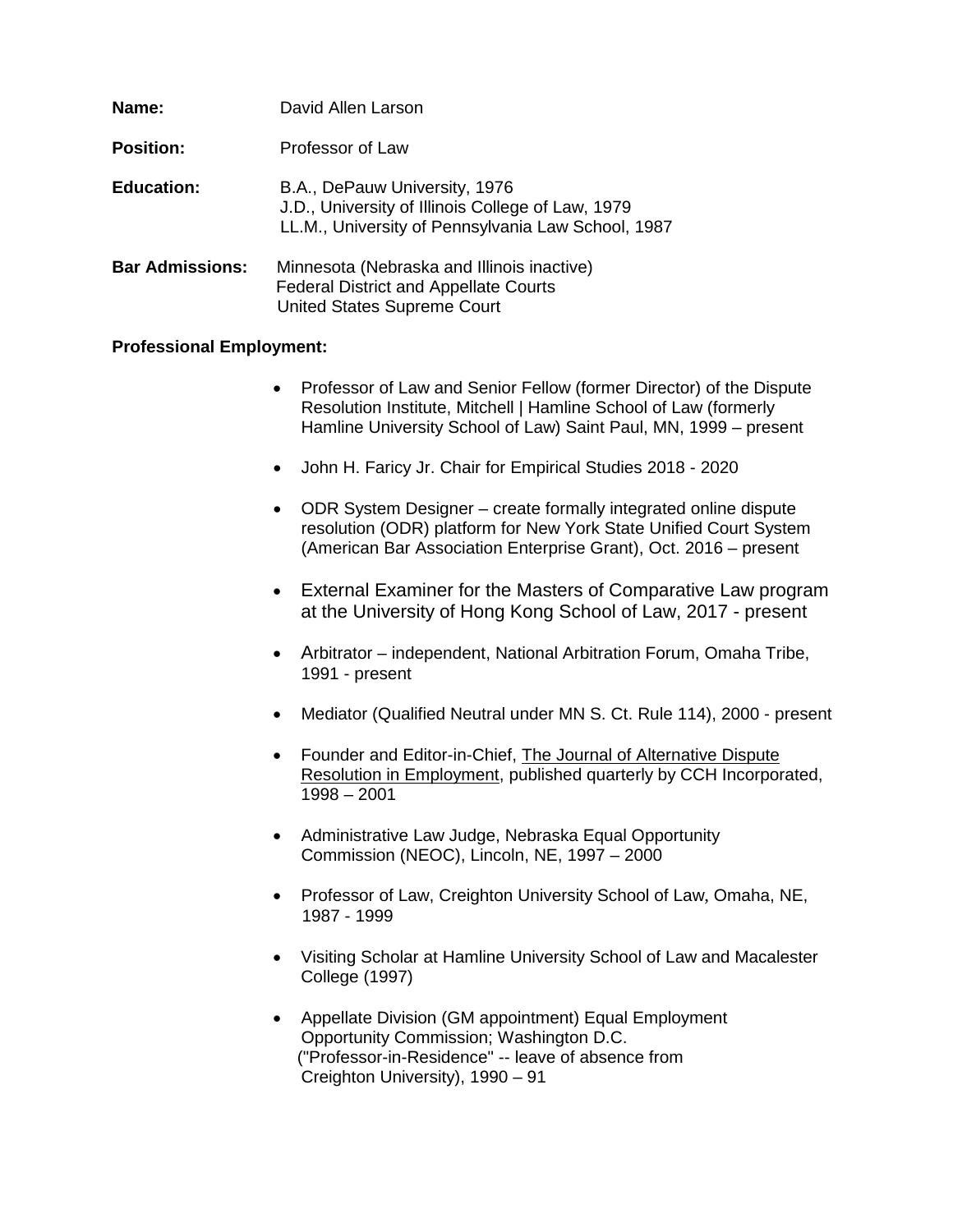- Associate Professor, Millsaps College, School of Management; Jackson, MS, Graduate and Undergraduate, 1983 – 86
- Assistant Professor, Loyola University of Chicago, School of Business Administration; Chicago, IL 1981 – 83
- Litigation Attorney, Meagher and Geer, Minneapolis, MN 1979 81

## **Courses:**

- Currently
- Cyber Skills and Dispute Resolution/ADR and Technology (created first full semester course in the United States in 2000)
- Arbitration
- Arbitration Skills
- Employment Discrimination Law
- Labor Law
- Employment Law (in-person and online)
- Torts I
- Previously
- Administrative Law (online)
- Disability Law Seminar
- Dispute Resolution Practices
- International Commercial Arbitration (summer 2002, Paris, France)
- Torts II
- ADR & Transnational Employment Issues (summer 2000, University of Modena, Italy)
- Alternative Dispute Resolution in Employment
- Labor and Employment Arbitration
- Municipal Corporations

# **Articles and Book Chapters:** *Articles available at* <http://ssrn.com/author=709717>

## *\*\*Based upon number of downloads, my articles place me in the top 2% of all authors participating in the Social Science Research Network (SSRN)*

*Online Arbitration Must Be Accessible for Everyone,* short article published on arbitrate.com *at <https://arbitrate.com/article.cfm?zfn=accessiblearb.cfm>* July15, 2020

*ODR Accessibility for Persons with Disabilities: We Must Do Better* forthcoming fall of 2020 by Eleven International Publishers in The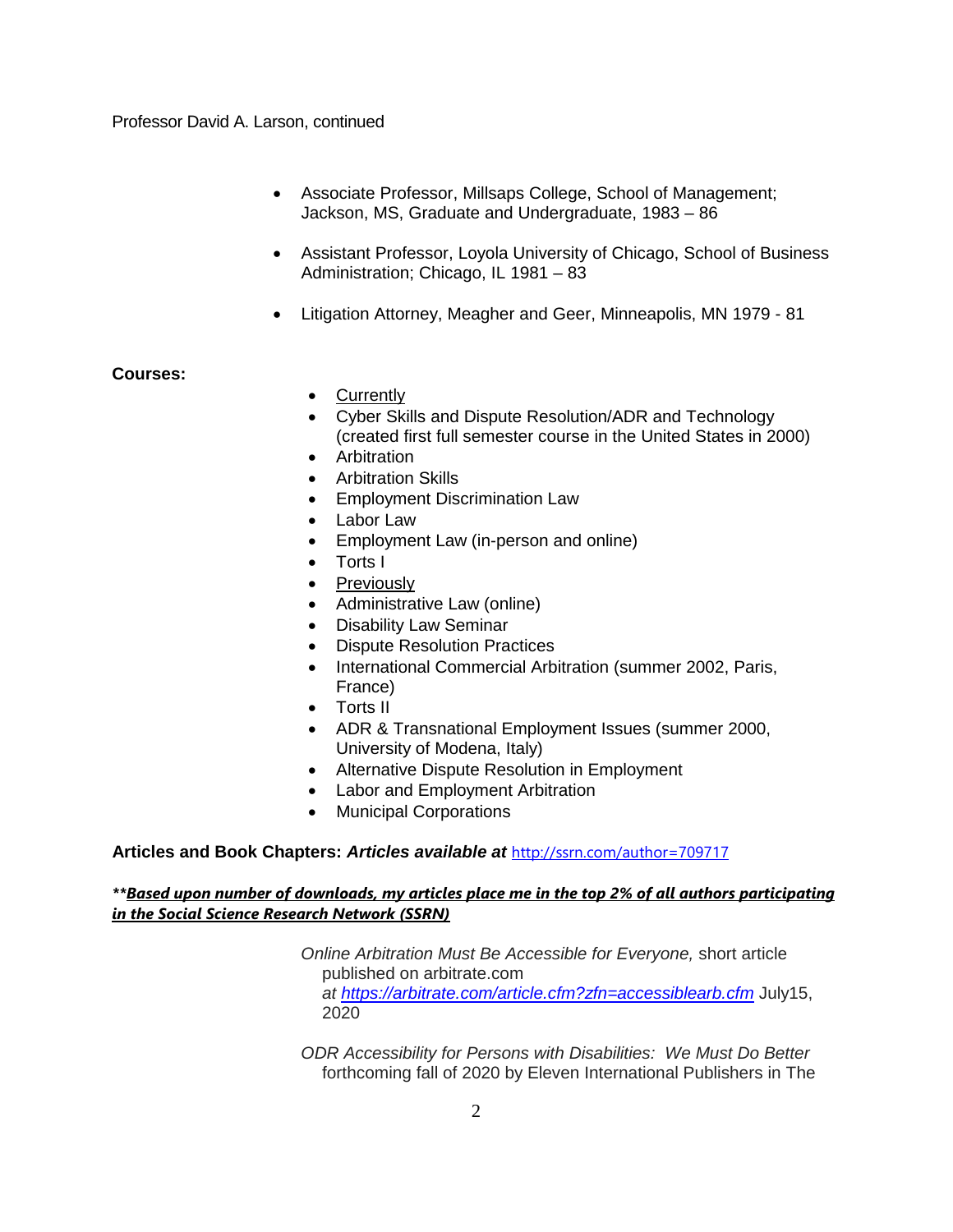Hague. Book chapter in treatise titled Online Dispute Resolution: Theory and Practice  $(2^{nd}$  edition).

- *Digital Accessibility and Disability Accommodations in Online Dispute Resolution: ODR for Everyone,* Ohio State Journal on Dispute Resolution, vol. 34, no. 3, p. 431, 2019 (34 OHIO ST. J. ON DISP. RESOL. 431 (2019)).
- *Designing and Implementing a State Court ODR System: From Disappointment to Celebration,* University of Missouri Law School's *[Journal of Dispute Resolution, Vol. 2019, No. 2.](https://papers.ssrn.com/sol3/papers.cfm?abstract_id=3399778##)* The article describes Professor Larson's experience as the System Designer for the New York State Unified Court System's online dispute resolution (ODR) pilot project. Available at <http://ssrn.com/abstract=3399778>
- Authored the 40-page case file for the 2019 2020 American Bar Association Law Student Division National Arbitration Competition, ALEX SMITH v. WBG, Inc., including four detailed deposition summaries, two conflicting scientific expert reports, documentary evidence, email communications, and the arbitration Complaint and Answer, Sept. 1, 2019.
- *Dispute Resolution in the United States*, Volume 18 Southeast Justice Review (Xiamen University Press, December 2018), Chinese law journal published in Mandarin
- Book chapter *"Medical Malpractice Arbitration: Not Business As Usual,"* (coauthor - Dr. David Dahl) published in Arbitration and Mediation of Employment and Consumer Disputes, Elizabeth C. Tippett and Samuel Estreicher Series Editors, NYU Center for Labor and Employment Law, Carolina Academic Press, Durham, North Carolina (2018) (Revised and updated version of article previously published by the Penn State Law School)
- Authored the case file for the American Bar Association Law Student Division National Arbitration Competition 2018–2019, CHRIS JONES, Claimant, v. NEWTON CARE HOMES, LLC, Respondent (36 pages) Case file includes Chris Jones's Demand for Arbitration; Newton Care Homes's Answering Statement and Counterclaim; Summary of Deposition testimony of Chris Jones, Claimant; Summary of Deposition testimony of Morgan Kestrel, an employee of Respondent; Signed Affidavit of Del Pearson, who will testify for Chris Jones; Signed Affidavit of Alex Smith, who will testify for Newton Care Homes; A document from NCH files entitled, "Agreement to Arbitrate" signed by Chris Jones; A letter and enclosure from Del Pearson to the New Dover Department of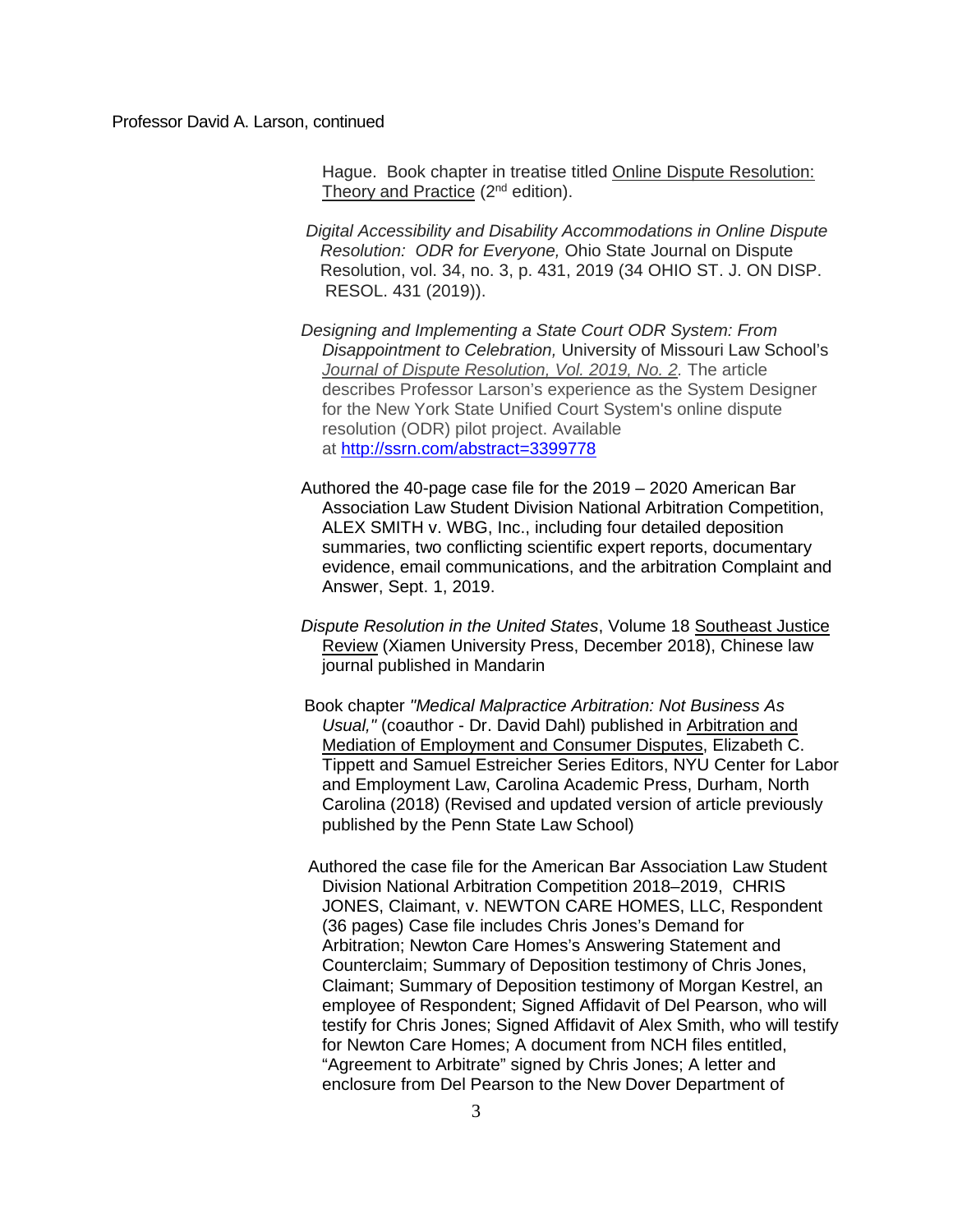Human Services; A letter from Matthew C. Johnson of the Department of Human Services to Newton Care Homes; A Legal Memorandum summarizing the holdings in the leading New Dover cases relevant to the arbitration; Expert Opinion of Dr. Fran Spevak; Expert Opinion of Dr. Gale Martinez; Excerpts of Social Media Posts by Chris Jones

*ODR for All: Digital Accessibility and Disability Accommodations in Online Dispute Resolution,* accepted for publication by Ohio State Journal on Dispute Resolution (2018)

*Medical Malpractice Arbitration: Not Business as Usual*, 8 Yearbook on Arbitration and Mediation 69 (2016) (renamed 8 Arbitration Law Review 69), Penn State Law School, with coauthor Dr. David Dahl, <https://ssrn.com/abstract=2893462>

*Access to Justice,* treatise chapter published October 2015 in the Encyclopedia of Law and Economics, edited by Jürgan Backhaus, [www.SpringerReference.com](http://www.springerreference.com/)

*Seagate v. Western Digital*, I submitted one of the two Petitions to File an Amicus Brief that were accepted in support of Appellant Western Digital's appeal to the Minnesota Supreme Court. I wrote, served and filed my own brief. The case involved an arbitral award that exceeded \$630 million, which rapidly increased as interest accrued. The case raised critical issues regarding an arbitrator's inherent authority. Supreme Court oral argument was held on February 5, 2014.

*Access to Justice for Persons with Disabilities: An Emerging Strategy*, Laws, Vol. 3, No. 2 [www.mdpi.com,](http://www.mdpi.com/) May 27, 2014

*Preparing to Negotiate in a Globally Diverse Environment: An Examination of Chinese and Jewish Perspectives on Truth and Lies*, *[Hamline Journal of Public Law and Policy, Vol. 33, No. 2, 2012,](http://papers.ssrn.com/sol3/papers.cfm?abstract_id=2155156##) c*oauthor Associate Professor Chang Wang, China University of Political Science and Law (Beijing, China).

*The End of Arbitration as We Know it? Arbitration Under Attack*, 3 Penn State Yearbook on Arbitration and Mediation 93 (2011).

*Brother, Can You Spare a Dime? Technology Can Reduce Dispute Resolution Costs and Improve Outcomes*," Volume 11, No. 2 of the Nevada Law Journal (2011) (the law review for the William S. Boyd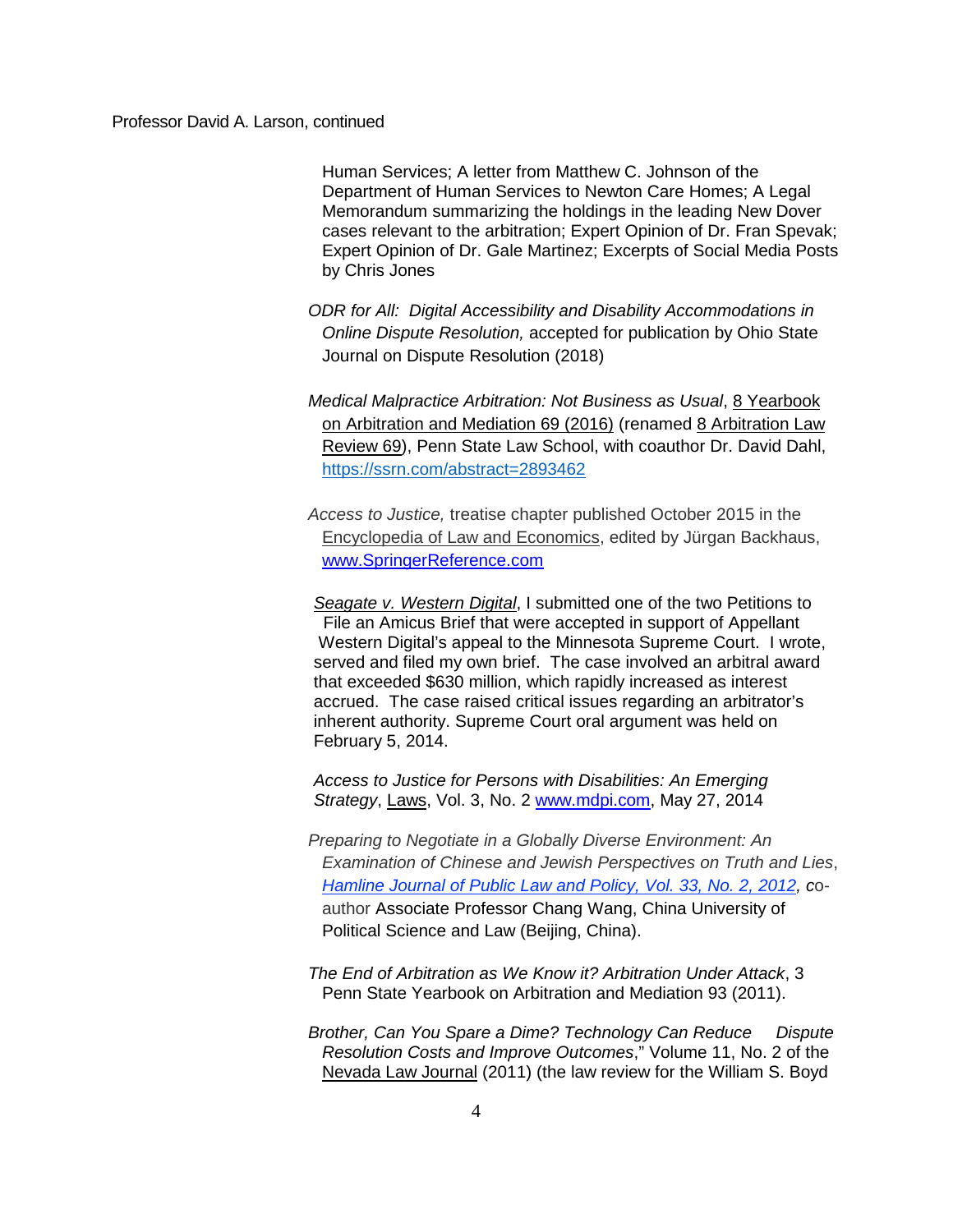School of Law at the University of Nevada Las Vegas).

- *Adventure Learning: Not Everyone Gets to Play*, in VENTURING BEYOND THE CLASSROOM (Volume 2 in the Rethinking Negotiation Teaching Series) (Christopher Honeyman, et al., eds., 2010).
- *Artificial Intelligence: Robots, Avatars, and the Demise of the Human Mediator,* published in Vol. 25, No. 1 of the Ohio State Journal on Dispute Resolution (2010). The article is published by The Ohio State University Moritz College of Law in cooperation with the American Bar Association Section of Dispute Resolution.
- *Technology Mediated Dispute Resolution and the Deaf Community*, Vol. 3, No. 1 of Health Law and Policy (American University, Washington College of Law, Spring 2009).
- *Technology Mediated Dispute Resolution Can Improve the Registry of Interpreters for the Deaf Ethical Practices System: The Deaf Community is Well Prepared and Can Lead by Example*, Vol. 10, Issue 4, Cardozo Journal of Conflict Resolution (2008)
- *Conflicts of Interest and Disclosures: Are We Making a Mountain Out of a Molehill?* Volume 49, Issue No. 4, South Texas Law Review (2008)
- *Technology Mediated Dispute Resolution (TMDR): Opportunities and Dangers,* Volume 38, No. 1, The University of Toledo Law Review (2006).
- *Technology Mediated Dispute Resolution (TMDR): A New Paradigm for ADR,* Volume 21, No. 3, Ohio State Journal on Dispute Resolution (2006) (published in cooperation with the American Bar Association Section on Dispute Resolution).
- *Understanding the Cost of the War in Iraq and How that Realization Can Affect International Law*, Volume 13, Issue 2, Cardozo Journal of International and Comparative Law (2005).
- *Online Dispute Resolution: Technology Takes a Place at the Table*, Vol. 20, No. 1, Negotiation Journal, January 2004 (Harvard University Program on Negotiation in cooperation with Blackwell Publishing)
- *Online Dispute Resolution: Do You Know Where Your Children Are?* Vol. 19, No. 3 Negotiation Journal, July 2003 (Harvard University Program on Negotiation in cooperation with Kluwer Academic)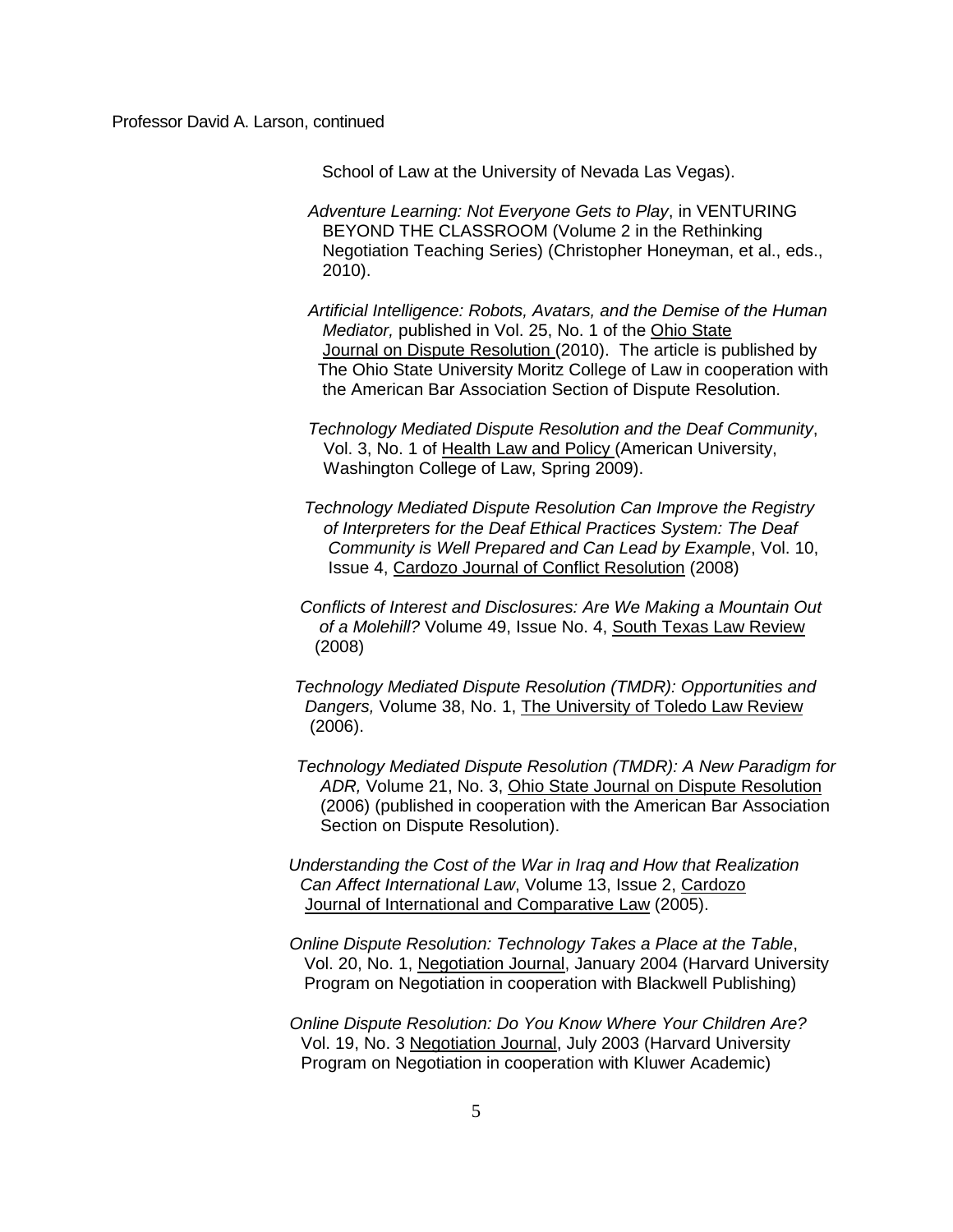*The First International Competition for Online Dispute Resolution: Is this Big, Different and New?* co-authored, Vol. 19, No. 4 Journal of International Arbitration, (2002, Kluwer Law International, the Hague, Netherlands)

*International Legal Developments in Review: 2000 (Dispute Resolution),* coauthored, American Bar Association, (Summer 2001), American Bar Association website.

- *International Legal Developments in Review: 1999 (International Employment)*, co-authored, American Bar Association, Vol. 34, No.2, The International Lawyer (Summer 2000)
- *International Legal Developments in Review: 1998 (International Employment)*, co-authored, American Bar Association, Vol. 33, No. 2, The International Lawyer (Summer 1999)
- *Dispute Resolution Systems: An International Perspective*, International Employment Law, Minnesota Continuing Legal Education, Minneapolis, MN, 1999.
- *Employment Discrimination Based on Disabilities*, Employment Discrimination, Southwestern Legal Foundation, Dallas, TX, 1999.
- *Age Discrimination in Employment Act: Recent Trends and Unresolved Issues*, Employment Discrimination, Southwestern Legal Foundation, Dallas, TX, 1999.
- *Hiring and Firing in the European Union: Current Trends in Employment Contract Formation and Cancellation*, *in* EMPLOYMENT LAW HANDBOOK (vol. 2) (Minnesota Continuing Legal Education 1998).
- *European Employment Law, German Employment Law, Equal Pay/Equal Value in the European Union, and United Kingdom Employment Law,* Employment Law Handbook, Vol. I, published by Minnesota Continuing Legal Education, 1997 (70 pp.) (co-authored with Jim Samples).
- *International Employment Law*, International Legal Developments in Review: 1997, written with co-authors, published by the American Bar Association in Vol. 31, No. 2, The International Lawyer (1997).
- *Equal Pay in the European Union*, published in combined volumes 12 and 13 of the International Practitioners' Workshop Series, American Bar Association, 1997.
- *Age Discrimination in Employment Act,* Employment Law, Southwestern Legal Foundation, Dallas, TX, 1997, updated 1998.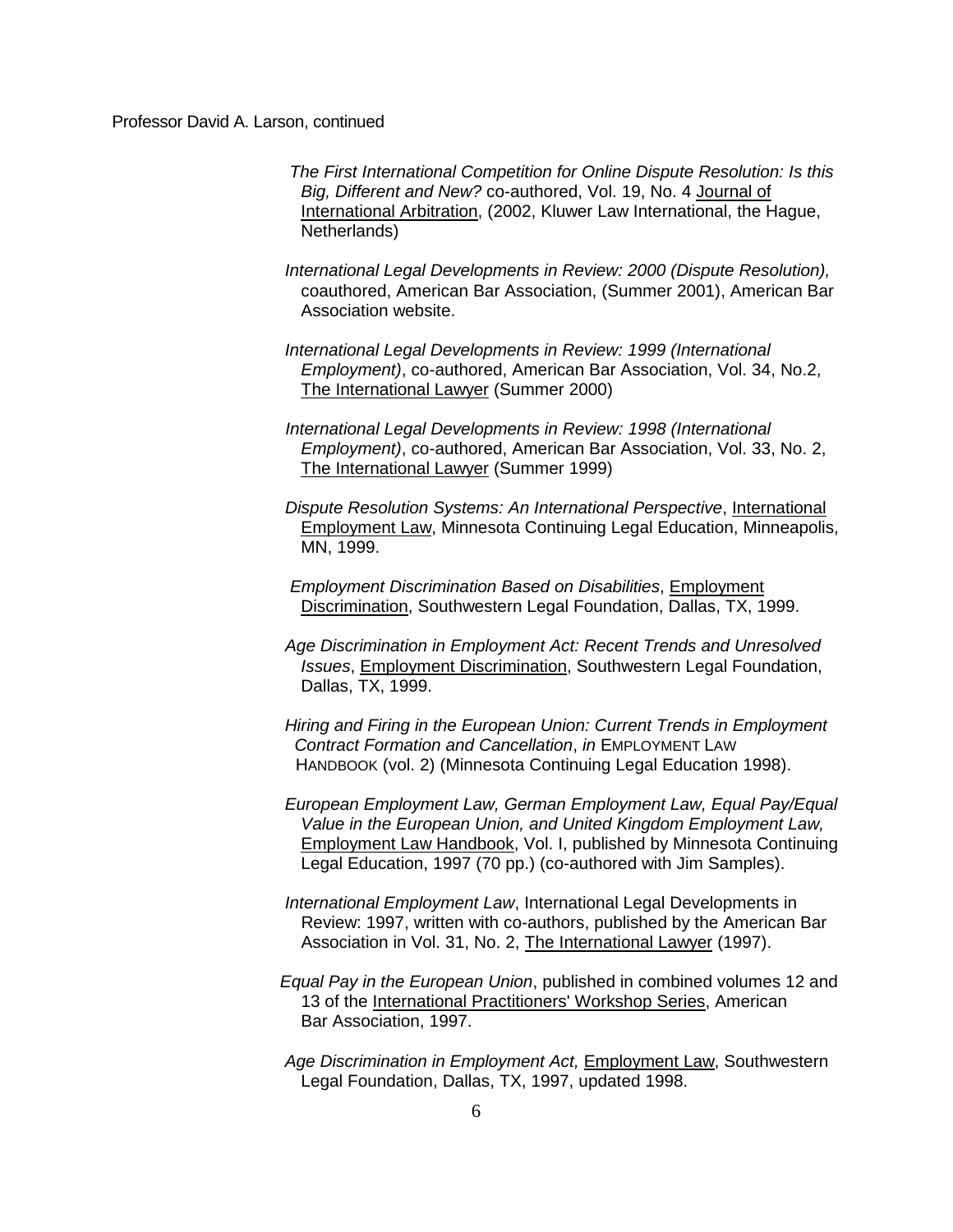- *Introduction to Remedies in Employment Discrimination Law*, Employment Law, Southwestern Legal Foundation, Dallas, TX, 1997, updated 1998.
- *Equal Pay in the European Union*, published in Outlook 2000: Legal Horizons for U.S. Exporters (American Bar Association Section of International Law & Practice), October 1996.
- *United States Labor and Employment Law*, comprehensive section (109 pages) in multinational treatise published by Matthew- Bender entitled International Employment Law, 1996.
- *Equal Pay-Comparable Worth*, chapter in treatise published by Kluwer Publishers entitled European Community Law After 1992: A Practical Guide for Lawyers Outside the EC (1992), Chapter revised and updated for European Union Law After Maastricht: A Practical Guide for Lawyers Outside the Common Market (1996).
- *Americans With Disabilities Act: Recent Developments*, NSBA Section on Labor and Employment Law, Nebraska Continuing Legal Education, Employment Law Update, (1994).
- *Americans with Disabilities Act* and *What Can You Say, Where Can You Say It, and to Whom? A Guide to Understanding and Preventing Unlawful Sexual Harassment, in* EMPLOYMENT LAW UPDATE (Nebraska Continuing Legal Education 1994).
- *Medical Malpractice Reform as Part of Health Care Reform, in*  SECOND ANNUAL HEALTH CARE LAW INSTITUTE (Kutak Rock Law Firm 1993).
- *The Americans with Disabilities Act—The Final EEOC Rules, in* LABOR RELATIONS AND EMPLOYMENT LAW (Nebraska Continuing Legal Education 1992) (with Vincent Blackwood).
- *What Can You Say, Where Can You Say It, and To Whom: A Guide to Understanding and Preventing Unlawful Sexual Harassment*, Vol. 25, No. 3, Creighton Law Review (April 1992).
- *Long Overdue: A Single Guaranteed Minimum Income Program*, Vol. 69, No. 3 University of Detroit Mercy Law Review (1992).
- *Title VII Compensation Issues Affecting Bilingual Hispanic employees*, Vol. 23, No. 3, Arizona State Law Journal (Fall 1991).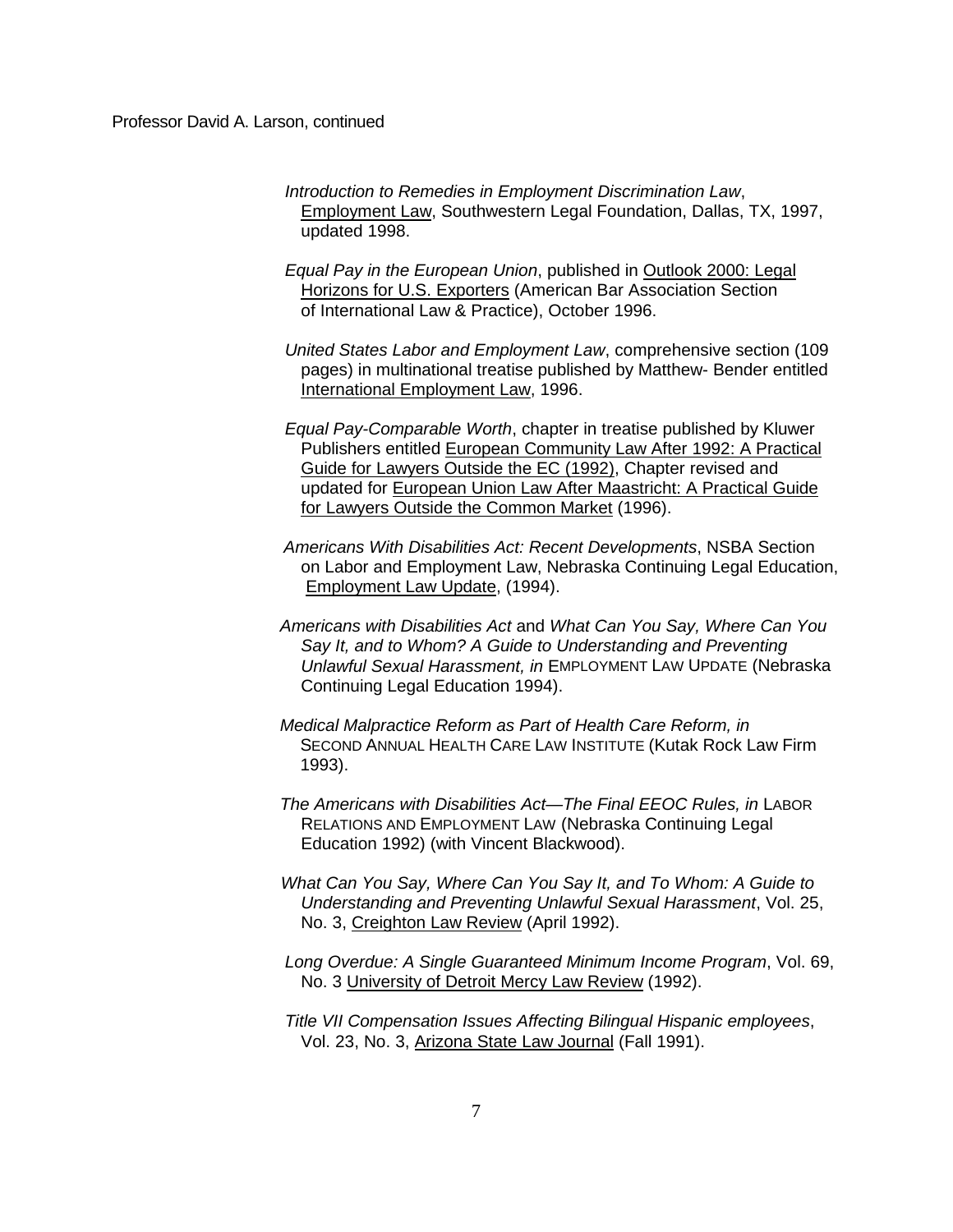*Professor-in-Residence at the Equal Employment Opportunity Commission*, The Creighton Lawyer, Fall 1991.

*Subcontracting and the Duty to Bargain*, Vol. 17, No. 2, New York University Review of Law and Social Change (1990)

*TWA vs. IFFA: A Fundamental Blow to Collective Bargaining*, Vol. 54, No. 4, Missouri Law Review (Fall 1989)

*Teachers*, Chapter in multi-volume treatise (Antieau, Local Government Law, Matthew-Bender) (August 1989)

*Mental Impairments and the Rehabilitation Act of 1973*, Vol. 48, No. 4, Louisiana Law Review (March 1988)

*Sweden's Experience with Just Cause Dismissal*, Vol. 11, No. 2, Yale Journal of International Law (Spring 1986)

- *What is a Protected Handicap According to the Rehabilitation Act of 1973?* Vol. 16, No. 2, Memphis State University Law Review (Winter 1986); reprinted in Vol. 37, No. 11 Labor Law Journal (November 1986)
- *What is the Appropriate Statute of Limitations for the Implied Warranty of Habitability*? Vol. 7, No. 4, University of Arkansas at Little Rock Law Journal (Summer 1985)

*Protection for At-Will Employees: A Comparative Study of Sweden and the United States*, Vol. 9, No.1, Suffolk Transnational Law Journal.

 *The 'As Is' Disclaimer and the Sale of New Houses*, Vol. 13, No. 3, Real Estate Law Journal (Winter 1985)

*Resolving the Paradox of the Innocent Construction Rule*, Vol. 7, No. 3, American Journal of Trial Advocacy (Summer 1984)

*Accountant-Client Privilege Statutes: A Clear Need for Reform*, Vol. 8, No. 1, Seton Hall Legislative Journal (Summer 1984)

*In Re Taylor*, Vol. 66, No. 9, Illinois Bar Journal (May 1979)

*Just Cause Dismissal: Sweden's Experience*, American Business Law Ass'n Annual National Conference, Portland, OR, 8/16/85, published in Selected Papers of the American Business Law Association National Proceedings, 1985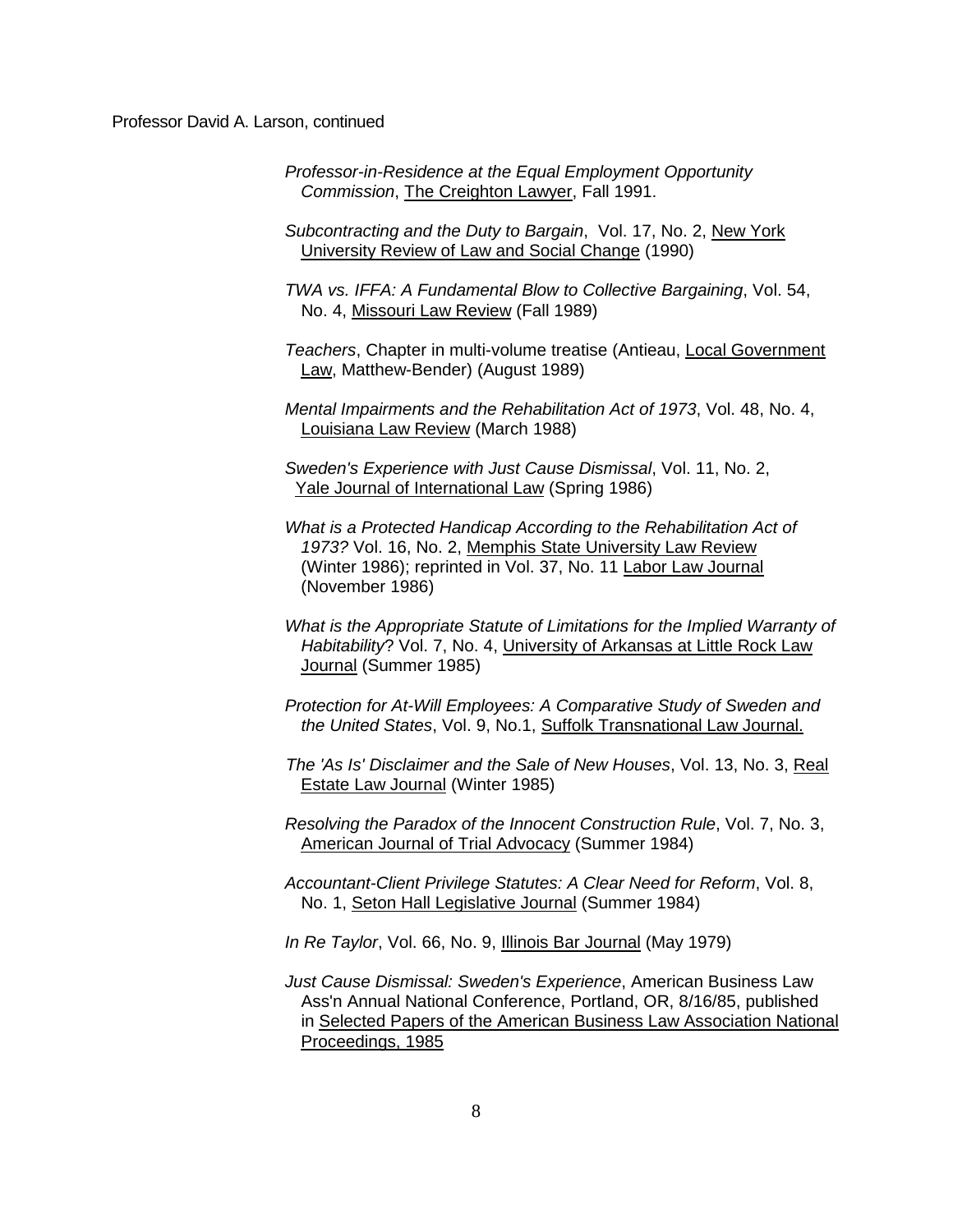|                        | Employment-at-Will in Sweden and the United States, ABLA Annual<br>National Conference, San Antonio, TX, 8/17/84, Selected Papers of<br>the American Business Law Association National Proceedings, 1984                                                                        |
|------------------------|---------------------------------------------------------------------------------------------------------------------------------------------------------------------------------------------------------------------------------------------------------------------------------|
|                        | The Demise of the Innocent Construction Rule, ABLA Annual National<br>Conference, Cambridge, MA, 8/15/83, Selected Papers of the<br><b>American Business Law Association National Proceedings, 1983</b>                                                                         |
|                        | Book Review: Personal Injury Damages in Canada, Vol. X, No. 1, Law<br>Books in Review (1983)                                                                                                                                                                                    |
| <b>Other Writings:</b> | Book Review: Business Law, Vol. IX, No. 1, Law Books in Review<br>(1982)                                                                                                                                                                                                        |
|                        | Eleven "Letters from the Editor" discussing topical concerns as well as<br>introducing and summarizing the published articles for each issue of<br>the Journal of Alternative Dispute Resolution in Employment<br>(published by CCH Incorporated) from Fall 1998 - Summer 2001. |
|                        | Research Guide to International Employment Law, printed and<br>distributed by Minnesota Continuing Legal Education, March 12,<br>2001.                                                                                                                                          |
|                        | Draft Law of Ukraine: On the Judicature, Summary and Analysis of<br>proposed legislation for the Central and East European Law Institute<br>(CEELI), June 1997.                                                                                                                 |
|                        | Review and Commentary on proposed amendments to the Bulgarian<br>Labour Code, completed at the request of the American Bar<br>Association's Central and East European Law Initiative (CEELI), 1995                                                                              |
|                        | Review and Commentary on Draft Labour Code for the Republic of<br>Belarus (CEELI), 1994                                                                                                                                                                                         |
|                        | Summary of Russian labor and employment laws that will apply to a U.S.<br>corporation opening an office in Russia, distributed at the Mid-<br>Year Meeting of the American Bar Association's Section on<br>International Law and Practice, January 19, 1994.                    |
|                        | Review and Commentary on Draft Trade Union Law for Moldova (CEELI),<br>1993                                                                                                                                                                                                     |
|                        | Review and Commentary on Draft Russian Federation Labor Code<br>(CEELI), 1993                                                                                                                                                                                                   |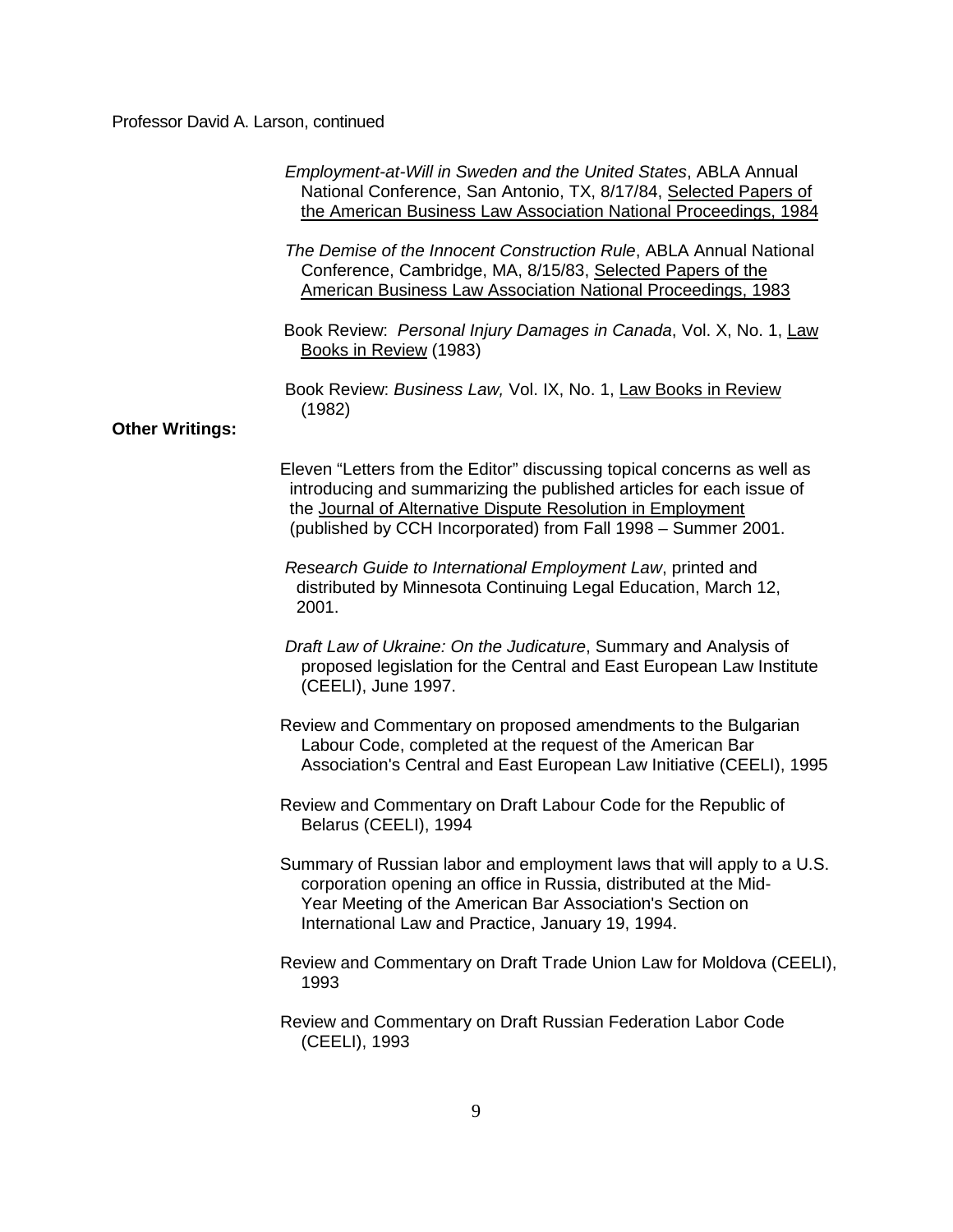- Discussion of the EEOC's Interim Guidance on the ADA and Health Insurance Plans, distributed at the National Association for Rehabilitation Professionals Conference, November 12, 1993.
- Analysis of the Family Medical Leave Act, presented at the Region IV Mental Health, Alcoholism and Drug Abuse Administration Regional Conference, June 18, 1993.
- Summary and analysis of employment problems that a small non-profit enterprise might encounter, distributed at the Ninth Annual Technical Assistance for Parent's Program (TAPP) Midwest Regional Conference, June 11, 1993.

## **Presentations:**

- "New Neutrality: Emerging Law and Rules for Digital Neutrality," as part of the "New Neutrality: Emerging Law and Rules of Neutrality for Nuclear Weapons, Outer Space and Cyberspace" conference, McGill University, Montreal, Canada, December 12, 2020
- "AI, Ethics and ODR," Cyberspace 2020 conference hosted by Masaryk University and the European Academy of Law and ICT. Czech Republic, November 27, 2020.
- "Online Dispute Resolution (ODR) Must Be Accessible for Persons with Disabilities (PWD)." 1-hour presentation during the 22nd Annual Cyberweek with Peter Jewett of Accessibleweb, November 3rd, 2020.
- "The Court Systems of the Future and ODR" with Mediate.com CEO Colin Rule, 50-minute presention "The Court Systems of the Future and ODR" at the Benjamin Cardozo School of Law's Annual Jed D. Melnick Symposium, October 23, 2020.
- "Does Technology Always Improve Mediation and Access to Justice?" with Peter Jewett of Accessibleweb, 1.25-hour presention "Does Technology Always Improve Mediation and Access to Justice?" American Bar Association Dispute Resolution Section's Mediation Week, October 23, 2020.
- Virtual Ability Community, a non-profit corporation that enables people with a wide range of disabilities to thrive in online virtual worlds. Professor Larson made his presentation in the form of an avatar in a Second Life virtual amphitheater to an audience of persons with disabilities attending as avatars. Professor Larson's presentation was titled "The Americans with Disabilities Act Title III Website Accessibility Requirements." Second Life, October 10, 2020.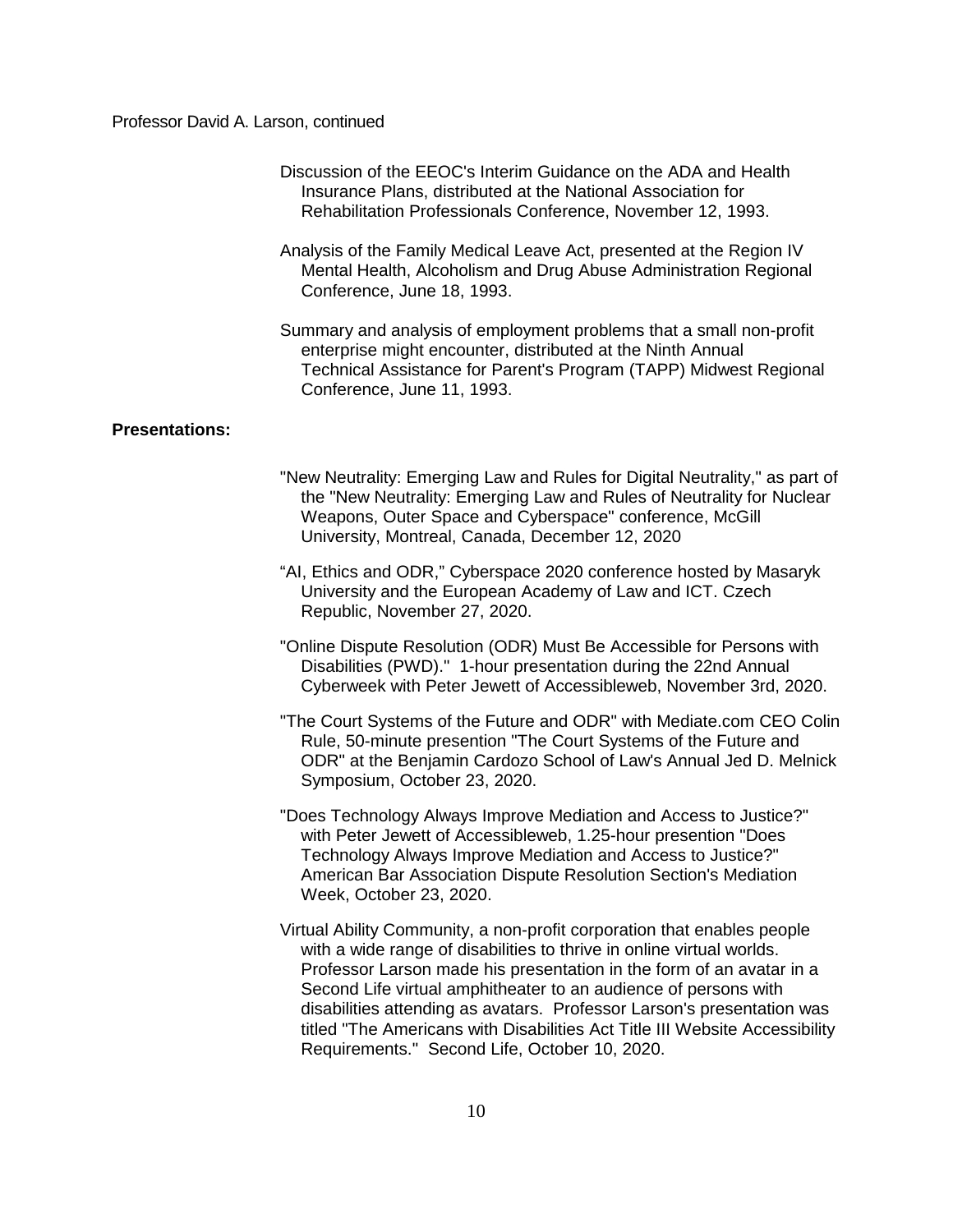- American Bar Association Section of Dispute Resolution Tech Expo presentation titled "Access to Justice and Persons with Disabilities." Professor Larson organized the session and invited three other individuals to join him: Professor Emeritus Ethan Katsh (affectionately known as the Father of ODR), Jason Taylor (website disability accessibility company Usablenet), and Mitchell Hamline law student Tim Smitley (who discussed challenges he faces negotiating websites with a visual impairment). September 15th, 2020.
- City University of Hong Kong Law Review Annual Symposium presentation titled "The Potential and Future of ODR (ODR in the Era of COVID-19)." (10:25 p.m. Minnesota time) Professor Larson also participated in a ninety-minute expert panel discussing the future of ODR along with Kim Rooney, Barrister, Gift Chambers, Vice Chair, eBRAM Int'l. ODR Centre Ltd.; Dr. Christopher To Adjunct Professor, City University of Hong Kong School of Law; Barrister, Gilt Chambers; Mr. Alessandro Palombo CEO & Co-Founder, smart dispute resolution start-up "JUR"; Dr. Faye Wang Senior Lecturer in Law, Brunel Law School. (12 a.m. - 1:30 a.m.), September 12, 2020 **HKT**
- Presentation to Mediate.com certified online mediators regarding how online mediators can improve digital accessibility for persons with disabilities, July 2, 2020.
- American Bar Association Section of Dispute Resolution Annual Spring Conference presentation titled "How ODR is Increasing Global Access to Justice." The session included speakers from Abu Dhabi, Norway, Paris, the United Kingdom, and China. May 20, 2020.
- One-hour video interview at the request of the Division for Applied Justice Research of RTI International, the Rand Corporation, and the United States Department of Justice regarding what cases are appropriate for ADR and ODR, what court functions can function well online, what virtual platforms are currently available for court systems, and how ODR can improve access to justice. May 4, 2020.
- "ODR in the ERA of COVID-19: Experts Answer Your Questions" ninetyminute national ABA Webinar. This program was a chance for dispute resolution professionals of all levels of experience to ask the experts those burning questions we all have about ODR as we enter this new era of delivering services to our clients, March 20, 2020.
- One-hour presentation for a Minnesota State Bar Association Continuing Legal Education course with Alex Sanchez, "Online Dispute Resolution (ODR): The Future Is Now," March 10, 2020.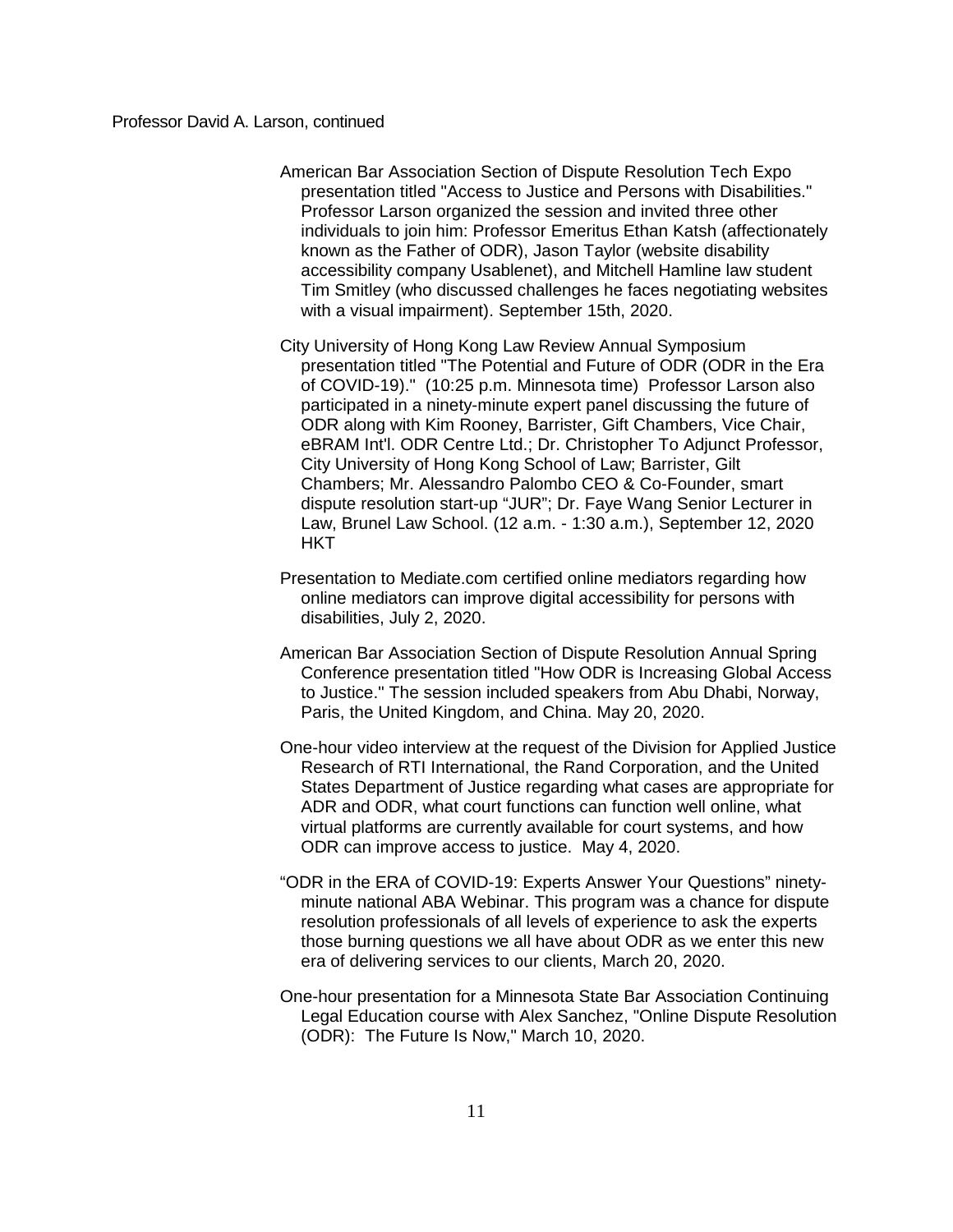- Two-hour presentation for New York University law students with Diana Colon (Assistant Deputy Counsel New York State Unified Court System) and Brian Derickson (Matterhorn/Court Innovations), "The New York State Unified Court System Online Dispute Resolution (ODR) System for Small Claims," New York City, March 2, 2020. I participated via Zoom.
- Presentation to Mitchell Hamline School of Law Fellows, "Should We Revise What Sexual Harassment Means in the #MeToo Era?", St. Paul, Minnesota, March 2, 2020.
- "Online Dispute Resolution in the United States and Around the World" presentation explaining the benefits of online dispute resolution (ODR) and providing an update regarding United States and international jurisdictions that have adopted ODR. The presentation was part of a two-hour education and training session for New York community mediators from NYPI and EAC who will be mediating on the new New York ODR platform for which Professor Larson was the System Designer, January 14, 2020.
- Video recorded interview with University of Missouri Law School Professor Amy Schmitz regarding ethical standards and disability accessibility for online dispute resolution (ODR). The recording will be required viewing for her classes and will be posted on the National Center for Technology and Dispute Resolution website [www.odr.info](http://www.odr.info/) , January 14, 2020.
- Webinar Two-part one-hour webinar for the Pew Charitable Trusts and the National Center for State Courts titled "I. Strategies for Court- Integrated ODR Design (and) II. Digital Accessibility for Persons with Disabilities." Professor Larson discussed his experience as the online dispute resolution (ODR) System Designer for the New York State Unified Court System and the evolution of that project from a credit card debt collection platform to a small claims platform. Professor Larson also discussed digital accommodations for persons with disabilities, with specific reference to the Web Content Accessiblity Guidelines and the relevant caselaw regarding the Americans with Disabilities Act, December 9, 2019.
- 19th Annual International ODR (Online Dispute Resolution) Forum Williamsburg, Virginia on October 30th, 2019. Professor Larson's session was titled "Ethics and Efficiency in ODR design. " More than 200 attorneys, judges, court administrators, mediators, ombuds, and professors from 17 different countries attended his session.
- Global Legal Forum in The Hague, the Netherlands. His thirty-minute presentation was titled "Theory and Practical Aspects of Online Dispute Resolution," August 15th, 2019.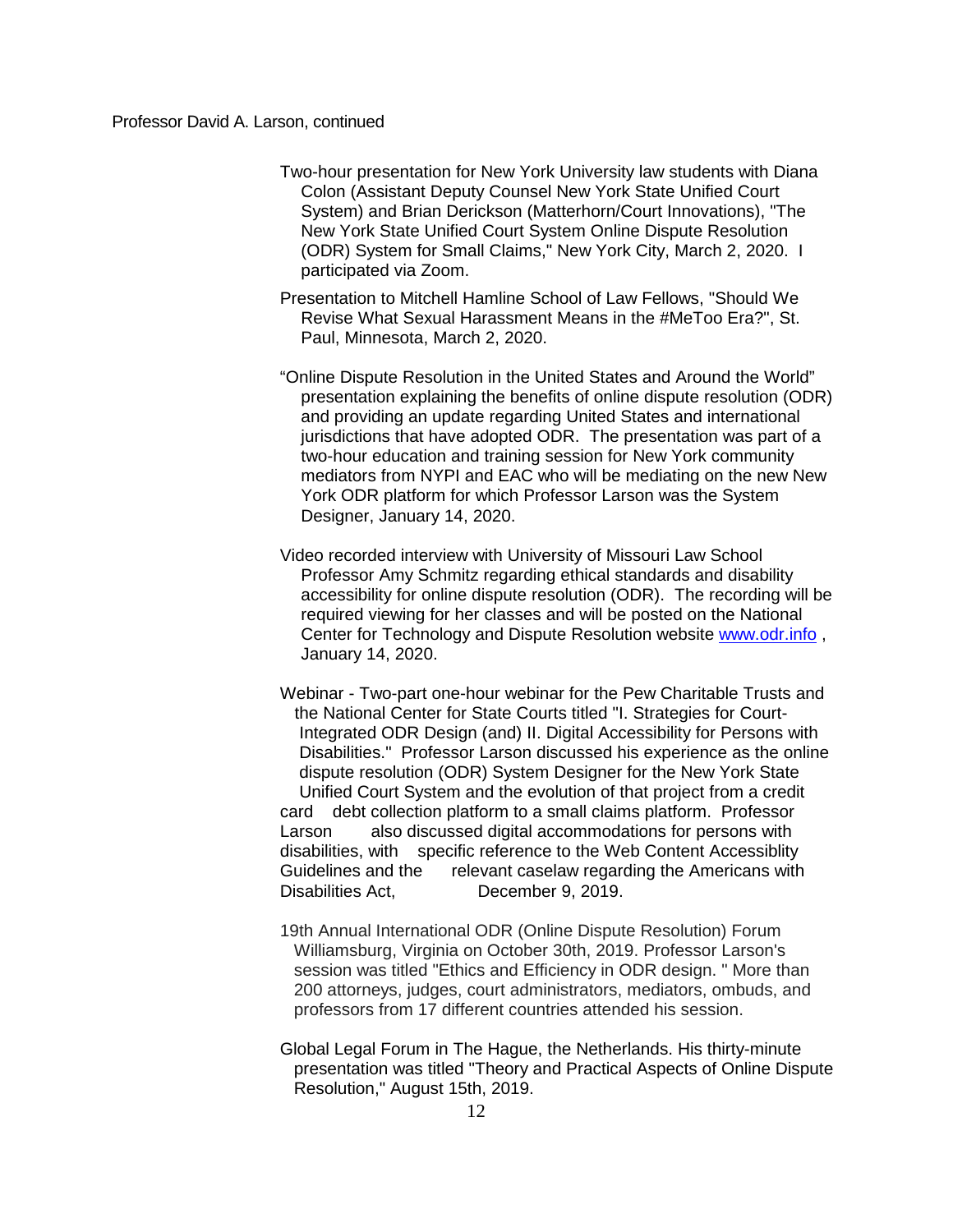Southeastern Conference on Conflict Management at Lipscomb University. Professor Larson's session was titled "Online Dispute Resolution - New Developments and Product Demonstration," Nashville, TN, May 16, 2019.

Association of American Law Schools (AALS) Annual Conference presentation titled "Designing an ODR platform for the New York State Unified Court System," part of a 3-hour symposium organized by the University of Missouri's *Journal of Dispute Resolution* ("JDR"). I spoke about my experience as the System Designer for an Online Dispute Resolution (ODR) platform that will become part of the New York State Unified Court System. The symposium is titled the "Promise and Pitfalls of Technology in Dispute Resolution," and my article will be published along with articles addressing access to justice, AI, blockchain, and smart contracts. New Orleans, Louisiana, January 5, 2019

[International ODR Forum Innovation](http://odr2018.org.nz/?page_id=2) and Impact: Online Courts and [the Changing Landscapes](http://odr2018.org.nz/?page_id=2) of Digital Justice, hosted by the New Zealand Centre for ICT Law, Auckland University School of Law, November 14-15, 2018. Presentation was titled "Designing and Implementing A State Court ODR System: From Disappointment to Celebration," and discussed my experience as the Online Dispute Resolution System Designer for the New York State Unified Court System. Delivered remotely via Zoom on November 14, 2018.

Beijing, China ninety- minute presentation at the China University of Political Science and Law titled "Labor Law in the United States," June 26, 2018

Wenzhou, China ninety-minute presentation titled "Online Dispute Resolution Can Increase Access to Justice in Africa." Wenzhou University School of Law and Politics, African students from Zimbabwe, Lesotho, Nigeria and Zambia. June 23, 2018.

Shanghai, China ninety-minute presentation to the Delta River Law Firm titled "Collective Bargaining and The Future of the American Labor Movement." The law firm specializes in international employment law. June 20, 2018.

Tianjin, China ninety-minute presentation titled "ADR in the United States," Law School for the Tianjin University of Finance and Economics, June 19, 2018.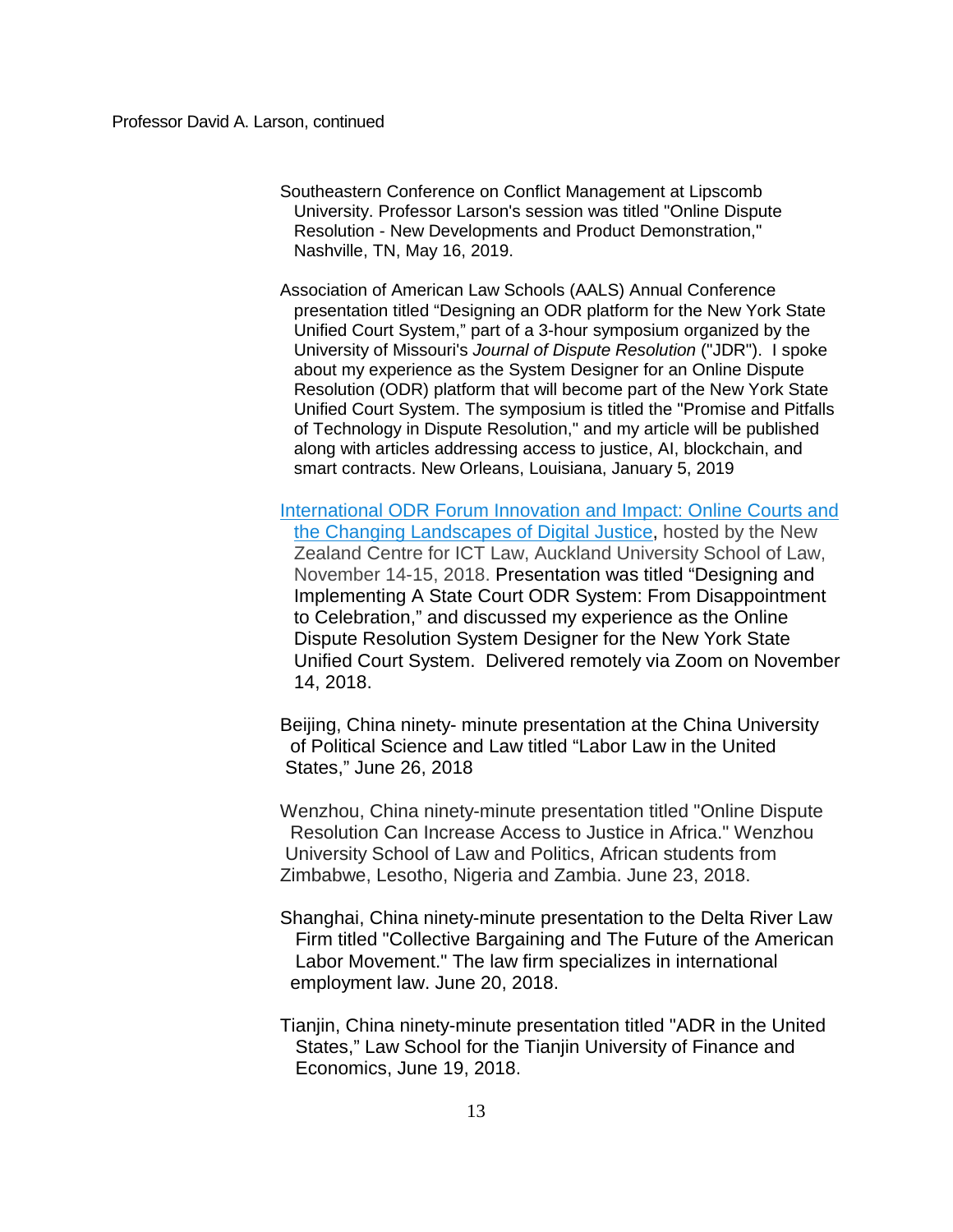Tianjin, China – a second ninety-minute presentation titled "Online Dispute Resolution," Law School for the Tianjin University of Finance and Economics. June 19, 2018.

Presentation at the American Bar Association Dispute Resolution Section Annual Conference in Washington, D.C. Session was titled "Mandatory Pre-Dispute Arbitration Agreements: The Pro se Litigant v. the Experienced Lawyer. Can We 'Level the Playing Field?'" 4/6/2018

Presentation at the "International Congress on Law in Iran with the Approach of International Law, Citizen Rights and Legal Supervision." I made a 90-minute presentation titled "Online Dispute Resolution (ODR): Technology Can Improve Dispute Resolution" remotely using Skype. Tehran, Iran. 10/26/17

Interactive Webinar for the Madinah Institute for Leadership and Entrepreneurship (MILE) in Madinah, Saudi Arabia titled "How Eliminating Workplace Harassment Increases Productivity," June 20, 2017. [https://www.facebook.com/mile.org/photos/a.382306391802780.92994](https://www.facebook.com/mile.org/photos/a.382306391802780.92994.135380263162062/1574144735952267/?type=3&theater) [.135380263162062/1574144735952267/?type=3&theater](https://www.facebook.com/mile.org/photos/a.382306391802780.92994.135380263162062/1574144735952267/?type=3&theater)

- Invited speaker at the "Equal Access to Information & Justice Online Dispute Resolution - ODR 2017" conference hosted by the ICC International Court of Arbitration in Paris, France. My presentation was "The New York Unified State Court Online Credit Card Debt Collection System: Can Ethical Principles Save a Pilot Project?", which was part of the session titled "Governing the field of ODR, Standards, and Practices," Paris, France, June 13, 2017.
- Interviewer for the authors at the American Bar Association Section of Dispute Resolution 19<sup>th</sup> Annual Spring Conference in San Francisco. The scheduled session was titled "New Perspectives on ODR: A Conversation with the Authors of The New Handshake and Digital Justice." April 20, 2017
- Presentation at the American Bar Association Section of Dispute Resolution 19<sup>th</sup> Annual Spring Conference in San Francisco. One of three speakers at the session titled "Evolutionary or Revolutionary: Applying the Model Standards to ODR." April 21, 2017
- Penn State Law School "Controversies in Arbitration" Symposium. Professor Larson addressed two different topics: "I) Technology Facilitated Arbitration: Controversies both Recognized and Unimagined," and "II) FAA vs. NLRA: D.R. Horton," State College, PA,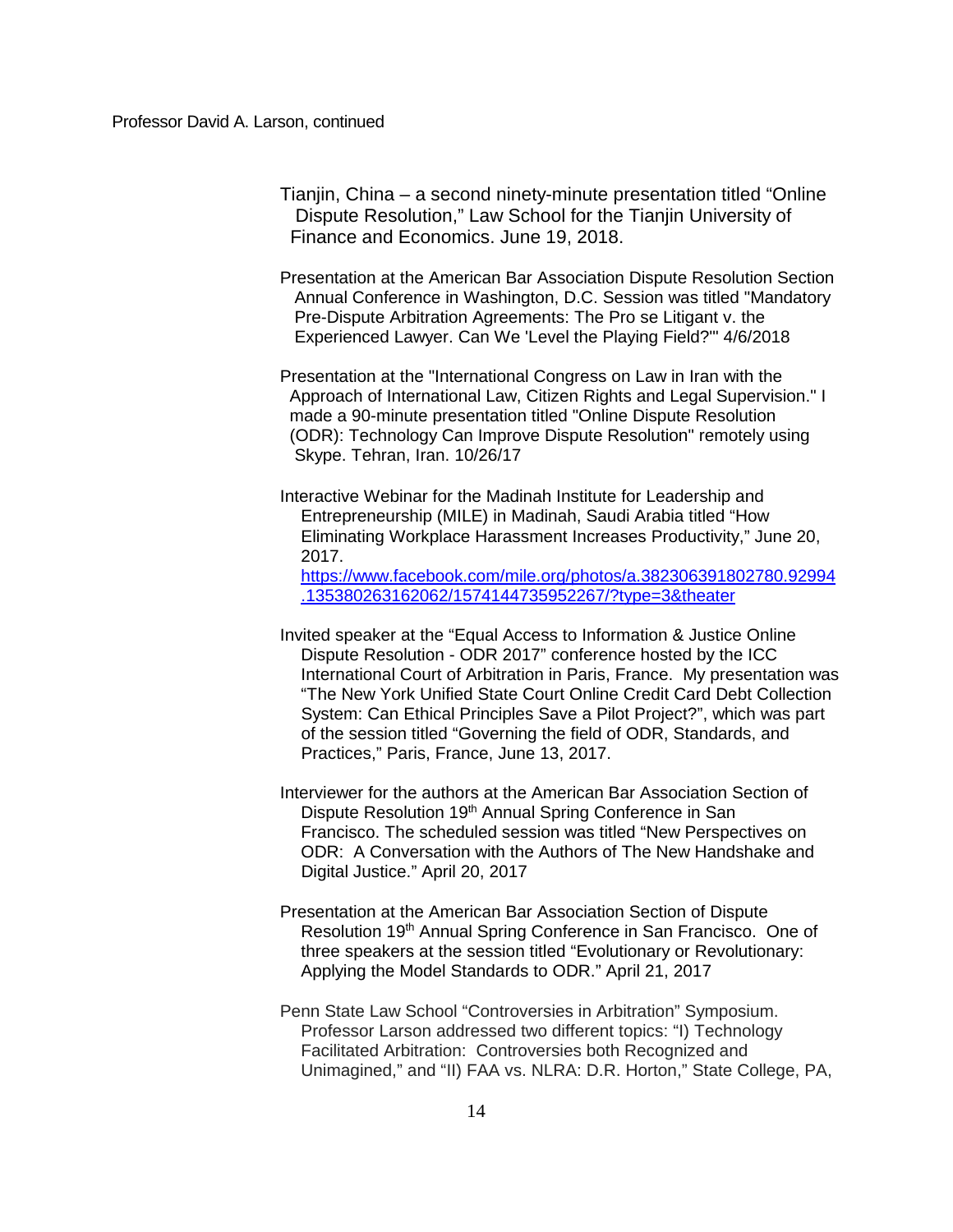February 3, 2017.

- The Ohio State Journal on Dispute Resolution 2016 Symposium on Ethics in ADR. The Symposium was titled "Philosophy, Technology, and ADR: Examining Development in Dispute Resolution Systems." Professor Larson's presentation focused on his Online Dispute Resolution (ODR) UNCITRAL Working Group III experience at the United Nations, his work as one of the two Technical Consultants for the New York State Courts pilot ODR project, and emerging Ethical Principles for ODR. The Ohio State University Moritz College of Law; Columbus, Ohio; November 4, 2016.
- Divided Communities Project hosted by the Ohio State University College of Law. The Divided Community Project brought together 25 people half of these invitees have applied experience in helping to de-escalate and promote the resolution of disputes that polarize communities as well as engage in leadership initiatives targeted to prevent community division, and half are experts on social media. Social media have dramatically altered how unrest is created, preempted and defused. This meeting examined how that advice should be changed in light of social media. The Ohio State University Moritz College of Law; Columbus, Ohio; November 4, 2016.
- Minnesota State Bar Association Council and a larger general audience at the MSBA Continuing Legal Education program titled "Confronting Displacement Technology in the Legal Profession." Presentation focused on the United Nations Commission on International Trade Law's (UNCITRAL's) formal endorsement of online dispute resolution (ODR) processes in July 2016; how British Columbia, Canada and the Netherlands already have integrated ODR into their judicial systems; and hwork as a consultant assisting the New York State Court system in its groundbreaking effort to be the first state in the United States to develop a fully integrated ODR platform. Minneapolis, July 16, 2016.
- Workshop titled "Bending the Bar Rules" at the Peace Palace in The Hague. The workshop explored ways in which Rules of Professional Responsibility and Bar Associations impede the growth of Online Dispute Resolution (ODR) and how that resistance can be overcome. May 24, 2016 The Hague, Netherlands.
- The 18th Annual American Bar Association Section of Dispute Spring Conference in New York City. The presentation was titled "Help! I've Been Asked to Teach My ADR Class Online!" Professor Larson was joined by three other law professors from Michigan, Florida and Israel. April 11, 2016.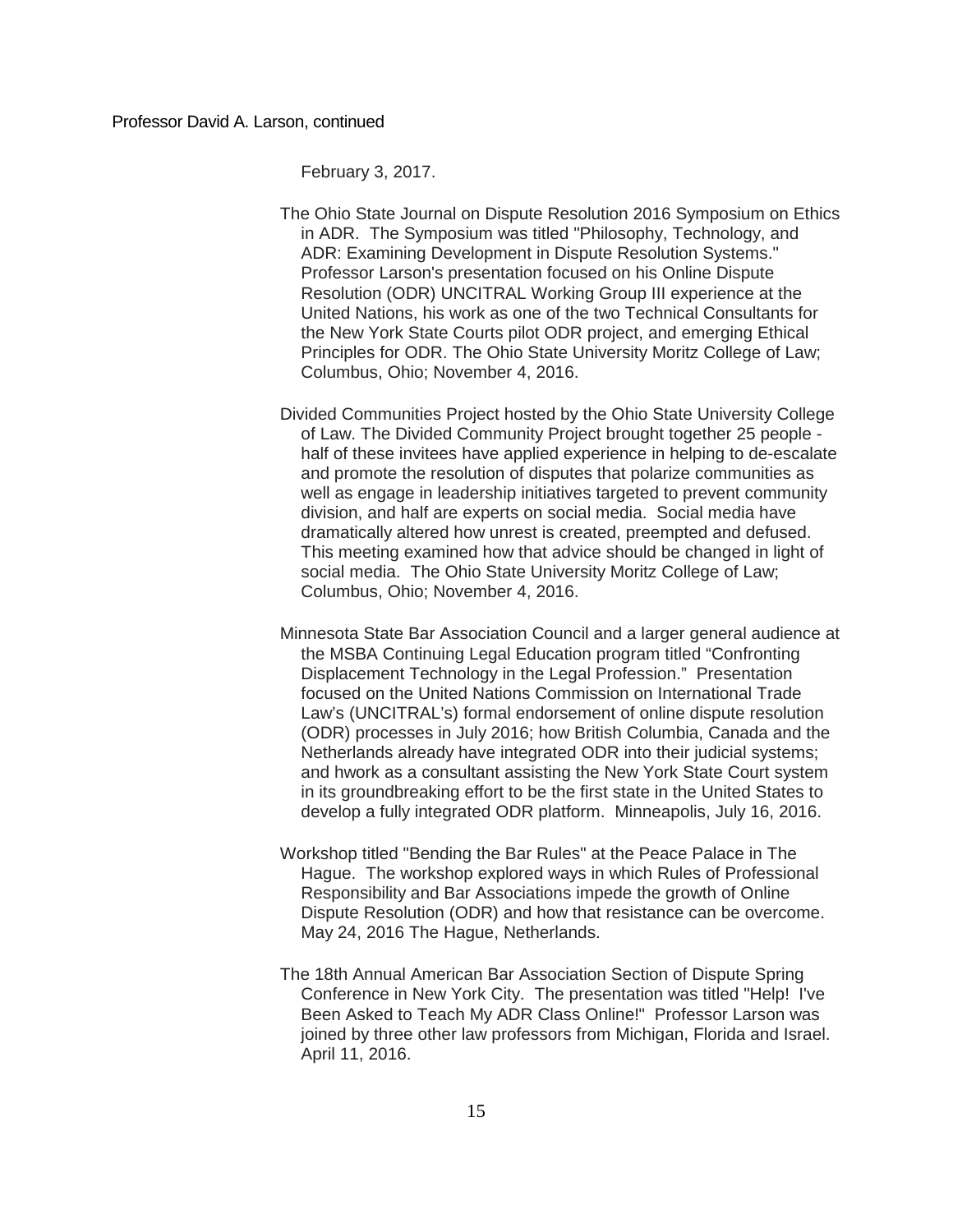- Participated in the thirty-third and final session of the United Nations Commission on International Trade Law (UNCITRAL) Working Group III (Online Dispute Resolution) at the United Nations Headquarters in New York City. Professor Larson is a Fellow of the National Center for Technology and Dispute Resolution (NCTDR) and attended this Working Group session as a representative of NCTDR. NCTDR was invited by the Secretary of UNCITRAL "to represent the views of your organization on matters where it has expertise or international experience so as to facilitate the deliberations of the Working Group." After six years of frequently contentious debate, the Working Group was able to finalize the "Technical Notes on Online Dispute Resolution" (Guidelines). Professor Larson participated in the recorded discussions a number of times. By coordinating his efforts with likeminded official State Delegations (including the United States) and several other invited "Observers," and in spite of resistance from the bloc-voting European Union, they were able to add the terms (data) "security," "confidentiality," and "arbitration" to the document by the narrowest of margins.. The recordings of the daily discussions are available at:<http://www.uncitral.org/uncitral/audio/meetings.jsp> February 29 – March 4, 2016.
- Presentation to the American Bar Association Section of Dispute Resolution Council at the ABA Midyear Meeting in San Diego, California. Participating via teleconference, Professor Larson in his role as Co-Chair of the Technology Committee provided a brief update of the Committee's activities. He then spent most of his time explaining a grant proposal to implement a state court-annexed online dispute (ODR) pilot program that will be supported by four different ABA Sections. February 6, 2016.
- "What Do Native Americans, Consumers, and Physicians Have in Common When It Comes to Arbitration? Politics," Invited speaker for the "Politics of Arbitration" Symposium at the Penn State Law School, State College, Pennsylvania, January 29, 2016.
- "Teaching ODR Online and Offline," presentation at *ODR 2015 - Access, Efficiency & Quality: Modern Challenges for the Bench, Bar &*  **Public,** the 14th annual international online dispute resolution (ODR) conference*.* One hundred and fifteen attorneys, mediators, arbitrators, ombuds and professors from twenty different countries participated in the conference. Pace University School of Law, the International Court of Arbitration (ICC), the Internet Corporation for Assigned Names and Numbers (ICANN), JAMS, and the American Arbitration Association (AAA) were among the sponsors. New York City, June 5, 2015.

"Prejudices, Stereotypes, and Ill-Informed Opinions: What Attorneys,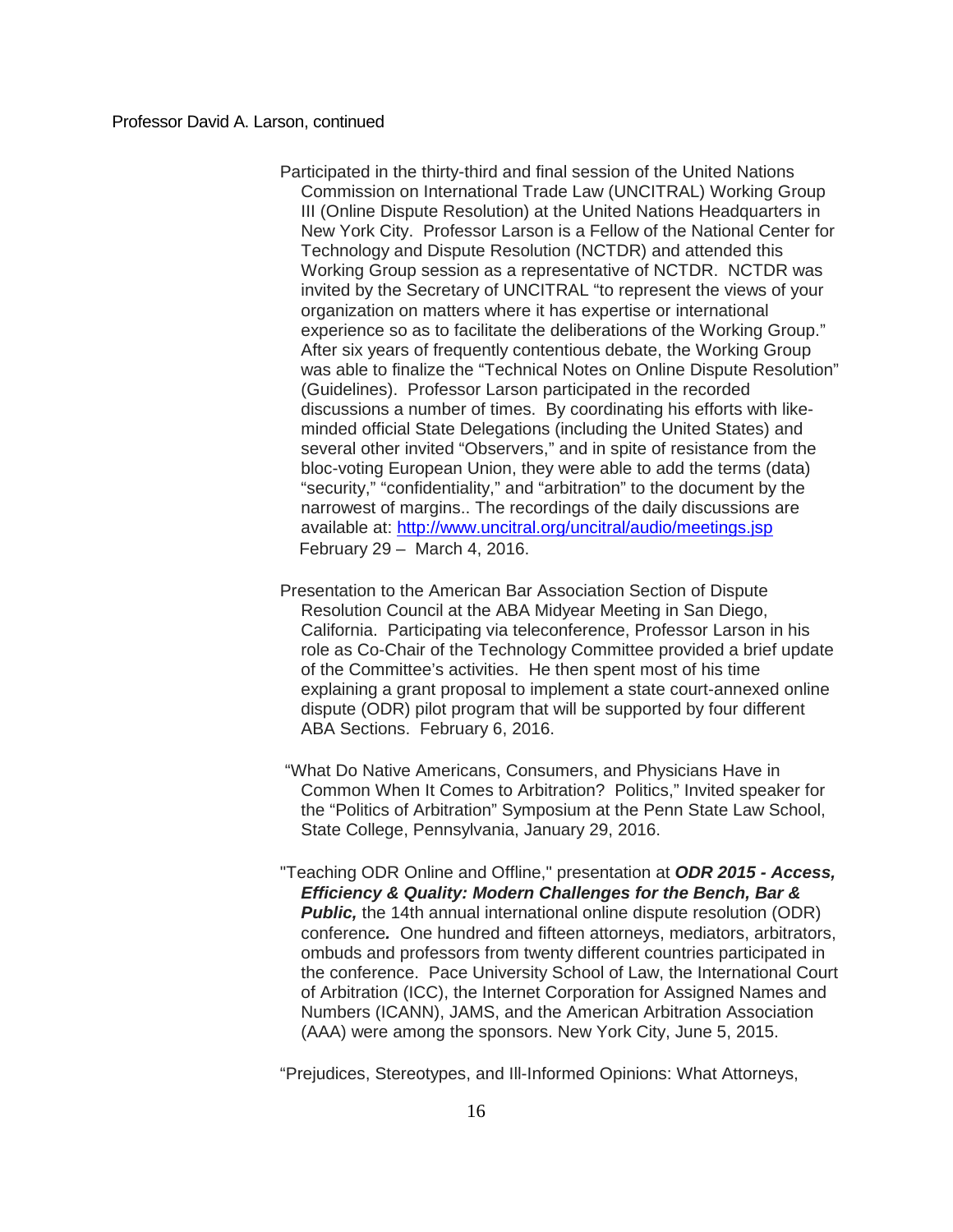Businesses and Employees Need to Know about Unconscious Bias and Discrimination," presentation at Thomson Reuters headquarters and main campus. The Elimination of Bias CLE presentation was part of the *Power of Us Global Conference 2015* sponsored by the Corporate Responsibility & Inclusion Department and the Asian Affinity Network, Eagan, MN, May 19, 2015.

"Teaching, Training and Research in ODR," presentation at the Stanford Law School as part of [www.odr2014.org,](http://www.odr2014.org/) the 13<sup>th</sup> annual Online Dispute Resolution Forum. Professionals from around the world presented at the conference, including ABA President Jim Silkenat, ABA Dispute Resolution Section Chair Ruth Glick, and executives from eBay, Citibank, Google, JAMS, CPR, Mozilla, U.S . EPA, and U.S. DOJ, June 27, 2014.

"Unconscious Bias," I recruited the speakers and presented an "Unconscious Bias" Continuing Legal Education Program at Thomson Reuters. I invited HUSL alumna Megan Brennan to join me as a copresenter and also invited Council on American Islamic Relations (CAIR) legal counsel Saly M. Abd Alla, May 14, 2014.

"Access to Justice, Technology, and Persons with Disabilities," Keynote Speaker at the University of Montreal's Cyberjustice Laboratory. The recipient of more than \$10 million in grants since 2010, the Cyberjustice Laboratory is dedicated to improving access to justice by offering a research infrastructure that supports the development of software and technologies that address the problems of the current justice system, October 17, 2013.

- "Teaching Technology Facilitated Negotiation," University of Montreal Cyberjustice Laboratory, ODR Forum 2013 Montreal, the 12th Annual Meeting of the Online Dispute Resolution Working Group Montreal, Canada, June 8, 2013.
- "The Intriguing Role of Technology in ADR," Minnesota Continuing Legal Education program at Hamline University School of Law (sole speaker – one hour program), March 21, 2013
- Presentation at a Minnesota Continuing Legal Education program titled "Mental Health Law and Violence". Professor Larson discussed the assumptions behind, and the effectiveness, of legislative efforts to reduce gun-related violence and also discussed potential employer liability for violence that occurs at the workplace, Saint Paul, MN, March 12, 2013.

Invited speaker at the Northern Kentucky University Chase Law +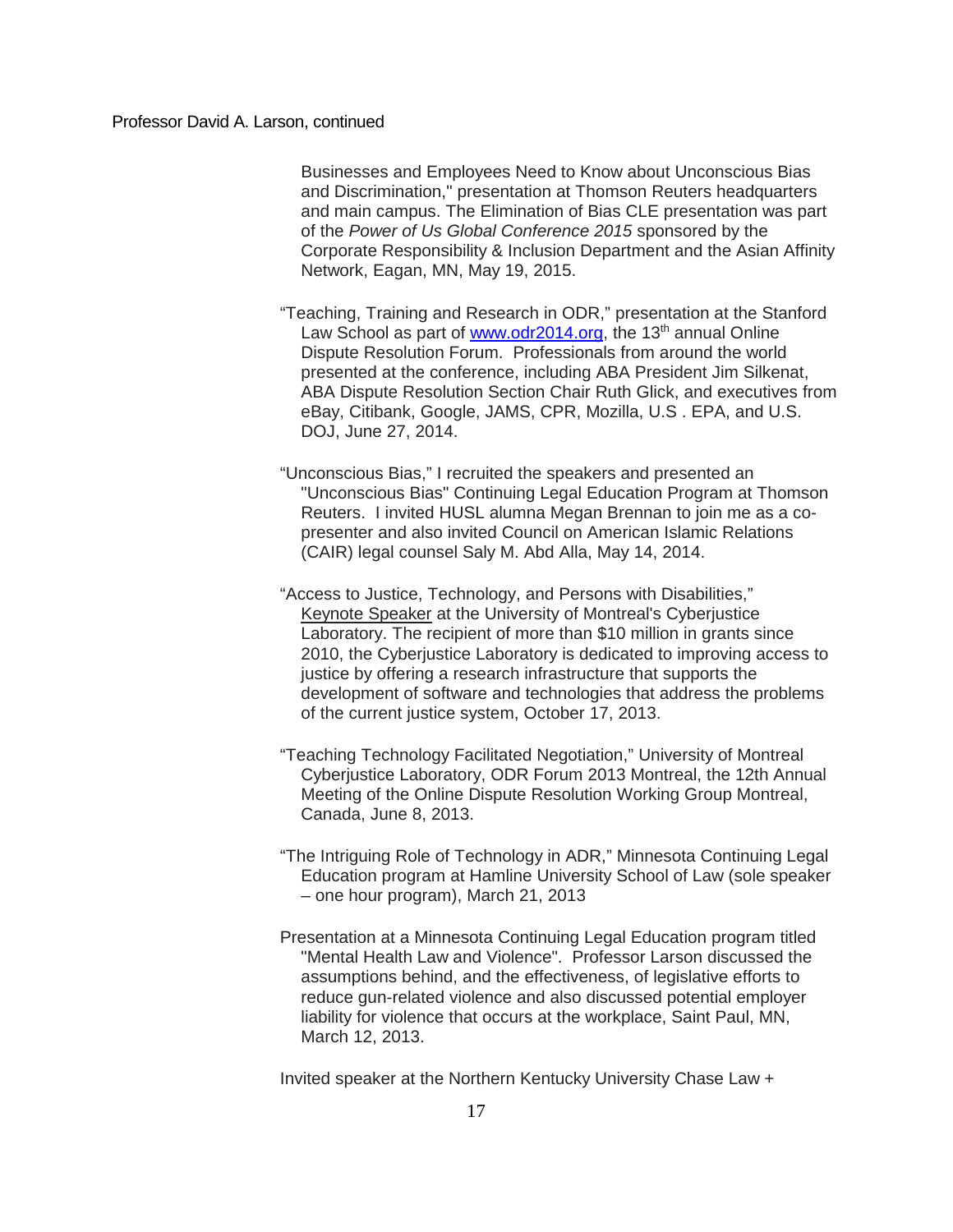Informatics Symposium on February 15, 2013. Presentation was titled 'Collective Bargaining and Social Media." The symposium focused on labor and employment issues related to informatics, including such topics as social media in the employment context, candidate screening practices, employee privacy, data security and appropriate policies, National Labor Relations Board actions, and proposed legislation to protect employee account access.

Presentation at the **United Nations Headquarters** as part of the Fifth session of the Conference of States Parties to the Convention on the Rights of Persons with Disabilities. Professor Larson's presentation was titled "Access to Justice for Persons with Disabilities: Global Forum on Law Justice and Development e-discussion, Law School Programs, and Alternative Dispute Resolution (ADR)/Technology Mediated Dispute Resolution (TMDR)," New York City, September 13, 2012.

"American Bar Association Student Competitions Issues" (Report competitions issues discussed at the 2012 ABA Section of Dispute Resolution annual meeting in Washington, D.C.), American Bar Association Law Student Division Competition Committee planning conference for the 2012-2013 academic year. All ABA competition committee members and associated ABA staff attended, Chicago, Illinois, Sept. 8, 2012.

"Multiple Perspectives on Student Competitions in Dispute Resolution," presentation at the 14th Annual Spring Conference of the American Bar Association Section of Dispute Resolution in Washington, D.C. Larson is finishing his term as national Chairperson of the ABA Law Student Division Arbitration Competition, April 21, 2012.

One hour Continuing Legal Education presentation to the Rochester New Lawyers Group. The presentation was titled "Barriers and the Bar: An Overview of the Americans with Disabilities Act and Accessibility Issues Affecting the Legal Profession," Rochester, MN, September 28, 2011.

Moderator and facilitator for the Minnesota Continuing Legal Education program titled "Maxims, Monarchy and Sir Thomas More." The online program was presented by Periaktos Productions, Managing Producer Anna Marie Thatcher, J.D. Hamline University School of Law, July 20, 2011.

"Adventure Learning: Not Everyone Gets to Play." American Bar Association Section of Dispute Resolution 13th Annual Spring Conference in Denver, Colorado. I wrote the proposal and arranged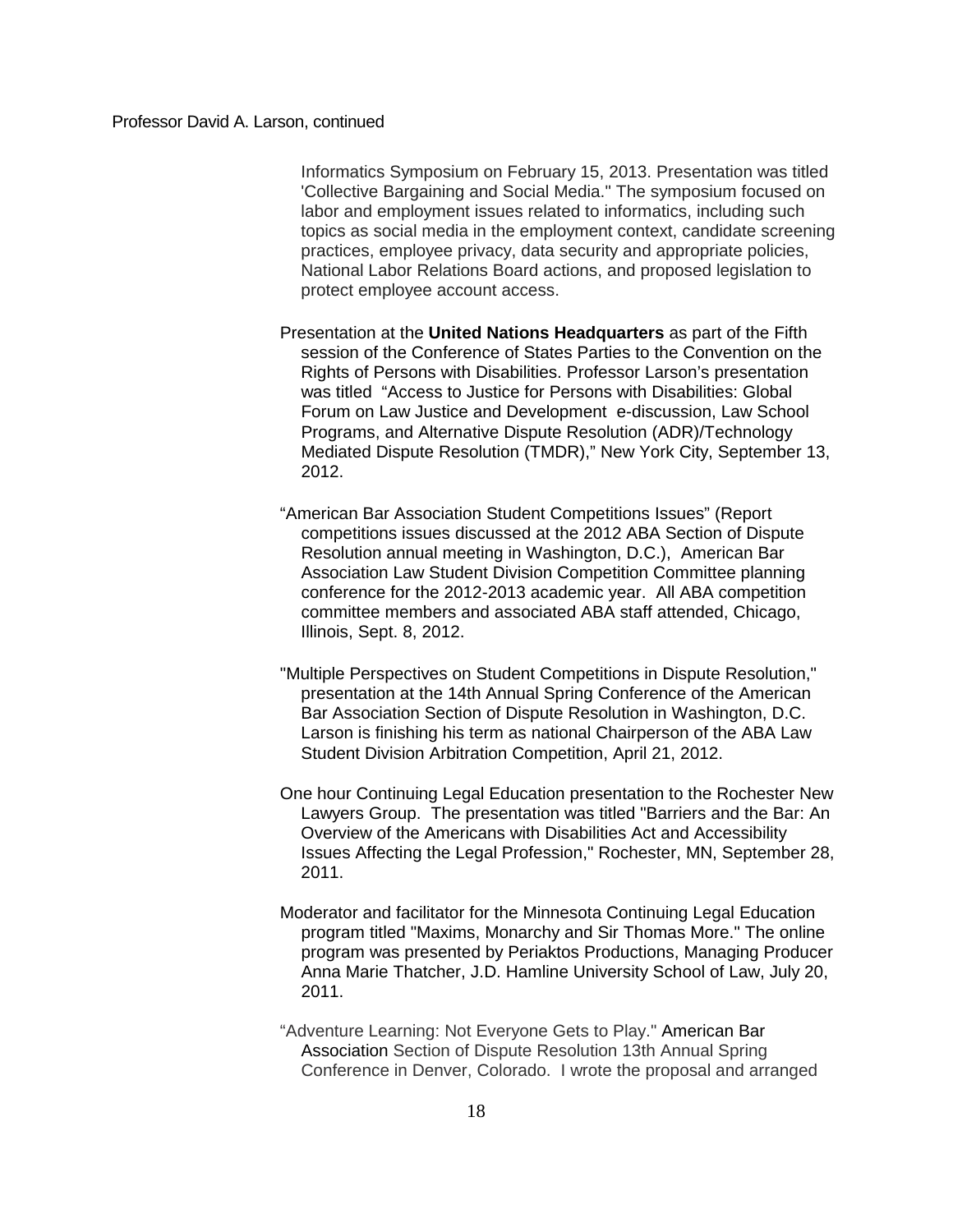for Jana Burke, Project Director/Principal Investigator for the Rocky Mountain Americans with Disabilities Act Technical Assistance Center to present with me, Denver, Colorado, April 16, 2011.

- "Artificial Intelligence: Robots, Avatars, and the Demise of the Human Mediator," American Bar Association Section of Dispute Resolution 13th Annual Spring Conference in Denver, Colorado. I wrote the proposal and invited computer scientist and relational agent expert Dr. Timothy Bickmore to join me, Denver, Colorado, April 15, 2011.
- Two part presentation titled "*Part I.* Questions and Answers on the (New) Final Rule Implementing the ADA Amendments Act of 2008; *Part II.*  Adventure Learning: Not Everyone Gets to Play," at the Hamline Law Review 2011 Spring Symposium "Disability Discrimination in the New Millennium: Triumphs and Setbacks in Education and Employment," I also participated in the Plenary Panel. Klas Center, Hamline University, April 1, 2011.
- "Collective Bargaining: A Right or an Obstacle," presentation and panel discussion. I explained that collective bargaining, which is a process embraced by Congress during the Great Depression in order to protect commerce and preserve industrial peace, continues to serve a valuable function as a dispute resolution mechanism that can prevent resort to violence and self-help, Hamline University School of Law (National Lawyers Guild, Hamline Democrats, and Employment and Labor Law Student Association), March 30, 2011.
- "What ADR Lawyers Need to Know About Online Dispute Resolution." one hour ExecSense Webinar. ExecSense Webinars have been attended by partners at more than 80% of the Am Law 200 law firms and C-Level/senior executives from companies such as Johnson & Johnson, Oracle, Siemens, Amazon.com, Accenture, HP, Kraft, UPS, Nike, Mayo Clinic, Wells Fargo, Visa, Humana, Whole Foods, Intel, Standard & Poors, Kaiser Permanente, Pepsico and thousands of other leading companies, November 8, 2010.
- Keynote Speaker for the Utah State Bar Association Ninth Annual ADR Academy in Salt Lake City, Utah. Professor Larson made a ninety minute presentation explaining how technology can be integrated into dispute resolution processes that was followed by a one hour question and answer period, October 22, 2010.
- "Artificial Intelligence: Robots, Avatars, and the Demise of the Human Mediator,"One-hour CLE presentation to the Minnesota State Bar Association Alternative Dispute Resolution Section, Minneapolis, MN, April 13, 2010.

"Technology Mediated Dispute Resolution (TMDR): Effective and Efficient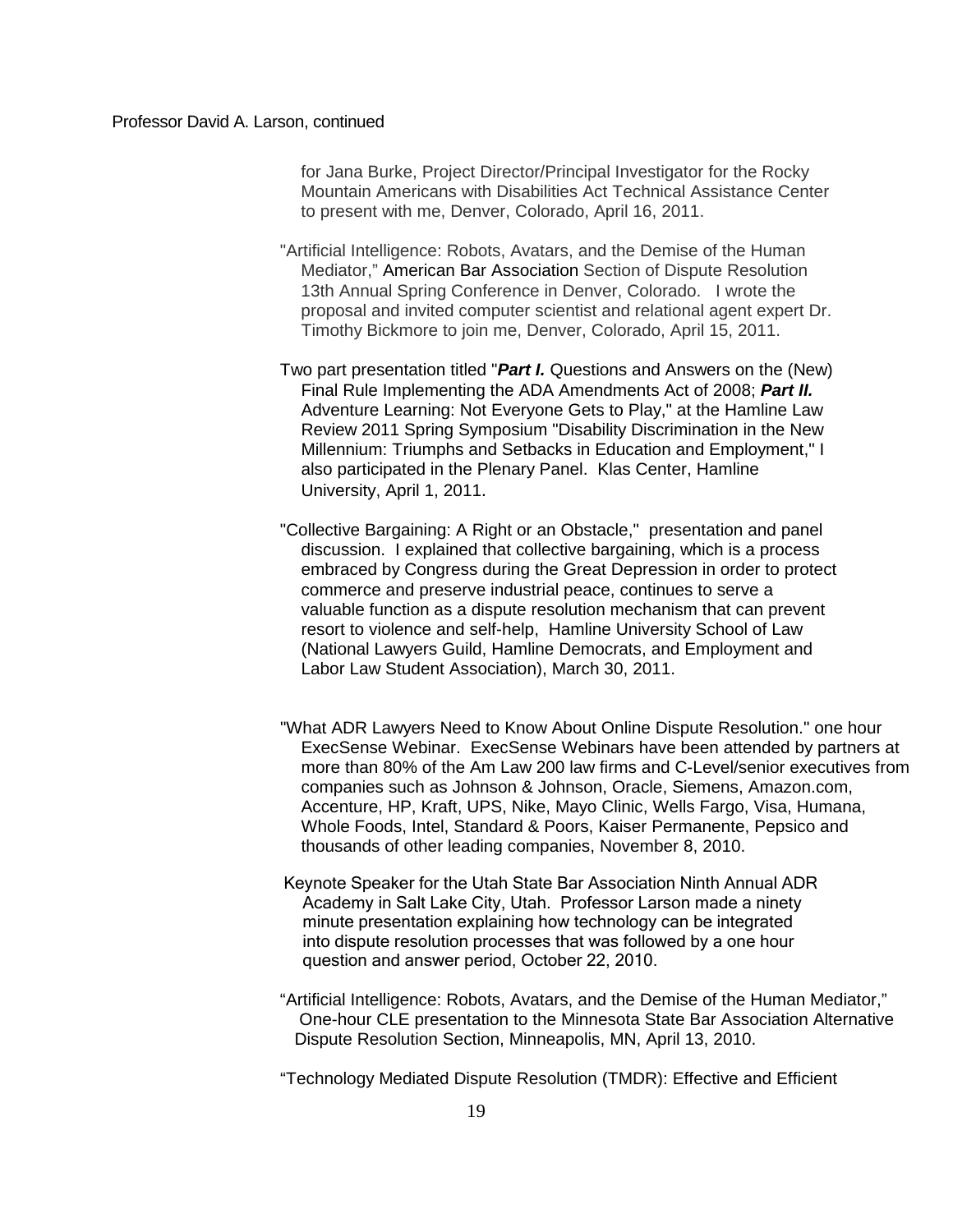Dispute Resolution," Expanding into Global Markets Through Transborder Licensing conference presented by the California Western School of Law, San Diego, CA, March 27, 2010

- "Sex Discrimination: Interviewing, Stereotyping and Unlawful Harrassment," panel presentation to the Hamline University School of Law's Women's Legal Caucus, Saint Paul, MN, March 2, 2010.
- "Using Technology to Resolve Disputes More Efficiently and Effectively," presentation at the Economic Crisis and Conflict Resolution symposium sponsored by the Saltman Center for Conflict Resolution at the Boyd School of Law, University of Nevada Las Vegas, Las Vegas, NV, February 12, 2010.
- "This Is My Story," presentation the HUSL Public Law Community in conjunction with the National Lawyers Guild food drive, Minneapols, November 17, 2009.
- "Consumer Arbitration: The Arbitrator's Perspective," presentation to the United States House of Representatives Committee on the Judiciary in Washington, D.C., April 24, 2009.
- "ADR in the 21st Century: How Technology Can Assist & Improve Dispute Resolution," prepared and presented a three hour Continuing Legal Education (CLE) program for the Ramsey County Bar Association, March 6, 2009.
- "Technology Can Facilitate the Incorporation of Dispute Resolution Into Society, " invited presentation at the Ohio State University Moritz College of Law 2009 Symposium titled "The Future of ADR: Incorporating Dispute Resolution Into Society," sponsored by the *Journal of Conflict Resolution*, Columbus, Ohio, February 19, 2009.
- "Technology Mediated Dispute Resolution (TMDR) ADR in the 21st Century," presentation at the Association of American Law Schools 2009 Annual National Meeting in San Diego, CA.. January 9, 2009.
- "Technology Mediated Dispute Resolution (TMDR) in the Health Care Industry," Brown Bag series luncheon presentation to the Hamline law faculty, November 4, 2008.
- "Forum on ADR in Employment Law," one of three panelists at the Forum presented by the Hamline Employment Labor Law Student Association and the Alternative Dispute Resolutions Student Chapter, October 1, 2008.

"Millennial Students," law school faculty panel presentation at the 2008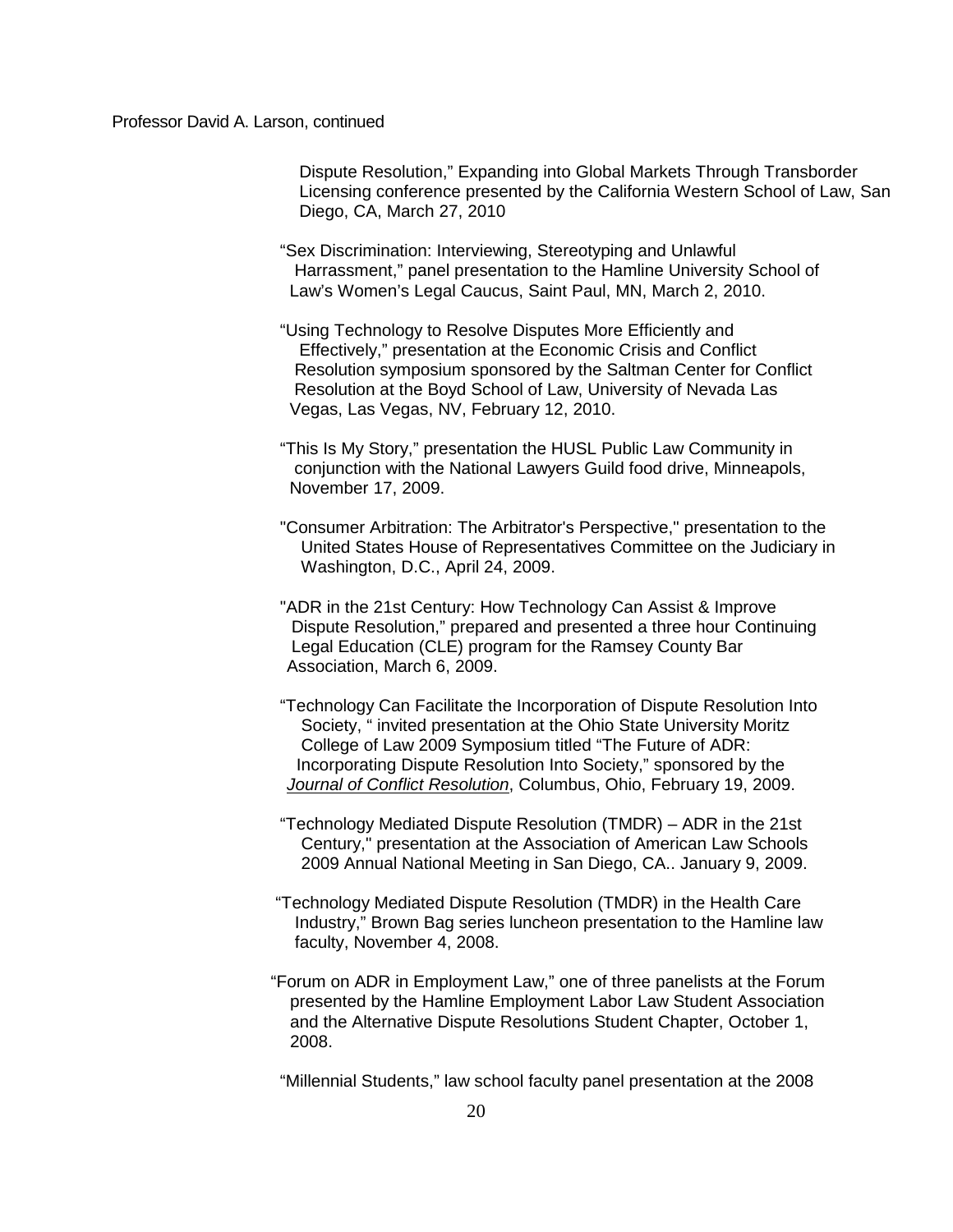Thomson Reuters National Academic Meeting, Minneapolis, MN, June 25, 2008.

- "Technology Mediated Dispute Resolution (TMDR) and the Deaf Community: A Community Prepared to Both Receive and Lead," presentation at the United Nations sponsored 2008 International Forum on Online Dispute Resolution. Delegates from twenty-six different nations attended the international conference, Victoria, British Columbia, June 19, 2008.
- "Technology Mediated Dispute Resolution (TMDR)/Online Dispute Resolution (ODR): Opportunities in Asia and Beyond," presentation at the School of American and Comparative Law, China University of Political Science and Law, Beijing, China, April 18, 2008.
- "The Future of American Organized Labor: Will Labor Unions Survive the 21st Century?" presentation at the School of American and Comparative Law, China University of Political Science and Law, Beijing, China, April 18, 2008.
- "Conflicts of Interest, Disclosure Requirements, and Ethical Standards," Beijing Arbitration Commission, Beijing, China, April 17, 2008.
- "Opportunities for Information and Communications Technology (ICT) Experts in the Dispute Resolution Field," Keynote speaker at Leiden University, the Netherlands, for the 20th Annual Legal Knowledge and Information Systems Conference (Jurix 2007), December 12, 2007. The Jurix 2007 website featuring Professor Larson is at <http://www.jurix2007.org/>
- "Opportunities for ODR in Asia," the 6th Annual International Forum on Online Dispute Resolution. The Forum was organized by the United Nations Economic and Social Commission for Asia and the Pacific (UNESCAP), in collaboration with the Hong Kong International Arbitration Centre (HKIAC) and the University of Hong Kong Faculty of Law (HKU), Hong Kong, China, December 4, 2007.
- "Is There an Ethical Code for Cyberspace? Can an Ethical or Moral Code Be Enforced? Unique Concerns for Technology Mediated and Online Dispute Resolution (TMDR/ODR," the 14th Annual Ethics Symposium hosted by the South Texas College of Law in Houston, Texas, November 2, 2007.
- "Technology and Restorative Justice," the Third Annual Statewide Restorative Philosophy and Practices Conference ("Growing the Connections") discussing how technology can facilitate and support restorative justice, Minneapolis, October 6, 2007.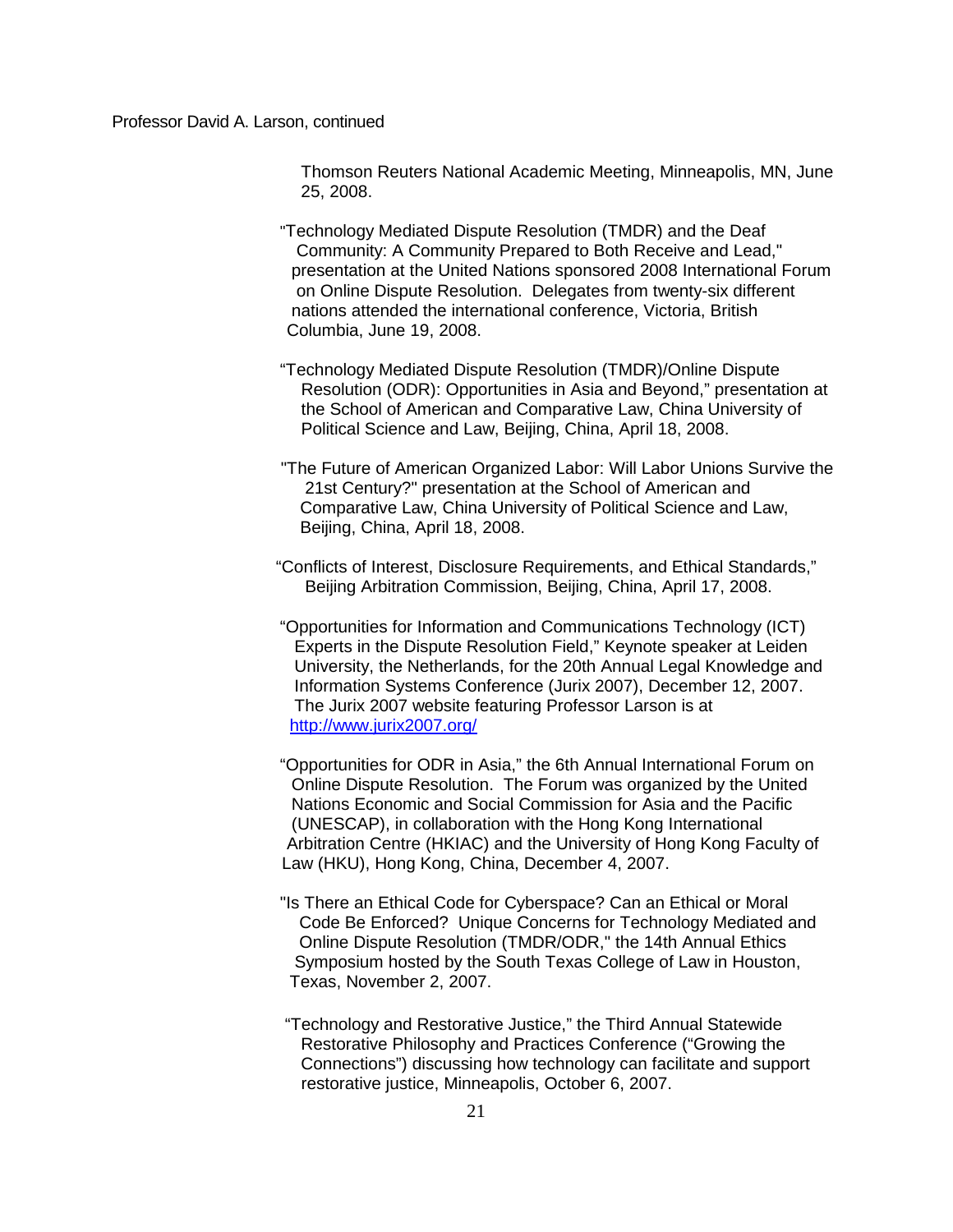"Conflicts of Interest and Disclosures: Are We Making a Mountain Out of a Molehill?" One of the two keynote speakers at the National Arbitration Forum Annual Fall Conference, the presentation addressed ethical codes, disclosure requirements and vacatur, Minnneapolis, October 5, 2007.

"Technology Mediated Dispute Resolution (TMDR): An Update of the New Paradigm for ADR," the Fifth International Forum on Online Dispute Resolution in collaboration with the United Nations Economic and Social Commission for Asia and the Pacific and other organizations, Liverpool, England, April 20, 2007.

- "Technology Mediated Dispute Resolution (TMDR): A New Paradigm for ADR," two hour presentation at the Yale University School of Law, New Haven, CT, November 10, 2006.
- "Technology Mediated Dispute Resolution for the Wired (and Wireless) Generation," I was invited to be a symposium speaker at the international "Enhancing Worldwide Understanding through Online Dispute Resolution" conference held at the University of Toledo School of Law on April 22, 2006.
- "Technology Mediated Dispute Resolution" (TMDR): A New Paradigm for ADR" to the Minnesota Bar Association (Minnesota Continuing Legal Education credit awarded) and the Hamline University ADR Chapter, Saint Paul, April 10, 2006.
- "The Aircraft Mechanics Fraternal Association strike against Northwest Airlines and the Future of Organized Labor in the United States," Good Samaritan United Methodist Church Speaker Series, Edina, MN, Dec.11, 2005.
- "Therapeutic Jurisprudence and the Americans with Disabilities Act," Faculty Colloquium, Saint Paul, MN, October 12, 2004.
- "Mandatory Arbitration Clauses in Insurance Contracts," National Conference of Insurance Commissioners, Atlanta, GA, March 10, 2003.
- **"**A Look at Your Future: Online Dispute Resolution," Hamline Law School ADR Section, Saint Paul, April 9, 2002.
- "Online Dispute Resolution (ODR) for the Human Resources Professional," and "A Critical Analysis of Pre-dispute Mandatory Final Binding Arbitration Agreements," two presentations to the Human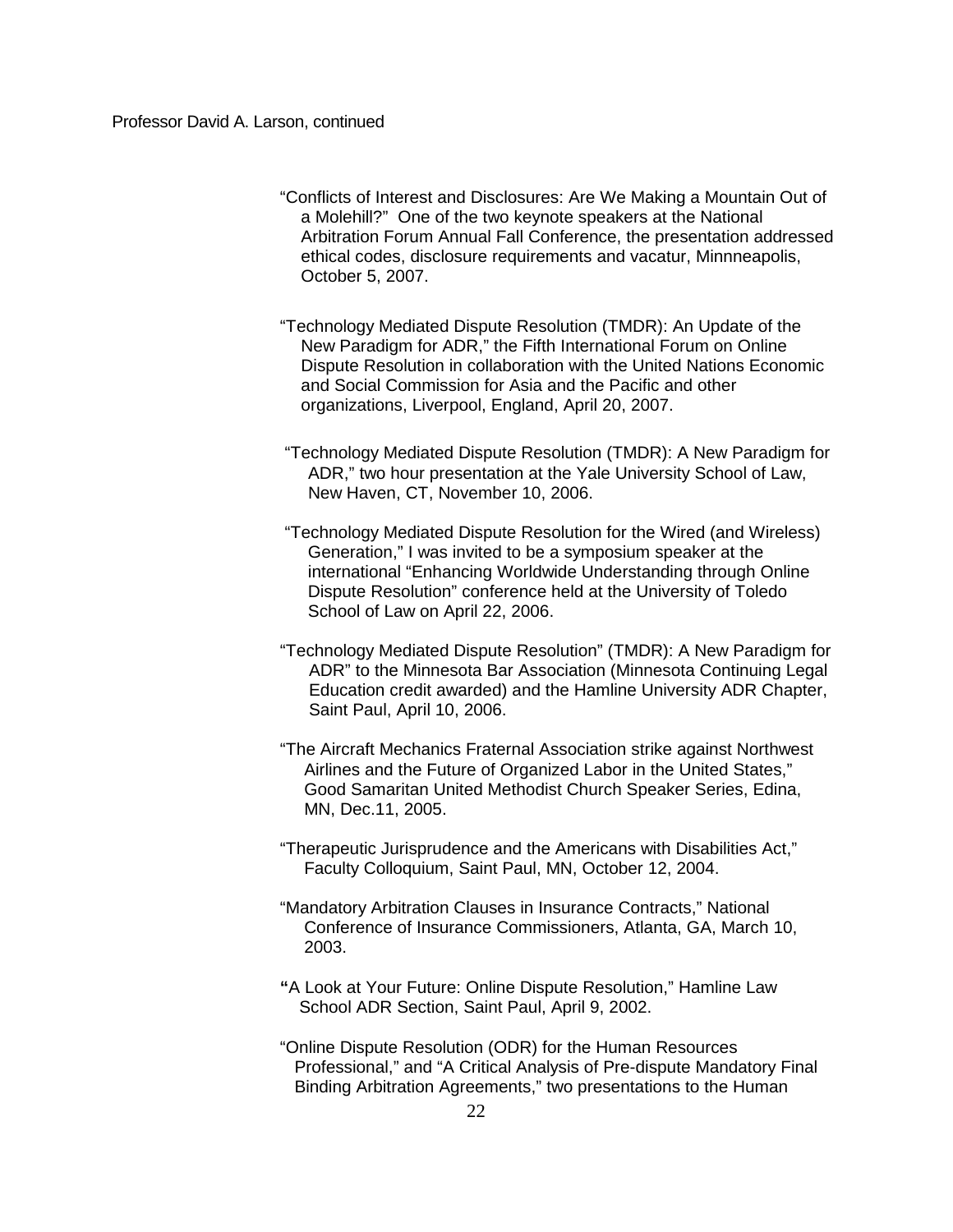Resources Executive Council of the Twin Cities, Minneapolis, April 8, 2002.

- "Reasons Why an Employer Should Not Use Final Binding Mandatory Arbitration Agreements," American Bar Association Section of Dispute Resolution Annual National Meeting, Seattle, WA, April 5, 2002.
- "Online Dispute Resolution (ODR) and the American Bar Association E-Commerce and ADR Task Force Initial Proposal," the First International Conference of the Association for Conflict Resolution (ACR - formerly SPIDR, AFM, & CREnet), Toronto, Canada, October 14, 2001.
- "Exploring the Need for Harmonization of Rules (Regarding Online Dispute Resolution): Impact of Globalization," American Bar Association Annual National Conference, Chicago, IL, August 4, 2001.
- "ADR and Technology: Recent Developments and Applications in Australia," powerpoint presentation, Queensland Law Society (Bar Ass'n), Brisbane, Australia, May 25, 2001.
- "The Americans with Disabilities Act Title I: Broken Promise?" powerpoint presentation to the University of Queensland Faculty of Law, Brisbane, Australia, May 16, 2001.
- "The ABA E-Commerce and ADR Task Force Issues and Update," powerpoint presentation at the American Bar Association Section of Dispute Resolution Annual Meeting, Washington, DC, April 26, 2001.
- "Qualifications of Neutrals," powerpoint presentation at ABA E- Commerce and ADR Task Force meeting, Chicago, IL, March 10, 2001.
- "Alternative Dispute Resolution for Foreign-Based Employees, " International Employment Law conference sponsored by Minnesota Continuing Legal Education (MCLE), Minneapolis, March 12, 2001.
- "ADR Online," at the "E-Commerce: The New Art of Business," Minnesota Continuing Legal Education (MCLE), Minneapolis, January 26, 2001.
- "Dispute Resolution Trends in International Employment," American Bar Association Annual National Conference, Conference Plenary Workshop for the Labor and Employment Law Section, Dublin, Ireland, July 22, 2000.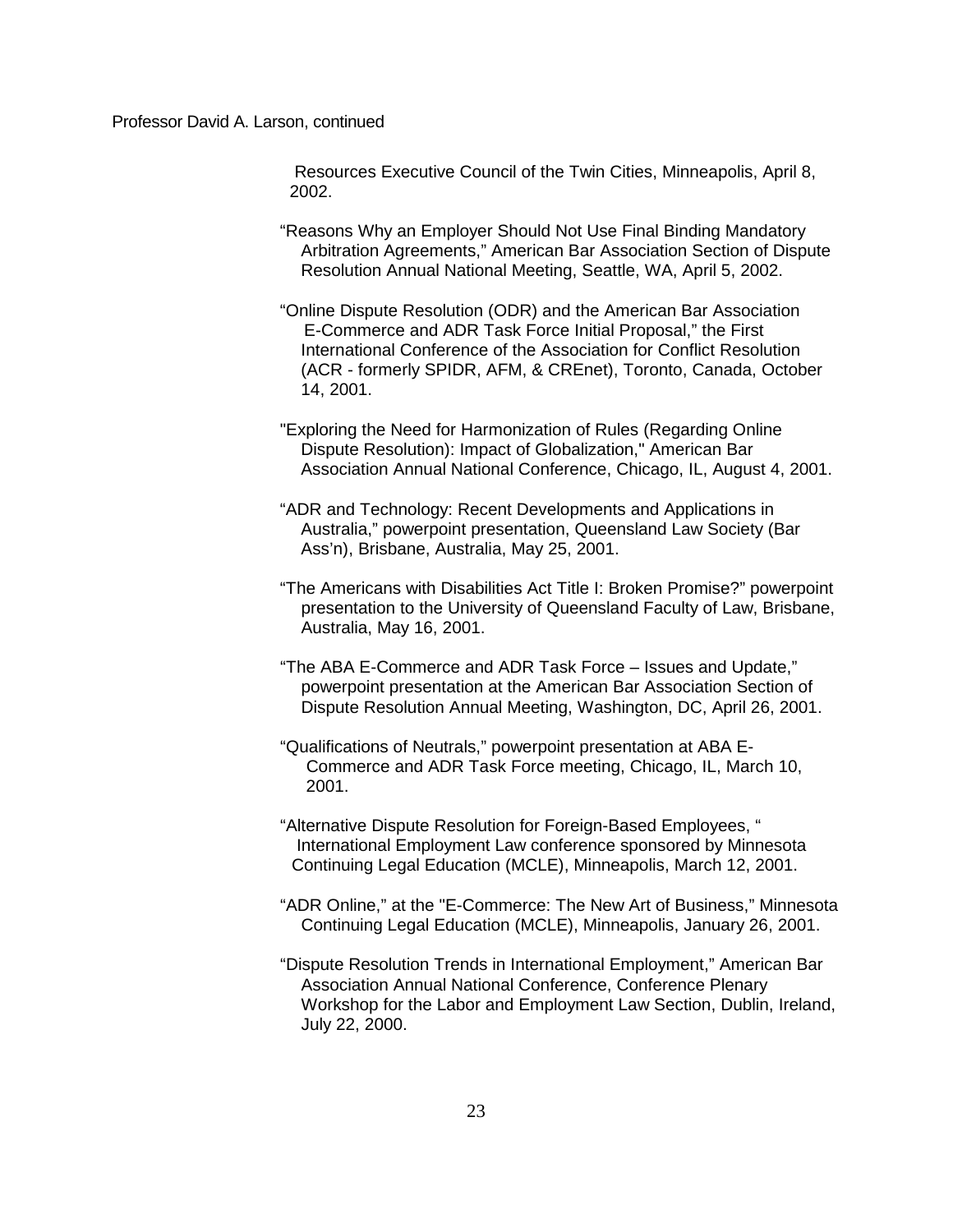- "Tribal Arbitration, Employment Discrimination Law and ADR Processes," Reflecting Native Cultural Values: Conflict Management in the Workplace, Saint Paul, MN, April 27, 2000.
- "Thinking Outside the Box: Innovations in Dispute Resolution Education in the Law School Setting," American Bar Association Dispute Resolution Section Annual National Conference, San Francisco, CA, April 8, 2000.
- "Employment Discrimination Law, Dispute Resolution, and Technology," Minnesota Department of Human Rights Mediation Program, Brooklyn Center, MN, November 9, 1999.
- "Cybermediation," Second Annual ADR Institute, Minnesota State Bar Association Conflict Management and Dispute Resolution Section, SPIDR, and Minnesota Continuing Legal Education, Bloomington, MN, November 8, 1999.
- "Video Production, Digital Conversion, and MPEG Integration into PowerPoint," and "Using TWEN (The West Educational Network)," US West Fellowship Presentation simultaneously broadcast by satellite to Jesuit universities across the United States, May 21, 1999.
- "The Equal Employment Opportunity Commission's New Mediation Program and Extraterritorial Applicability," International Employment Law in the Era of the Multinational Employer, American Bar Association Section of International Law and Practice, Kitzbuhel, Austria, March 24, 1999.
- "Employment Dispute Resolution Mechanisms in China, Sweden, Germany, and India," Minnesota Continuing Legal Education, Minneapolis, MN, March 12, 1999.
- "The Impact of Friendship, Commerce, and Navigation Treaties on United States Domestic Anti-discrimination Statutes," MCLE, Minneapolis, MN, March 12, 1999.
- "A Substantive Review of the Americans with Disabilities Act: Recent Trends and Unresolved Issues," Southwestern Legal Foundation, 25<sup>th</sup> Annual Short Course on Employment Discrimination, Dallas, TX, March 3, 1999.
- "The Age Discrimination in Employment Act: Basic Principles and Current Issues," Southwestern Legal Foundation, 25<sup>th</sup> Annual Short Course on Employment Discrimination, Dallas, TX, March 2, 1999.
- "How to Prevent Unlawful Harassment in the Workplace," Human Resources Department for the UCLA Medical Center, the Santa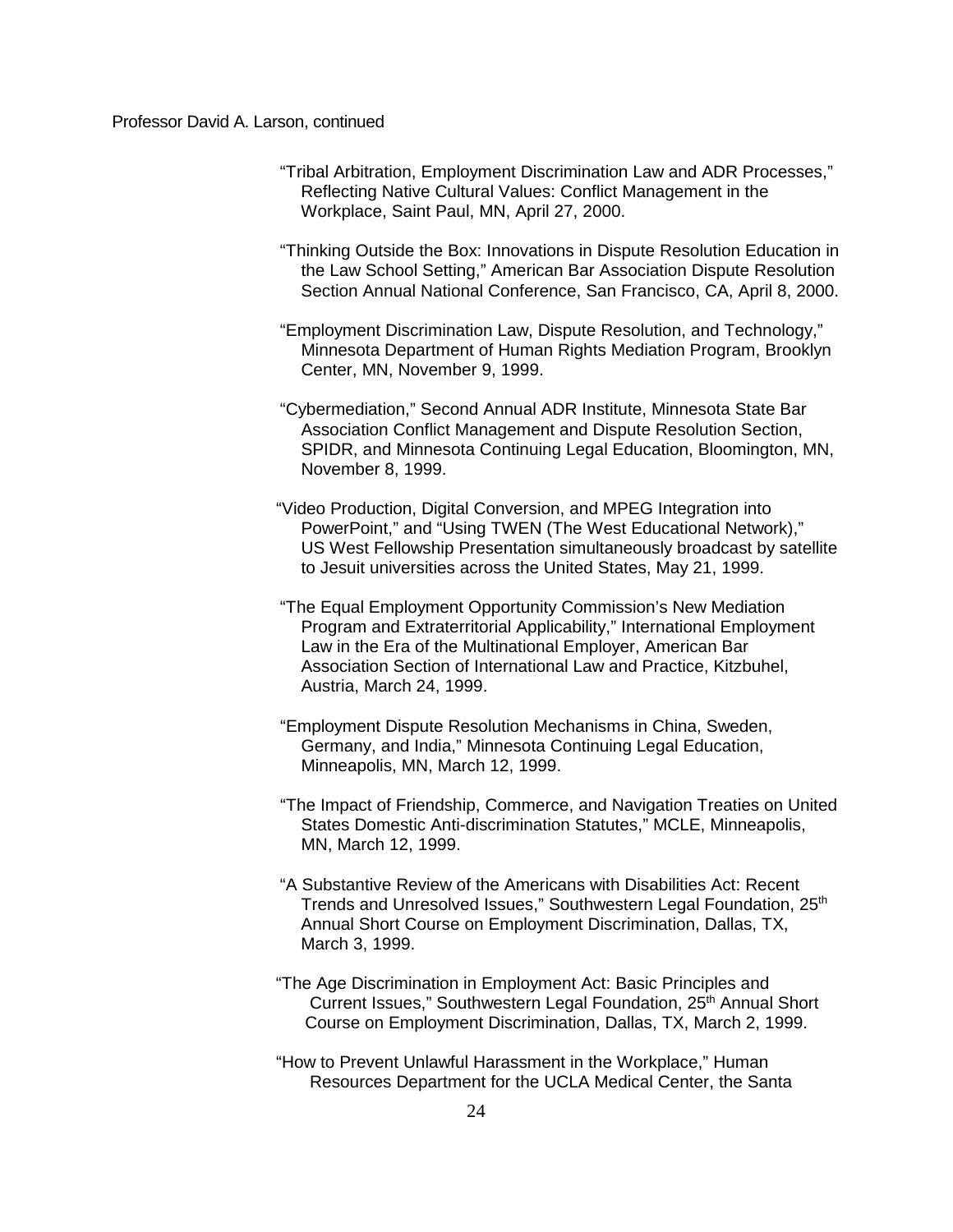Monica Hospital, and the UCLA School of Medicine, Los Angeles, CA, February 5, 1999.

- "Procedures and Strategies for Investigating Sexual Harassment Complaints," managers and supervisors at the UCLA Medical Center, the Santa Monica Hospital, and the UCLA School of Medicine, Los Angeles, CA, February 5, 1999.
- "Sexual Harassment: When Can Accused Harassers Sue Employers?" 1998 Nebraska State Bar Association Annual Meeting, Omaha, NE, October 16, 1998.

"Hiring and Firing in the European Union" and "Hiring and Firing in France," Upper Midwest Employment Law Institute, St. Paul, MN, May 29, 1998.

- "Age Discrimination in Employment Law Update," Southwestern Legal Foundation, Dallas, TX, March 31, 1998.
- "Introduction to Remedies for Employment Discrimination," Southwestern Legal Foundation, Dallas, TX, March 31, 1998.
- "International Employment Law," presentation at the Hamline University School of Law, St. Paul, MN, March 13, 1998.
- "How to Use ADR to Resolve Employment Disputes," staff managers at the UCLA Medical Center, Los Angeles, CA, February 20, 1998.
- "Employment Discrimination Law Update," Human Resource Department at UCLA Medical Center, Los Angeles, CA, February 20, 1998.
- "An Americans With Disabilities Act Update, and the Interplay Between the Americans With Disabilities Act, the Family Medical and Leave Act, and Workers' Compensation Laws," the American Society of Safety Engineers, Omaha, NE, February 10, 1998.
- "Employment Problems and Alternative Dispute Resolution", National Employment Lawyers' Association (NELA), Minneapolis, MN, January 13, 1998.
- "Recent International Law Developments and Career Opportunities," Hamline University School of Law, St. Paul, MN, October 30, 1997.
- "What is the Future of Organized Labor in the United States: Will Labor Unions Still Exist Fifty Years from Today?" Renmin University (formerly Peoples' University) School of Law, Beijing, China, September 11, 1997.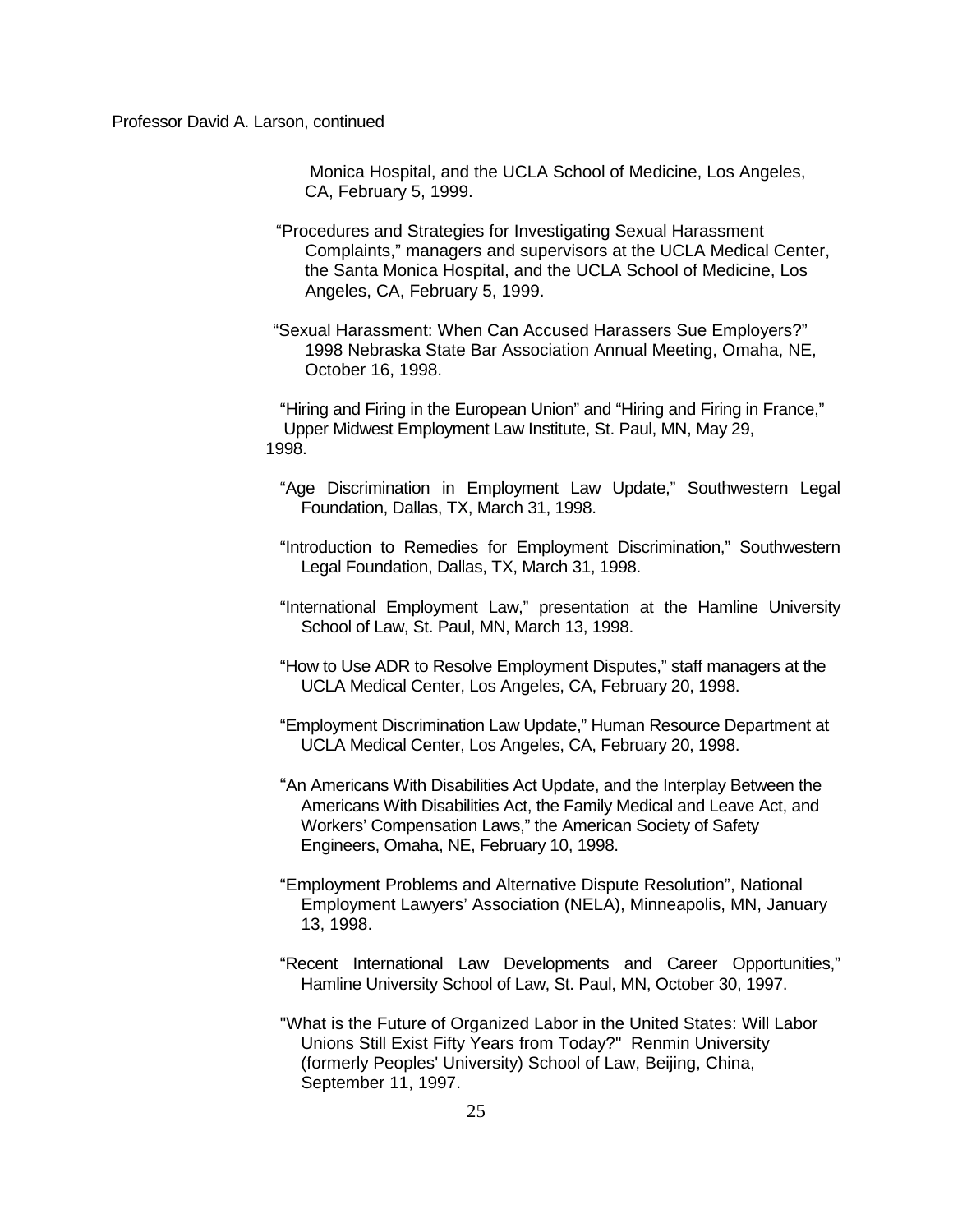- "European Union Employment Law," and "German Employment Law" Upper Midwest Annual Employment Law Conference, Minneapolis, Minnesota, May 28, 1997.
- "Age Discrimination in Employment Act," Southwestern Legal Foundation, Dallas, TX, March 18, 1997.
- "Remedies in Employment Discrimination Law, Southwestern Legal Foundation, Dallas, TX, March 18, 1997.
- "Equal Pay and the Commission of the European Communities New Code of Practice," American Bar Association Section of International Law and Practice, Minneapolis, MN, October 25, 1996.
- "Sexual Harassment and Title VII protections," National Association of Women in Construction (NAWIC), Omaha Chapter, Omaha, NE, October 15, 1996.
- "The Role Research Plays in My Life," presentation to the Creighton University faculty at the Second University Academic Affairs Faculty Forum, Omaha, May 8, 1996.
- "Reasonable Accommodations for Students under the Americans with Disabilities Act," Creighton University Allied Health School faculties, Omaha, March 27, 1996.
- "Wage Disparities and the Glass Ceiling," Women Law Student's Association, Creighton University, March 20, 1996.
- Presentation at the Creighton University all-campus series entitled "The Forum." This was a Black History Month Event and I was the presenter and discussion moderator for the program entitled, "A Colorblind Society: Can It Exist?" Creighton University Student Center Ballroom, February 5, 1996.
- "Avoiding Disability Discrimination Within Your Law Firm," Nebraska State Bar Association 1995 Annual Meeting, Lincoln, NE, October 17, 1995.
- "Affirmative Action Forum" sponsored by the Black Law Students Association and the Women Law Students Association. Creighton University School of Law, Omaha, September 20, 1995.
- "HIV and AIDS: Legal and Ethical Issues for Dentists and Patients," Creighton University School of Dentistry, March 22, 1995.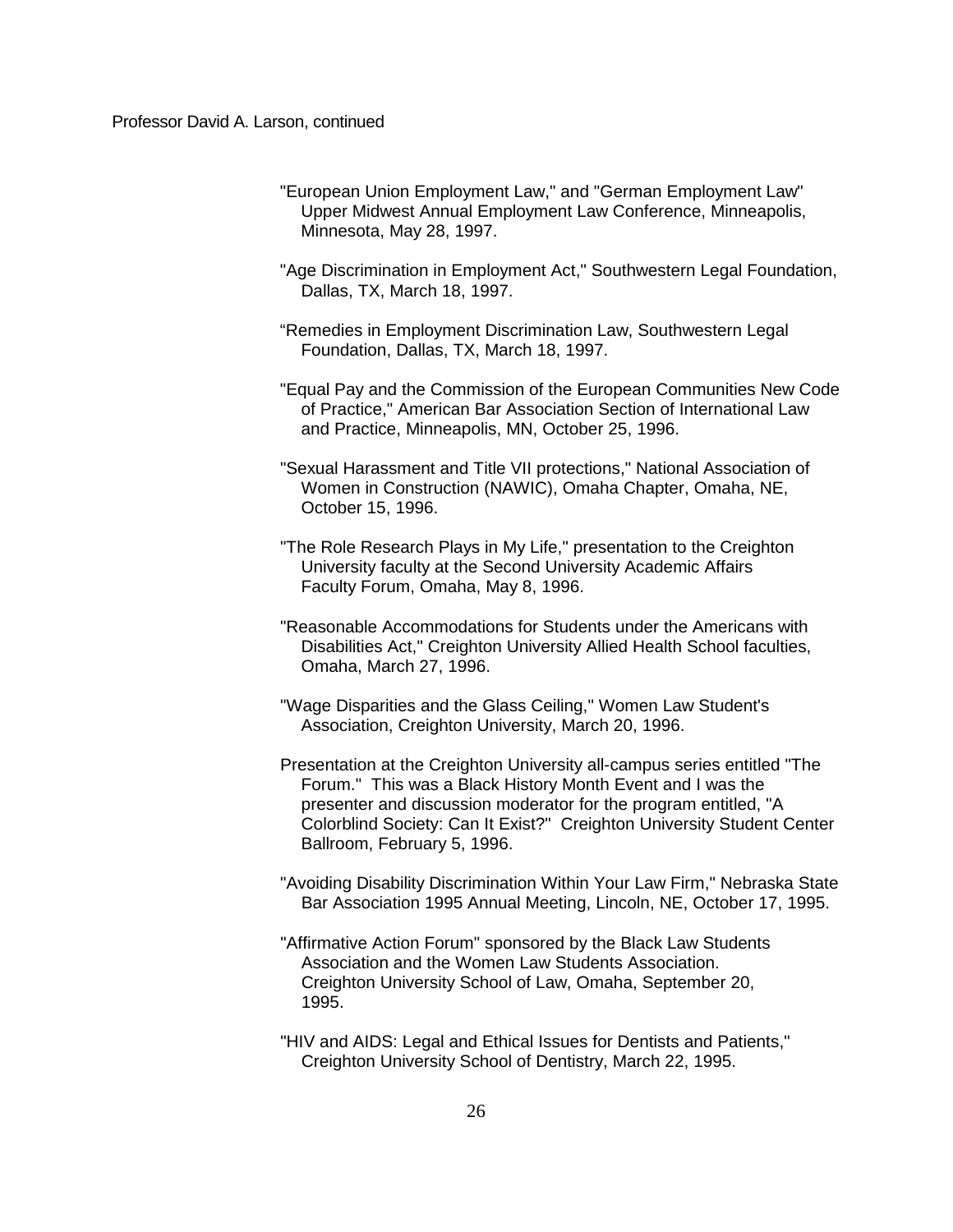- "An Update on the Law of Sexual Harassment," Rotary Club of Omaha/Florence, Omaha, February 13, 1995.
- "The Dunlop Commission and the New NLRB," presentation to more than 100 Teamsters Local #554 union stewards from Nebraska, Iowa, and South Dakota, Union Stewards Annual Meeting, Omaha, NE, August 13, 1994.
- "HIV and Dentists: Duty to Inform, Duty to Treat, Americans With Disabilities Act and Rehabilitation Act Issues," Creighton University School of Dentistry, April 20, 1994.
- "Labor and Employment Law Issues in Russia: What Can a United States Corporation Expect?" International Law Society, Creighton University School of Law, April 5, 1994.
- "Americans with Disabilities Act Update," NCLE Biannual Labor and Employment Law Seminar, Omaha, NE, March 24, 1994.
- "Americans With Disabilities Act Issues," Special Problems in Medical Humanities Conference, University of Nebraska Medical Center, Omaha, NE, February 10, 1994.
- "Foreign Employment Laws: A Major Business Issue," mid-year meeting of the American Bar Association Section of International Law and Practice. The panel analyzed a U.S. corporation making the same employment decisions around the world. One speaker addressed each of the following countries: Russia, China, Mexico, and the European communities. I discussed Russia. Denver, CO, January 19, 1994.
- "Americans with Disabilities Act Update," a one hour presentation at the Critical Issues for Rehabilitation Professionals Conference, National Association of Rehabilitation Professionals, Omaha, NE, November 12, 1993.
- "The New Workers' Compensation Law," moderator and participant in a 1 & 1/2 hour panel discussion of the new Nebraska Workers' Compensation Law. National Association of Rehabilitation Professionals, Omaha, NE, November 12, 1993.
- "Medical Malpractice Reform as Part of Health Care Reform," Kutak Rock/Creighton University Second Annual Health Care Law Institute. I analyzed the medical malpractice liability reform provisions in President Clinton's health care reform bill. Omaha, NE, October 30, 1993.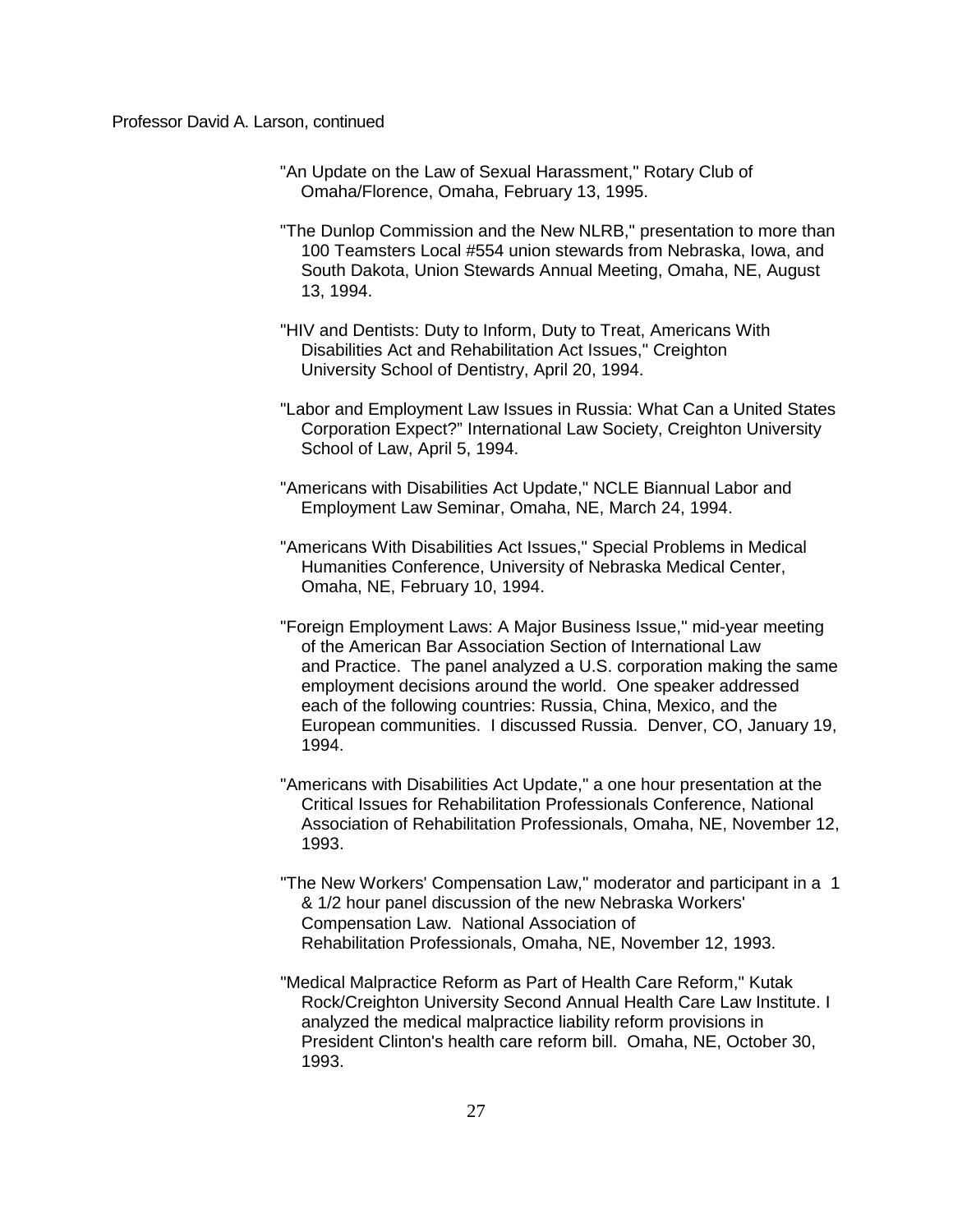- "What the International Business Lawyer Needs to Know About Overseas Employment Operations: A Case Study on Russia." American Bar Association Annual Meeting, New York, NY, August 9, 1993.
- "Equal Pay/Equal Value in the European Community," a 4 hour presentation at Cambridge University (Cambridge, England), American Arbitration Association and American Bar Association's Subcommittee on European Community employment Law. The conference was entitled, "European Employment Law and Policy in the 1990's: The Effect on U.S. Based Multi-Nationals." July 24, 1993.
- "ADA: Legal Issues Associated With HIV Infection," Region VI, Mental Health, Alcoholism & Drug Abuse Administration, Omaha, NE, June 18, 1993.
- "The Elements of an ADA Lawsuit," ADA Compliance Program for Small and Medium Sized Employers, sponsored by the United States Small Business Administration, the City of Omaha, Metropolitan College, and the League of Human Dignity, Omaha, NE, June 17, 1993.
- "Recognizing and Resolving Employment Law Problems," Ninth Technical Assistance for Parents Program (TAPP) Midwest Regional Conference (funded by the United States Department of Education) Omaha, NE, June 11, 1993. I presented a four-hour employment law workshop program for State Directors and officers from 14 Midwest States.
- "The Americans with Disabilities Act: An Update," Omaha Bar Association, February 18, 1993.
- "Legal Reform in Eastern Europe," International Law Society, Omaha, NE, February 11, 1993.
- "The Impact of the Americans with Disabilities Act on Occupational Therapy," Creighton University Council on Fieldwork Education, November 21, 1992.
- "Understanding the Americans with Disabilities Act," Creighton University Continuing Legal Education Fall Institute, October 14, 21, & November 4, 1992.
- "How the Americans with Disabilities Act Affects Law Libraries," annual Mid-American Association of Law Libraries meeting, Lincoln, NE, October 22, 1992.
- "Hiring and Accommodation Decisions Under the Americans with Disabilities Act," St. Joseph Hospital, Omaha, NE, October 1, 1992.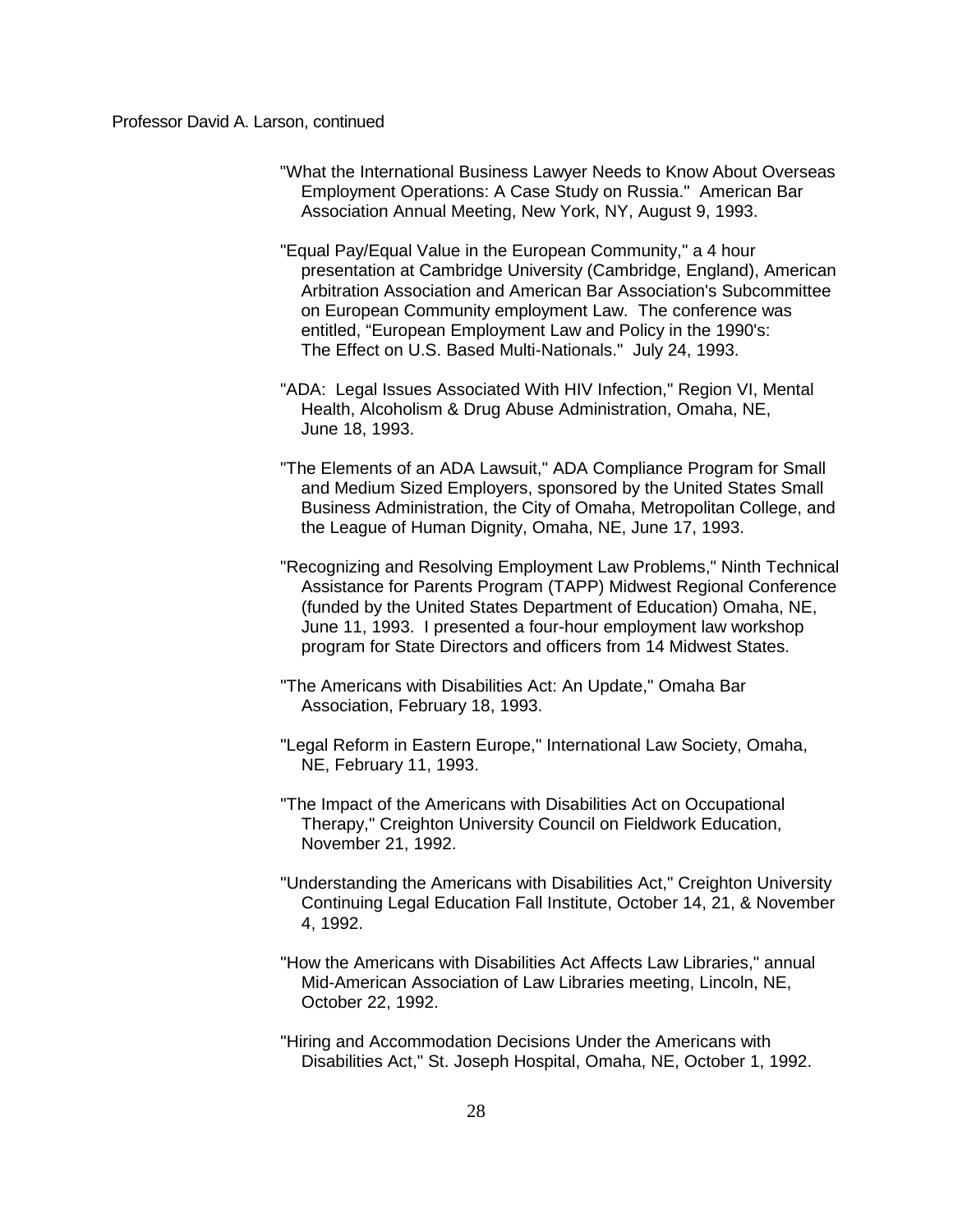- "The Americans with Disabilities Act and Occupational Therapy," Creighton University Department of Occupational Therapy, Sept. 19, 1992.
- "Current Developments in East European Employment Law," American Bar Association Annual Meeting, San Francisco, CA, August 10, 1992. (Sponsored jointly by the International Law Section and the Section on Labor and Employment Law).
- "Understanding and Preventing Sexual Harassment," Omaha Women Attorneys, Omaha, NE, May 20, 1992.
- "An Overview of the Americans with Disabilities Act," Grand Island Bar Association, Grand Island, NE, April 8, 1992.
- "The Americans with Disabilities Act: What Employers and Employees Need To Know," April 3, 1992, sponsored by University College and the Creighton University School of Law.
- "The Americans With Disabilities Act--the EEOC Final Rules," Nebraska Continuing Legal Education seminar entitled "Labor Relations and Employment Law," Omaha, Nebraska, March 13, 1992.
- "Understanding and Avoiding Sexual Harassment," Influence Focus Group, Omaha, Nebraska, February 19, 1992.
- "An Overview of the Americans with Disabilities Act," Creighton University Medical School, February 13, 1992.
- "Sexual Harassment in the Workplace," Creighton University School of Law, November 13, 1991.
- "The Future of Affirmative Action," American Association for Affirmative Action Region VII Annual Conference, Lincoln, Nebraska, September 11, 1991.
- "The Americans With Disabilities Act Regulations and Appendix," 1991 American Bar Association Annual Meeting, Atlanta, Georgia, August 14, 1991.
- "Political Restructuring and Employment Reforms in Eastern Europe," American Bar Association Annual Meeting, August 12, 1991.
- "Compensation Issues Affecting Bilingual Employees," Sixth Annual Stetson University Conference on Labor and Employment Law, Clearwater Beach, Florida, May 10, 1991.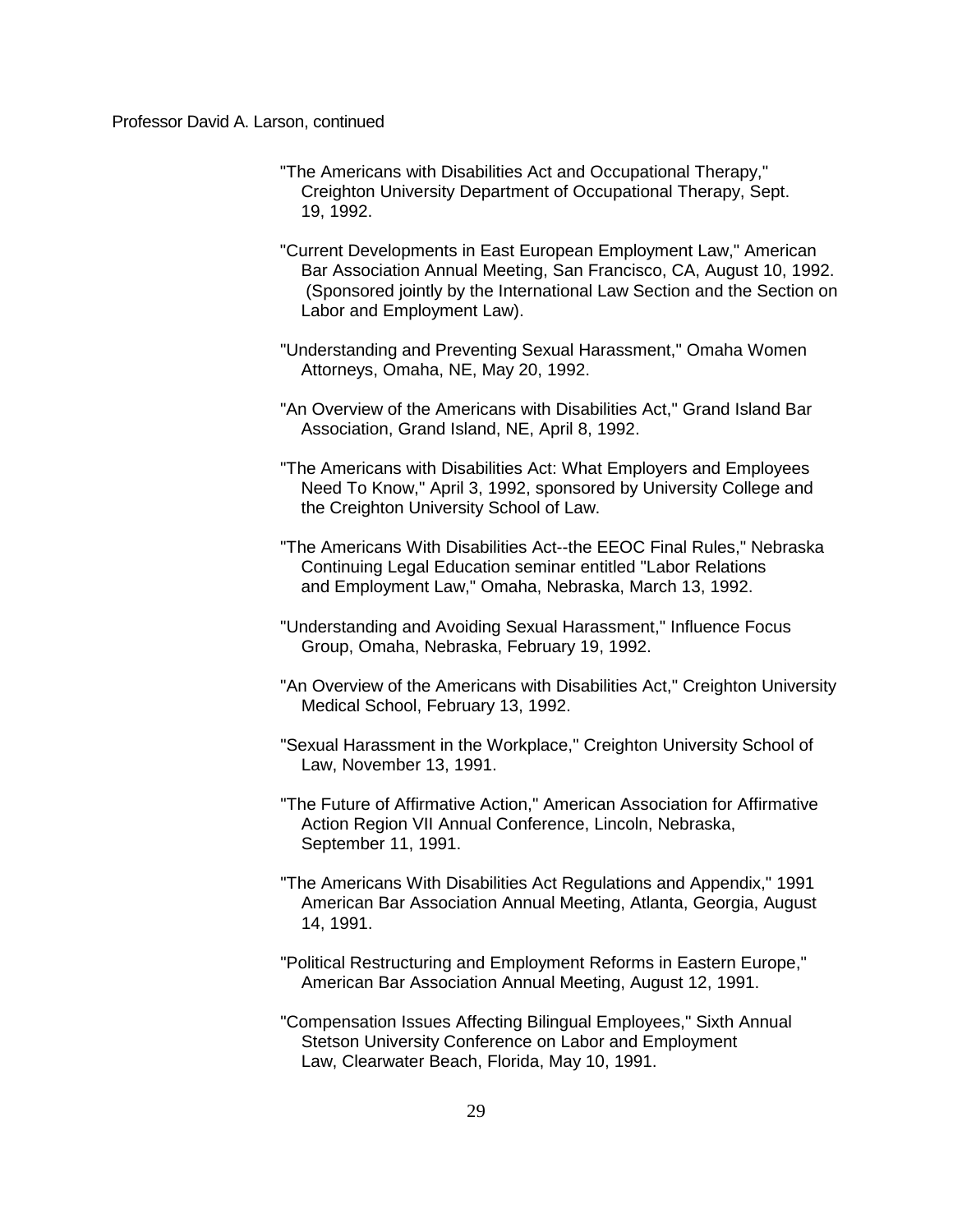- "The EEOC's Perspective on the Americans with Disabilities Act," Baird Holm Labor Law Forum 1991, Kiewit Conference Center, Omaha, NE, April 4, 1991,
- "Judicial Reaction to Ward's Cove: How the Courts Have Interpreted the Employer's Burden Upon a Showing of Adverse Impact," Equal Employment Opportunity Commission Regional Attorneys (annual national meeting), Washington, D.C., January 16, 1991.
- "Current Issues at the EEOC," Annual Nebraska State Bar Association meeting, Labor and Employment Law Section, October 17, 1990.
- "The 1988 United States Supreme Court Term," presentation to the United States General Services Administration, program sponsored by Howard University Law School, Washington, D.C., September 20, 1990.
- "Equal Opportunity Forum," cable television interview, one half-hour program hosted by Lawrence Myers, Executive Director of Nebraska Equal Opportunity Commission, June 25, 1990.
- "Comparative Labor Law From the American Perspective," presentation to the Swedish Society of Comparative Legal Research, Lund University Law School, Lund, Sweden, May 30, 1989.
- "Wrongful Discharge Theories," Continuing Medical Education Program, St. Joseph Hospital, Creighton University, Omaha, Nebraska, December 5, 1988.
- "NLRB Rules for Bargaining Units," Continuing Medical Education Program, St. Joseph Hospital, Creighton University, Omaha, Nebraska, December 5, 1988.
- "Arbitration Decisions Interpreting Drug and Alcohol Testing Provisions," William Brennan Institute for Labor Studies, Kiewit Center, Omaha, Nebraska, March 5, 1988.
- "Protected Mental Disabilities," American Business Law Ass'n Annual National Conference, Minneapolis, MN, August 21, 1986.
- "Interviewing Techniques," Mississippi College of Law, Jackson, MS, April 18, 1986.
- "When is a Handicapped Person `Otherwise Qualified'?" Midwest Regional Business Law Ass'n, Chicago, IL, March 31, 1986.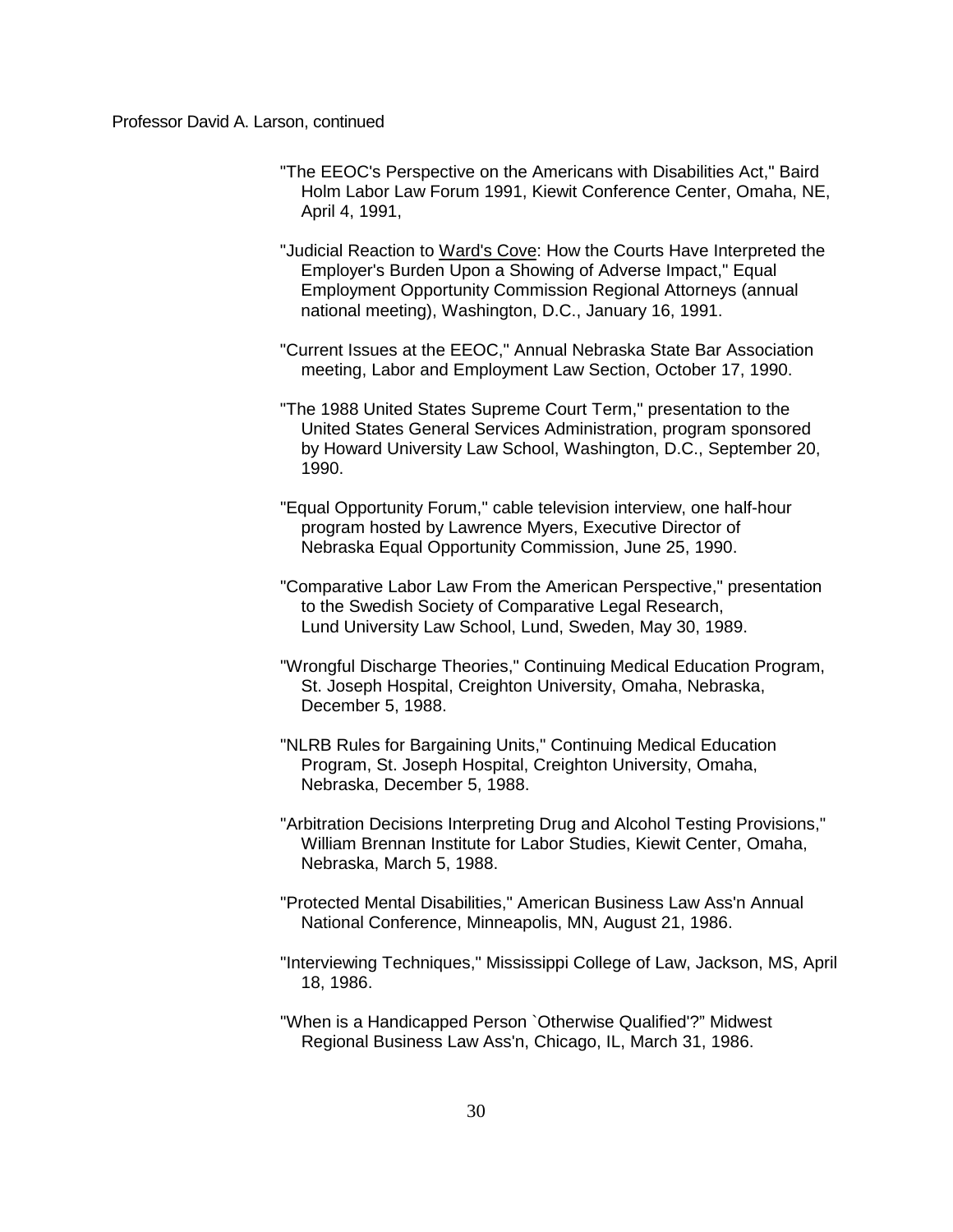- "What is a Protected `Handicap' According to the Rehabilitation Act of l973?" Southeastern Regional Business Law Ass'n, Charleston, SC, November 1, 1985.
- "Value Education in Business," Human Values in Education Conference (Millsaps Humanities Division, Mississippi Philosophy Ass'n, Mississippi Ass'n of Educators, Mississippi Commission for Humanities), Jackson, MS, September 13, 1985.
- "The Development of American Labor Law," Lund University Law School, Lund, Sweden, June 5,1985.
- "Mississippi Insurers and Statutory Law," Independent Insurance Agents of Mississippi, Jackson, MS, April 2, 1985.
- "The Implied Warranty of Habitability: What is the Proper Statute of Limitations?" Southeastern Business Law Ass'n, Nashville, TN, October 26, 1984.
- "Employment-at-Will and Wrongful Discharge: Possible Theories of Recovery," Pacific S.W. Business Law Ass'n, Long Beach, CA, April 18, 1984.
- "A Critical Examination of the Implied Warranty of Habitability," Midwest Business Law Ass'n, Chicago, IL, April 6, 1984.
- "The Shortcomings of the Mississippi Accountant-Client Privilege Statute," Jackson Chapter, Mississippi Society of CPA's, November 17, 1983.
- "Inexpensive Justice," National Video Teleconference utilizing 37 satellite stations, Chicago panelist, November 15, 1983.
- "Illinois Pro Se and Small Claims Courts," Loyola University of Chicago School of Business Administration, Chicago, IL, November 5, 1983.
- "The Desirability of an Accountant-Client Privilege," Southeastern Business Law Ass'n, Atlanta, GA, October 27, 1983.
- "The Accountant-Client Privilege in Mississippi," Mississippi's Society of CPA's, Laurel, MS, September 29, 1983.

## **Television, Radio, Newspaper, and Internet Media Interviews:**

*City Pages* newspaper interview regarding abrupt terminations and layoffs in the restaurant industry, "When Restaurants Pivot to Survive, How Do We Address Mass Layoffs They Create?"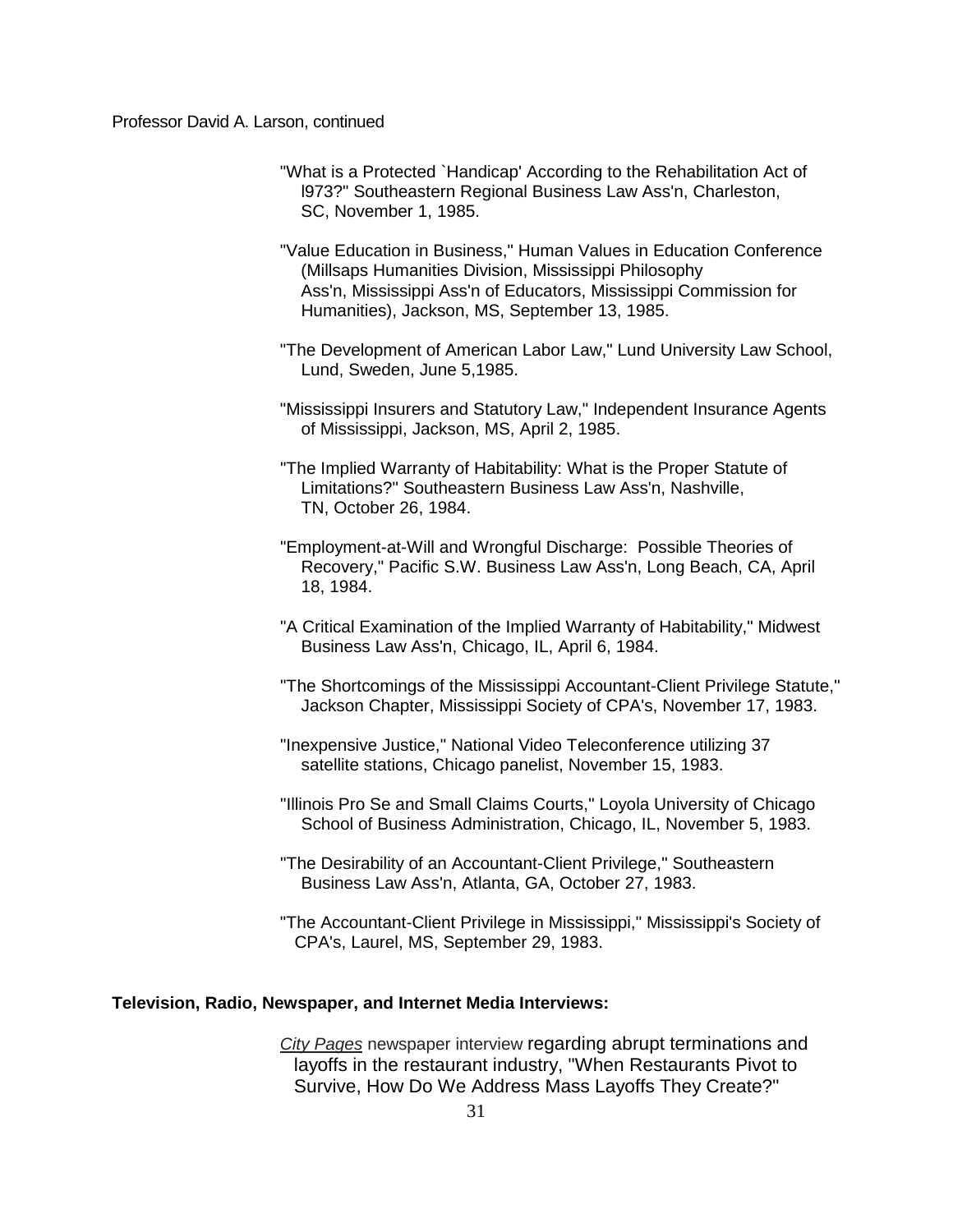October 27th, 2020, the article is available at *[http://citypages.com/restaurants/when-restaurants-pivot-to-survive-how](http://citypages.com/restaurants/when-restaurants-pivot-to-survive-how-do-we-address-mass-layoffs-they-create/572884341)[do-we-address-mass-layoffs-they-create/572884341](http://citypages.com/restaurants/when-restaurants-pivot-to-survive-how-do-we-address-mass-layoffs-they-create/572884341)*

- *Kare 11 NBC Breaking the News* television program regarding labor union organizing efforts at a local brewery, distillery, and coffee roaster. Employees want an opportunity to provide meaningful input regarding strategies in addition to termination protection as their employers respond to covid-19 related declines in business. September 9, 2020 available at [https://www.kare11.com/article/news/local/breaking-the](https://www.kare11.com/article/news/local/breaking-the-news/two-more-local-distilleries-form-unions-heres-why-it-might-continue/89-318efcf2-b41f-4a02-aec7-25292804c7a9)[news/two-more-local-distilleries-form-unions-heres-why-it-might](https://www.kare11.com/article/news/local/breaking-the-news/two-more-local-distilleries-form-unions-heres-why-it-might-continue/89-318efcf2-b41f-4a02-aec7-25292804c7a9)[continue/89-318efcf2-b41f-4a02-aec7-25292804c7a9](https://www.kare11.com/article/news/local/breaking-the-news/two-more-local-distilleries-form-unions-heres-why-it-might-continue/89-318efcf2-b41f-4a02-aec7-25292804c7a9)
- *American Bar Association Section of Dispute Resolution podcast* interview regarding the Section's first Tech Expo. The Tech Expo will feature technology providers offering services that include decisional support, artificial intelligence, and communication tools. I am the Chair Elect of the Section and Co-Chair for this Tech Expo, the Section's first ever. September 7, 2020
- *WalletHub.com* interview explaining the best ways for local authorities to support struggling businesses and unemployed workers, the biggest challenges facing the hardest-hit industries after reopening, and as businesses reassess their ability to operate in the post-COVID-19 era of continued social distancing, the greatest changes of the post-COVID-19 economic landscape. June 2, 2020.
- *StarTribune* newspaper interview regarding whether a severe head lice infestation can qualify as a serious health condition under the Family Medical and Leave Act, interviewed January 30th, 2020.
- *WalletHub.com* interview about Labor Day. The questions included: what are the biggest threats facing working people today, how is the gig economy changing the nature of work, should gig economy workers be treated like traditional employees, what policies should governments and firms adopt to improve the quality of life for American workers, and how likely is it that Congress will pass new worker friendly legislation to provide an increase in federal minimum wage or mandatory paid family medical leave? August 21, 2019. *[https://wallethub.com/blog/labor-day](https://wallethub.com/blog/labor-day-fun-facts/23742/#expert=david-allen-larson)[fun-facts/23742/#expert=david-allen-larson](https://wallethub.com/blog/labor-day-fun-facts/23742/#expert=david-allen-larson)*
- *Duluth News Tribune* newspaper interview regarding the fact that employees in Minnesota have a statutory right to be absent from work in order to vote without penalty or deduction from their salary or wages, the limitations and conditions of this right, and whether employees are generally aware that they have this right, Nov. 4, 2019. available at [https://www.duluthnewstribune.com/news/government-and-](https://www.duluthnewstribune.com/news/government-and-politics/4754713-Duluth-business-owners-encourage-workers-to-vote)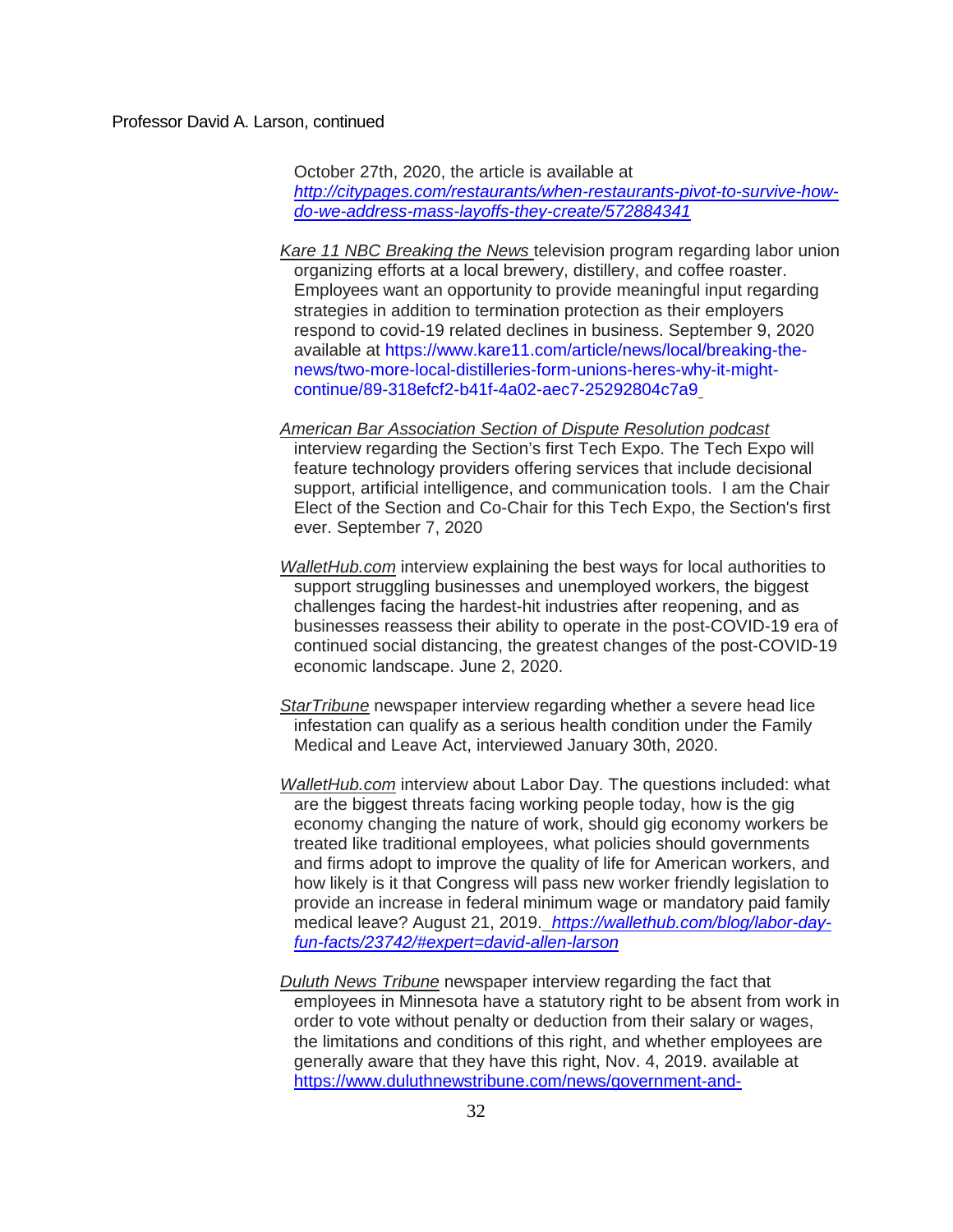### [politics/4754713-Duluth-business-owners-encourage-workers-to-vote](https://www.duluthnewstribune.com/news/government-and-politics/4754713-Duluth-business-owners-encourage-workers-to-vote)

- *Minnesota Lawyer* interview regarding Wingate vs Metropolitan Airport Commission, a Minnesota Court of Appeals case. The appellate court found that the district court erred when it concluded the plaintiff failed to demonstrate that the Metropolitan Airport Commission's articulated reason for its promotion decision was pretextual. August 19th, 2019.
- *KMSP-TV Fox News* interview regarding five St Paul police officers who were fired because they allegedly failed to intervene when an ex-police officer assaulted a civilian. Larson explained that the collective bargaining agreement requires progressive discipline. We can anticipate a grievance will be filed and that the terminations will be reviewed by an arbitrator. The interview was broadcast on the 9 p.m. News on June 14th, 2019

*Duluth News Tribune* newspaper interview regarding how front pay will be determined in women's hockey coach Shannon Miller's successful gender discrimination lawsuit against [the University of Minnesota](http://www.duluthnewstribune.com/news/crime-and-courts/4467397-questions-remain-after-shannon-miller-verdict)  Duluth, Article appeared July 1, 2018  [http://www.duluthnewstribune.com/news/crime-and-courts/4467397](http://www.duluthnewstribune.com/news/crime-and-courts/4467397-questions-remain-after-shannon-miller-verdict) [questions-remain-after-shannon-miller-verdict](http://www.duluthnewstribune.com/news/crime-and-courts/4467397-questions-remain-after-shannon-miller-verdict)

*Gizmodo* invitation by the technology and science website Gizmodo, which has 20 million monthly readers, to comment on the question "Is Amazon Evil and Am I Evil for Using It?" My remarks were posted on 4/3/2018. *<https://gizmodo.com/is-amazon-evil-and-am-i-evil-for-using-it1824070880>*

*Star Tribune* newspaper interview regarding the St. Paul Federation of Teachers plan for its teachers to leave their jobs and begin a labor strike on Tuesday, which at the time of the interview was only 48 hours away. I discussed the challenges facing the negotiating parties, the risks to both the teachers and the school district, and my hope that the parties will continue talking. 2/11/2018

*[http://m.startribune.com/as-st-paul-teacher-strike-deadline-looms](http://m.startribune.com/as-st-paul-teacher-strike-deadline-looms-formidable-disagreements-remain/473698723/)[formidable-disagreements-remain/473698723/](http://m.startribune.com/as-st-paul-teacher-strike-deadline-looms-formidable-disagreements-remain/473698723/)*

*Star Tribune* newspaper interview concerning whether women dancing at strip clubs are independent contractors or employees entitled to employment benefits, 12/4/2017 *[http://m.startribune.com/dancer-speaks-up-for-rights-of-strip-club](http://m.startribune.com/dancer-speaks-up-for-rights-of-strip-club-workers/461855453/)[workers/461855453/](http://m.startribune.com/dancer-speaks-up-for-rights-of-strip-club-workers/461855453/)*

*Minnesota Lawyer* interview regarding a Hennepin County District Court judge's determination that despite Surly Brewing Company's efforts to democratize its employee tip-pooling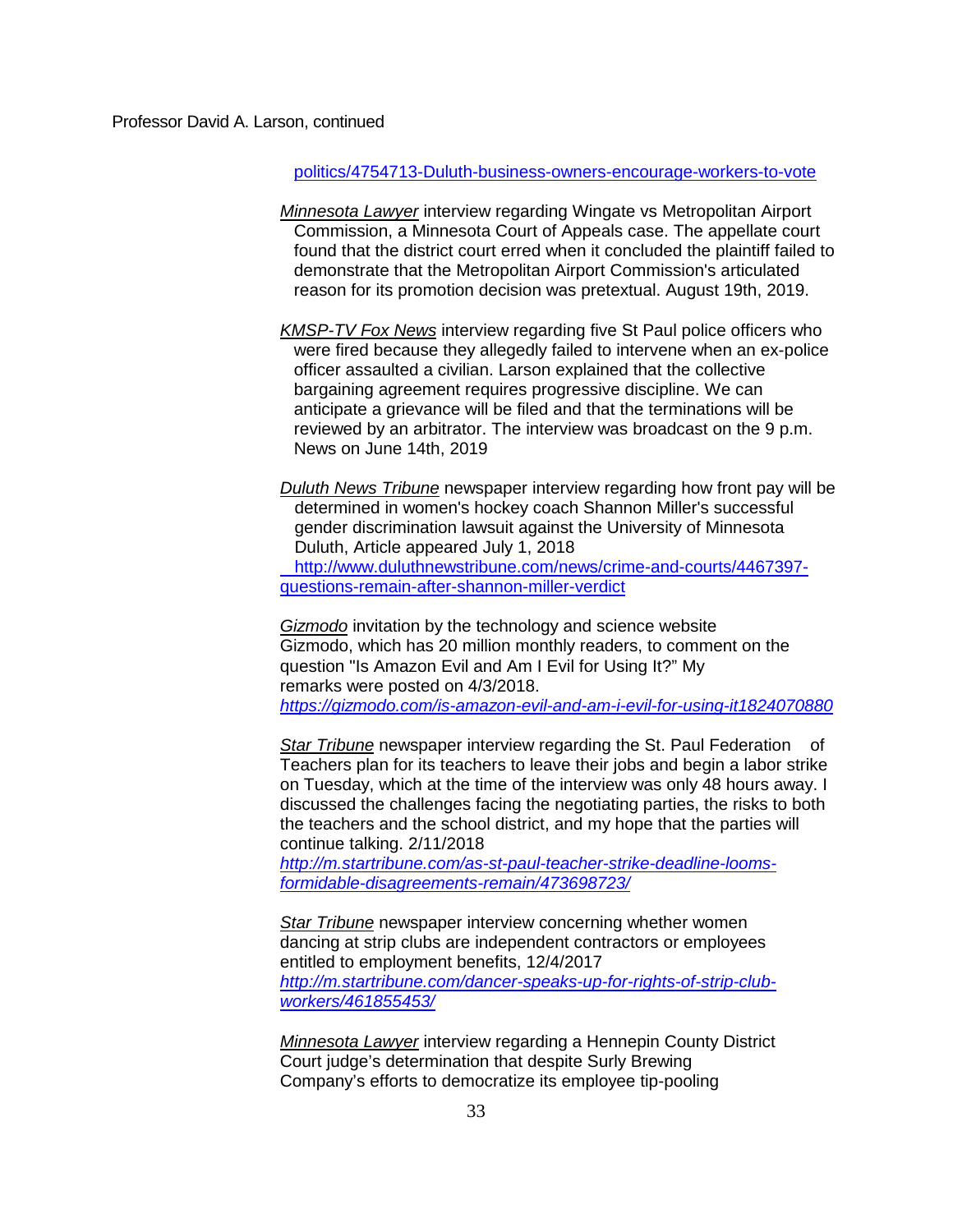system, it still violated the Minnesota Fair Labor Standards Act. The court granted summary judgment in favor of the class action plaintiffs based on the argument that Surly violated state gratuities laws by requiring bartenders and servers to contribute to a tip pool, resulting in unwanted redistribution of their tips to barbacks, table bussers and other indirectservice workers. July 19, 2017

- *Associated Press* interview explaining why the City of Saint Anthony entered into a voluntary separation agreement with officer Jeronimo Yanez rather than simply firing him. Yanez is the Minnesota police officer who was acquitted in last year's fatal shooting of Black motorist Philando Castile. The article appeared in numerous national publications including the New York Times, the New York Daily Post, Time.com, nbcnews.com, and the San Francisco Chronicle, July 10, 2017 [https://mobile.nytimes.com/aponline/2017/07/10/us/ap-us-castile](https://mobile.nytimes.com/aponline/2017/07/10/us/ap-us-castile-shooting.html?referer=http://www.google.com/)[shooting.html?referer=http://www.google.com/](https://mobile.nytimes.com/aponline/2017/07/10/us/ap-us-castile-shooting.html?referer=http://www.google.com/)
- *City Pages* newspaper interview discussing the conflict of interest inherent in Prior Lake's decision to hire Nexus Solutions. The company was hired not only to serve as consultants assessing facilities operations and planning for future needs concerning one of the largest school referendums in recent state history. They also were retained to manage the very work they say is needed, providing incentive for them to urge as much building as possible. They will oversee refurbishments and new construction from planning to completion, collecting fees with each move. The district did not publish a public request for proposals but relied on word-of-mouth recommendations. The Nexus fees greatly exceed what other districts are paying. January 25, 2017, [http://www.citypages.com/news/a-consultant-sinks-its-talons-into-prior](http://www.citypages.com/news/a-consultant-sinks-its-talons-into-prior-lake-schools-for-very-big-money/411692385)[lake-schools-for-very-big-money/411692385](http://www.citypages.com/news/a-consultant-sinks-its-talons-into-prior-lake-schools-for-very-big-money/411692385)
- *Star Tribune* newspaper interview regarding the future of a new overtime pay rule that would allow 78,000 Minnesotans to make an estimated 24 million additional dollars. A federal judge has blocked the implementation of the rule based on the argument that Congress did not delegate power to the Labor Department to increase overtime eligibility based solely upon a person's annual pay. Although that decision is being appealed, Professor Larson explained that the appeal probably will not change the ultimate outcome because it is unlikely that the Trump administration will Implement the rule even if the injunction is overturned. Star Tribune newspaper, print edition Sunday January 15th, 2017, available at [http://www.startribune.com/dim](http://www.startribune.com/dim-outlook-for-expanded-overtime-pay/410679365/)[outlook-for-expanded-overtime-pay/410679365/](http://www.startribune.com/dim-outlook-for-expanded-overtime-pay/410679365/) *,*  <http://e.startribune.com/Olive/ODN/StarTribune/Default.aspx>

*KARE 11 NBC Television News* at 10:00 p.m. regarding the striking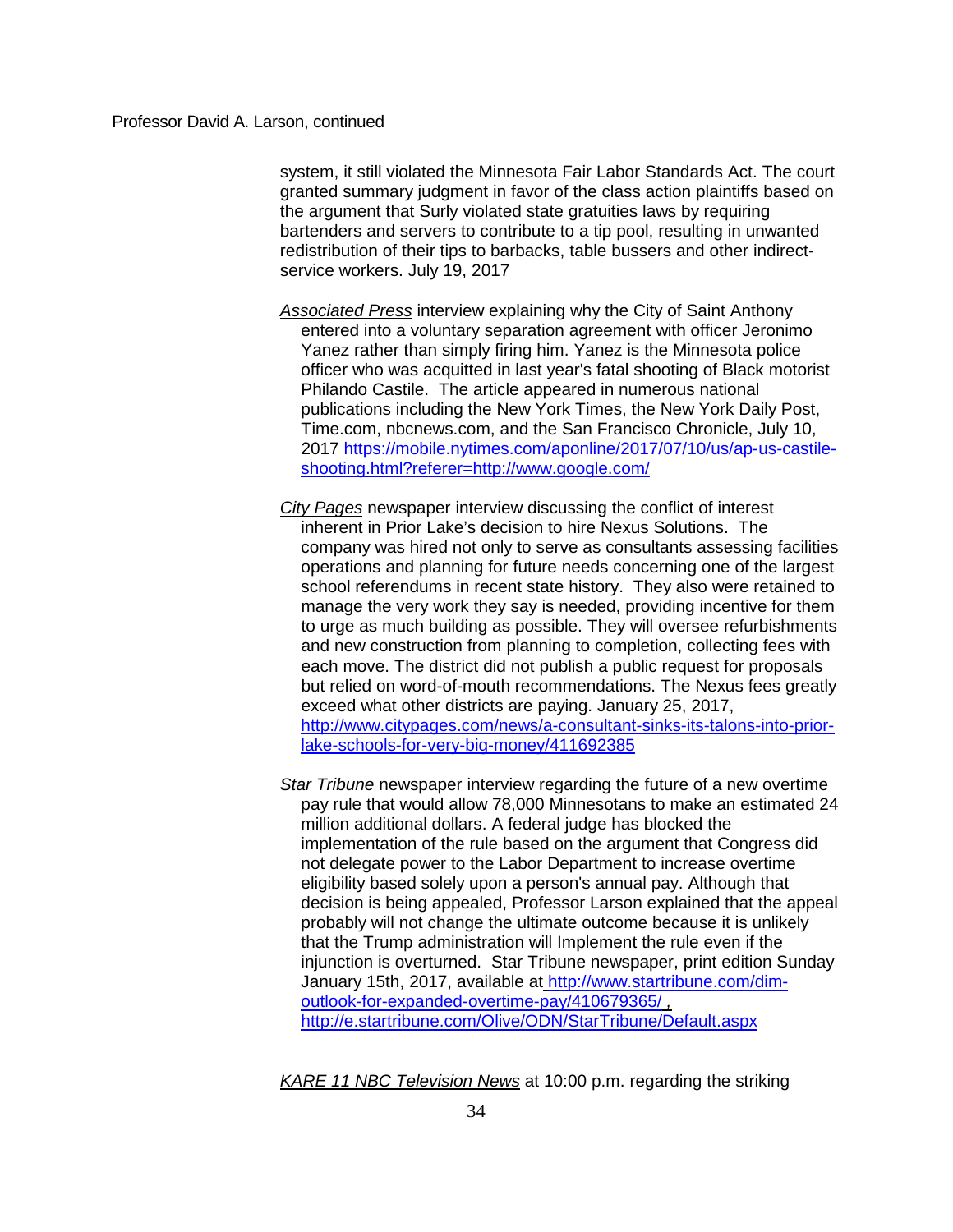Minnesota Nurses Association members' decision to approve a settlement agreement with Allina Health. The union members' vote to ratify the collective bargaining agreement ends a 38-day strike, tied for the longest nurses' strike in Minnesota history. October 13, 2016, available at: *[http://www.kare11.com/news/health/nurses-vote-to](http://www.kare11.com/news/health/nurses-vote-to-approve-allina-contract-end-strike/335920803)[approve-allina-contract-end-strike/335920803](http://www.kare11.com/news/health/nurses-vote-to-approve-allina-contract-end-strike/335920803)*

*KARE 11 NBC Television News* interview regarding what could happen now that more than 4,000 striking nurses rejected Allina's contract offer yesterday. The strike began on Labor Day and already is the second longest nurses' strike in Minnesota history, October 4, 2015, broadcast at 6:00 p.m. and available at *[http://www.kare11.com/news/local/nurses-reject-allina-contract](http://www.kare11.com/news/local/nurses-reject-allina-contract-proposal/328789192)[proposal/328789192](http://www.kare11.com/news/local/nurses-reject-allina-contract-proposal/328789192)*

*Star Tribune* newspaper interview regarding the impending Allina nurses strike scheduled for Monday, Labor Day. Larson discussed the conditions necessary to declare an impasse, which must exist before an employer can Implement its contract proposals, and the limitations on the employer's ability to implement those proposals. He also discussed how a labor strike by nurses differs from strikes by other types of workers. September 3nd, 2016. *[http://www.startribune.com/second-strike-a-rarity-in-nurse-labor-talks-](http://www.startribune.com/second-strike-a-rarity-in-nurse-labor-talks-leaving-allina-to-consider-impasse-declaration/392258881/)*

*[leaving-allina-to-consider-impasse-declaration/392258881/](http://www.startribune.com/second-strike-a-rarity-in-nurse-labor-talks-leaving-allina-to-consider-impasse-declaration/392258881/)*

*Star Tribune* newspaper regarding a Title IX whistleblower lawsuit brought by the former athletic coordinator at Dakota County Technical College. The article appeared August 8, 2016 and is available at *[http://m.startribune.com/whistleblower-alleges-retaliation-at-dakota](http://m.startribune.com/whistleblower-alleges-retaliation-at-dakota-county-technical-college/389550911/)[county-technical-college/389550911/](http://m.startribune.com/whistleblower-alleges-retaliation-at-dakota-county-technical-college/389550911/)*

*MINNPOST* regarding whether Minneapolis, Saint Paul and other Minnesota cities can require higher pay and better workplace benefits than state government requires. Published July 1, 2016, available at:

*[https://www.minnpost.com/politics-policy/2016/07/paid-leave-rules-and](https://www.minnpost.com/politics-policy/2016/07/paid-leave-rules-and-higher-minimum-wage-are-popular-twin-cities-are-they-le)[higher-minimum-wage-are-popular-twin-cities-are-they-le](https://www.minnpost.com/politics-policy/2016/07/paid-leave-rules-and-higher-minimum-wage-are-popular-twin-cities-are-they-le)*

*City Pages* newspaper article "When the cheers die, NHL players were left with badly damaged brains. June 29, 2016 *[http://www.citypages.com/news/when-the-cheers-died-nhl-players](http://www.citypages.com/news/when-the-cheers-died-nhl-players-were-left-with-badly-damaged-brains-8390950)[were-left-with-badly-damaged-brains-8390950](http://www.citypages.com/news/when-the-cheers-died-nhl-players-were-left-with-badly-damaged-brains-8390950)*

*Minnesota Public Radio* backround interview regarding Forslund v. Minnesota, a case in which the plaintiffs are asserting that the state's tenure and layoff laws disproportionately harm poor, minority children because the most ineffective teachers are more likely to be assigned to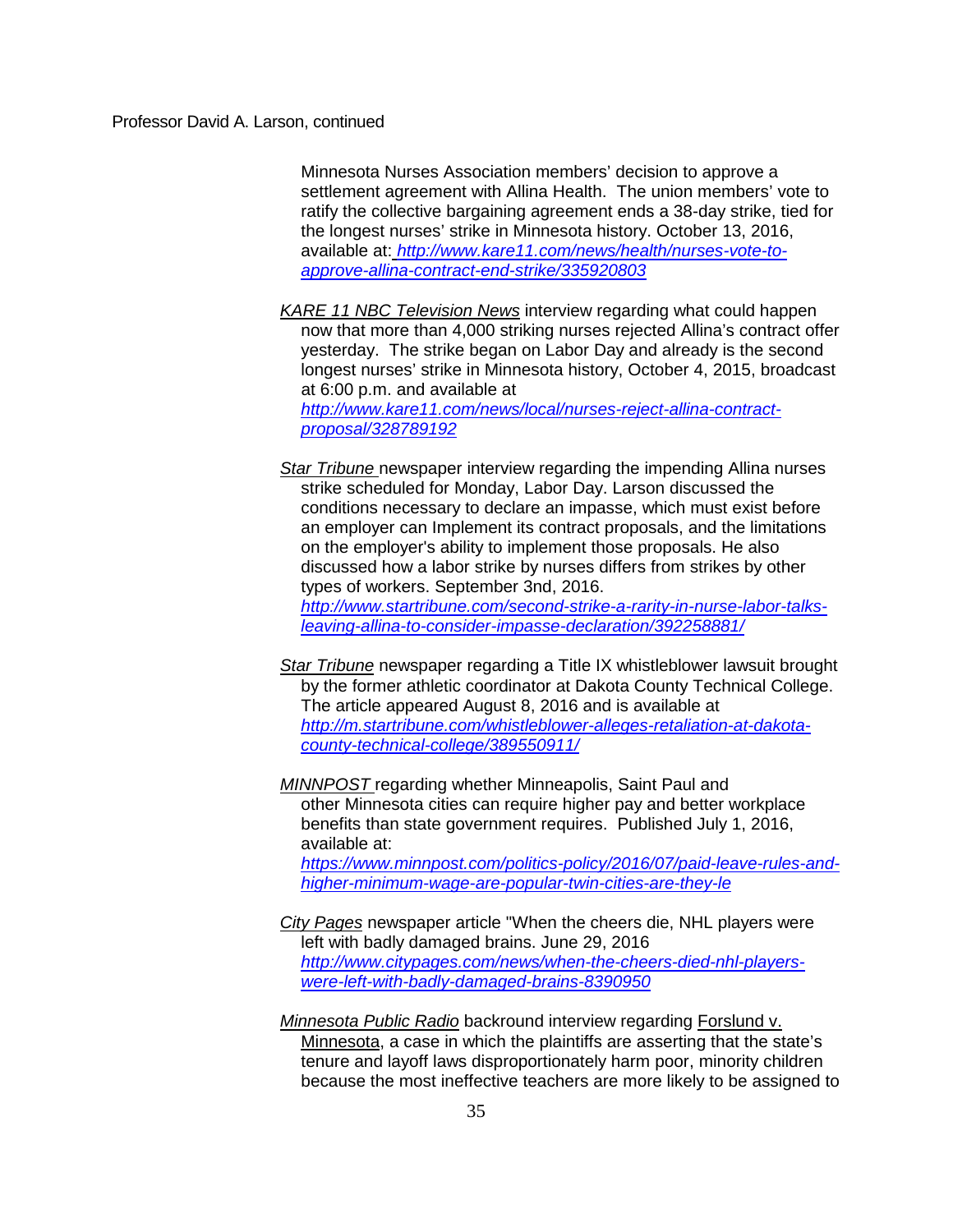public schools with high concentrations of those children.

- *City Pages* newspaper regarding a Minnesota federal class action lawsuit filed against the National Hockey League. The 116-page complaint alleges that the NHL both intentionally and negligently failed to establish reasonable rules and protocols for preventing head trauma and minimizing the effects during games and practice, and that the League fraudulently concealed the risks and consequences of head trauma, Minneapolis, May 12, 2016.
- WCCO CBS Radio affiliate interview with Roshini Rajkumar regarding what can be done to reduce the possibility of a suspect suffering injury or death when police respond to an emergency call for help. Professor Larson discussed additional crisis de-escalation training for police officers and recent recommendations from the Police Executive Research Forum, Minneapolis April 3, 2016.
- WCCO radio by Roshini Rajkumar regarding whether a Minnesota driver's First Amendment rights were violated when his "FMUSLIMS" license plate was revoked by the Minnesota Department of Public Safety. Professor Larson explained that because state license plates are heavily regulated and used for identification purposes, the government rather than the car owner is the speaker even if it generally permits drivers to participate by choosing their own words or letters. License plates thus are a form of "government speech." When certain messages or words are prohibited, the government is merely regulating its own speech and not interfering with vehicle owners' First Amendment rights. February 28, 2016, 2:00 p.m., WCCO Radio, Minneapolis, MN
- Pioneer Press newspaper interview regarding Black Lives Matter's threat to disrupt Saint Paul's Crashed Ice Event unless seven demands are met. The planned protest is in response to police Sgt. Jeffrey Rothecker's Facebook posting describing protesters as "idiots" that should be "run over." The article appears on the front page of the Sunday, February 21, 2016 edition and is available at [http://www.twincities.com/2016/02/18/are-black-lives-matters](http://www.twincities.com/2016/02/18/are-black-lives-matters-crashed-ice-demands-possible/)[crashed-ice-demands-possible/](http://www.twincities.com/2016/02/18/are-black-lives-matters-crashed-ice-demands-possible/)
- Minneapolis Star Tribune newspaper interview regarding Friedrichs vs California Teachers Association, a United States Supreme Court case that may determine whether public sector labor unions can continue to collect agency fees, also known as fair share payments, from workers who are represented by the Union but who do not belong to the Union. Labor unions in the United States are required to represent all the employees in a bargaining unit, regardless of whether an individual employee is a union member or not. Agency fees require the union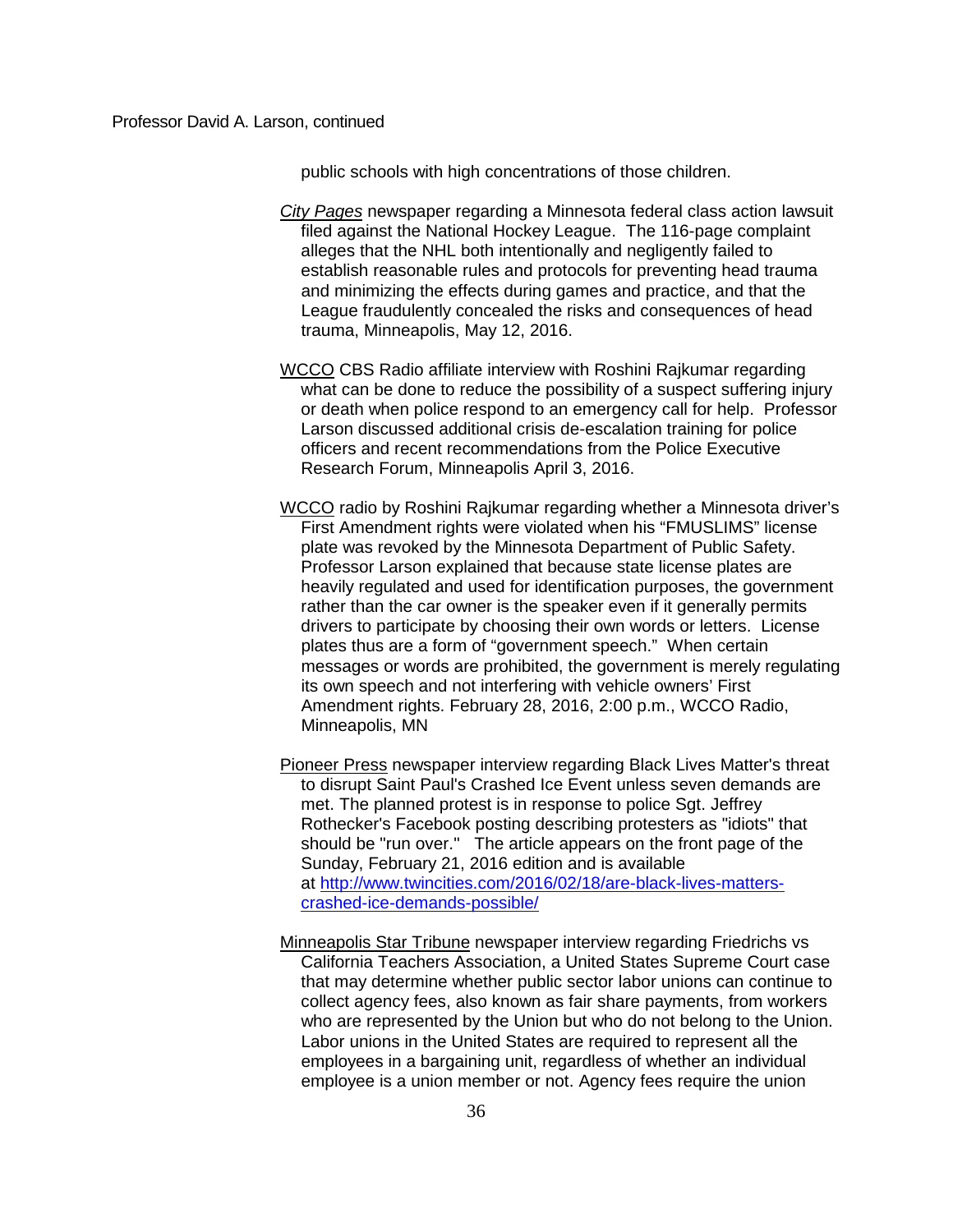represented, nonunion member employees to pay for collective bargaining contract negotiation, contract administration, and grievance representation, activities from which all employees derive benefits. But agency fees do not require those employees to pay for union political activities. The court's decision has significant implications for public sector labor unions' ability to finance their activities. The article appeared January 12, 2016, and is available at [http://m.startribune.com/supreme-court-case-could-deal-blow-to](http://m.startribune.com/supreme-court-case-could-deal-blow-to-public-sector-unions-in-minnesota/364937121/)[public-sector-unions-in-minnesota/364937121/](http://m.startribune.com/supreme-court-case-could-deal-blow-to-public-sector-unions-in-minnesota/364937121/)

- WCCO CBS Radio David interview concerning a claim brought against the Saint Paul School District by Central High School teacher John Ekblad. Ekblad suffered a concussion and a traumatic brain injury when he was slammed to the floor and choked by a 16 year-old student who has pleaded guilty to felony third degree assault. The interview focused on the rapidly increasing number of cases being presented to the Ramsey County Attorney's Office under a gross misdemeanor statute enacted to protect teachers from assaults as well as the Saint Paul Federation of Teacher's demand for more support staff and a restorative practices approach to school violence, December 22, 2015.
- WCCO CBS Radio interview with Roshini Rajkumar discussing recent violence in St Paul schools, the Saint Paul Federation of Teachers' proposal to improve the situation, and the Saint Paul school administration's response. Sunday, December 15, 2015.
- WCCO CBS Television regarding how statutes of limitation operate and why those statutes are frustrating efforts to prosecute Daniel Heinrich. Recently discovered DNA evidence links Heinrich to a sexual assault against a underage victim (identified as Jared) that occurred in close proximity to the time and location of the Jacob Wetterling abduction. Statutes of limitation are preventing criminal prosecution of Heinrich. October 31, 2015, 5:00 p.m. News, available at: [http://minnesota.cbslocal.com/2015/10/30/statue-of-limitations](http://minnesota.cbslocal.com/2015/10/30/statue-of-limitations-comes-into-question-in-wetterling-case/)[comes-into-question-in-wetterling-case](http://minnesota.cbslocal.com/2015/10/30/statue-of-limitations-comes-into-question-in-wetterling-case/)
- Law360 (LexisNexis) regarding hot-button issues in the workplace such as medical marijuana and workplace treatment of pregnant employees, New York, New York, September 14, 2015, available at: [http://www.law360.com/articles/686889/the-4-biggest-questions](http://www.law360.com/articles/686889/the-4-biggest-questions-facing-discrimination-attys)[facing-discrimination-attys](http://www.law360.com/articles/686889/the-4-biggest-questions-facing-discrimination-attys)
- Law360 regarding the impact and importance of the employment law cases decided by the United States Supreme Court during the October 2014 term. The cases Professor Larson discussed included Equal Employment Opportunity Commission v. Abercrombie & Fitch Stores,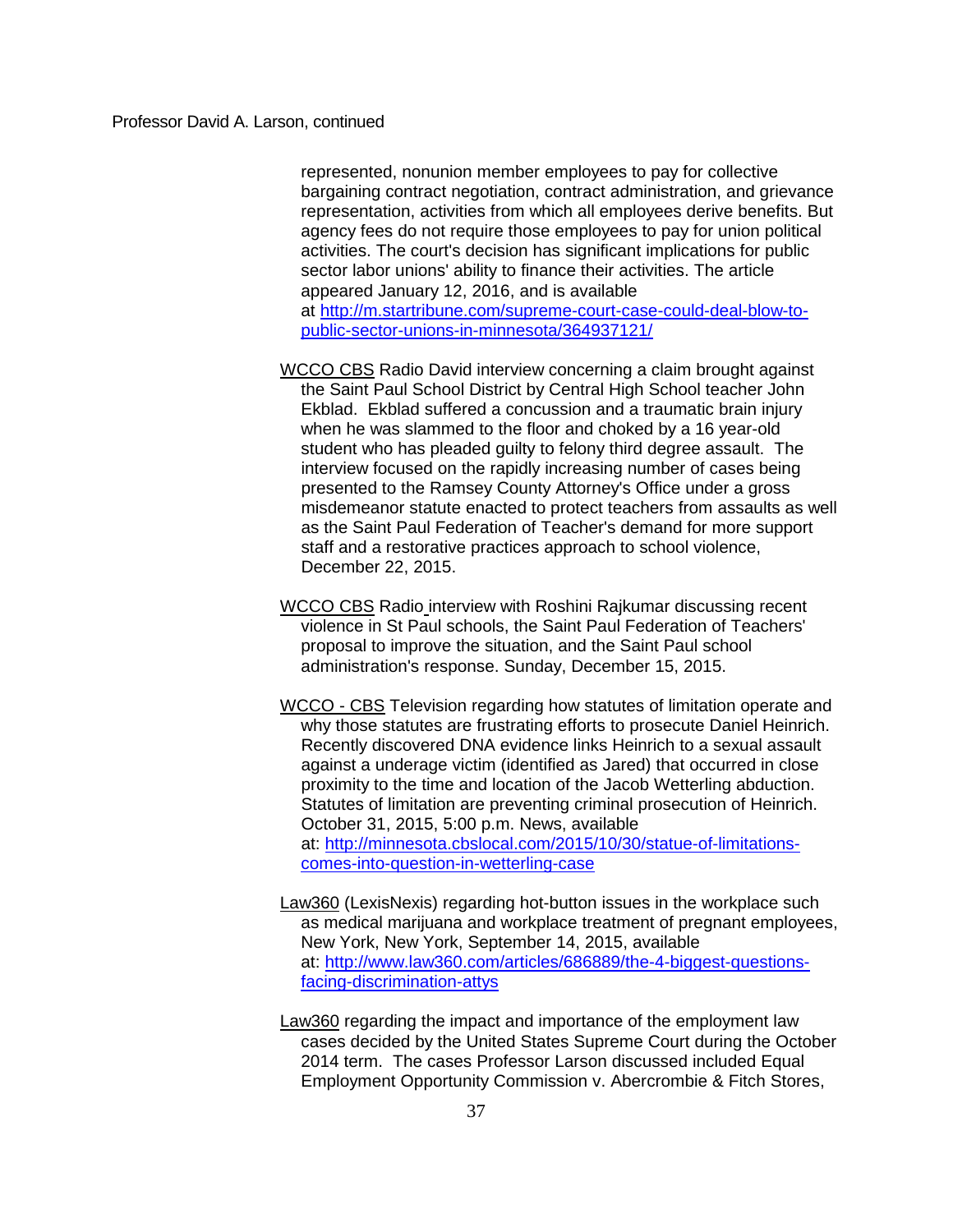Inc. The question was whether an employee must ask for a religious accommodation before the employer has any obligation to provide that accommodation. Larson also discussed Mach Mining, LLC v. Equal Employment Opportunity Commission and explained that although it might appear that the EEOC lost this case, the Supreme Court was extremely cautious about expanding the degree to which a court can review the EEOC's conciliation efforts. The Court stated simply that the EEOC must inform the employer about the specific discrimination allegation and identify the employee(s) making the claim. The EEOC then need only provide a sworn affidavit that it did so and that it tried to engage the employer in a discussion to remedy the situation. June 17, 2015, New York.

- CBS television (WCCO) for the 10:00 p.m. News "Good Question" segment explaining why we have statutes of limitation and identifying different statutes of limitation in Minnesota. I discussed the current three year suspension of the statute of limitations for filing sexual abuse claims that the Minnesota legislature added to the Child Victim Act. It allows victims who were sexually abused when they were minors, but who now are more than 24 years of age, the right to assert civil claims which would have been barred prior to the amendment, Minneapolis, May 26, 2015, available at [http://minnesota.cbslocal.com/2015/05/26/good-question-why-do-we](http://minnesota.cbslocal.com/2015/05/26/good-question-why-do-we-have-statutes-of-limitations/)[have-statutes-of-limitations/](http://minnesota.cbslocal.com/2015/05/26/good-question-why-do-we-have-statutes-of-limitations/)
- Law 360 regarding a United States Supreme Court case in which the Equal Employment Opportunity Commission is challenging a Tenth Circuit panel ruling that held Abercrombie & Fitch Stores Inc.'s decision to pass over applicant worker Samantha Elauf because of her headscarf did not amount to religious discrimination. The panel majority held that Abercrombie had not run afoul of Title VII because Elauf, who wore a hijab to her interview, never directly informed her interviewer she was Muslim and therefore would need to be exempted from the company's dress code, which forbids headgear. The Catch-22 cited by employers' counsel is a "red herring," according to Larson. Employers would not actually be required to ask about religious beliefs, but could avoid problems by making applicants aware of the companies' policies are, Larson said. The EEOC noted in a Dec. 3 Supreme Court brief that Elauf was unaware of the company's "Look Policy" when she applied for work. February 24, 2015, New York, New York.
- Law360 regarding a sexual assault hostile environment lawsuit brought against Faruqi & Faruqi, a New York law firm, and one of its partners. When asked why the defendant would allow this case to go to trial rather than settling, Larson suggested that the disturbing nature of the plaintiff's allegations might have been a disincentive to striking a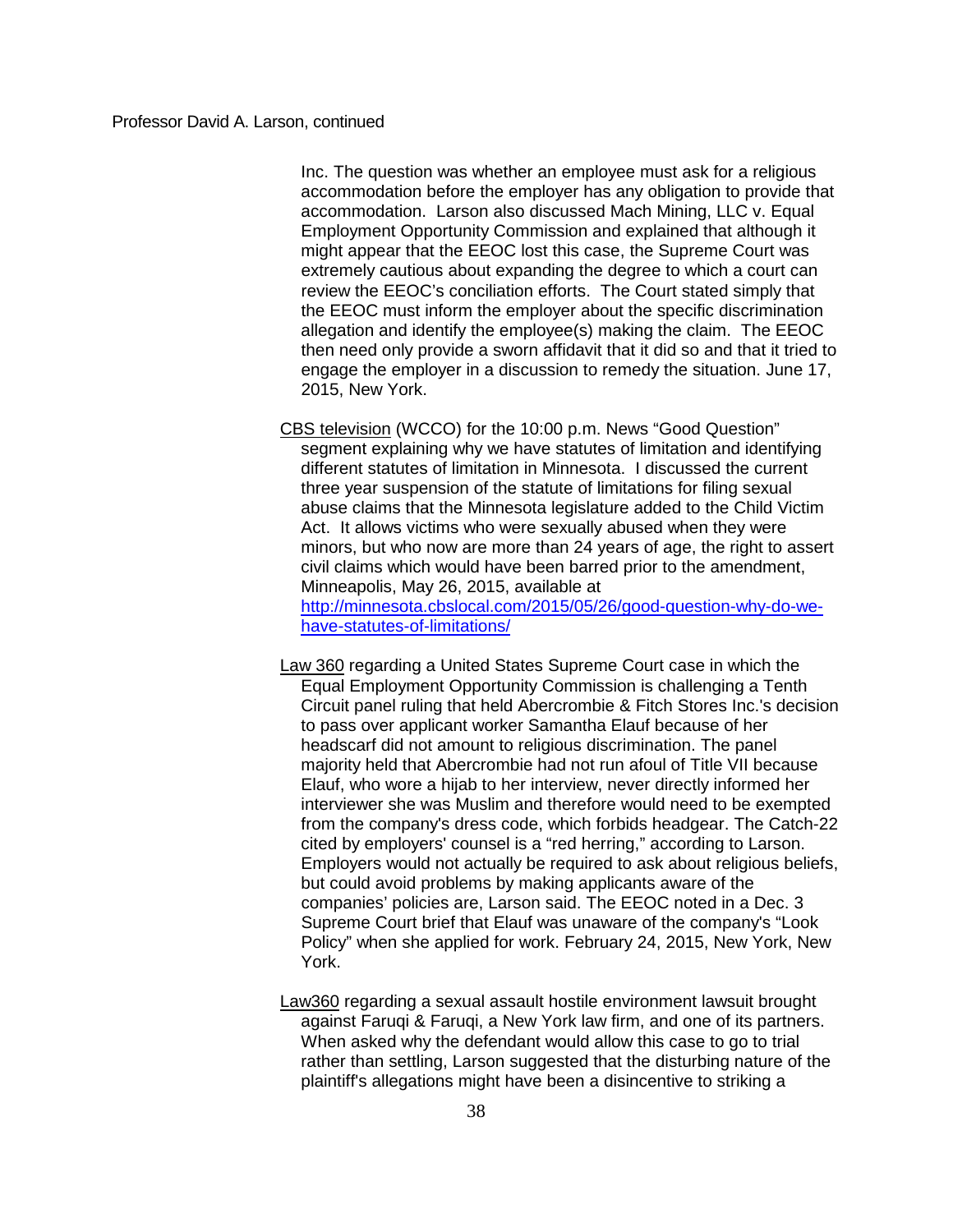settlement because the defendants wouldn't want to leave those claims unanswered. New York, New York, February 5, 2015, available at [http://www.law360.com/articles/618910/assault-suit-hurt-faruqi-even](http://www.law360.com/articles/618910/assault-suit-hurt-faruqi-even-before-verdict-attys-say-)[before-verdict-attys-say-](http://www.law360.com/articles/618910/assault-suit-hurt-faruqi-even-before-verdict-attys-say-)

- Mashable international news website concerning elderly seasonal migrant workers who have no alternative but to travel around the country in recreational vehicles seeking temporary employment. The work often is arduous and debilitating. Los Angeles, CA, Nov. 30, 2014, available at<http://mashable.com/2014/11/30/amazon-holiday-labor-seniors/>
- Law 360 concerning the U.S. Equal Employment Opportunity Commission's annual report that revealed significant declines in both charge filings and monetary recoveries. Larson pointed out that there hasn't been much new employment legislation passed at the federal level since the Americans with Disabilities Act was amended back in 2008. Some of the uncertainty that stemmed from the ADA Amendments Act, which took effect at the beginning of 2009, has been cleared up. And the EEOC has made education and outreach a priority. New York, New York, November 19, 2014, available at [http://www.law360.com/articles/597439/eeoc-not-going-soft-despite](http://www.law360.com/articles/597439/eeoc-not-going-soft-despite-fewer-charges-recoveries)[fewer-charges-recoveries](http://www.law360.com/articles/597439/eeoc-not-going-soft-despite-fewer-charges-recoveries)
- KARE 11 NBC Television News regarding the dangers that randomized chat websites pose for minor children and teens. Professor Larson was asked specifically about 59 year old Robert Wayne Zubl, a Texas resident who is accused of engaging in a sexual relationship with a 15 year old Minnesota boy. The two first met using Chatroulette, an online chat website that pairs random people together for web-based conversations. Zubl allegedly engaged in numerous sexually explicit online conversations with the boy and then waited until the boy turned 16 years old before repeatedly flying to Minnesota to have a physical relationship. Broadcast Sunday night, October 19, 2014 and available at: [http://www.kare11.com/story/news/crime/2014/10/19/texas-man](http://www.kare11.com/story/news/crime/2014/10/19/texas-man-charged-in-mn-child-sex-abuse-case/17591893/)[charged-in-mn-child-sex-abuse-case/17591893/](http://www.kare11.com/story/news/crime/2014/10/19/texas-man-charged-in-mn-child-sex-abuse-case/17591893/)
- ABC Television (KSTP) Channel 5 Eyewitness News regarding whether an individual who is photographing University of Minnesota female students and posting photographs on the website Reddit can be held liable for privacy violations. The women have not provided consent and are not even aware the sometimes awkward and revealing photographs are being taken. September 4, 2014. Broadcast video is available [here.](http://everywhere.hamline.edu/redirect.aspx?linkID=3259&eid=39639)
- KMSP Fox 9 Television News regarding Jamie Manzi-Moore, the music director at St. Victoria Catholic Church who was asked to resign by Archbishop John Nienstedt after Manzi-Moore married his same-sex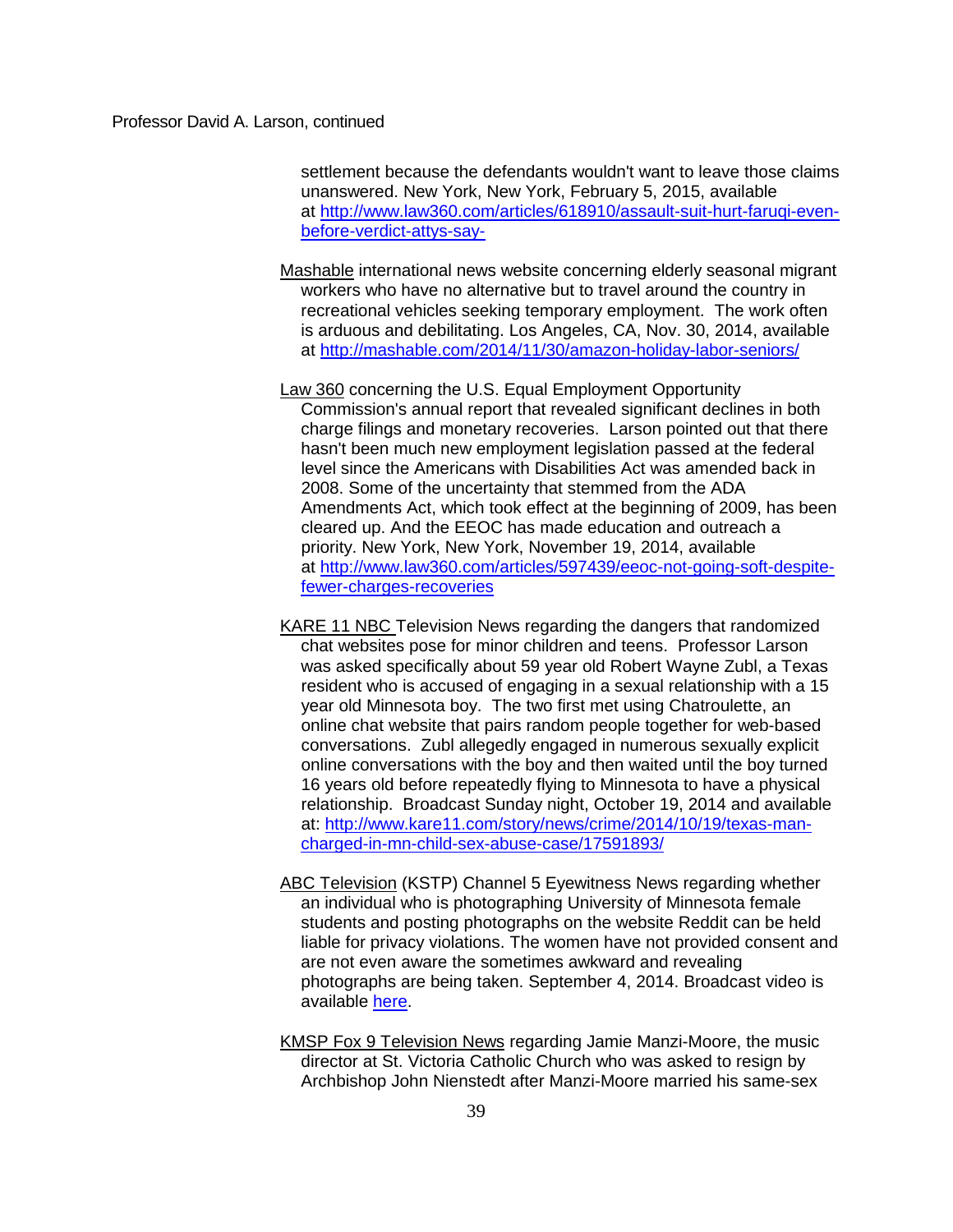life long partner. Larson discussed whether prohibited marital status discrimination can be distinguished from sexual orientation discrimination. Unlike marital status discrimination, the Minnesota Human Rights Act permits churches to discriminate based upon sexual orientation. Larson also addressed whether Archbishop Nienstedt can be sued separately as an individual apart from the Church. Broadcast during the 9:00 p.m. news on September 25, 2014, and available at [http://www.myfoxtwincities.com/story/26628465/ousted-gay-church](http://www.myfoxtwincities.com/story/26628465/ousted-gay-church-leader-hasnt-formally-resigned)[leader-hasnt-formally-resigned](http://www.myfoxtwincities.com/story/26628465/ousted-gay-church-leader-hasnt-formally-resigned)

- Star Tribune newspaper concerning a recent Minnesota Supreme Court case holding that a Steele County Sheriff's Sgt. can challenge a negative job review based a section of the Minnesota Data Practices Act that states "an individual subject of the data may contest the accuracy or completeness of public or private data." The Minnesota Supreme Court explained that opinions are based on facts that can be challenged. Published August 7, 2014, and available at: <http://m.startribune.com/?id=270257631>
- City Pages newspaper discussing a new phenomenon involving older workers in the United States. Retired, or laid off, older workers are traveling around United States seeking temporary work with companies like Amazon. The work is often physically demanding and these workers, who do not have sufficient savings to sustain themselves in retirement, have been described as modern day hobos. Professor Larson discussed this development and the looming retirement crisis in the United States. Minneapolis, Minnesota, July 21 2014.
- Law360 (LexisNexis) regarding the Fair Labor Standards Act lawsuit that filed by attorneys working as document reviewers for large law firms. The plaintiffs are claiming their work does not require advanced knowledge to analyze, interpret and make deductions from facts and circumstances. Therefore, they are entitled to overtime pay because they are not exempt professional employees. New York, New York, July 21, 2014.
- ABC Television (KTSP) Channel 5 Eyewitness News regarding a recent poll taken by the Hennepin County Sheriff's Deputies Association indicating low morale and a significant lack of support for Sheriff Rick Stanek concerning the next election, broadcast Wednesday, July 17, 2014, available at <http://kstp.com/news/stories/S3505717.shtml>
- Star Tribune newspaper concerning the Harris v. Quinn United States Supreme Court decision holding that Illinois state-paid home health care workers can opt out of paying union dues. I explained that the 5 to 4 Supreme Court decision did not decide the pending high-profile issue in Minnesota concerning whether home health care workers and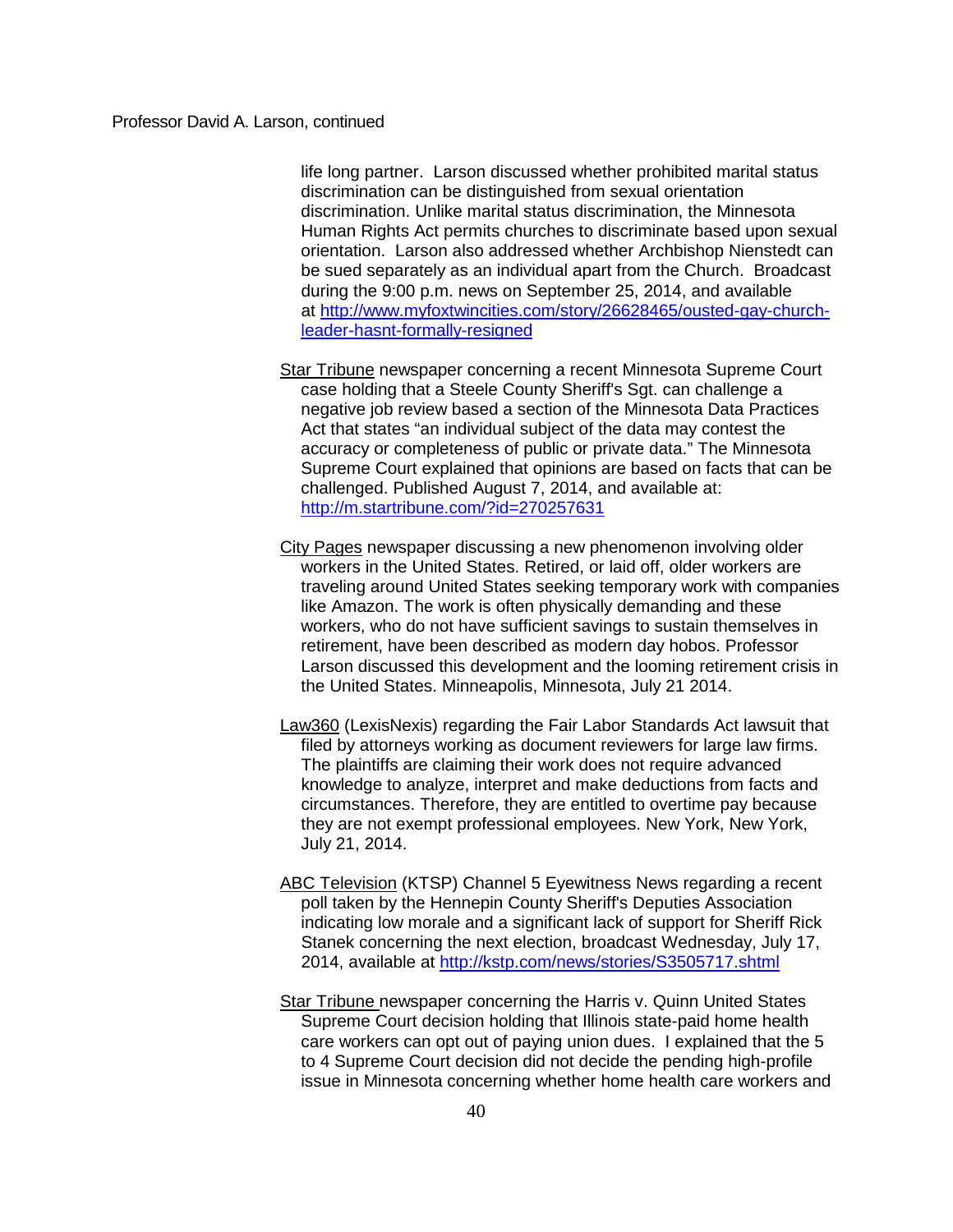childcare workers can form a union. The decision, however, will affect the ability of the Union to raise revenue if it is able to unionize these workers in Minnesota. Article published front page of the Star Tribune on July 1, 2012, and is available at

<http://m.startribune.com/?id=265316031>

Bloomberg News concerning the legality of a new severance agreement that International Business Machines (IBM) is offering its employees. Workers 40 years and older are protected by the Older Workers Benefit Protection Act, and if a company fires two or more workers and asks them to waive age discrimination claims in exchange for a benefit, the U.S. Equal Employment Opportunity Commission regulations require the contract to be "knowing and voluntary." The offer must be easily understood, refer specifically to age-discrimination claims, allow employees at least 45 days to consider the waiver, and encourage them to seek legal counsel. It also must identify the eligibility factors, as well as titles and ages of the group of workers considered for the layoff, including those who were fired and those who weren't. IBM is withholding the titles and age information, claiming that it does not need to comply with the disclosure requirement because it is offering workers the option of bringing claims in arbitration rather than asking for a general waiver of legal claims. The article is available at <http://bloom.bg/SSVEvO> , May 12, 2014.

- ABC television Eyewitness News (KSTP) regarding the Minnesota State Mankato football coach who was arrested, charged with child pornography, and eventually fired after images of his naked children were found on his university-owned cellphone. An arbitrator concluded, however, that the discharge was wrongful and that Hoffner must be reinstated with back pay. I observed that the situation may not have required arbitration if the university had engaged in progressive discipline rather than discharging Hoffner. Lead story on the at 6:00 p.m. news, April 15, 2014.
- KSTP 5 Eyewitness ABC TV News regarding the tentative agreement between the Saint Paul Federation of Teachers and the Saint Paul School District. I declined to identify either party as a winner or loser in the labor contract negotiation, describing the agreement as a compromise. The agreed upon \$22 million salary increase is halfway between the union's demand for \$28 million and the District's \$16 million offer, for example. The interview was part of the lead story for the 10:00 p.m. news program on February 24, 2014 and is available at <http://kstp.com/news/stories/S3337905.shtml>
- Star Tribune newspaper regarding the dispute between the Saint Paul public school teachers and the Saint Paul School District. I identified similarities, and important differences, between Saint Paul labor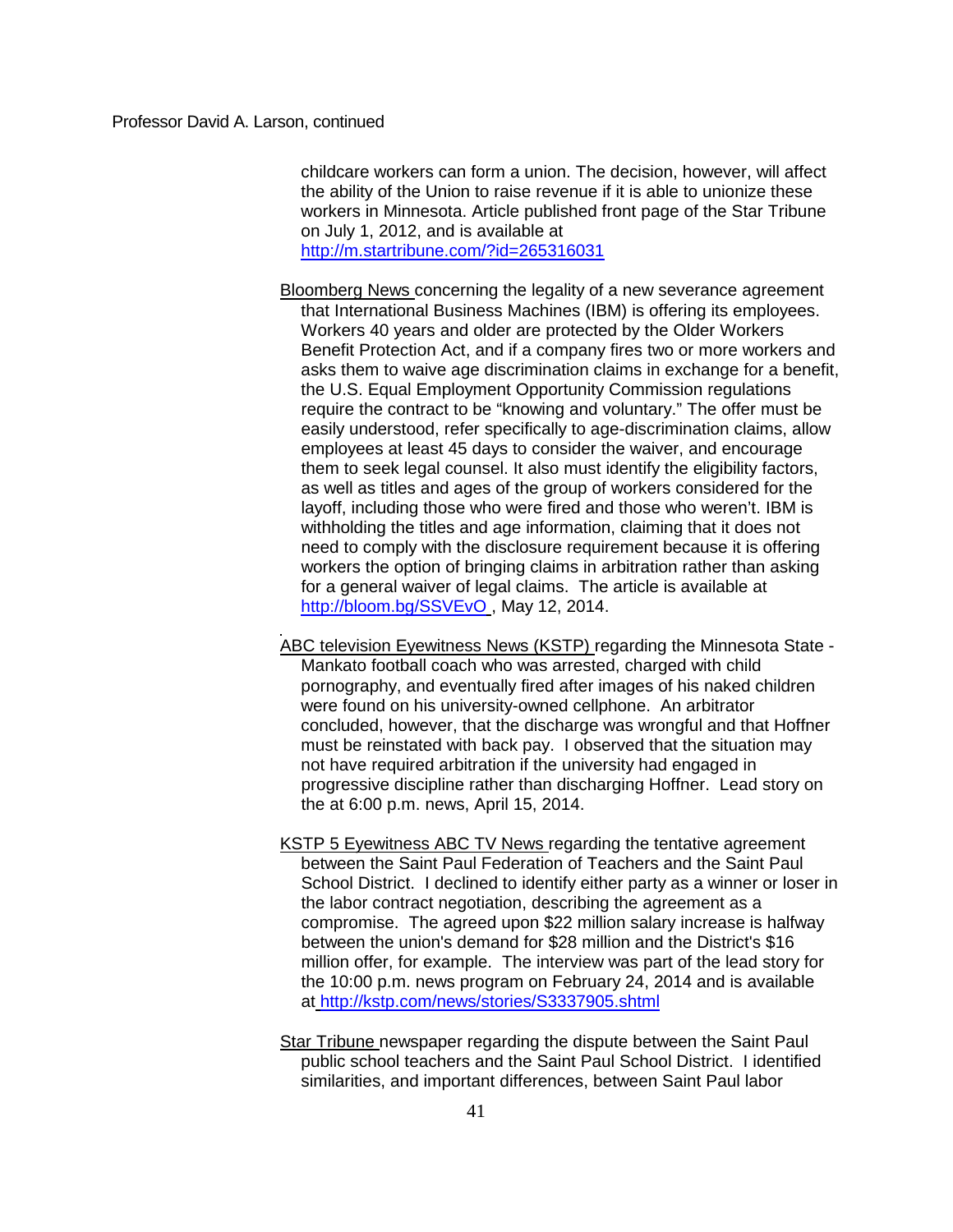dispute and the 2012 Chicago public school teachers dispute that resulted in a labor strike. The article was published February 18, 2014 and is available at

<http://www.startribune.com/local/east/245910051.html>

- KARE 11 NBC TV-News regarding a Rogers High School Senior who was suspended for allegedly confirming via Twitter that he had kissed a twenty-eight year old teacher. I discussed how quickly and widely social media postings can be shared, the fact that this student's remark had to be taken seriously because it describes possible criminal sexual misconduct involving a person of authority and a person under the age of 18, the very real damage to an apparently innocent teacher's reputation and emotional health, and the fact that digital communications can cause far more injury than the speaker may have intended or anticipated. The interview was broadcast at 6:00 p.m. on February 18, 2014 and is available at: [http://www.kare11.com/story/news/2014/02/18/twitter-rogerconfession](http://www.kare11.com/story/news/2014/02/18/twitter-rogerconfession-reid-sagehorn-rogers-high-school-askfm-teacher-kissed-a-teacher/5587519/)[reid-sagehorn-rogers-high-school-askfm-teacher-kissed-a](http://www.kare11.com/story/news/2014/02/18/twitter-rogerconfession-reid-sagehorn-rogers-high-school-askfm-teacher-kissed-a-teacher/5587519/)[teacher/5587519/](http://www.kare11.com/story/news/2014/02/18/twitter-rogerconfession-reid-sagehorn-rogers-high-school-askfm-teacher-kissed-a-teacher/5587519/)
	-
- This day I three did three separate interviews. I was interviewed by KSTP/ABC 5 Eyewitness News TV and KSTC45 - TV regarding the increasing possibility of a Saint Paul public school teachers' labor strike and the lessons the Saint Paul Federation of Teachers may have learned from the Chicago Teachers Union strike in September 2012. Video from an afternoon interview was broadcast on KSTP/ABC News at 6:00 p.m., a live interview was conducted during the 9:00 p.m. news on KSTC - 45, and new video was recorded and broadcast on the 10:00 p.m. KSTP/ABC news program, Tuesday, February 11, 2014.
- KSTP-TV Fox 9 News regarding the probability and consequences of a Saint Paul public school teachers strike. Today the Saint Paul Federation of Teachers Executive Board announced that if disputed contract issues are not resolved, on February 24th it will ask its members to vote on whether they will leave their jobs and begin a labor strike. Different segments of the interview were broadcast during the 9:00 and 10:00 p.m. news programs, Monday, February 10, 2014, and can be viewed at [http://www.myfoxtwincities.com/story/24686549/st](http://www.myfoxtwincities.com/story/24686549/st-paul-teachers-union-heads-call-for-strike-vote)[paul-teachers-union-heads-call-for-strike-vote](http://www.myfoxtwincities.com/story/24686549/st-paul-teachers-union-heads-call-for-strike-vote)
- KSTP-TV Fox 9 Television News regarding a possible labor strike by the Saint Paul Federation of Teachers. Lowering class size, increasing the number of counselors, and reducing the amount of time spent on standardized exams are among the issues that have been difficult to resolve. Different segments of the interview were broadcast at 9:00 and 10:00 p.m. on February 9, 2014, and the 10:00 p.m. segment is available at [http://www.myfoxtwincities.com/story/24676977/teacher-](http://www.myfoxtwincities.com/story/24676977/teacher-strike-st-paul-educators-may-vote-on-monday)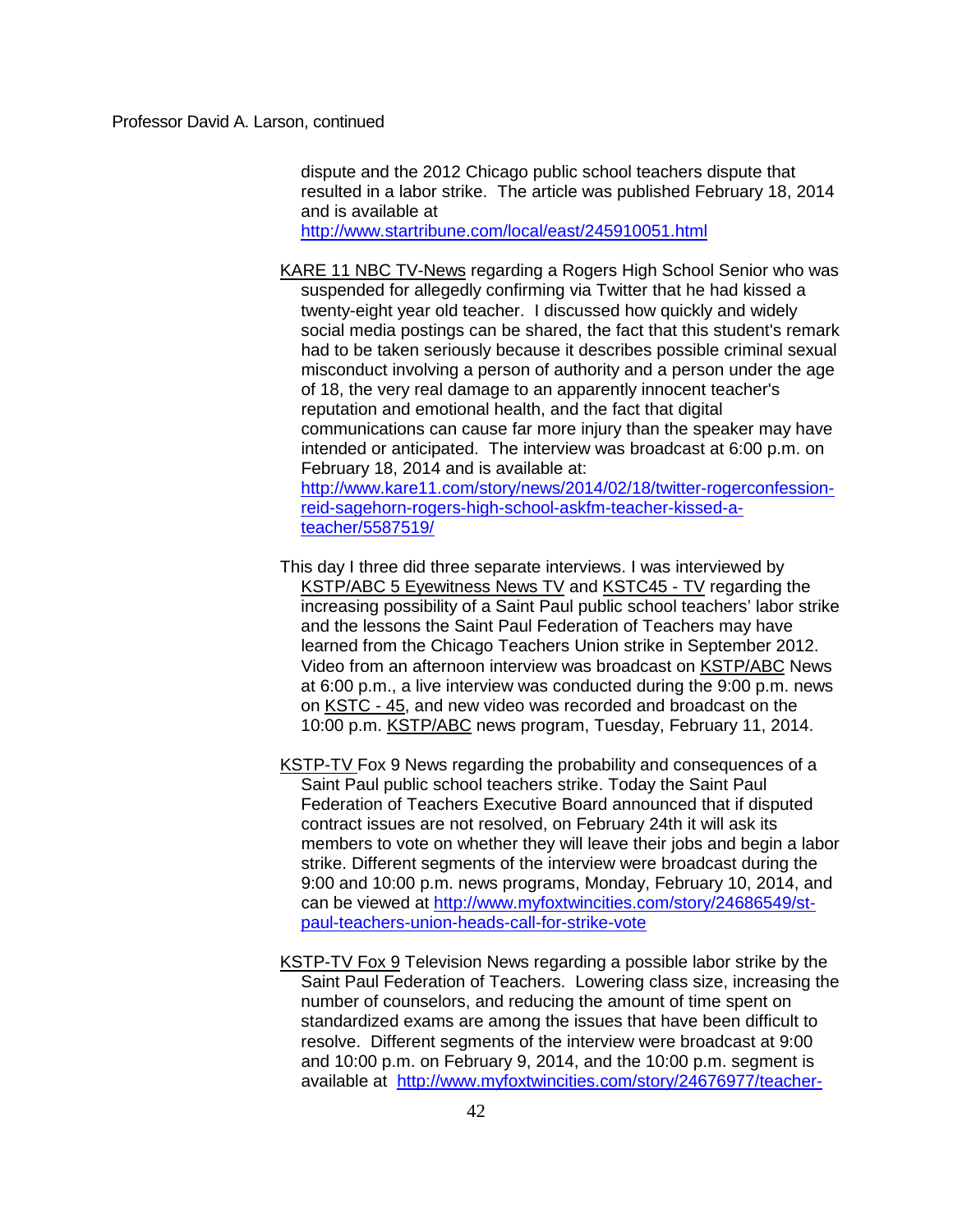# [strike-st-paul-educators-may-vote-on-monday](http://www.myfoxtwincities.com/story/24676977/teacher-strike-st-paul-educators-may-vote-on-monday)

- KARE 11 television news at 5:00 p.m. regarding the very real risks created when individuals take photographs on GPS enabled smart phones and then post those photographs on social media websites. Longitudinal and latitudinal information embedded in the smartphone photograph can be discovered relatively easily and a child's home, school, playground, or other commonly frequented location can be specifically identified, August 15, 2013.
- Associated Press regarding new developments in Michael Brodkorb's employment discrimination litigation against the Minnesota Senate. Brodkorb now has submitted a detailed list of other lawmakers and staff members who allegedly engaged in affairs without losing their jobs. Larson discussed the possible impact that the list may have on the pending lawsuit. The article is available at [http://www.twincities.com/politics/ci\\_23642058/brodkorbs-lawsuit-over](http://www.twincities.com/politics/ci_23642058/brodkorbs-lawsuit-over-firing-cites-other-affairs)[firing-cites-other-affairs](http://www.twincities.com/politics/ci_23642058/brodkorbs-lawsuit-over-firing-cites-other-affairs) , July 11, 2013.
- *Star Tribune* newspaper interview concerning a Hartford Financial Services Group lawsuit alleging that three former vice-presidents took confidential information from Hartford to their new employer, Allianz Life Insurance Co. of North America. The interview focused on the risks created when confidential business information is stored in a digital format. The article is available at <http://www.startribune.com/business/169861696.html?refer=y> and was published in print on September 17, 2012
- *Minneapolis/St. Paul Business Journal* interview regarding a lawsuit filed by The Hartford alleging former executives took valuable client and sales information from The Hartford to their new employer. The article is titled "Suit: Exec Exits May Harm Finance Firm Sale Value," and was published September 7, 2012.
- Live television interview with KMSP Fox 10 p.m. news discussing the Chicago Public School teachers' strike and addressing the question of whether the same type of strike could take place in Minnesota, http://www.myfoxtwincities.com/story/19508282/labor-law-professordiscusses-chicago-teachers-union-strike. The interview also was posted on other Fox news affiliate websites, including the site for Philadelphia, Pennsylvania http://www.myfoxphilly.com/story/19508282/labor-law-professordiscusses-chicago-teachers-union-strike , September 10, 2012
- *Star Tribune* newspaper interview regarding the lawsuit filed on July 23, 2012 by former Minnesota Senate Communications Director and high level Republican Party strategist Michael Brodkorb. Professor Larson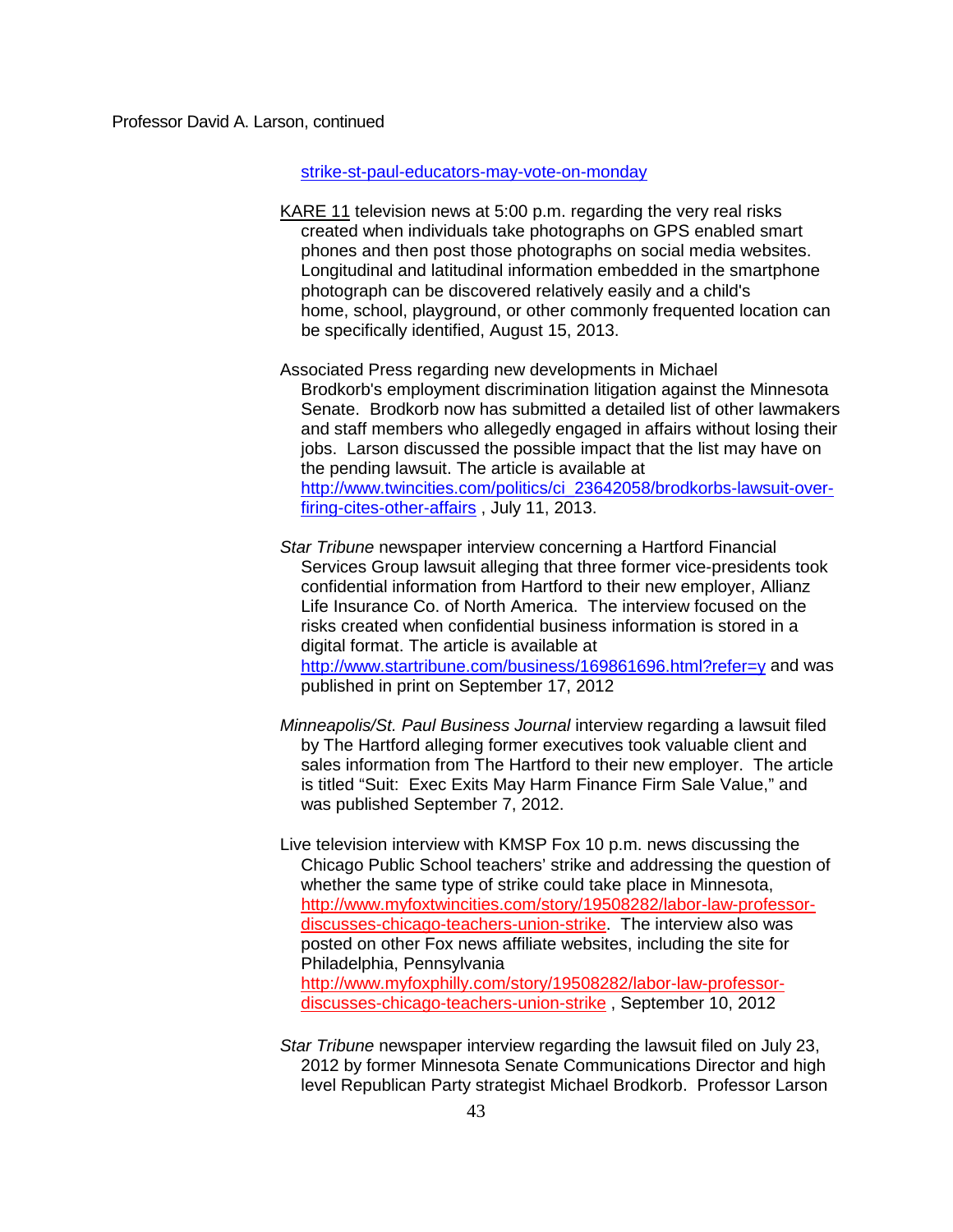discussed the numerous claims Brodkorb has alleged against the Minnesota Senate and Secretary of the Senate Cal Ludeman. Larson focused particularly on what Brodkorb must prove to prevail on his gender discrimination claim. The article was published in print on July 24, 2012 and is available online at

<http://www.startribune.com/politics/statelocal/163492486.html?refer=y>

Pioneer Press newspaper regarding Kenneth Burdick's surprisingly short tenure as CEO of Blue Cross and Blue Shield of Minnesota. Citing concerns about a lack of disclosure as well as a culture clash with Burdick's previous for-profit business experience at UnitedHealth, Blue Cross and Blue Shield removed Burdick after he had served only six months as CEO. The article appeared on July 19, 2012 and is available at [http://www.twincities.com/business/ci\\_21111438/blue-cross](http://www.twincities.com/business/ci_21111438/blue-cross-minnesota-ceo-out-after-just-six)[minnesota-ceo-out-after-just-six](http://www.twincities.com/business/ci_21111438/blue-cross-minnesota-ceo-out-after-just-six) .

Politics in Minnesota interview regarding what may happen next in the very public employment dispute between former Senate staffer Michael Brodkorb and the Minnesota Senate. Brodkorb, who was terminated the day after Majority Leader Amy Koch resigned from that position, has filed a sex discrimination charge with the United States Equal Employment Opportunity Commission and also has alleged that he was defamed by Senate Secretary Cal Ludeman. The article appeared on June 15, 2012 and is available at

[http://politicsinminnesota.com/2012/06/brodkorb-case-a-campaign-](http://politicsinminnesota.com/2012/06/brodkorb-case-a-campaign-2012-poison-pill/)[2012-poison-pill/](http://politicsinminnesota.com/2012/06/brodkorb-case-a-campaign-2012-poison-pill/)

Minnesota Daily newspaper interview regarding appropriate compensation rates for Graduate Assistant Instructors. The interview explored whether graduate assistant compensation at the University of Minnesota should be based upon graduate assistant compensation levels at other Big Ten Universities, based upon some fraction of the salaries received by full time faculty members, or a combination of those two measurements, May 30, 2012, available at [http://www.mndaily.com/2012/05/30/some-grad-students-hurt-more](http://www.mndaily.com/2012/05/30/some-grad-students-hurt-more-proposed-tuition-hike)[proposed-tuition-hike](http://www.mndaily.com/2012/05/30/some-grad-students-hurt-more-proposed-tuition-hike)

Minnesota Daily newspaper regarding this week's labor union election in which the University of Minnesota graduate assistants voted against unionization. Because of the "no union" vote, the United Auto Workers will not represent the graduate assistants and will not collectively bargain on their behalf. The article was published on March 27th and is available at: [http://www.mndaily.com/2012/03/27/graduate-student](http://www.mndaily.com/2012/03/27/graduate-student-workers-vote-down-gswuuaw)[workers-vote-down-gswuuaw](http://www.mndaily.com/2012/03/27/graduate-student-workers-vote-down-gswuuaw)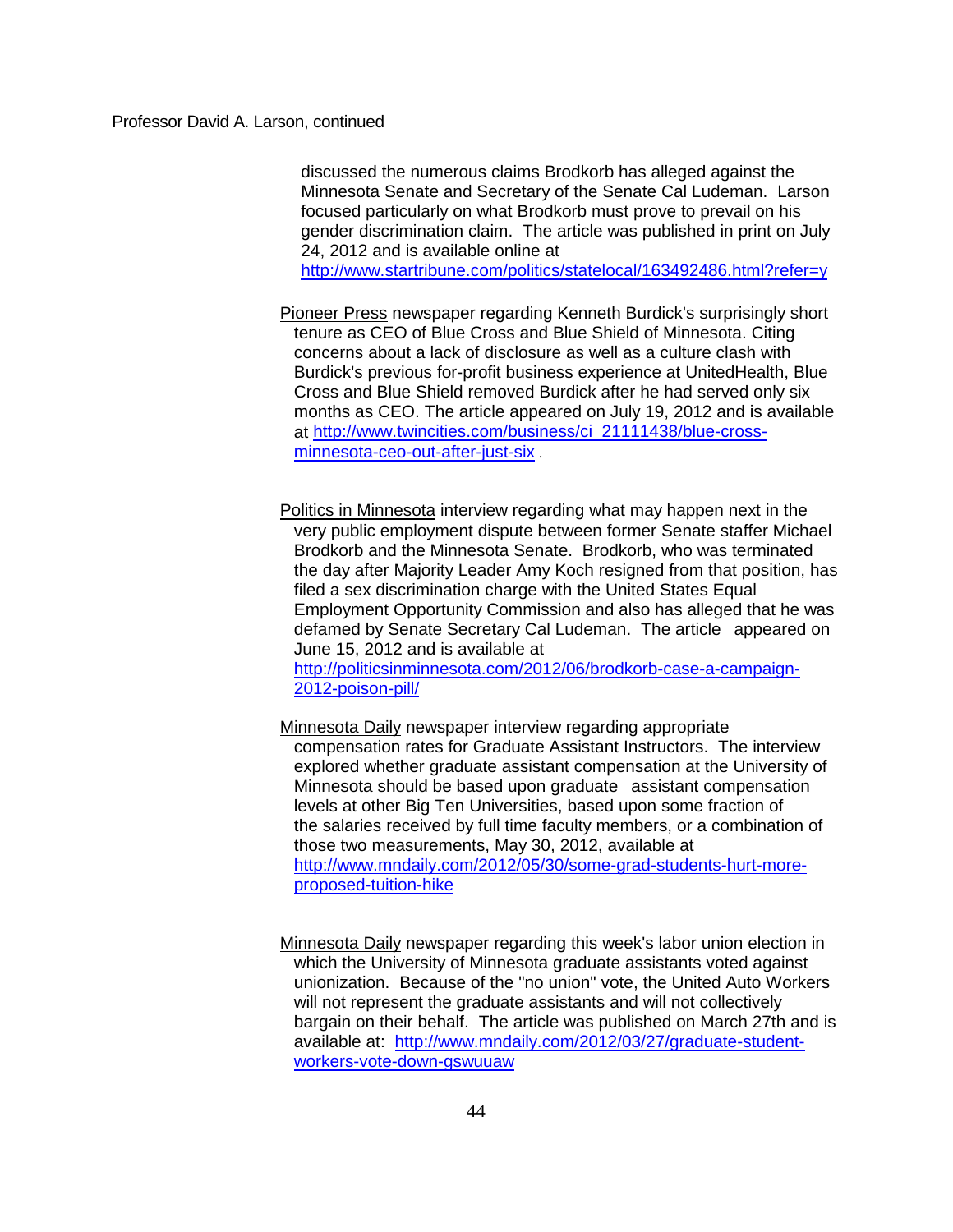Minnesota Daily newspaper interview regarding the labor union representation election scheduled for mid-March that will determine whether graduate students at the University of Minnesota will join a union and be represented by the United Auto Workers. The article appeared March 19, 2012 and is available at: [http://www.mndaily.com/2012/03/19/vote-week-graduate-workers-take](http://www.mndaily.com/2012/03/19/vote-week-graduate-workers-take-%20sides-union-backed-uaw)[sides-union-backed-uaw](http://www.mndaily.com/2012/03/19/vote-week-graduate-workers-take-%20sides-union-backed-uaw)

Star Tribune newspaper interview regarding the sex discrimination charge that Michael Brodkorb filed today with the Equal Employment Opportunity Commission. Brodkorb was discharged shortly after former Majority Leader Amy Koch resigned when confronted with allegations she was having an affair with Brodkorb. Pursuing a strategy that may prove uncomfortable for some legislators, Brodkorb intends to depose female staffers in an effort to prove that females who had affairs with male legislators were not similarly disciplined, published March 22, 2012 at

<http://www.startribune.com/politics/statelocal/143680446.html>

Television interview with KMSP-TV, Fox 9 News concerning President Obama's new "American Jobs Act." I analyzed the proposal to prohibit discrimination against individuals who currently are unemployed. I suggested that although the legislation would address concerns that some employers refuse to accept applications from unemployed persons, the fact that employers still can consider the reason persons are unemployed and whether their skills are up to date may result in the law having little effect on unemployment statistics, The interview was broadcast at 9:00 p.m. on Friday, Sept. 30, 2011

Television interview with KMSP-TV, Fox 9 News concerning a new Associated Press - MTV poll that reveals most 14 to 24 year-olds believe using discriminatory language among friends on social media sites is acceptable. Approximately two-thirds of those surveyed had little or no concern that those comments would be viewed by anyone beyond their circle of friends. The interview was broadcast at 5:30 p.m. on Tuesday, Sept. 20, 2011.

Star Tribune newspaper interview regarding a Vikings football stadium funding proposal that would place a five percent surcharge on the income of NFL players earned during games at a new stadium. Larson observed that singling out certain individuals within a tax bracket for an additional tax beyond any apportioned tax would be problematic and likely unconstitutional. The article was published on June 16, 2011 and is available at [http://www.startribune.com/sports/vikings/123960744.html?page=all&pr](http://www.startribune.com/sports/vikings/123960744.html?page=all&prepage=1&c=y#continue)

[epage=1&c=y#continue](http://www.startribune.com/sports/vikings/123960744.html?page=all&prepage=1&c=y#continue) .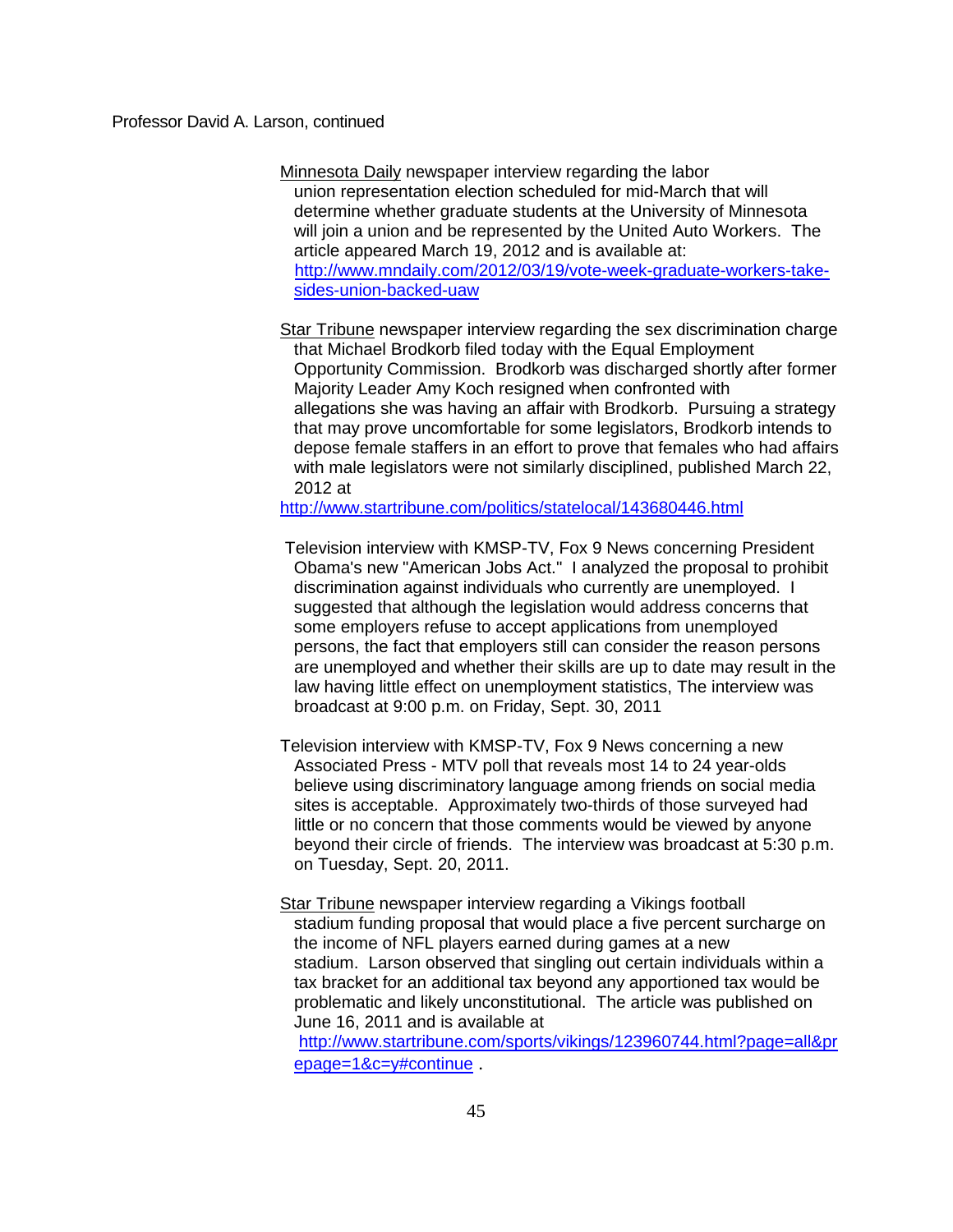Associated Press interview regarding the antitrust lawsuit filed by high profile National Football League players (Tom Brady et. al. v. NFL) in Minnesota federal district court. The interview concerned whether or not the players will win their motion to enjoin the NFL owners' current lockout, the criteria that Judge Susan Nelson will use to make that determination, and the possible consequences of her ruling, Associated Press, April 4, 2011. According the Hamline Daily Media Report, the article was published in slightly different versions by over 700 media outlets. See, for example, <http://www3.washingtontimes.com/topics/david-allen-larson/>,

[http://www.nfl.com/news/story/09000d5d81f1b083/printable/stakes-high](http://www.nfl.com/news/story/09000d5d81f1b083/printable/stakes-high-in-nfl-lockout-hearing)[in-nfl-lockout-hearing](http://www.nfl.com/news/story/09000d5d81f1b083/printable/stakes-high-in-nfl-lockout-hearing) , and

[http://www.cbsnews.com/stories/2011/04/06/sportsline/main20051405.s](http://www.cbsnews.com/stories/2011/04/06/sportsline/main20051405.shtml) [html](http://www.cbsnews.com/stories/2011/04/06/sportsline/main20051405.shtml)

Live studio television interview by Fox Television News regarding betting and office pools for the 68 team NCAA Men's Basketball Tournament. I explained that illegal sports bets simply require a prize, chance and consideration; that private social bets among small closed groups are permissible; that if participation is completely free there is no consideration and thus no sports bet; and that even if the office pool is not illegal an employee still may risk discharge or discipline. The interview is available for viewing at NCAA March Madness -- Illegal Fun? March 13, 2002 [http://www.myfoxtwincities.com/dpp/news/NCAA-](http://www.myfoxtwincities.com/dpp/news/NCAA-MArch-Madness----Illegal-Fun-mar-13-2011)[MArch-Madness----Illegal-Fun-mar-13-2011](http://www.myfoxtwincities.com/dpp/news/NCAA-MArch-Madness----Illegal-Fun-mar-13-2011)

Omaha World - Herald newspaper interview regarding the legality and desirability of requiring higher salaried employees to pay a larger share of health insurance premiums than lower paid employees. The article appeared on February 9, 2011, Omaha, Nebraska and is available at <http://www.omaha.com/article/20110209/LIVEWELL01/702099933/1161> .

Pioneer Press newspaper interview regarding a \$1.9 million jury verdict announced on November 18th that concluded Seagate Technology had persuaded an engineer to quit his job with Texas Instruments in order to accept an offer to work for Seagate. Seagate subsequently did not have the promised work available for him. Instead, Seagate terminated the engineer less than a year after he was hired. Saint Paul, MN, article printed November 20, 2010.

Pioneer Press newspaper concerning allegations that Seagate Technology persuaded an engineer to quit his job with Texas Instruments in order to accept an offer to work for Seagate. Seagate then did not have the promised work available for him. Instead, Seagate terminated the engineer less than a year after he was hired, arguably in violation of M.S.A. section 181.64 and the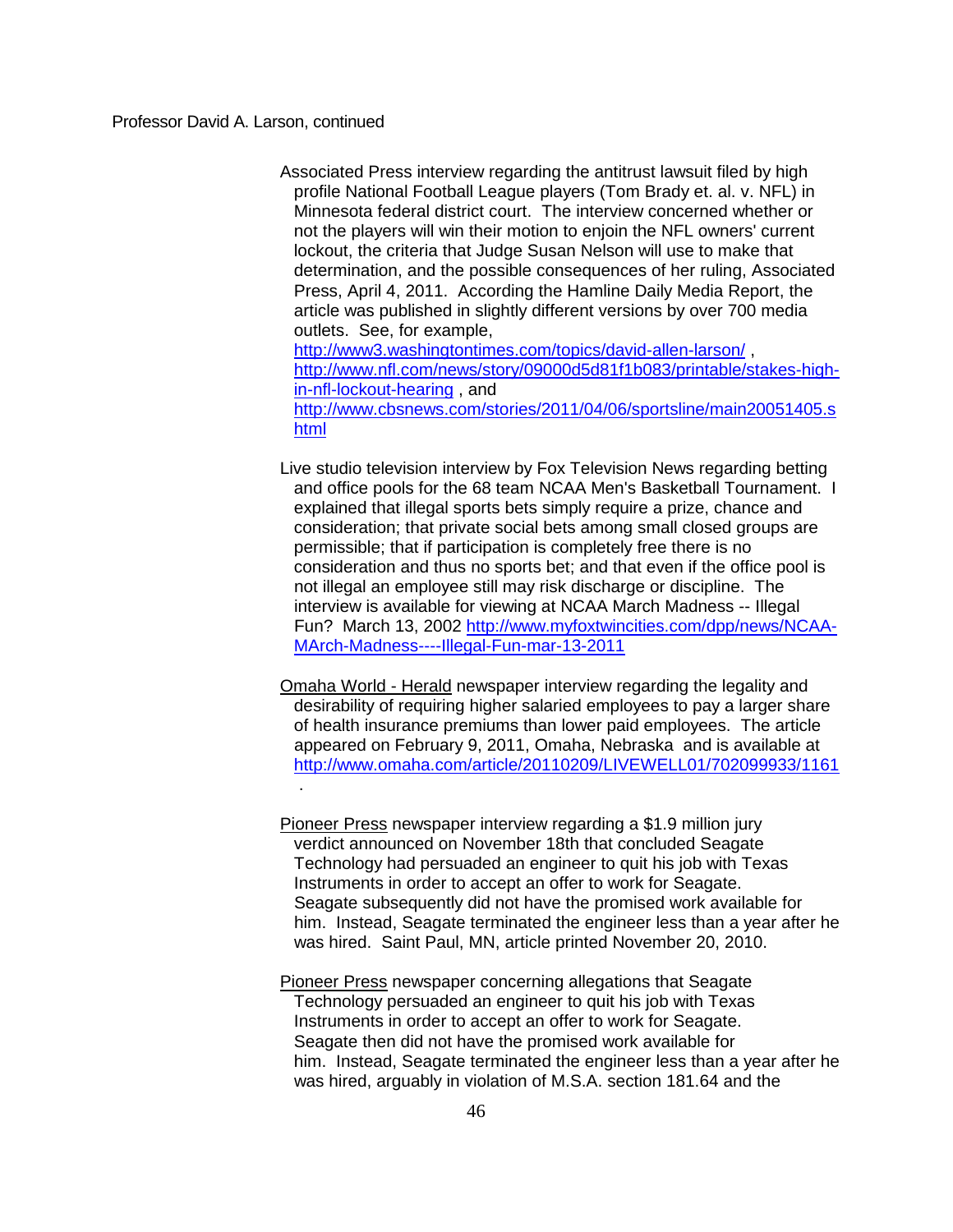principle of promissory estoppel, Saint Paul, October 15, 2010. [http://www.twincities.com/ci\\_16409177?source=most\\_viewed&nclick\\_ch](http://www.twincities.com/ci_16409177?source=most_viewed&nclick_check=1) [eck=1](http://www.twincities.com/ci_16409177?source=most_viewed&nclick_check=1)

Interviewed by the Star Tribune newspaper regarding the reason for, and history of, the Fair Labor Standards Act exemption for agricultural workers, the scope of that exemption, and its application to hatchery operations. The newspaper is looking closely at hatcheries in the wake of the national egg recall, Minneapolis, The article was printed on the front page of the Money and Business section of the Sunday newspaper, October 10, 2010.

Newpaper interview by the Omaha World-Herald regarding the appropriateness of a disability discrimination settlement between the U.S. Department of Justice and QuikTrip Corp., which operates more than 550 gas stations. Two men, both disabled military veterans, complained about the gas stations' inaccessibility. QuikTrip agreed to set up a \$1.5 million fund, modify its stores to meet ADA standards, train employees to ensure they help any person with disabilities, set up an ADA comment line to resolve access complaints and pay a \$55,000 civil fine to the United States, Omaha, Nebraska, October 8, 2010.

Minnesota Lawyer interview discussing how small law firms can handle increased workloads during an economic downturn when the firm is reluctant to take on the responsibility that comes with hiring additional full-time attorneys, October 4, 2010.

Television interview by KARE 11 News regarding Minnesota Vikings football players Pat and Kevin Williams' lawsuit alleging that the National Football League violated the Minnesota Drug and Alcohol Testing in the Workplace Act. Both players were suspended for testing positive for bumetanide, a diuretic and masking agent contained in StarCaps. Although StarCaps, a dietary supplement, does not indicate on its label that it contains bumetanide, the NFL drug testing policy negotiated by the Players' Association does not excuse positive test results "because a player was unaware he was taking" a prohibited substance, March 8, 2010.

Star Tribune newspaper interview regarding the "Protection of Secret Vote Agreement" the Regis Corp. is asking its employees to sign. Professor Larson suggests that the agreement, which states that the employee revokes any union authorization card that he/she may sign in the future to establish majority status, may violate the National Labor Relations Act, Feb. 18, 2010,

<http://www.startribune.com/business/84806657.html>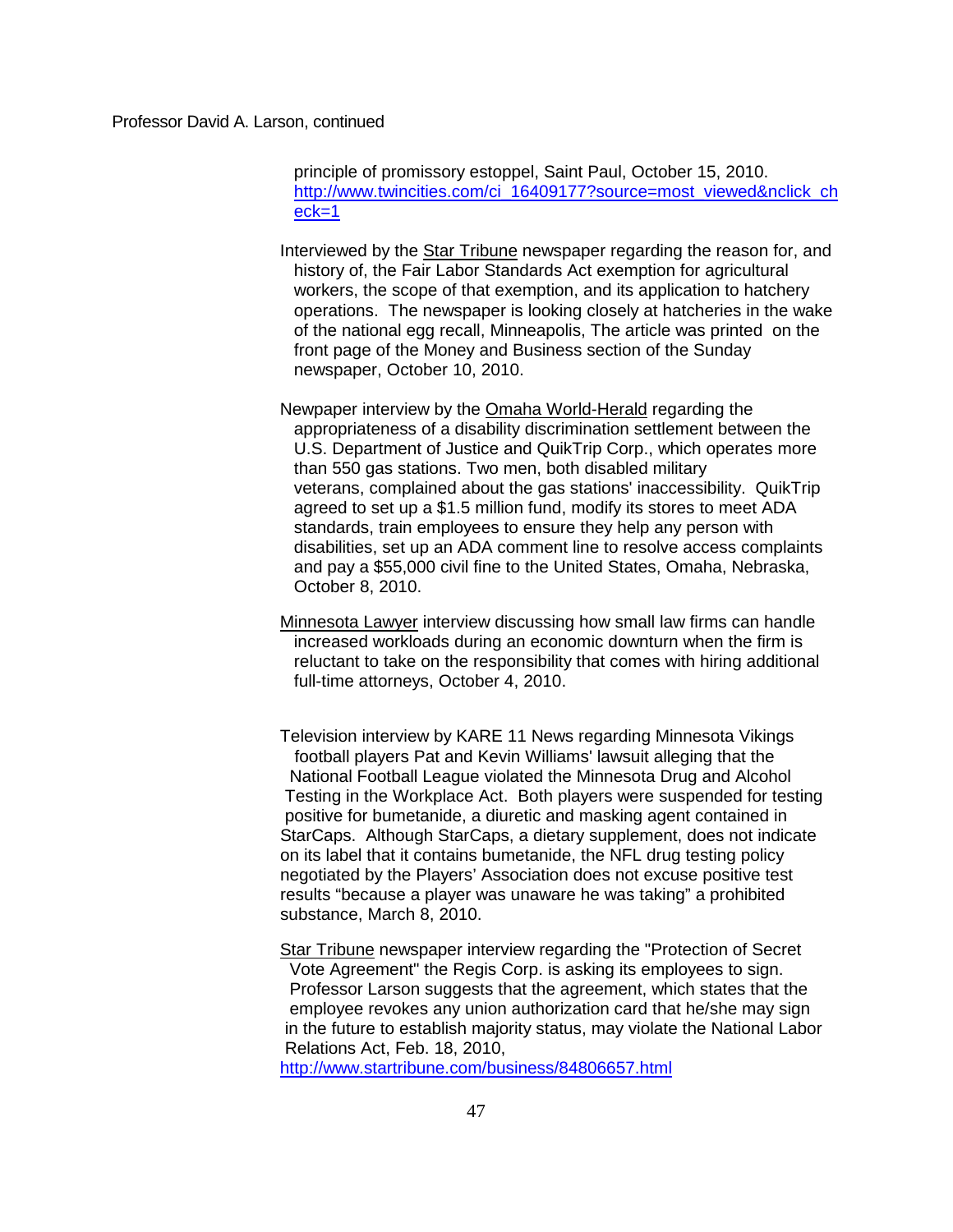Star Tribune newspaper interview regarding the St. Cloud principal who was discharged for taking sick days not when he was not ill but instead to extend his vacations, September 21, 2009, <http://www.startribune.com/local/54016967.html>

Pioneer Press newspaper interview regarding the suspension of Minnesota Vikings football players Pat and Kevin Williams, December 4, 2008,<http://www.sportsbusinessdaily.com/article/125996> [http://www.twincities.com/vikings/ci\\_11133634](http://www.twincities.com/vikings/ci_11133634)

Star Tribune newspaper interview identifying the seniority, salary, and job assignment problems that might arise if Delta Airlines merges with Northwest Airlines, January 12, 2008. The article is available at [http://www.startribune.com/business/13722241.html.](http://www.startribune.com/business/13722241.html)

Pioneer Press newspaper interview regarding whether Exxon Mobil Corp. will have to pay the \$2.5 billion punitive damages that were awarded as a result of the Exxon Valdez oil spill in 1989. The award already has been reduced from \$ 5 billion and now the U.S. Supreme Court will consider whether Exxon should be required to pay any punitive damages at all. The article can be seen at: [http://www.twincities.com//ci\\_7316588?IADID=Search](http://www.twincities.com/ci_7316588?IADID=Search-%20%20%20%20%20%20%20%20%20%20%20%20%20%20%20%20%20%20%20%20%20%20%20%20%20%20www.twincities.com-www.twincities.com)[www.twincities.com-www.twincities.com](http://www.twincities.com/ci_7316588?IADID=Search-%20%20%20%20%20%20%20%20%20%20%20%20%20%20%20%20%20%20%20%20%20%20%20%20%20%20www.twincities.com-www.twincities.com)

Minnesota Daily newspaper interview for another article discussing the multi-count complaint that Coach Jimmy Williams has filed against the University of Minnesota. The article was printed on October 23rd and is available at:<http://www.mndaily.com/articles/2007/10/23/72164030>

Minnesota Daily newspaper interview regarding the lawsuit filed by former Gopher men's basketball assistant and interim head coach Jimmy Williams against the University of Minnesota, the Board of Regents and Athletics Director Joel Maturi. The article was printed on October 12<sup>th</sup> and is available at:

<http://www.mndaily.com/articles/2007/10/12/72163826>

- Star Tribune newspaper interview regarding the increasing number of cases being filed that allege employers have failed to pay overtime wages as required by the Fair Labor Standards Act, October 4, 2007.
- Associated Press interview regarding whether the agreement not to compete that Par Ridder signed with the Pioneer Press newspaper prohibits Mr. Ridder from serving as publisher of the Star Tribune newspaper, June 27, 2007.
- Star Tribune newspaper interview regarding whether Mary Pawlenty's ability to work as an impartial mediator and arbitrator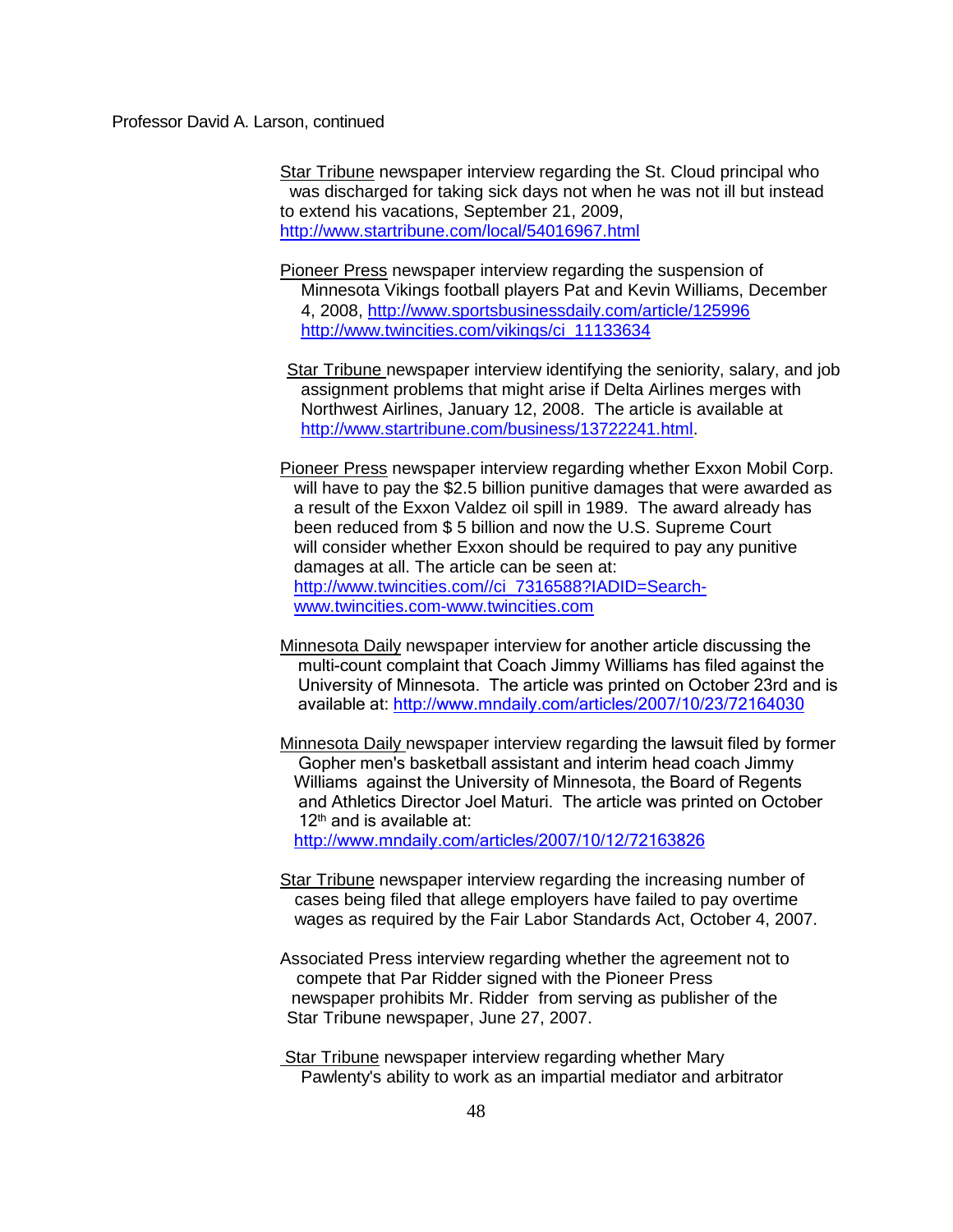will be compromised because her husband is the Governor of Minnesota, September 4, 2007.

Star Tribune newspaper interview regarding the Ramsey County judge's order that publisher Par Ridder must step down from his job at the Star Tribune because he took confidential information from the Pioneer Press and gave that information to the Star Tribune, September 18, 2007.

**Star Tribune newspaper interview regarding the increasing**  number of cases being filed that allege employers have failed to pay overtime wages as required by the Fair Labor Standards Act, October 4, 2007.

Minnesota Daily newspaper interview regarding the lawsuit filed by former Gopher men's basketball assistant and interim head coach Jimmy Williams against the University of Minnesota, the Board of Regents and Athletics Director Joel Maturi. The article was printed on October  $12<sup>th</sup>$  and is available at: <http://www.mndaily.com/articles/2007/10/12/72163826>

Minnesota Daily newspaper interview for another article discussing the multi-count complaint that Coach Jimmy Williams has filed against the University of Minnesota. The article was printed on October 23rd and is available at: <http://www.mndaily.com/articles/2007/10/23/72164030>

Pioneer Press newspaper interview regarding whether Exxon Mobil Corp. will have to pay the \$2.5 billion punitive damages that were awarded as a result of the Exxon Valdez oil spill in 1989. The award already has been reduced from \$ 5 billion and now the U.S. Supreme Court will consider whether Exxon should be required to pay any punitive damages at all. The article can be seen at: [http://www.twincities.com//ci\\_7316588?IADID=Search](http://www.twincities.com/ci_7316588?IADID=Search-www.twincities.com-www.twincities.com)[www.twincities.com-www.twincities.com](http://www.twincities.com/ci_7316588?IADID=Search-www.twincities.com-www.twincities.com)

CBS TV (WCCO – Minneapolis) television interview concerning my Cardozo Journal of International and Comparative Law article regarding the cost of the War in Iraq, June 12, 2006. See video clip at: <http://wcco.com/video/?id=17628@wcco.dayport.com>

CBS TV (WCCO – Minneapolis) television interview analyzing why, in light of how much both parties stand to lose, the Pilots Union and Northwest Airlines have not been able to reach a voluntary negotiated settlement, February 28, 2006. See video clip at: [http://wcco.com/goodquestion/local\\_story\\_060092822.html](http://wcco.com/goodquestion/local_story_060092822.html)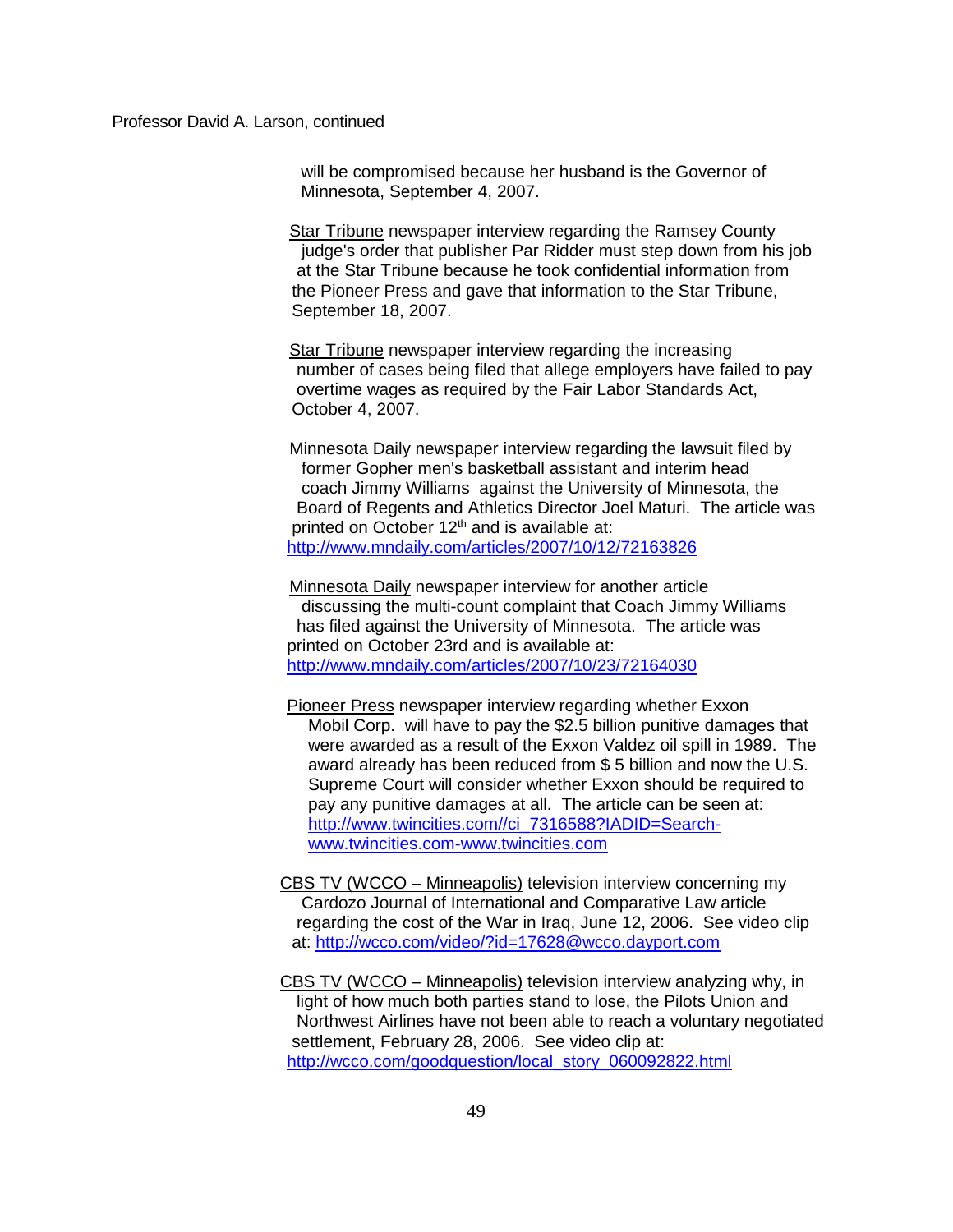CBS TV (WCCO - Minneapolis) television interview discussing the likelihood of a labor union strike by Northwest Airlines pilots and the possible consequences for airline passengers, Feb. 23, 2006. See video clip at:

[http://wcco.com/goodquestion/local\\_story\\_055091916.html](http://wcco.com/goodquestion/local_story_055091916.html)

- Salt Lake Tribune (UT) newspaper interview regarding whether a strike by Delta pilots would be legal in light of the fact that Delta Air Lines has filed for Chapter 11 bankruptcy, March 9, 2006.
- Business Insurance (Crain Communications, Chicago) magazine interview about a recent Ohio Supreme Court case (Schirmer v. Mt. Auburn Obstetrics & Gynecologic Assoc., Inc.) recognizing a cause of action for "wrongful birth" as a result of negligent genetic testing. Prof. Larson observed that the court did not adopt the approach of most other states and instead limited damages to only those expenses related to pregnancy and birth, rejecting any claim for extraordinary expenses related to raising and caring for a disabled child, March 8, 2006.
- Baltimore Sun (MD) newspaper interview regarding the recent \$80 million settlement reached in a Maryland race discrimination class action lawsuit, April 29, 2005.
- Star Tribune (Minneapolis) interview concerning a recent Hennepin County court decision holding a subcontractor liable for the burglary and personal injuries caused its employees, who have criminal records. Professor Larson advised against adopting a "no criminal record" hiring policy, suggesting that employers need to provide adequate supervision and that a blanket policy, at least in some locations, might result in unlawful discrimination against protected classes, April 14, 2005.
- The AARP Bulletin (Washington, D.C.) interview regarding a recent federal district court decision declaring that, to avoid violating the Age Discrimination in Employment Act, an employer must offer health care benefits to Medicare-eligible retired employees that are equal to, or at least cost the same as, the health care benefits offered to younger retired workers who are not eligible for Medicare, April 14, 2005.
- Cleveland Plain Dealer (OH) newspaper interview discussing the differences in wages and benefits paid Wal-mart workers as compared to the wages and benefits paid unionized supermarket workers, March 16, 2005.
- Capital News Service (Maryland) interview concerning Discover Bank v. Vaden, a United States Court of Appeals 4<sup>th</sup> Circuit decision.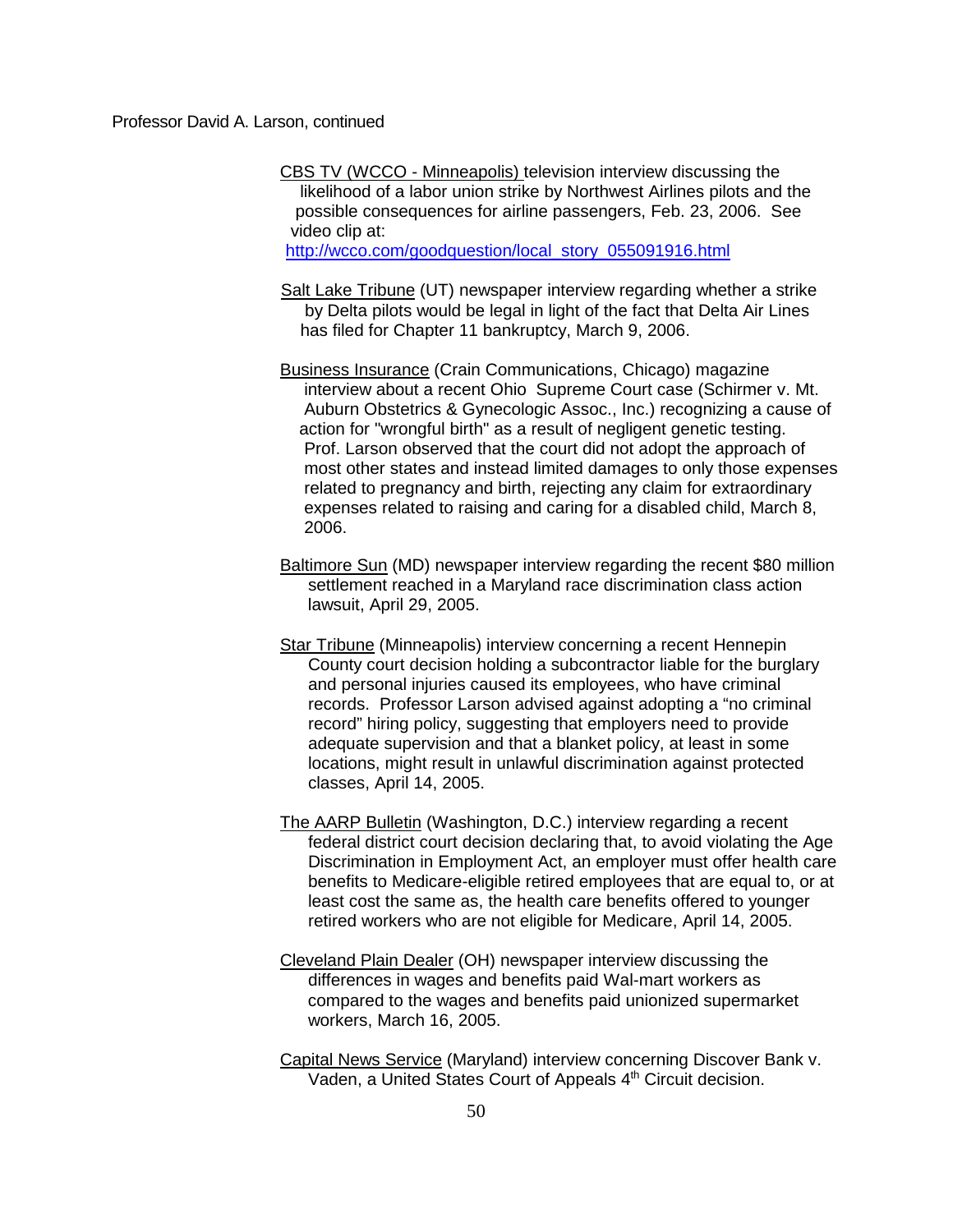Professor Larson suggested that this decision gives federal courts the power to ensure that most disputes arising from contracts with arbitration clauses are resolved through arbitration rather than litigation. The court declared that in Federal Arbitration Act sect. 4 lawsuits to compel arbitration, federal district courts can examine the underlying disputes that give rise to the need for arbitration in order to determine whether a federal question exists that will support federal jurisdiction. Once the federal court assumes jurisdiction, it can simply enforce the arbitration clause and send the case back to arbitration. January 24, 2005.

- Atlanta Business Chronicle (GA) interview concerning a series of lawsuits filed in the southeastern United States alleging failures to comply with the public accessibility provisions (Title III) of the Americans with Disabilities Act, January 11, 2005.
- Pioneer Press (Saint Paul, MN) newspaper interview regarding tort liability theories that could be asserted against Augsburg College and the nurse who, apparently without proper permission, administered flu shots on campus, December 14, 2004.
- Pioneer Press newspaper interview concerning Sarah Thorson vs. Billy Graham Evangelistic Ass'n, a Minnesota Court of Appeals decision holding that the Minnesota Human Rights Act exemption that permits churches to discriminate based upon sexual orientation does not protect a lesbian mailroom employee. Although the exemption "shall not apply to secular business activities engaged in by the religious association...the conduct of which unrelated to the religious and educational purposes for which [the association] is organized', the court determined that "secular business activities" is properly considered in light of the purpose and mission of the entire entity, not the job responsibilities of the individual employee. I had a lengthy discussion with the reporter but was not quoted in the published article. October 19, 2004.
- USA Today national newspaper interview regarding workplace violence, employers' responses to state legislation allowing individuals to conceal and carry handguns, and the Unity Church of St. Paul, et. al. vs. State of Minnesota decision that held Minnesota's "conceal and carry" statute unconstitutional. The story is scheduled to appear later this month, November 15, 2004.
- The Sun News (Myrtle Beach, SC) newspaper interview regarding the NAACP's settlement with the Yachtsman Hotel, which had raised rates and placed numerous restrictions on African-American guests attending the Atlantic Beach Bike rallies. The article was printed on October 21, 2004.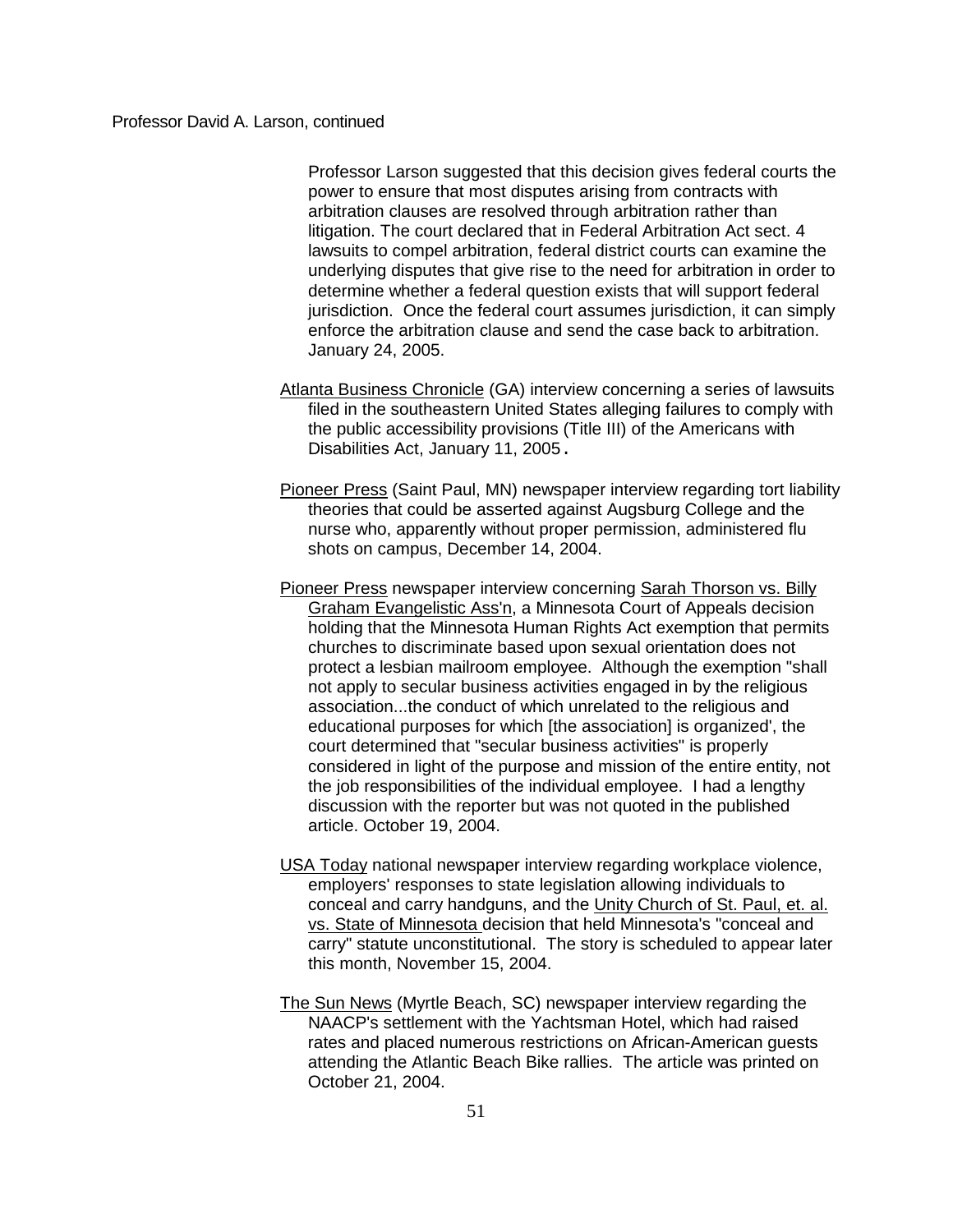- Gannett News Service interview examining whether the National Labor Relations Board has jurisdiction over Indian gambling casinos located on reservation land, September 17, 2004.
- Republican & Herald (PA) newspaper interview explaining why the new U.S. Dept. of Labor's Fair Labor Standards Act regulations (defining which employees are exempt from overtime pay requirements) actually will reduce protections for Americans workers, August 11, 2004.
- ABA Journal E-Report (Chicago, IL) interview analyzing the May 20, 2004, Minnesota Supreme Court case, *Molloy v. Meier, et al*. The Court held that physicians who negligently test and diagnosis genetic disorders in a child owe a duty of care to the biological parents (i.e., third parties) when it is reasonably foreseeable that the parents, who might decide to conceive another child, will be injured. The ABA Journal E-Report is the weekly online version of the ABA Journal, June 7, 2004.
- Workforce Insights (Fidelity) (Boston, MA) interview discussing how same-sex marriages in Massachusetts and around the country are affecting employee benefit plans and policies at multi-state companies, June 3, 2004.
- Corporate Legal Times magazine interview concerning Murphey v. City of Minneapolis,  $(8<sup>th</sup> Cir.)$  holding that a person claiming permanent disability benefits from the Public Employees Retirement Association nonetheless may be a "qualified individual with a disability" protected from employment discrimination under the Americans with Disabilities Act, Vol. 14, No. 151, June 2004.
- Las Vegas Sun (NV) newspaper interview regarding the advantages of using alternative dispute resolution processes to resolve employment disputes. We also discussed how lower courts have used the unconscionability defense to hold mandatory arbitration agreements unenforceable in the wake of the Supreme Court's determination that such clauses are not per se unenforceable, April 23, 2004.
- Montreal Gazette (Canada) newspaper interview exploring why cities do not use arbitration or another less disruptive alternative to resolve public employee strikes such as the current transit workers strike in Montreal, November 17, 2003.
- Arizona Daily Star (Tucson, AZ) newspaper interview regarding a recent collective-bargaining agreement reached by a local machinists union and Raytheon Co. which, consistent with national trends, eliminates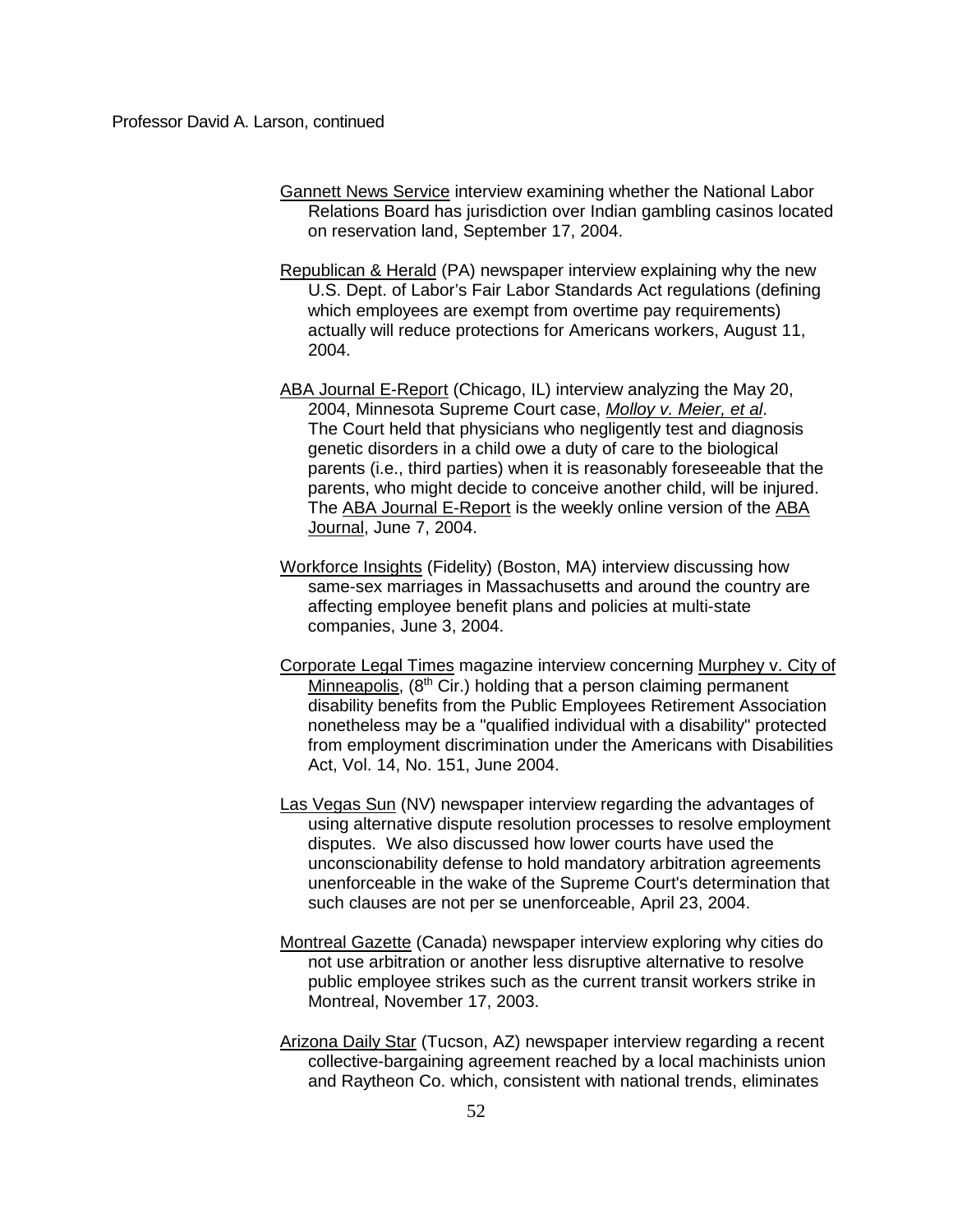retiree medical benefits, increases employee health-care costs, and provides lump-sum payments in lieu of wage-rate increases, published November 9, 2003.

The Roanoke Times (Virginia) newspaper interview concerning the internal procedures the Equal Employment Opportunity Commission follows when it receives a charge alleging race discrimination, October 21, 2003.

 WFMP (107.1) radio interview in Saint Paul addressing what constitutes a "fair wage" as well as the specific contract issues that caused the current University of Minnesota clerical workers (AFSCME) to go on strike, October 22, 2003.

Corpus Christi Caller-Times (Texas) newspaper interview explaining why a labor union president who collected fees from an attorney when the president referred union members to that attorney the president might have breached the fiduciary duty established by the Labor- Management Reporting and Disclosure Act of 1959, September 23, 2003.

Editor and Publisher (editorandpublisher.com) concerning the Department of Labor's proposed regulations redefining which employees are "exempt" under the Fair Labor Standards Act and thus not entitled to overtime pay, September 8, 2003.

- Pioneer Press newspaper (Saint Paul, MN) interview regarding how the jury in the Kirby Puckett trial may respond to sexual assault allegations when there is little evidence beyond the alleged victim's and the defendant's testimony, appeared April 2, 2003.
- City Pages (Minneapolis, MN) newspaper interview concerning a recent Minnesota medical malpractice case, Teffeteller v. University of Minnesota, where I asset that the court did not recognize that morphine toxicity in children was the relevant issue and thus incorrectly excluded the testimony of a highly respected pediatrician, appeared December 18, 2002.
- Star Tribune newspaper (Minneapolis, MN) interview regarding the Minnesota state government employees' current strike. This interview explored why the strike involves such a large number of workers and how this strike compares with recent state government employee strikes throughout the United States, appeared October 6, 2001.
- Star Tribune newspaper (MN) interview concerning the Minnesota state government employees' strike and the wage and health care concerns of AFSCME and MAPE, appeared October 2, 2001.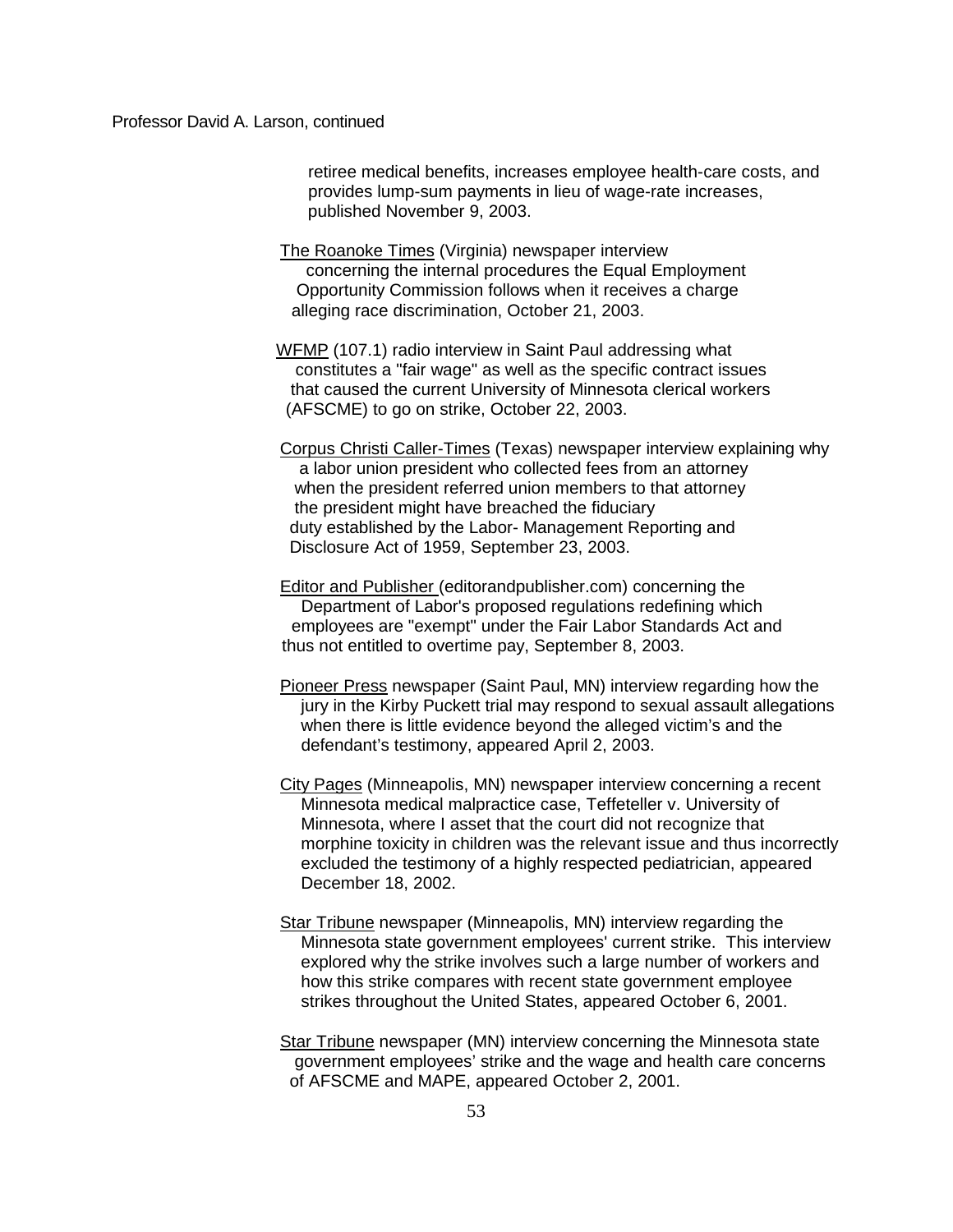Time.com (Time magazine) interview regarding a recent workplace survey (Peter D. Hart Research Associates) revealing that more than two-thirds of U.S. workers have little or no faith that employers will treat workers fairly and that 56 percent of workers support new laws to hold employers liable for their treatment of workers (an increase from 44 percent in 1996), August 30, 2001.

CNN.com interview discussing Dukes v. Wal-Mart Stores, Inc., a class action lawsuit alleging that Wal-Mart systematically discriminates against women concerning wages and promotions, June 20, 2001.

 Time.com (Time Magazine) interview analyzing Erickson v. Bartell Drug Co., a federal district court decision holding that an employer violated Title VII of the Civil Rights Act of 1964 by excluding coverage for prescription contraceptives from its employee health benefit plan, June 13, 2001.

 Careerbuilder.com interview explaining the employment-at-will doctrine and suggesting strategies for employees seeking a stable working environment, June 13, 2001.

Cnet.com interview discussing what happens when an employer declares bankruptcy when employees have not yet been paid wages they already have earned, April 20, 2001.

ITworld.com interview regarding possible causes of action available to terminated technology workers and options available to tech workers that may make their employment less vulnerable, March 19, 2001

Miami Daily Business Review interview examining why the number of retaliation charges filed with the Equal Employment Opportunity Commission have risen fifty percent since 1993, March 1, 2001.

 Electronic Business Magazine (www.eb-mag) interview exploring legal theories that terminated high-tech employees can assert against their failing employers, February 28, 2001

Wisconsin Public Radio one-hour interview concerning the U.S. Supreme Court's conclusion that the Americans with Disabilities Act does not apply to state government employers (Garrett v. University of Alabama-Birmingham), February 22, 2001.

 Human Resources Magazine regarding a Maine Supreme Court decision holding that an employee's statutory right to see his or her personnel file extends to the employer's internal theft investigation report, February 21, 2001.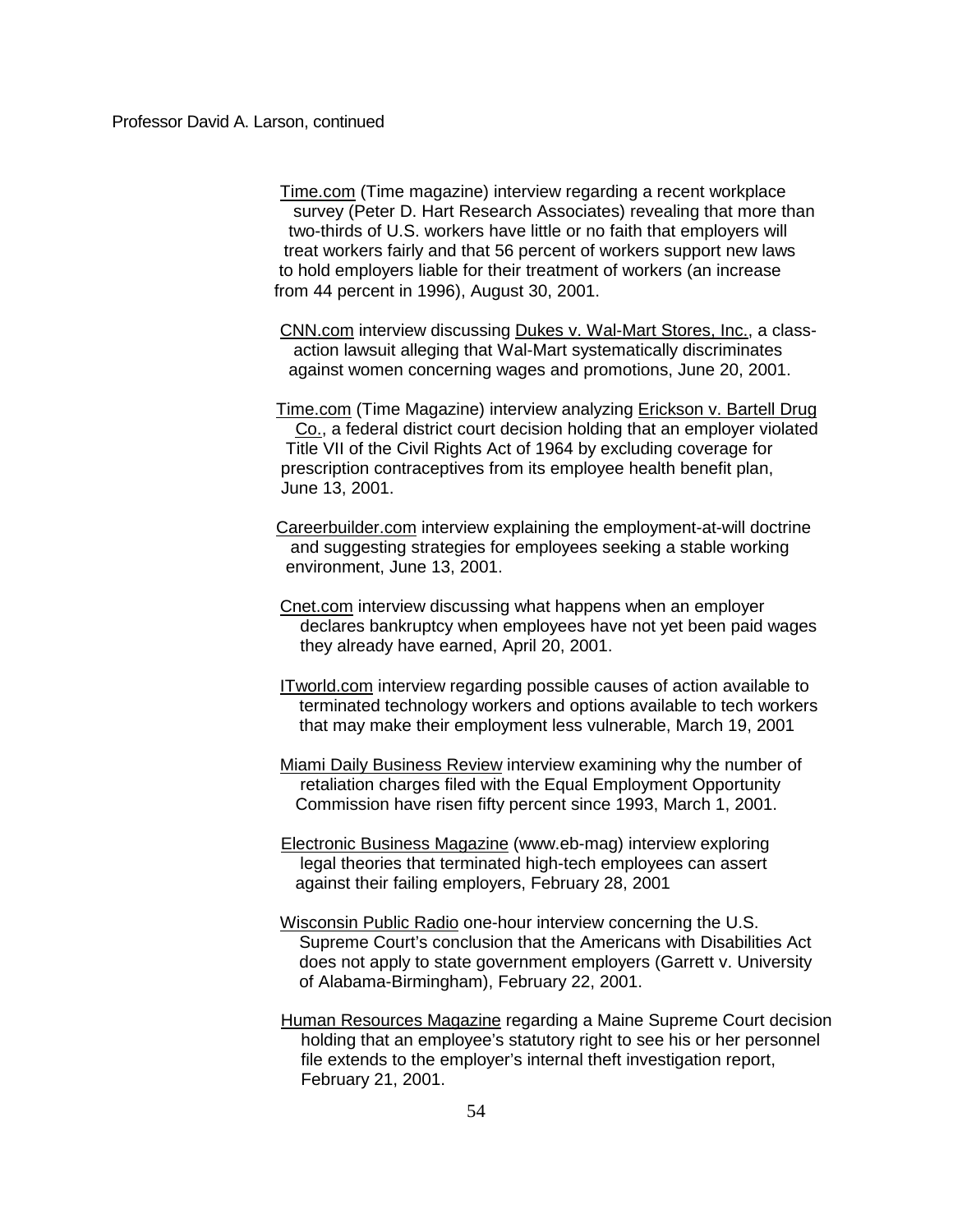Business Week (NY) magazine interview regarding "disappointment litigation"; lawsuits initiated by employees of failed corporations (e.g., dot.coms) who accepted employment and reduced compensation packages expecting to profit from rapidly appreciating equity interests, January 24, 2001.

 The Standard-Times (New Bedford, MA) analyzing a current federal court lawsuit (Lopes) in which a terminated deputy fire chief is alleging First and Fourteenth Amendment violations and unlawful deprivation of his property interest, December 21, 2000.

 Smart Money identifying and discussing recent cases where employees' off-duty conduct resulted in unlawful discharges, December 12, 2000.

 Concord Monitor (NH) regarding allegations that the Girl Scouts selected inaccessible meeting and camping sites in order to exclude a troop member with cerebral palsy, December 6, 2000.

American Lawyer Media interview about Carleton College v. NLRB (8th Cir. 2000), a U.S. Court of Appeals case that reviewed whether Carleton College discharged an adjunct faculty member for union organizing in violation of the National Labor Relations Act, October 30, 2000. American Lawyer Media publishes law.com and the National Law Journal, October 27, 2000.

 Birmingham Post-Herald (AL) newspaper regarding Garrett v. University of Alabama at Birmingham (pending U.S. Supreme Court case) that will determine whether Americans with Disabilities Act lawsuits against state agencies are barred because of Eleventh Amendment Immunity, October 9, 2000.

 McKnight's Long-Term Care News concerning a recent NLRB decision that grants nonunion employees the right to have a second person accompany him or her to a meeting with the employer where discipline is possible, August 18, 2000.

ADRWorld.com regarding ADR educators and professionals' efforts to participate substantively in the Minnesota legislative process, August 14, 2000.

CityBusiness, The Business Journal of the Twin Cities discussing the national role that both the Dispute Resolution Institute at Hamline University and the state of Minnesota play in ADR development, July 10, 2000.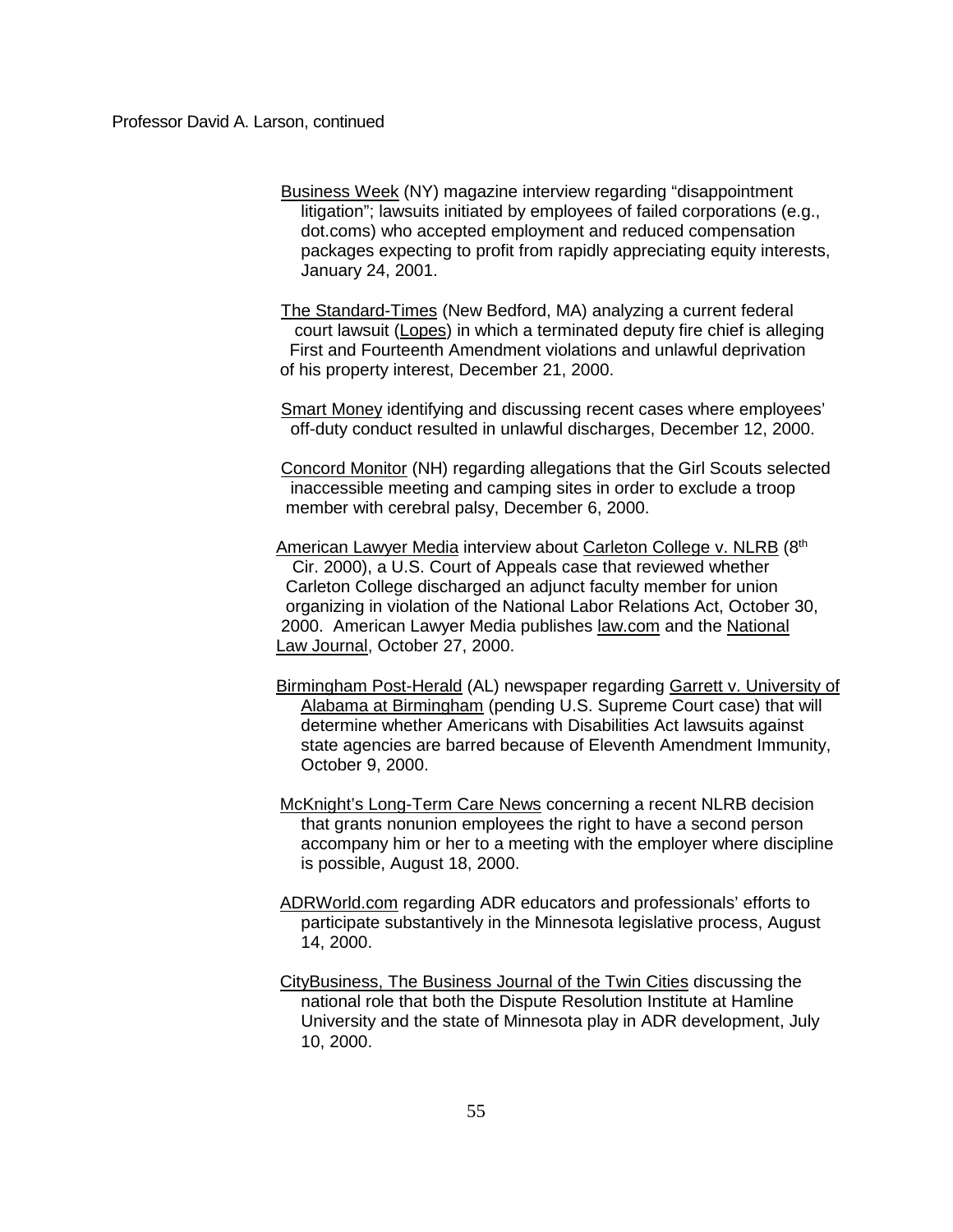- WCCO radio concerning the striking Hotel Employees and Restaurant Employees demands and the likelihood of settlement, Minneapolis, MN, June 20, 2000.
- KSTP-TV Evening News regarding the Hotel Employees and Restaurant Employees strike against a group of major Minneapolis hotels, Minneapolis, MN, June 16, 2000.
- Office.com concerning the future of labor unions as the United States shifts from the "Old Economy" to the "New Economy," April 25, 2000.
- Smithsonian magazine examining the Federal Aviation Administration's rule requiring commercial airline pilots to retire when they reach sixty years of age, and comparing that rule to ADA accommodation requirements, April 3, 2000.
- ADRWorld.com concerning the future of online mediation, March 30, 2000.
- Omaha World Herald (NE) newspaper regarding a new city ordinance that requires city contractors to both pay a "living wage" of \$7.90/hr and provide health insurance. The ordinance also "encourages" binding arbitration for first contracts and authorization card recognition, March 10, 2000.
- Knight-Ridder News Service concerning the first successful union organizing drive at a Wal-Mart store, which was particularly significant because the store in located in historically anti-union east Texas, February, 26, 2000.
- Newhouse News Service exploring the role of organized labor in the rapidly expanding technology sector, February 24, 2000.
- Salt Lake Tribune (UT) regarding a male employee alleging gender discrimination and hostile work environment because he was required to do all the heavy lifting, December 29, 1999.
- The Oakland Tribune (CA) examining California's proposed law requiring employers to pay overtime whenever employees work more than eight hours in a single workday, rather than only when employees work more than forty hours per week, December 28, 1999.
- ABCNews.com explaining why subcontracting is such an explosive issue and outlining the risks to both the union and management if the Machinists strike at Boeing, posted online twice on both August 28 and September 5, 1999.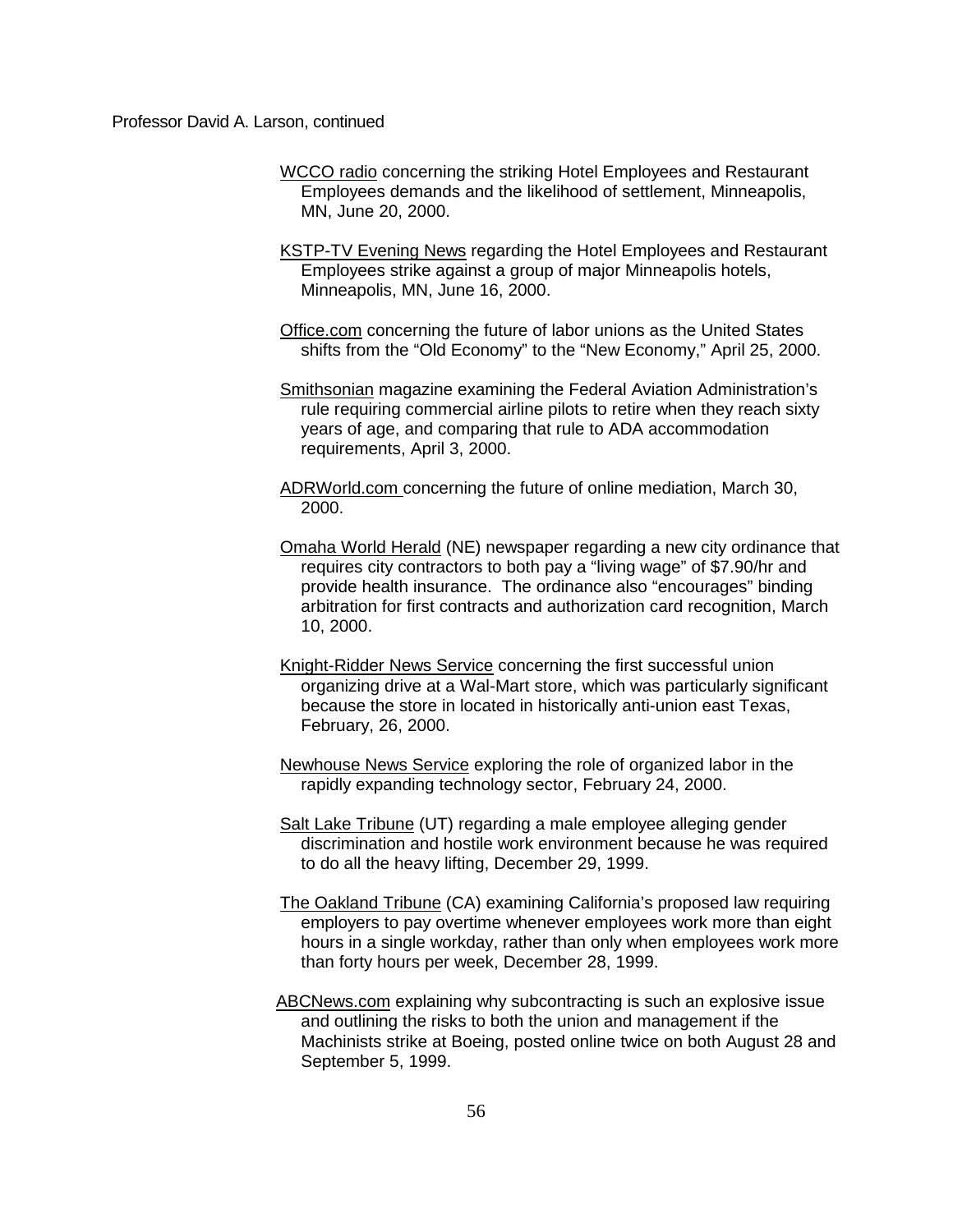- National Law Journal exploring why parties may prefer ADR as opposed to litigation and the success of the Dispute Resolution Institute, August 19, 1999.
- HR Focus, an American Management Association publication, concerning ways in which human resource professionals can use ADR processes to manage workplace conflict, August 19, 1999.
- [www.thewhiz.com](http://www.thewhiz.com/) internet news service identifying the types of questions employers legally cannot ask applicants, and suggesting that certain types of technically legal questions should be avoided, published online June 29, 1999.
- The Ledger (Lakeland, FL) newspaper addressing whether the city of Winter Haven must provide restrooms at the bus station for its bus drivers or whether the City can simply direct its drivers to use restrooms several blocks away, published June 24, 1999.
- Saint Paul Pioneer Press (Business Section feature article) discussing why parties struggling to resolve disputes increasingly are turning to mediation, Saint Paul, MN, published June 13, 1999.
- Minnesota Public Radio describing the Hamline University School of Law Dispute Resolution Institute, explaining what ADR processes are available, and reflecting on my experiences as a Hearing Examiner for the Nebraska Equal Opportunity Commission, broadcast June 12, 1999.
- Mademoiselle magazine (August) suggesting that employee required to attend after-hour client functions may be entitled to overtime compensation under the Fair Labor Standards Act, May 25, 1999.
- Christian Science Monitor (Boston) analyzing discrimination claims asserted against, and affirmative action plans implemented by, municipal fire and police departments, March 3, 1999.
- Christian Science Monitor (Los Angeles) exploring whether employers act unlawfully when they discharge or refuse to hire employees/applicants who have children, January 27, 1999
- Associated Press (Washington, D.C.) explaining the discrimination complaint procedure federal employees must follow and suggesting reasons why the number of complaints filed in the federal sector continues to increase, December 3, 1998. The article appeared in numerous national publications including the Boston Globe, the Denver Post, the Dallas Morning News, the Detroit News, the Arizona Republic, the News & Observer (Raleigh, NC), the Star-Tribune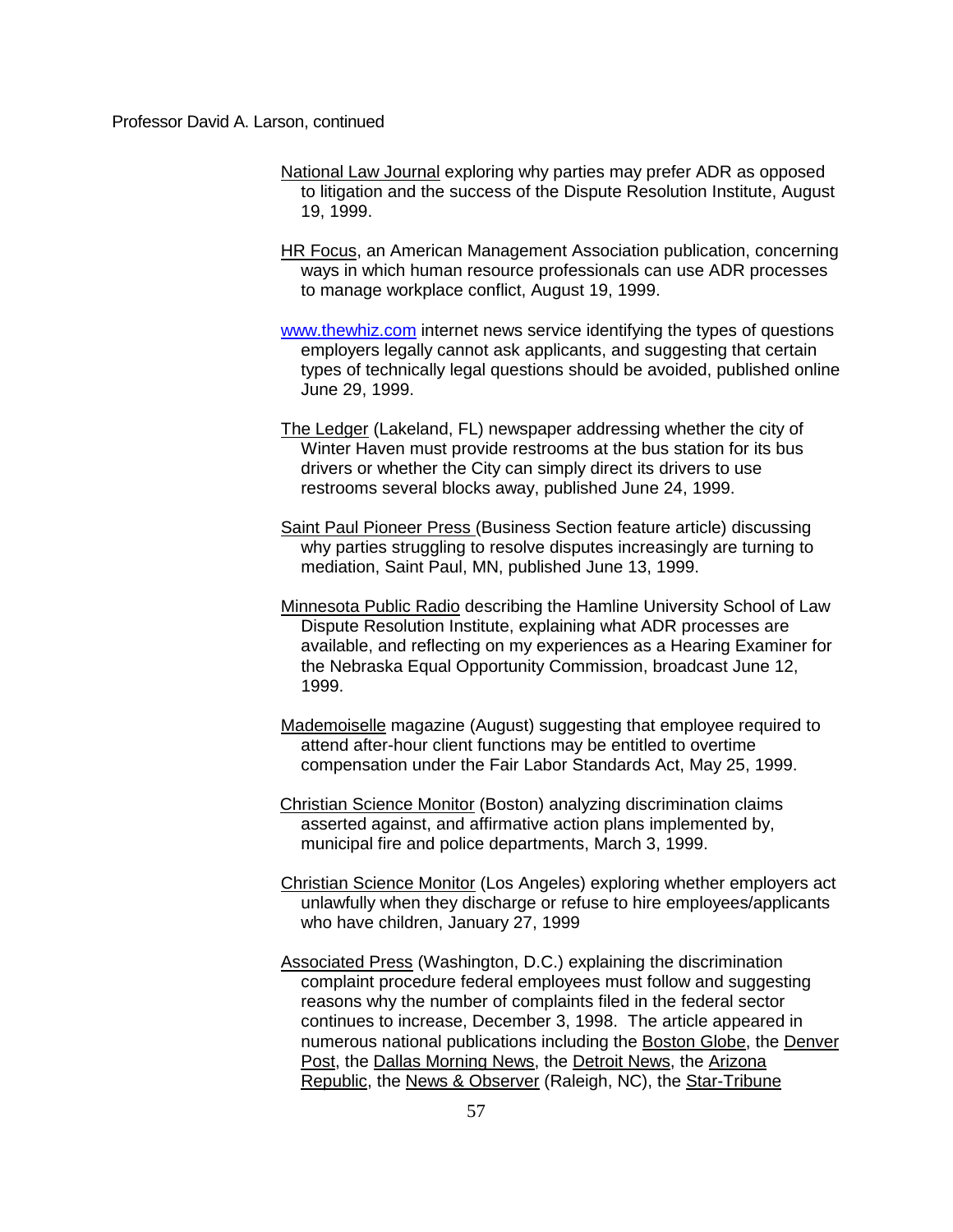(Minneapolis, MN), the Orange County Register (CA), the Las Vegas Review Journal, Dow Jones Business Online, and AP Online.

- www.office.com (Winstar) (Miami, FL) exploring how labor unions' new organizing strategies may affect small and medium size businesses, October 30, 1998.
- L. A. Times (CA) discussing ways in which employees' frustration and anger can manifest itself other than workplace violence, October 26, 1998.
- New Haven Register (CT) exploring both why labor union membership is declining and whether unions will be able to reverse the trend, October 20, 1998.
- Dow Jones News Service (New York) concerning the manner in which an employer is attempting to settle Fair Labor Standards Act litigation, October 19. 1998.
- WOWT-NBCTV (Omaha) discussing whether or not it is lawful for a dating service to charge men but not women, September 24, 1998.
- National Public Radio (Washington, D.C.) regarding recently published ABA statistics revealing that fewer than 8% of ADA plaintiffs are successful, September 2, 1998.
- Denver Post (CO) discussing the CWA-US West strike, September 1, 1998.
- St. Petersburg Times (Florida) regarding whether a woman asserting that heat exacerbates her multiple sclerosis is entitled, as a reasonable accommodation, to park in the covered executive parking lot the car she uses only to commute, August 27, 1998.
- Associated Press (Carbondale, IL) addressing whether nerve conduction tests to identify carpal tunnel syndrome propensity violate the ADA, August 11, 1998.
- Opinion/editorial piece reflecting on the relevance of Labor Day in 1998 for the radio program "Talking History," to be broadcast Labor Day on numerous stations including WRPI (NY) and KIOF (NE), July 26, 1998.
- Arthur Andersen website [\(www.knowledgespace.com\)](http://www.knowledgespace.com/) exploring whether employers can subcontract work without creating labor unrest, July 23, 1998.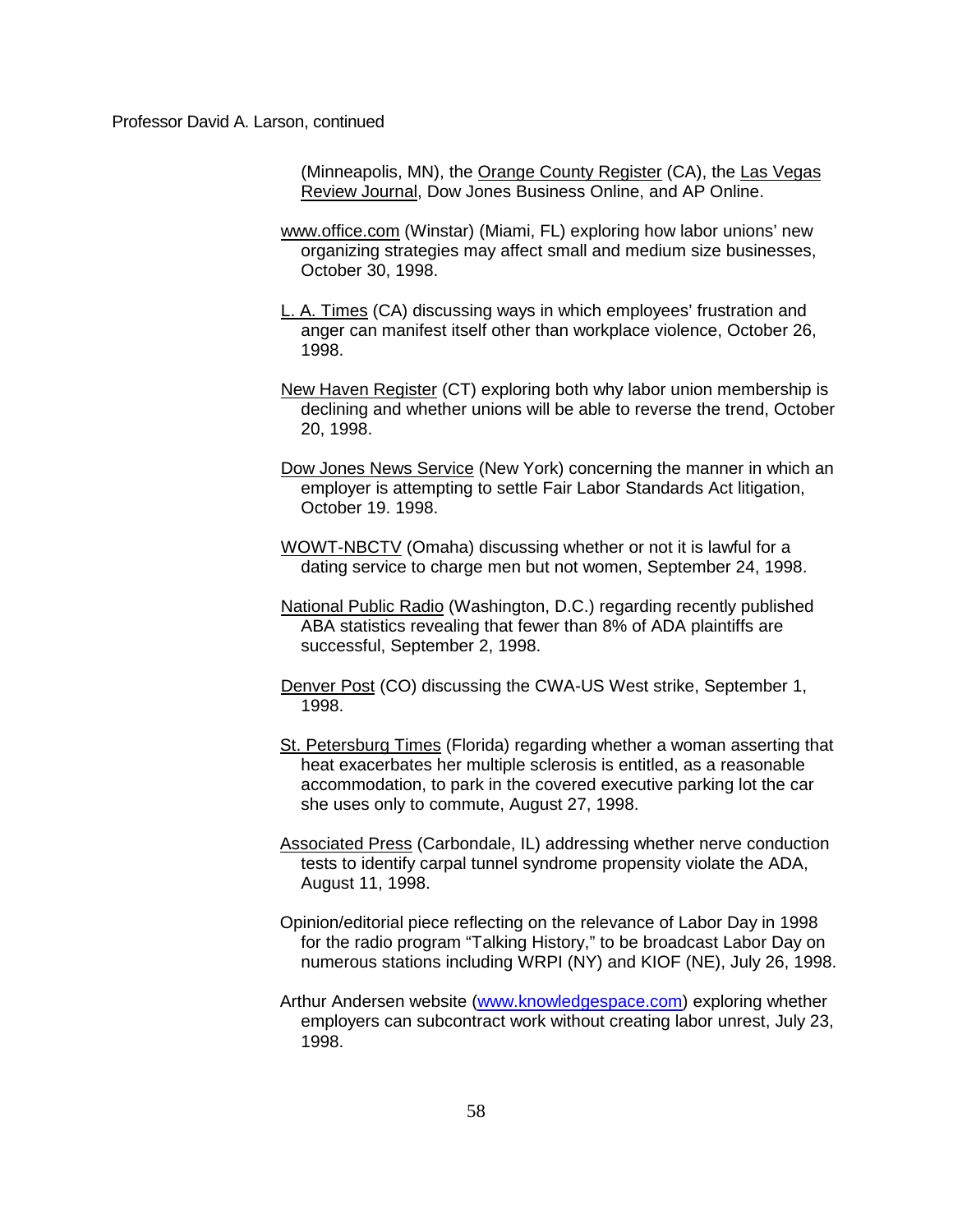- KFAB (Omaha, NE) discussing what might occur after the GM-UAW labor arbitration is completed, July 23, 1998.
- Arthur Andersen website [\(www.knowledgespace.com\)](http://www.knowledgespace.com/) suggesting how United States multi-national companies can prepare managers to work in foreign offices, July 22, 1998.
- Arthur Andersen website [\(www.knowledgespace.com\)](http://www.knowledgespace.com/) regarding the GM-UAW labor arbitration, July 21, 1998.
- American Management Association website [\(www.amanet.org/news\)](http://www.amanet.org/news) discussing company-wide structural problems underlying the GM-UAW labor dispute, July 21, 1998.
- Associated Press (South Bend, IN) regarding former football coach Joe Moore's successful age discrimination in employment claim against the University of Notre Dame, July 16, 1998.
- CBS Radio (Detroit, MI) concerning General Motors management's efforts to enjoin the UAW strike and compel arbitration, July 13, 1998.
- Pittsburgh Tribune-Review (Pittsburgh LIVE) regarding the tension between employees' First Amendment rights and political patronage hiring and firing, July 7, 1998.
- Newsweek (Chicago) magazine analyzing the Supreme Court's decision in Bragdon v. Abbott, in which it held that asymptomatic HIV-infected individuals are protected under the Americans with Disabilities Act, July 2, 1998.
- Risk and Insurance (New York) discussing why employment litigation is increasing and how human resources managers can avoid lawsuits, June 5, 1998.
- knowledgespace.com (Arthur Andersen (Chicago)) website regarding extraterritorial application of U.S. employment laws, June 3, 1998.
- Houston Chronicle (Texas) (reprinted in the Anchorage Daily News (Alaska)) concerning whether a post-Valdez Exxon employment policy (barring employees with drug or alcohol abuse histories from working in 1,500 safety-sensitive jobs) violates the ADA, May 28, 1998.
- Hearst News Media concerning a Maryland brokerage house employee's sexual harassment case and the enforceability of mandatory arbitration clauses in employment contracts, May 19, 1998.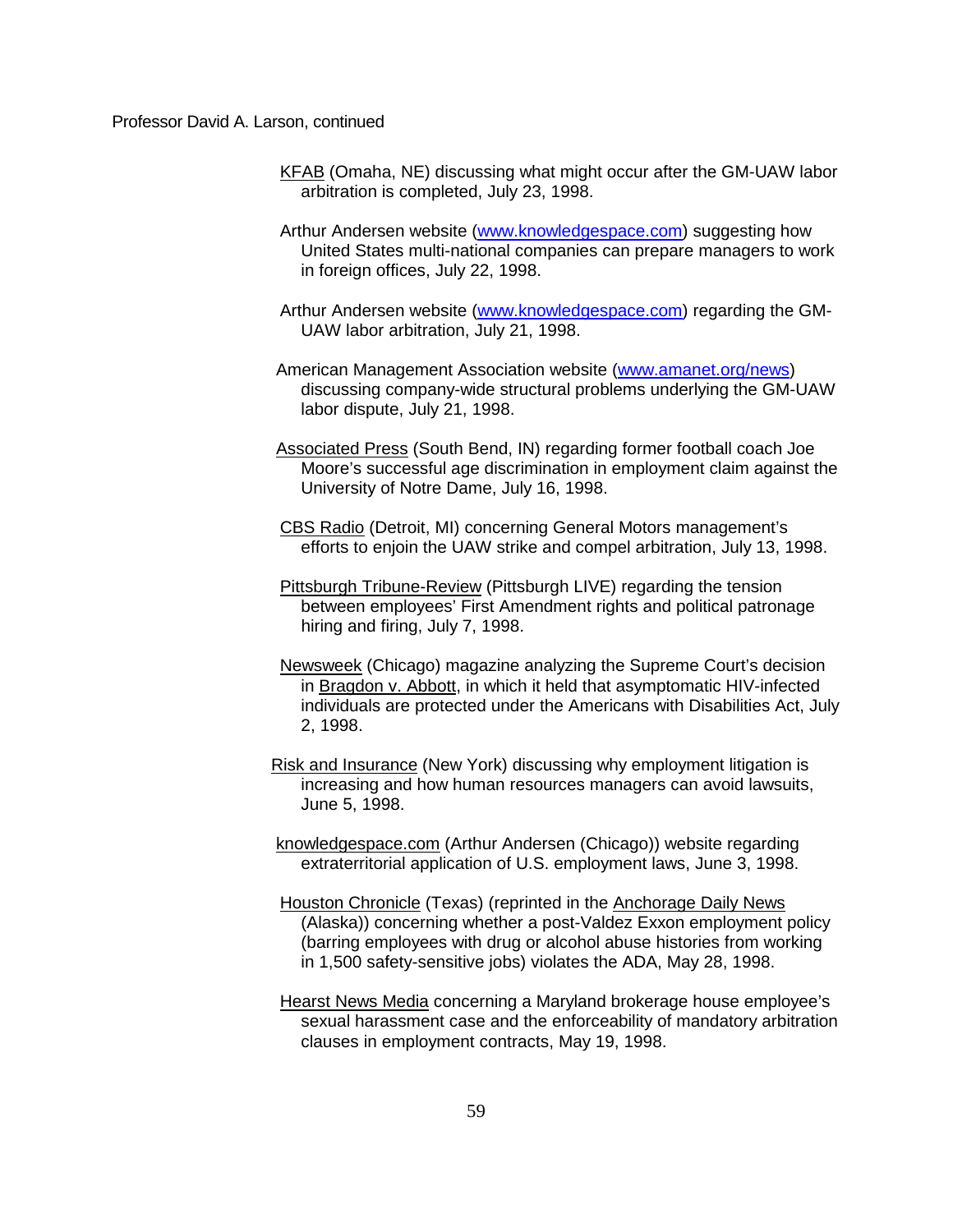- Knight Ridder News Service (printed in The San Diego Union-Tribune and The Sacramento Bee (CA)) suggesting that employers should consider mediation when sued by employees who continue working while simultaneously alleging unlawful discrimination, April 10, 1998.
- KFOR radio suggesting that, even if the plaintiff prevails, the Ellerth sexual harassment case currently before the U.S. Supreme Court will not significantly increase the chances of Paula Jones successfully appealing her summary judgment dismissal, Lincoln, NE, April 22, 1998.
- Wall Street Journal exploring whether the federal government should have been allowed to discharge an alcoholic DEA employee who eventually shot and killed a coworker, Atlanta (GA) Bureau, April 21, 1998.
- ABC-KETV (Omaha) exploring whether Americans file an inordinate number of frivolous lawsuits, (ABC-KETV), Omaha, April 15, 1998.
- "The John McLaughlin Show" nationally syndicated American Radio Network program discussing Judge Wright's decision to grant President Clinton's summary judgment motion in Jones v. Clinton, April 4, 1998.
- NBC-WOWTV (Omaha) examining a proposed ballot amendment to the Nebraska Constitution to "eliminate an existing exception to the prohibition on the suspension of the writ of habeas corpus," and criticizing the failure to adequately explain the proposal on the ballot, April 4, 1998.
- KFAB discussing Bangor, Maine dentist's refusal to treat an HIV-positive patient in his office and the obligations of health care professionals under the Americans with Disabilities Act, Omaha, NE, April 2, 1998.
- KFAB one hour radio program entitled "Understanding Sexual Harassment Law," that included responding to listeners' questions, Omaha, NE, March 3, 1998.
- Scripps-Howard News Service (Washington, D.C.) concerning arbitrator's decision to shorten NBA player Latrell Sprewell's suspension (for choking coach P.J. Carlissimo), March 5, 1998.
- KFAB radio discussing the U.S. Supreme Court's decision in Oncale v. Sundowner Offshore Services holding that Title VII prohibits same-sex sexual harassment, Omaha, NE, March 5, 1998.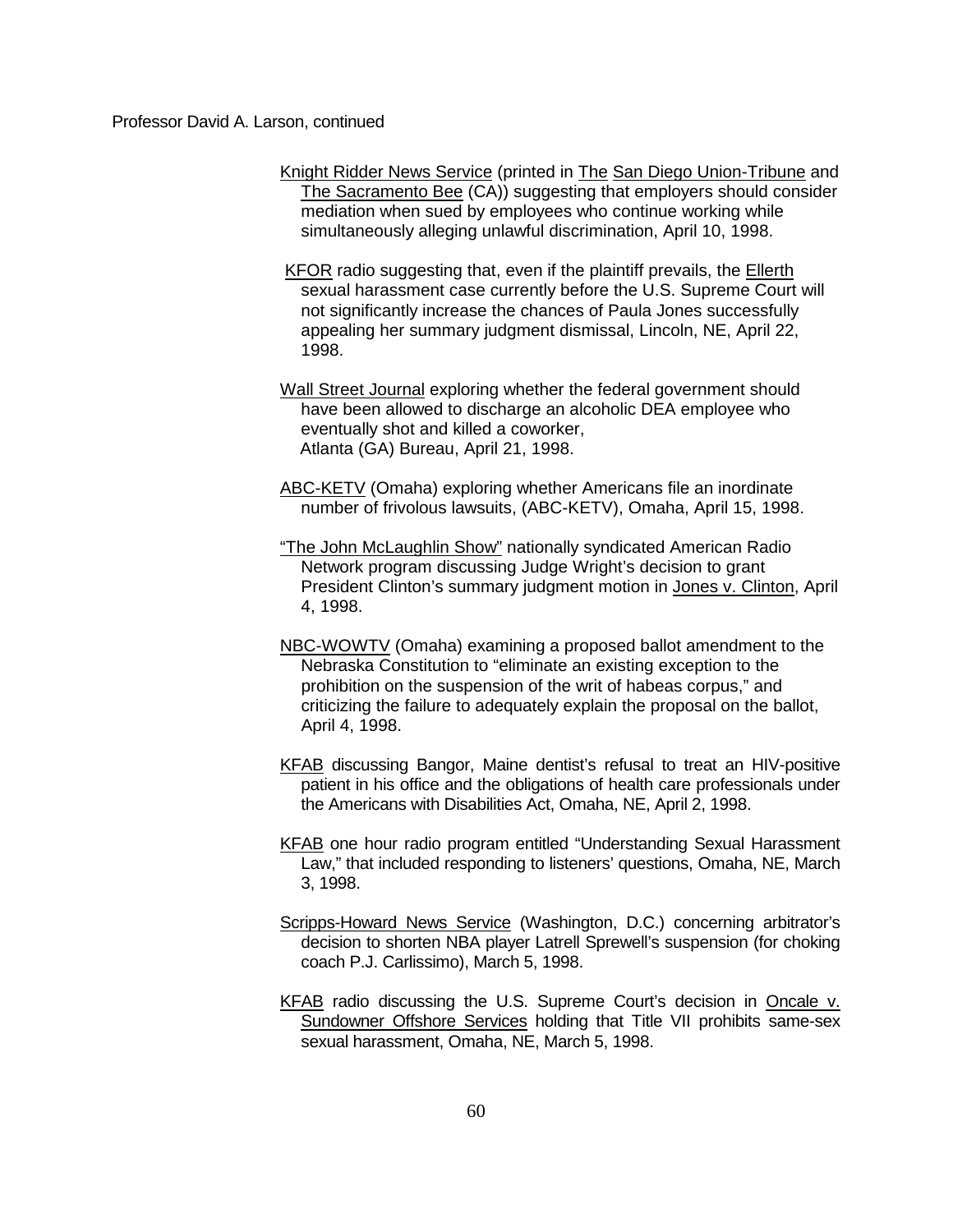- Akron Beacon Journal (Ohio) discussing what can occur when an employee sues his/her employer but remains on the job, and suggesting that the parties should consider mediation to preserve existing relationships, February 18, 1998.
- Omaha World Herald discussing golfer Casey Martin's Americans with Disabilities Act case and other recent ADA developments, February 16, 1998.
- The Washington Post (Washington, D.C.) discussing whether two asthmatic Maryland plaintiffs will be able to successfully use the Americans with Disability Act (Title III) to force the Ruby Tuesday Restaurant chain to adopt a no-smoking policy, February 11, 1998.
- The Star Tribune (Minneapolis, MN) explaining the law of sexual harassment and discussing the sexual harassment cases pending before the United States Supreme Court, February 10, 1998.
- St. Paul Pioneer Press (St. Paul, MN) discussing the divisive effect Honeywell's two-tier wage offer (which distinguishes current employees from future employees) can have on union solidarity, employee loyalty, and employee productivity, February 2, 1998.
- USA Today (Arlington, VA) editorial page concerning sexual harassment law and recent allegations against President Clinton, January 28, 1998.
- Spokesman Review (Spokane, WA) analyzing employers' expanding use of part-time employees and addressing whether labor unions can effectively organize and represent part-time employees, January 27, 1998.
- Bakersfield Californian (Bakersfield, CA) exploring why, in spite of intense media coverage of sexual harassment situations, workplace sexual harassment still occurs, January 27, 1998.
- National Law Journal (New York, New York) discussing whether the PGA's refusal to let disabled golfer Casey Martin use a golf cart violates the American With Disabilities Act, January 26, 1998.
- Scripps Howard News Service (Washington, D.C.) concerning whether President Clinton's alleged affair with Monica Lewinsky constitutes unlawful sexual harassment, January 26, 1998.
- Hospitals and Health Networks (published by the American Hospitals Association) concerning the NLRB Regional Office's January 8<sup>th</sup> decision holding that New Jersey HMO physicians are not "employees" as defined under the National Labor Relations Act and that, therefore, union organizing activity will not be protected.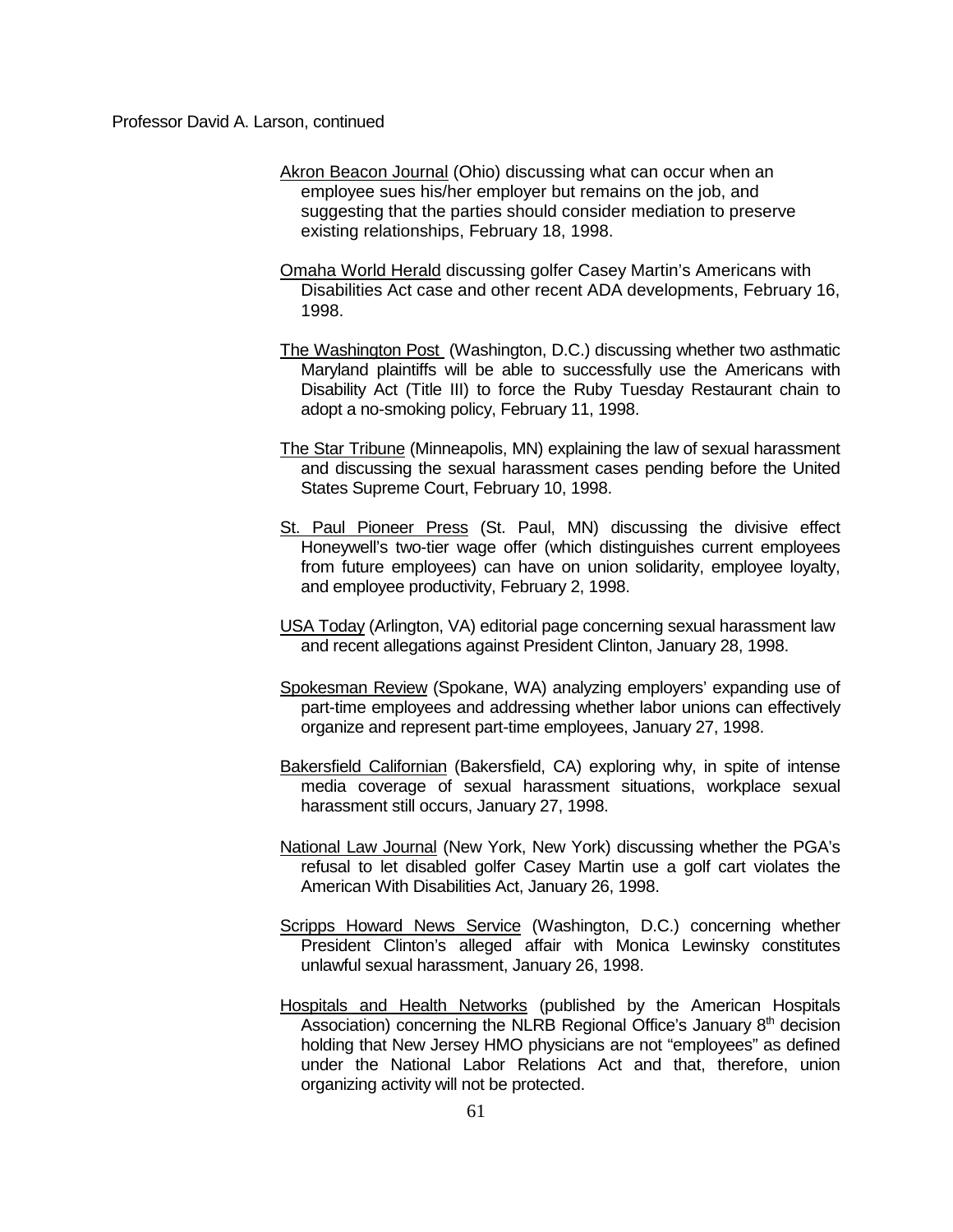- Windows magazine (Creighton University) concerning a) the Teamsters Union recent problems and successes and b) future strategies for the American Labor Movement.
- Fast Times (Des Moines, Iowa) discussing the future of affirmative action programs after two recent developments: the United States Supreme Court's refusal to overturn California's Proposition 209 outlawing preferences, and the Houston, Texas voters' decision to retain their city's affirmative action plan, November 18, 1997.
- Gannet Suburban News Service exploring why defendants who lose discrimination cases occasionally find themselves being sued again and discussing ways employers can educate their workforce, Westchester County, New York, November 19 and 20, 1997.
- USA Today concerning Mitsubishi's decision to seek sanctions against the EEOC. I explained that, although the EEOC probably should have prepared deposition witnesses differently, its conduct was not unethical or unlawful, Washington, D.C., October 29, 1997.
- Newsnight Minnesota Public Television program. The interview addressed whether organized labor can regain the strength it had in the 1950s, KTCA-TV, St. Paul, MN, October 14, 1997.
- Omaha World Herald analyzing a recent Nebraska Age Discrimination in Employment case and discussing age discrimination litigation generally, Omaha, NE, September 25, 1997.
- Nurse Week (California) magazine analyzing August 15, 1997, Ninth Circuit opinion denying a nurse's ADA claim, August 27, 1997.
- Baltimore Sun addressing the national decline in private sector union membership and the impact on U.S. workers if NAFTA expands to include Chile, August 21, 1997.
- Prairie Public Radio (Bismarck, ND) addressing whether organized labor will be able to preserve full-time jobs as we move into the 21st century, August 20, 1997.
- Omaha World Herald exploring why the Teamsters were successful in their strike against UPS, August 20, 1997.
- Nebraska Public Radio (Lincoln) discussing the tentative UPS-Teamsters' settlement and what impact this may have on unions in Nebraska, August 19, 1997.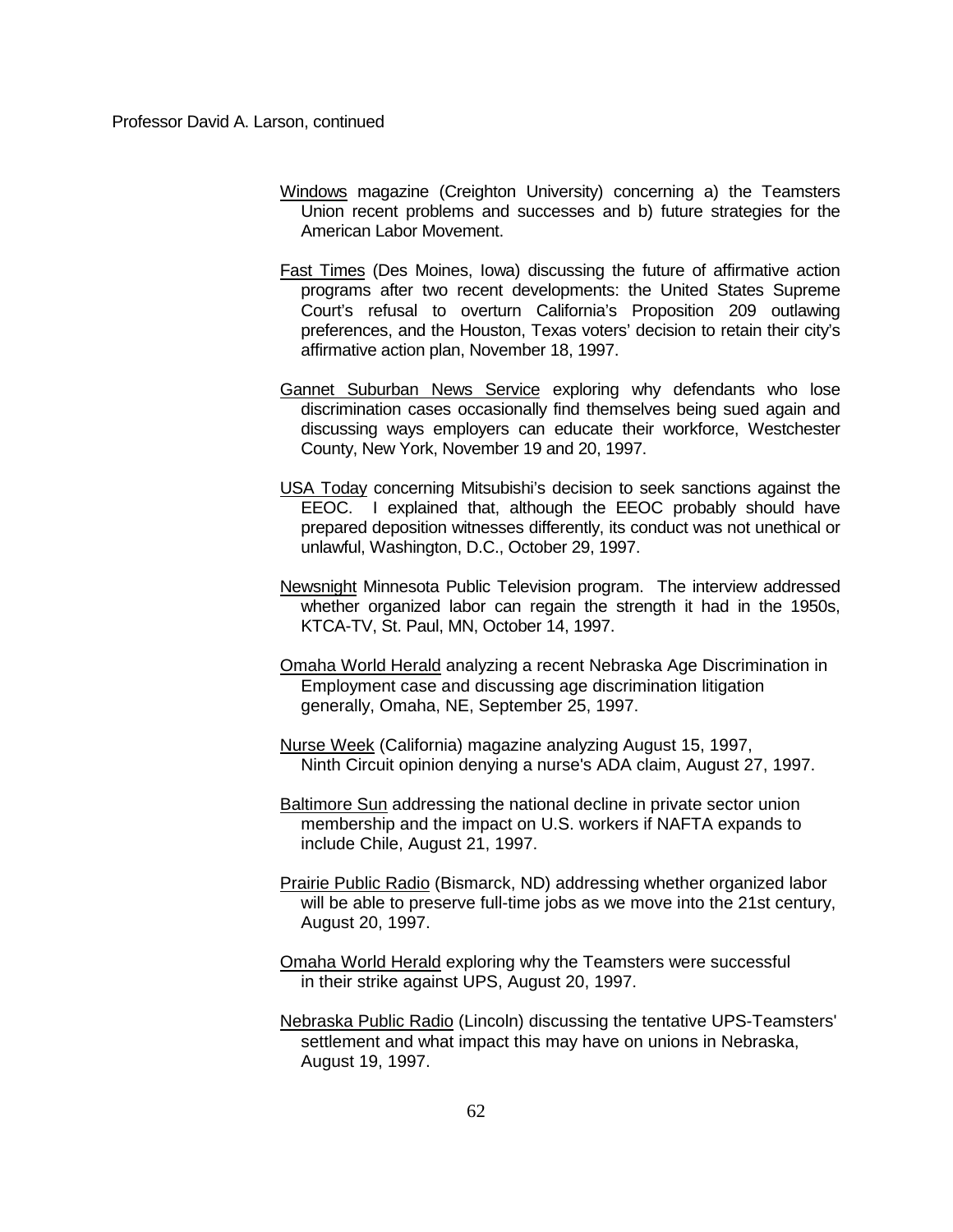- Dow Jones Wire Service (New York) concerning whether the tentative agreement represents a Teamsters' victory and whether they will be able to carry this success over into other industries, August 19, 1997.
- ABC News On Line (Seattle, WA) concerning the tentative UPS-Teamsters' agreement, August 18, 1997.
- Baltimore Sun discussing why the Teamsters want UPS to remain in the multi-employer pension fund, August 14, 1997.
- ABC News On Line (Seattle, WA) discussing part-time employment from both worker and management perspectives, August 13, 1997.
- KWOW (Omaha) exploring what can be done to move the UPS-Teamster's negotiations forward, August 12, 1997.
- Lincoln Journal Star discussing the UPS-Teamsters strike and the national trend towards hiring independent contractors and part-time employees, August 6, 1997.
- Nebraska Public Radio (Lincoln) concerning the UPS-Teamsters' strike and the future of organized labor, August 5, 1997.
- KKAR (Omaha) discussing ambulatory situs picketing and secondary boycotts, August 5, 1997.
- Wall Street Journal (New York) examining whether allegations of union election improprieties will affect the UPS-Teamsters' strike, August 4, 1997.
- KFAB (Omaha) concerning the Teamsters UPS strike, July 31, 1997.
- Gannett News Service (Westchester County, NY) exploring whether the Catholic Church is "union-busting" in New York, July 30, 1997.
- Federal Discovery News (West Palm Beach, FL) discussing discharged employees' ability to have ex parte communications with current employees of former employer, July 30, 1997.
- Bloomberg News (Atlanta, GA) concerning violence in the workplace, July 10, 1997.
- Young Physician (New Jersey) exploring whether physicians will now form unions in response to the growth of managed health care organizations, July 1, 1997.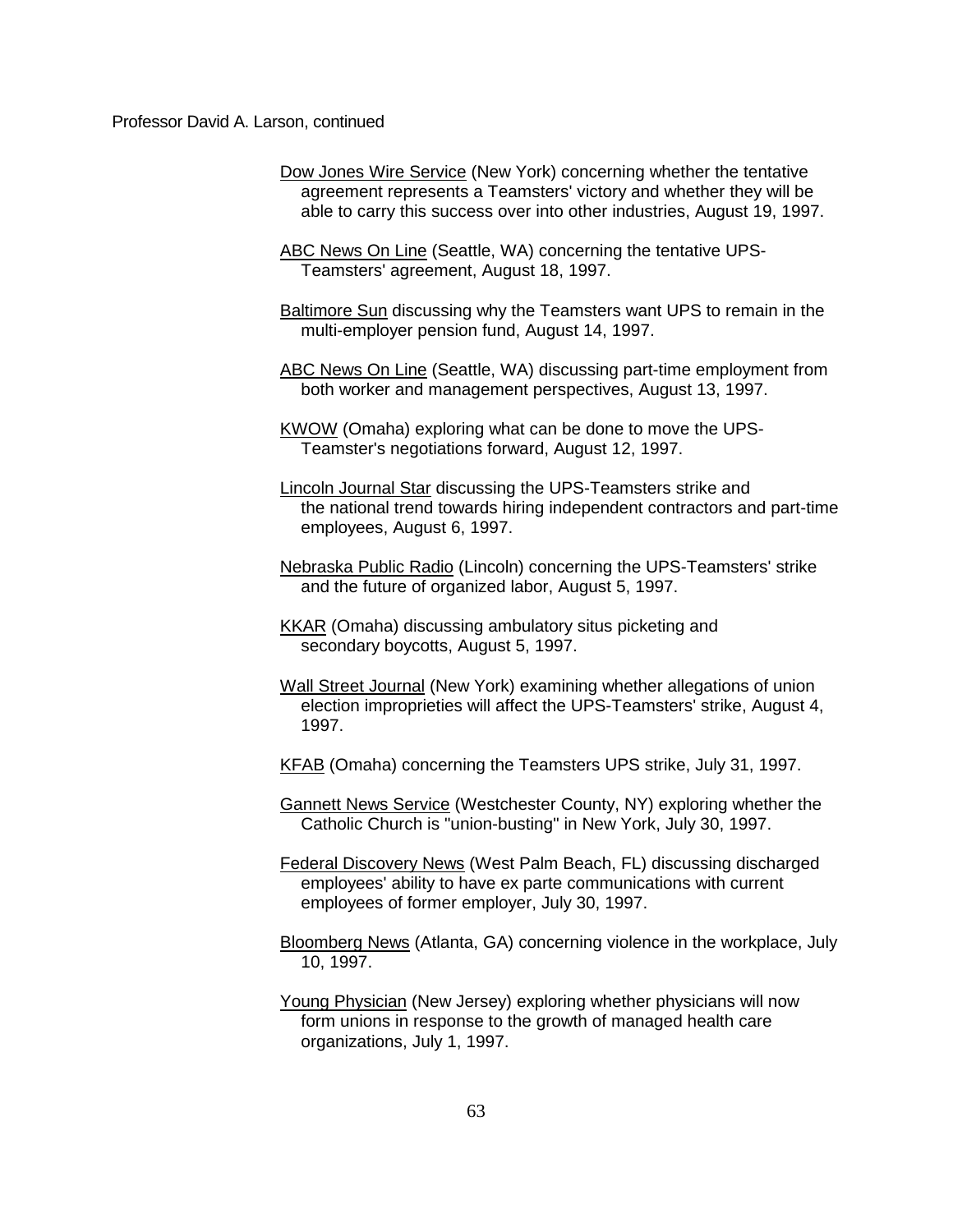- Nebraska Public Radio (Lincoln) discussing when an employee can sue her employer for misrepresentation, July 1, 1997.
- Riverside Press-Enterprise (Riverside, CA) discussing a sexual harassment case in California, June 26, 1997.
- Kiplinger's Personal Finance Reports (nationally syndicated television financial news program--Florida office) concerning whether employees have a right to seek legal advice before discharge (generally no), July 20, 1997.
- San Francisco Business Times (California) discussing sexual harassment law and the Civil Rights Act of 1991, April 29, 1997.
- Dow Jones International News discussing why Ford and Chrysler local unions are striking even though national labor agreements were signed several months ago, New York, New York, April 28, 1997.
- KFAB explaining why the Family Friendly Workplace Act will not be helpful for many employees, Omaha, NE, April 11, 1997.
- Lincoln Journal Star discussing why organized labor opposes the Family Friendly Workplace Act, Lincoln, NE, April 11, 1997.
- Copely News Service (Illinois) discussing how an employee should respond to sexually harassing conduct at the workplace, April 3, 1997.
- Des Moines Business Record (Iowa) examining whether OSHA should provide a penalty-free consulting service or whether it should simply concentrate on enforcing workplace safety laws, March 31, 1997.
- Gannett News Service (New York) discussing whether an African-American employee discharged by an African-American supervisor can ever recover for unlawful race discrimination, and explaining the difference between race and color discrimination, March 26, 1997.
- Home News & Tribune (New Jersey) discussing the impact minority employee associations have had on companies to date and possible future impact, February 12, 1997.
- Gannett News Service (New York) concerning the tension created when corporations engage in downsizing and the ways in which organized labor can respond, February 3, 1997.
- Los Angeles Times (CA) discussing burden of proof and evidentiary problems encountered by plaintiffs alleging unlawful discrimination, December 16, 1996.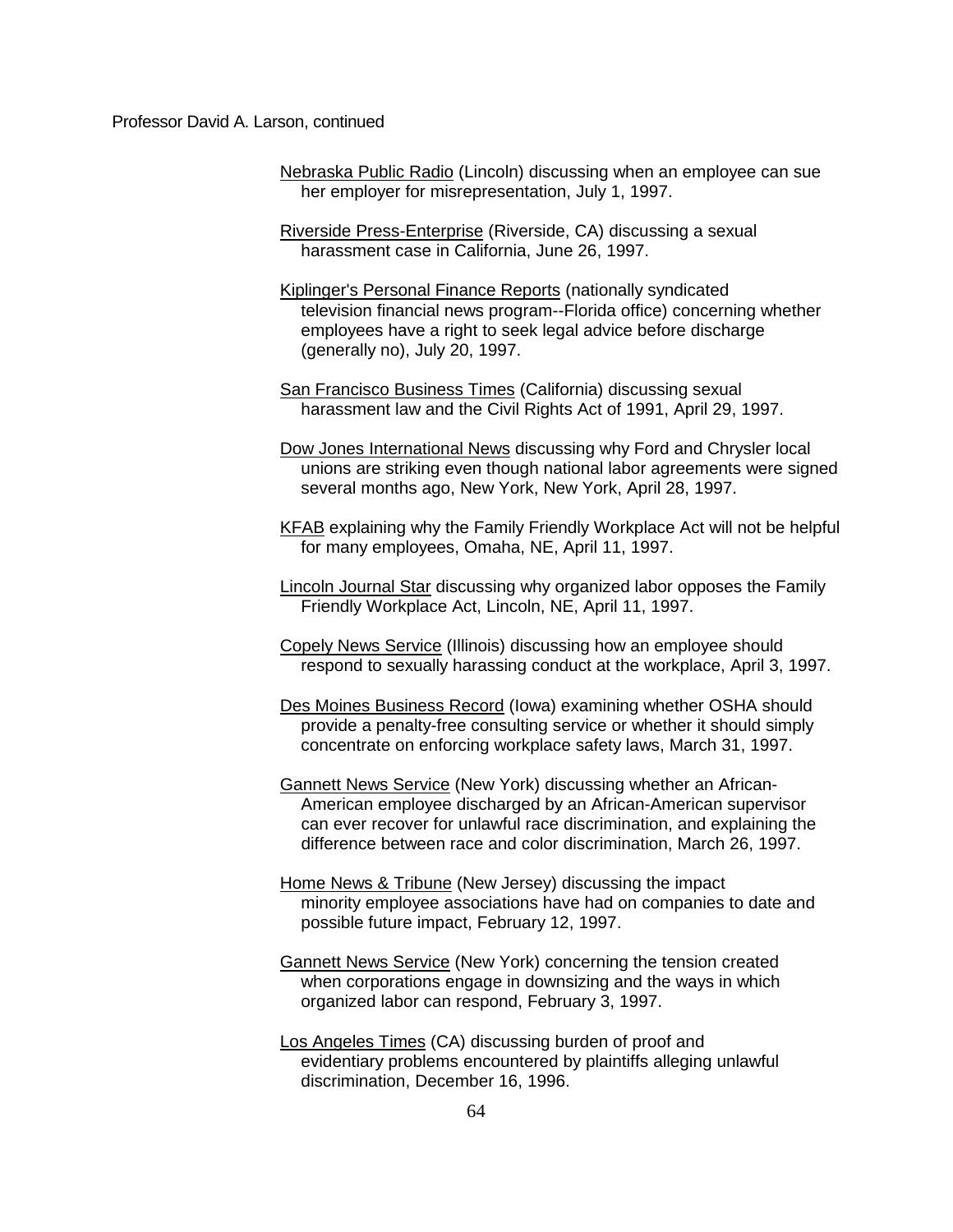- Houston Chronicle concerning sexual harassment allegations directed at a supervisor working on the Barney (. . . purple dinosaur) show, November 22, 1996.
- Crains Cleveland Business Journal (Ohio) analyzing whether the Americans with Disabilities Act is accomplishing its goals, November 22, 1996.
- Nikkei (Japan) (equivalent to the United States' Wall Street Journal) concerning the Lockheed Martin age discrimination settlement, November 21, 1996.
- Wilmington News Journal (Delaware) discussing whether physicians will organize and form unions to counter the growth of large managed care organizations, November 20, 1996.
- Gannett News Service (New York) explaining federal antidiscrimination law, November 18, 1996.
- San Francisco Chronicle (California) concerning the constitutionality of the California Civil Rights Initiative and the effect it will have on local government contracting programs, November 12, 1996.
- KRGI discussing the vote in favor of the California Civil Rights Initiative and racial discrimination allegations against Texaco, Grand Island, NE, November 12, 1996.
- Dallas Morning News assessing the AFL-CIO's efforts to influence the 1996 Presidential and Congressional national elections and describing the anti-labor legislation that Republicans will continue to propose, November 7, 1996.
- NBC Radio (New York, New York) discussing audiotapes (laced with racial epithets) revealed by a recently discharged Texaco employee. The tapes were not produced when requested in a pending race discrimination case and their existence has serious criminal and civil implications, November 5, 1996.
- The Commercial Appeal (Memphis, TN) discussing a current sexual harassment lawsuit involving a prominent state senator, November 1 and 6, 1996.
- Money magazine explaining erosion of the employment-at-will rule and the Civil Rights Act of 1991, New York, NY, October 30, 1996.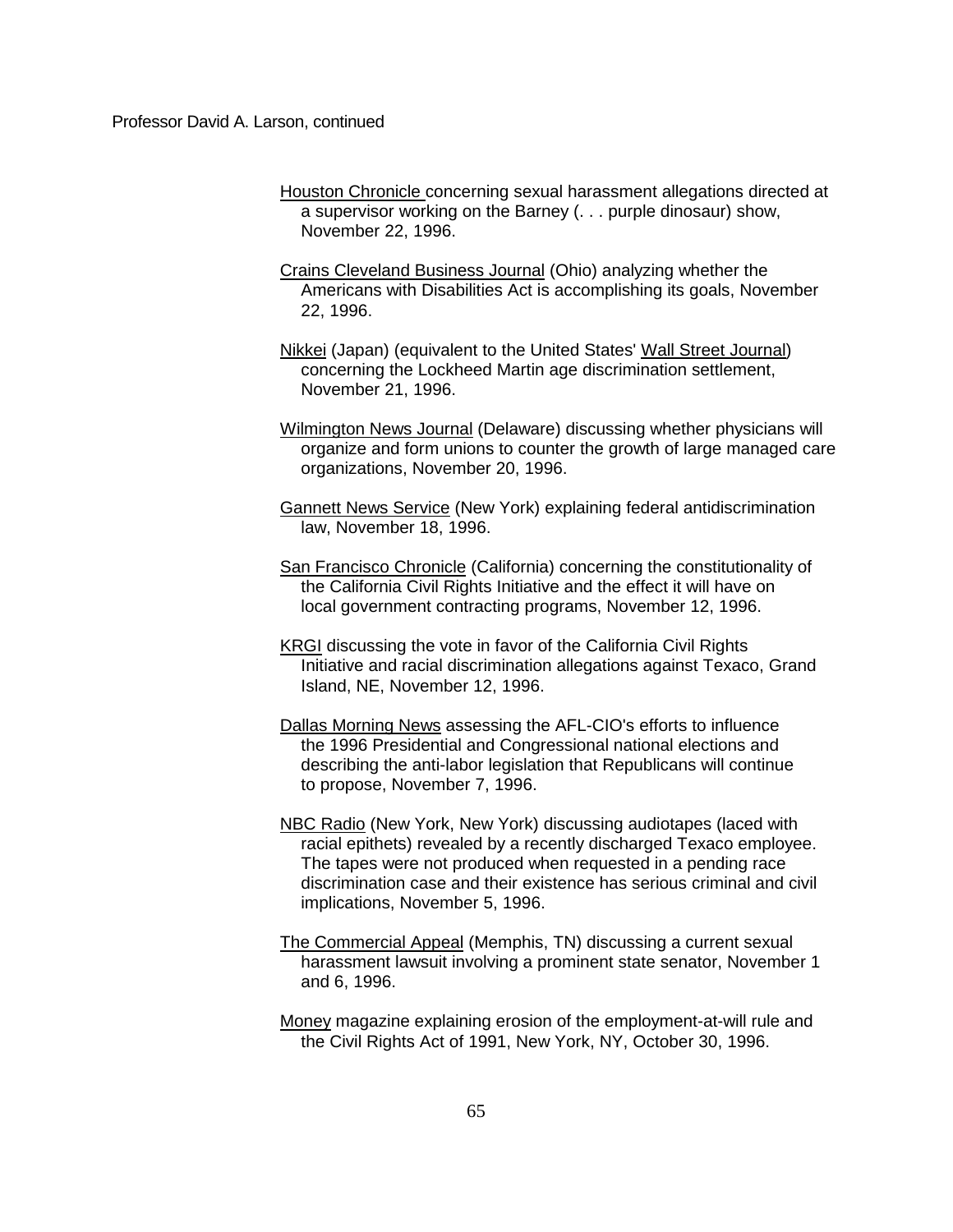- Dow Jones International News (also published in Dow Jones Capital Market Reports) concerning UAW President Yokich's warning to GM that, without a new contract, local unions might strike at any time, New York, NY, October 29, 1996.
- Radio Iowa explaining why podiatrists are forming a national AFL-CIO affiliated labor union and predicting that more physicians will organize in response to managed care health organization expansion, Des Moines, Iowa, October 29, 1996.
- Dow Jones International News discussing the UAW's threat to strike against GM on Sunday if a new collective bargaining agreement is not signed, New York, NY, October 25, 1996.
- Des Moines Business Record (Iowa) concerning OSHA's decision to publish proposed voluntary guidelines on the Internet rather than in the Federal Register, printed October 21, 1996.
- American Bar Association Journal (Illinois) exploring how the aging of the "baby boomer" generation may affect application and interpretation of the Age Discrimination in Employment Act, Chicago, IL, October 15, 1996.
- Saint Paul Pioneer Press (Minnesota) discussing the upcoming Teamster's presidential election, candidates Ron Carey and Jimmy Hoffa, Jr., and whether this election will have a significant impact on the future of organized labor, St. Paul, MN, October 14, 1996.
- WCCO-TV (Minneapolis ABC affiliate) explaining sexual harassment law and analyzing depositions and pleadings to determine whether a Minnesota corporate president had violated Title VII, Minneapolis, MN, October 14, 1996.
- Des Moines Business Record (Iowa) concerning OSHA's proposed voluntary guidelines for preventing violence in night retail establishments, printed October 14, 1996.
- Dow Jones International News explaining the protection Canadian economic strikers receive compared to U.S. economic strikers, New York, New York, October 2, 1996.
- Dow Jones International News discussing Chrysler's UAW contract agreement as compared to Ford's agreement and the pressures it places on General Motors, New York, New York, September 30, 1996.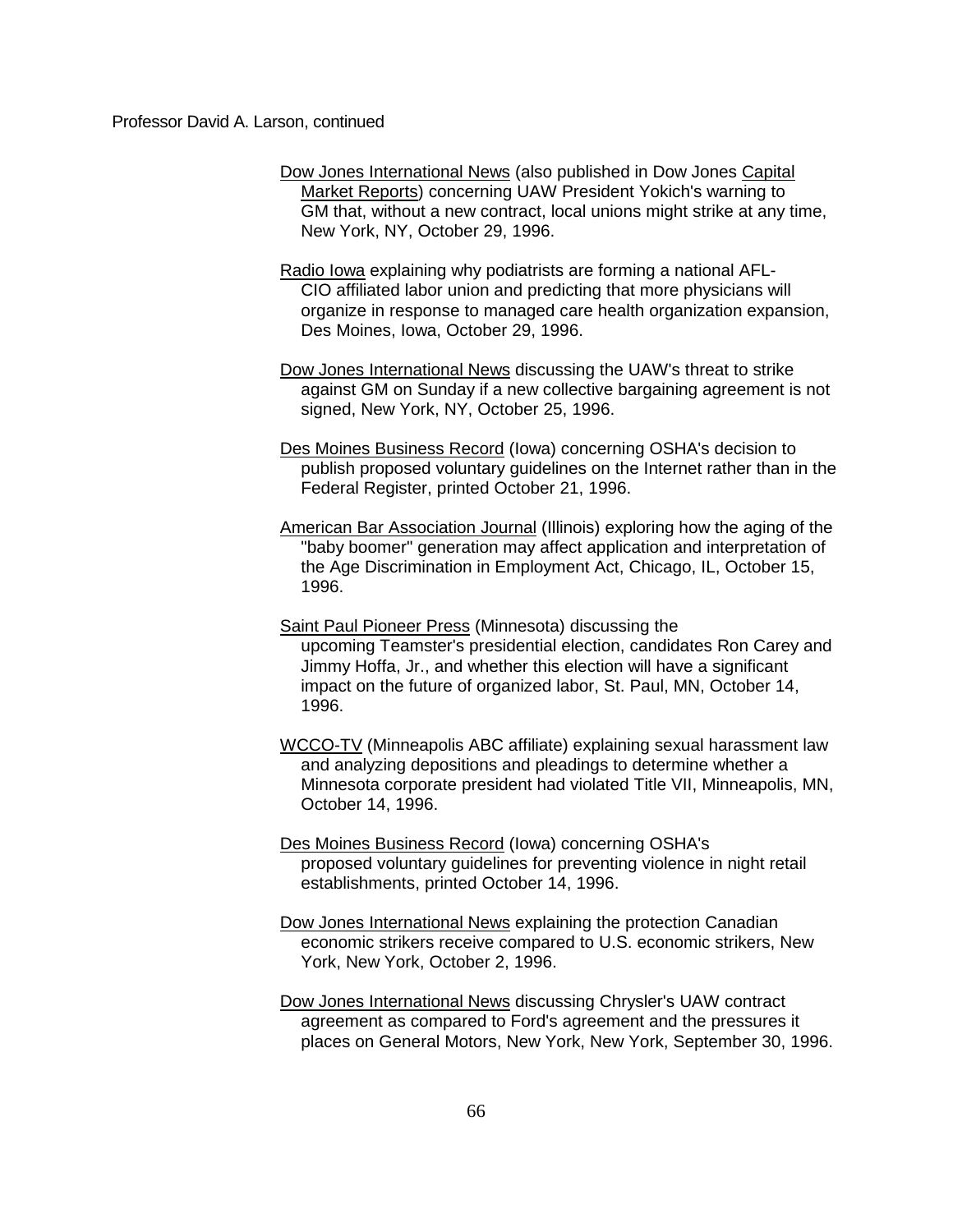- Orange County Register, (California) analyzing arguments for and against the California Civil Rights Initiative (prohibiting discrimination against, or preferences for, individuals based on race, color, sex, ethnicity, and national origin), September 27, 1996.
- Dow Jones International News exploring whether unions, in addition to the UAW, will be able to negotiate job guarantees and the potential problems the UAW created by agreeing to a two-tier wage structure, New York, NY, September 19, 1996.
- Prism (San Francisco State University magazine) concerning the California Civil Rights Initiative's potential impact, San Francisco, California, September 18, 1996.
- Cal State University Times explaining both the accommodations employers can make to comply with the Americans with Disability Act and the tax credits and deductions that are available, Los Angeles, California, September 18, 1996.
- Dow Jones International News, published on-line worldwide by Dow Jones, concerning the new Ford-UAW collective bargaining agreement in which Ford agreed to maintain 95% of the current 105,000 union jobs (by preserving existing jobs or creating new jobs) for the three year contract term, New York, NY, September 17, 1996.
- Omaha World-Herald concerning the unsuccessful attempt to enact federal legislation prohibiting job discrimination based on sexual orientation, September 5, 1996.
- KFAB discussing what effect welfare reform legislation (which may flood the workplace with unskilled workers by ending welfare payments for 4.5 million current recipients) will have on organized labor, Omaha, September 1, 1996.
- Creighton News Service discussing strategies organized labor can adopt to halt, and perhaps reverse, the national decline in union membership, August 29, 1996.
- KRGI explaining why the pending Republican-sponsored Working Families Flexibility Act (which proposes substituting compensatory time-off for overtime pay) is being attacked by organized labor, Grand Island, NE, August 28, 1996.
- Nebraska Public Radio discussing whether welfare reform legislation, which will push millions of recipients into the labor market, is a threat or an opportunity for organized labor, August 28, 1996.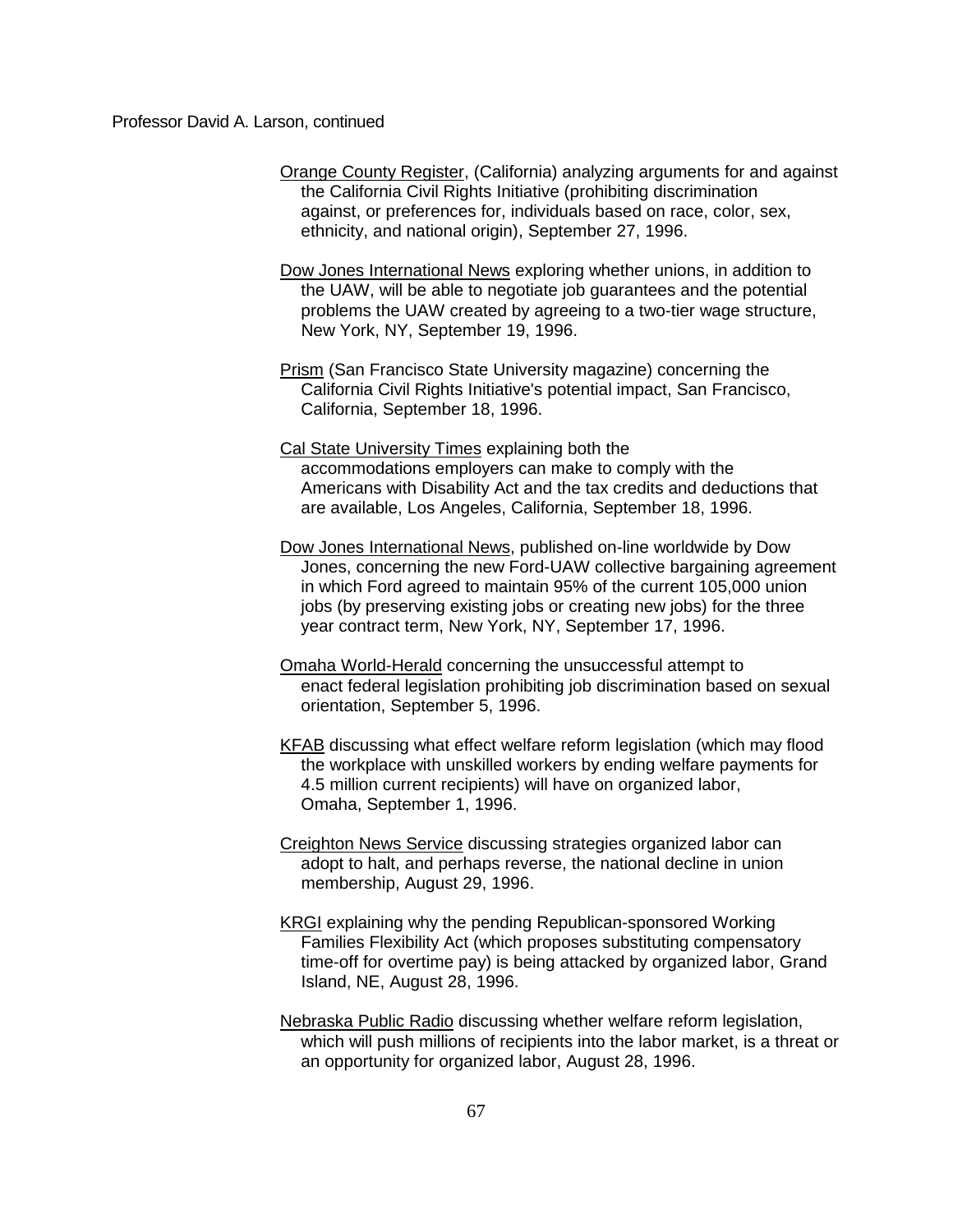- Dallas Morning News (Texas) concerning the AFL-CIO's current aggressive organizing campaign (reprinted in the New Orleans Times-Picayune), August 26, 1996.
- The New Orleans Times-Picayune (Louisiana) analyzing the United States Supreme Court decision in Romer v. Evans (holding unconstitutional Colorado's amendment prohibiting legislative, executive or judicial action to protect homosexuals), May 2, 1996.
- Student Lawyer (Illinois) magazine discussing how the year I spent with the Equal Employment Opportunity Commission in Washington, D.C. has contributed to my teaching and enhanced my professional opportunities, April 14, 1996.
- Grand Rapids Press (Michigan) concerning the UAW's strike against General Motors and the organizing tactics that the new AFL-CIO President is using to increase union membership, distributed nationally by the Cox News Service, April 4, 1996.
- Omaha World Herald explaining the recent Fifth Circuit United States Court of Appeals decision rejecting the affirmation action admissions program at the University of Texas Law School and examining that decision's implications, Omaha, April 4, 1996.
- Detroit Free Press (Michigan) discussing the Age Discrimination in Employment Act, the movement of "baby-boomers" into the 40 years of age and older protected class, and reductions-in-force under the ADEA, April 3, 1996.
- Dayton Daily News (Ohio) exploring why, in a time of declining union influence, the UAW has been able to shut down General Motors, March 18, 1996.
- San Antonio Express News explaining how sexual harassment can result in civil and criminal liability, February 22, 1996.
- Riverside Press-Enterprise (California) concerning pre-employment honesty testing (polygraph, voice stress analyzer, psychological), February 20, 1996.
- Corpus Christi Caller-Times (Texas) discussing problems a plaintiff faces when attempting to prove unlawful sexual harassment, February 9, 1996.
- Houston Chronicle discussing whether employees who have filed unlawful discrimination charges can assert Title VII retaliation charges against employers who file (post-employment) lawsuits against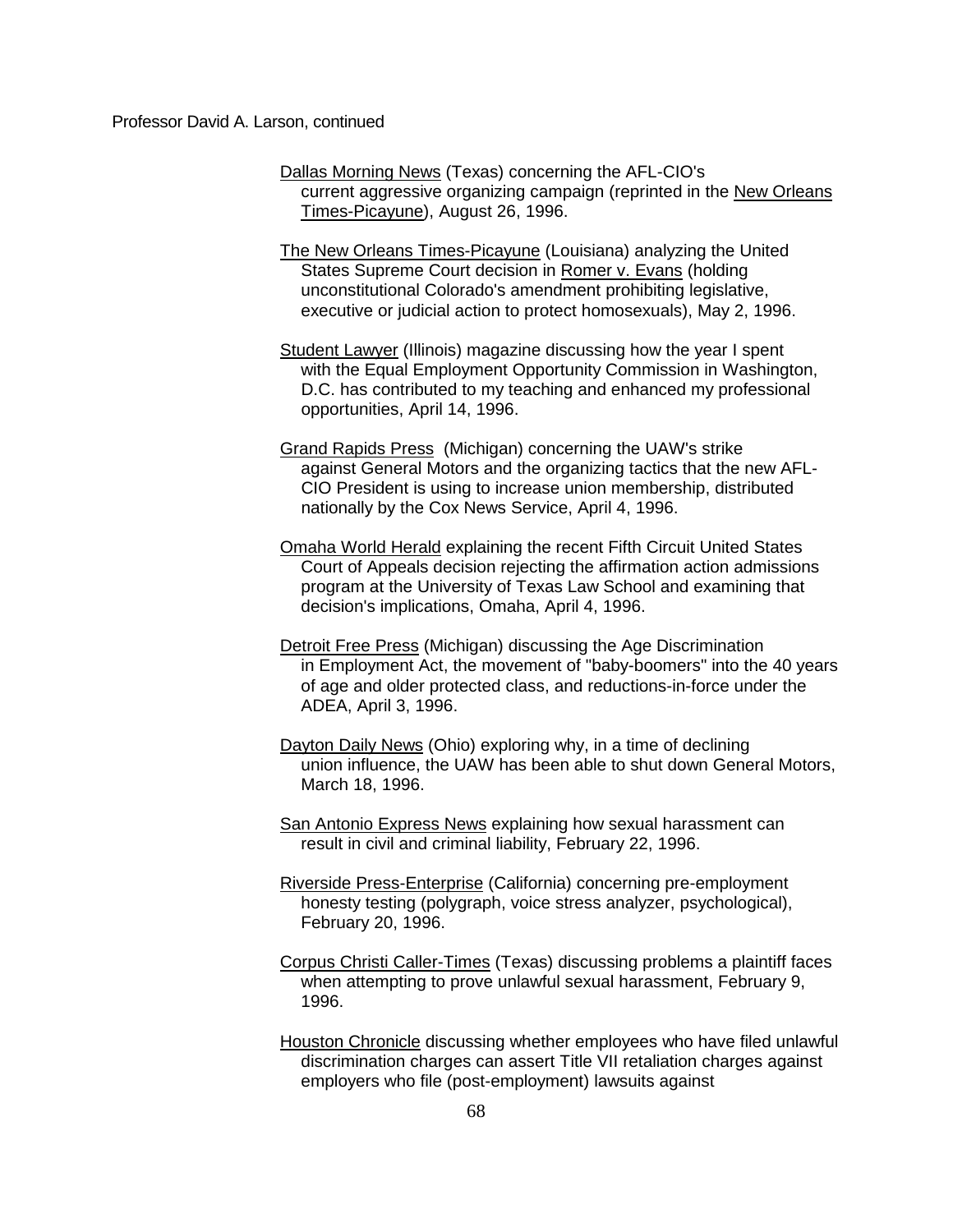these employees while the original charges are pending, January 30, 1996.

- Hospitality and Gaming Risk Management (California) discussing policies and practices employers can adopt to ensure compliance with the Americans with Disabilities Act, January 24, 1996.
- Annapolis Capital (MD) newspaper interview addressing numerous legal issues (such as defamation and negligent failure to disclose) that arise when employers are asked to provide references for former employees, January 16, 1996.

WOW radio discussing the labor shortage in Omaha, December 4, 1995.

- Orthodics and Prosthetics Almanac discussing the law of sexual harassment, November 29, 1995.
- Omaha World Herald explaining the EEOC's investigation of Hooters restaurants, November 16, 1995.
- Associated Press (AP) interview with Atlanta office discussing whether Hooters restaurants' refusal to hire male servers violates Title VII, reprinted in numerous large metro newspapers, (including Phoenix, Seattle, Baton Rouge, Knoxville and Orange County) and in smaller papers in Kansas, Missouri, North Dakota, Florida, Illinois, and Washington, November 15, 1995.
- KMTV (CBS) one-hour program examining the need for affirmative action sponsored by the Urban League, Omaha, recorded November 18, 1995.
- Houston Chronicle (Texas) challenging the hypothesis that discrimination has gradually been diminishing to the point that the United States no longer needs affirmative action programs, October 20, 1995.
- Baltimore Sun (Maryland) discussing the upcoming AFL-CIO election and the reasons for the decline in private sector union membership, October 20, 1995.
- Creighton News Service radio explaining why the Davis-Bacon Act should not be repealed (although it should be amended), October 18, 1995.
- Grand Rapids Press (Michigan) examining whether employment references frequently result in defamation liability, Grand Rapids, MI, October 10, 1995.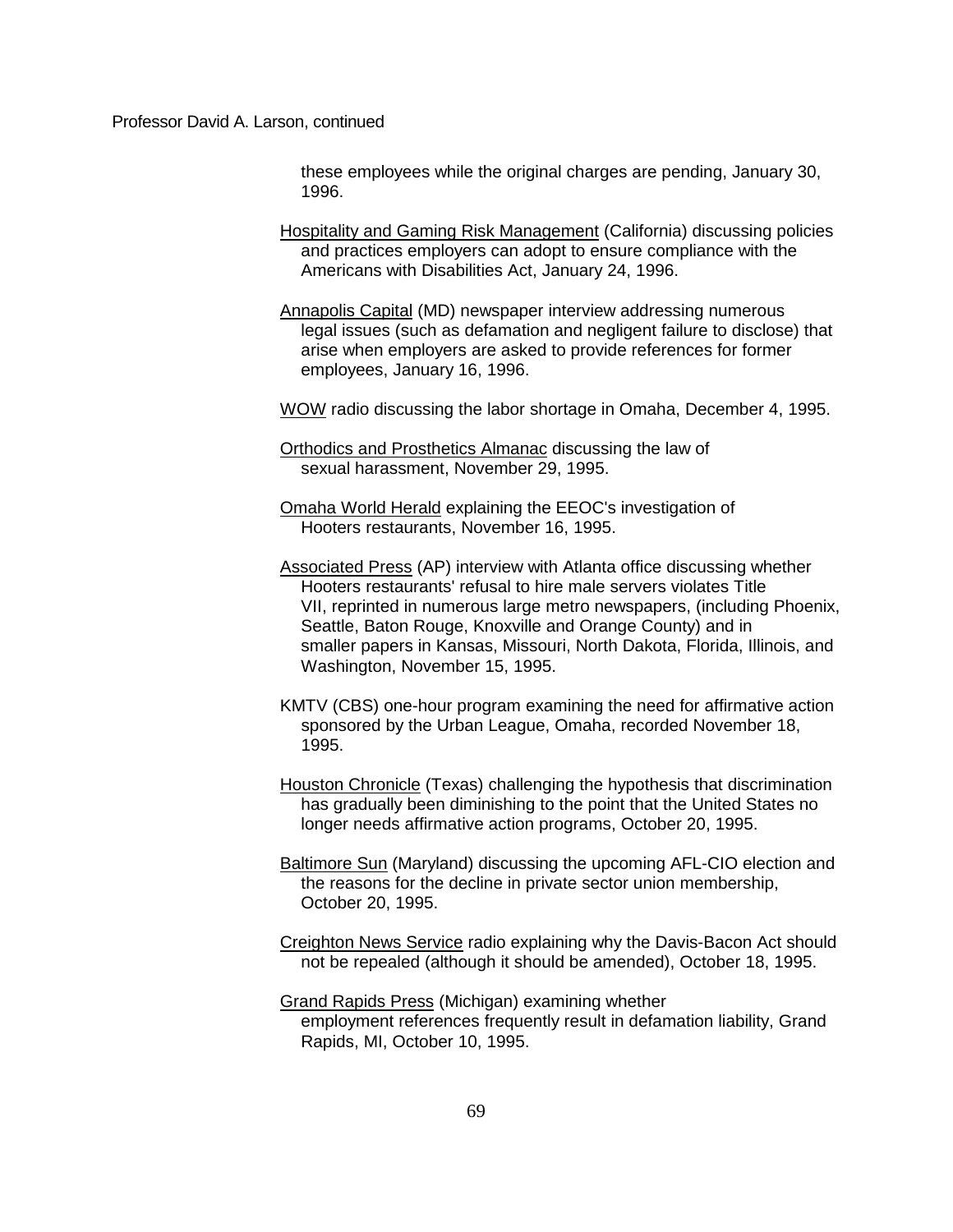KFAB discussing the first Americans with Disabilities Act jury verdict in Nebraska. The City of Omaha violated the Act when it transferred (and ultimately discharged) a police officer who is blind in one eye, Omaha, October 9, 1995.

Omaha World Herald discussing the constitutionality of the military's "Don't Ask, Don't Tell" policy for gays and lesbians, October 10, 1995.

Omaha World Herald discussing the first Americans with Disabilities Act jury verdict in Nebraska. The court held the City of Omaha liable for \$50,000 in compensatory damages, October 6, 1995.

Sydney Morning Herald (Australia) discussing whether the "not guilty" verdict in the O.J. Simpson trial will further polarize blacks and whites and accelerate the increasing disenchantment with affirmative action programs, October 5, 1995.

Creighton News Service radio discussing recent events (including the apparent divisive effect of the O.J. Simpson trial verdict) that may reduce support for affirmative action programs, October 5, 1995.

- Omaha World-Herald Labor Day issue (with color photograph and personal biography). This front-page interview, entitled "Labor Law Professor Sees Value in Unions," addressed numerous subjects, including the fact that permanent replacement of economic strikers has hurt union organizing efforts, published September 4, 1995.
- Westlaw Legal News (internet news service) exploring whether male-tomale harassment at the workplace is actionable under Title VII of the Civil Rights Act of 1964, Eagan, MN, August 31, 1995.
- KFAB addressing what private sector unions can do to increase membership in the 1990s, Omaha, NE, August 31, 1995.

Creighton News Service radio discussing specific protections and benefits that unions can negotiate on behalf of their members, August 31, 1995.

- Standard Radio News in Washington, D.C. (formerly the Christian Broadcasting Network news service) exploring the future of the American labor movement, August 30, 1995.
- KKAR discussing what unions can still do for American workers in 1995, Omaha, NE, August 30, 1995.
- Rockford Register Star examining strategies unions employ to organize nonunion workplaces, Rockford, IL, August 30, 1995.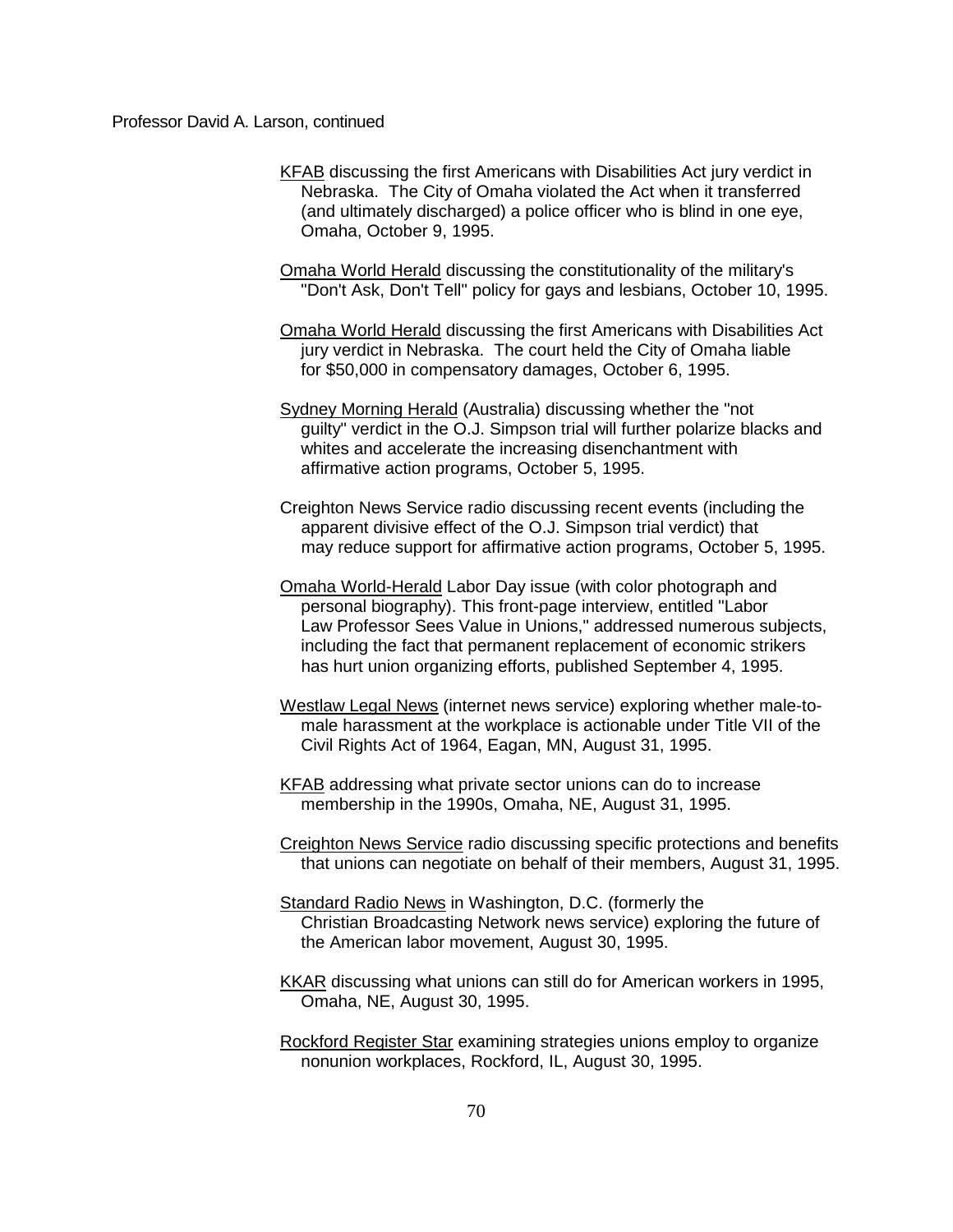- NBC News Online (NY) concerning the status and strength of the American labor movement, New York, August 28, 1995.
- KFOB exploring reasons for declining union membership, Lincoln, NE, August 29, 1995.
- Council Bluffs Nonpareil newspaper examining whether there continues to be a need for affirmative action programs, Council Bluffs, IA, July 27, 1995.
- Fox television network 9:00 p.m. news broadcast concerning President Clinton's speech addressing the future of federal affirmative action programs, Omaha, July 21, 1995. Audio portion was rebroadcast on radio station KESY (104.5 FM) on July 26th.
- Nebraska Public Radio discussing why public sector union membership is rising (now almost 40% of employees) at a time when private sector union membership continues to decline (presently 10.8% of the work force), Lincoln, Omaha, and statewide affiliates, July 25, 1995.
- Creighton News Service concerning both the University of California Regent's decision to abolish affirmative action programs and the future of affirmative action generally, July 21, 1995.
- KRGI concerning the effect of the June 12, 1995, U.S. Supreme Court case Adarand Constructors, Inc. v. Pena on the future of federal affirmative action programs, Grand Island, NE, June 13, 1995.
- KIRO Seattle, Washington one-hour live radio interview concerning a formal 51-page report that concluded Governor Mike Lowry did not commit unlawful sexual harassment, April 25, 1995.
- Daily Record legal newspaper discussing tort reform proposals, Omaha, April 18, 1995.
- News-Tribune (Tacoma, WA) concerning former Bar Association President Mary Theiler's official report concluding that Governor Mike Lowry did not commit unlawful sexual harassment, (reprinted in the Seattle Daily Journal of Commerce and the Long View Daily News.), March 30, 1995.
- Creighton News Service radio concerning whether a federal district court should grant a 10(j) injunction against the owners of major league baseball, March 29, 1995.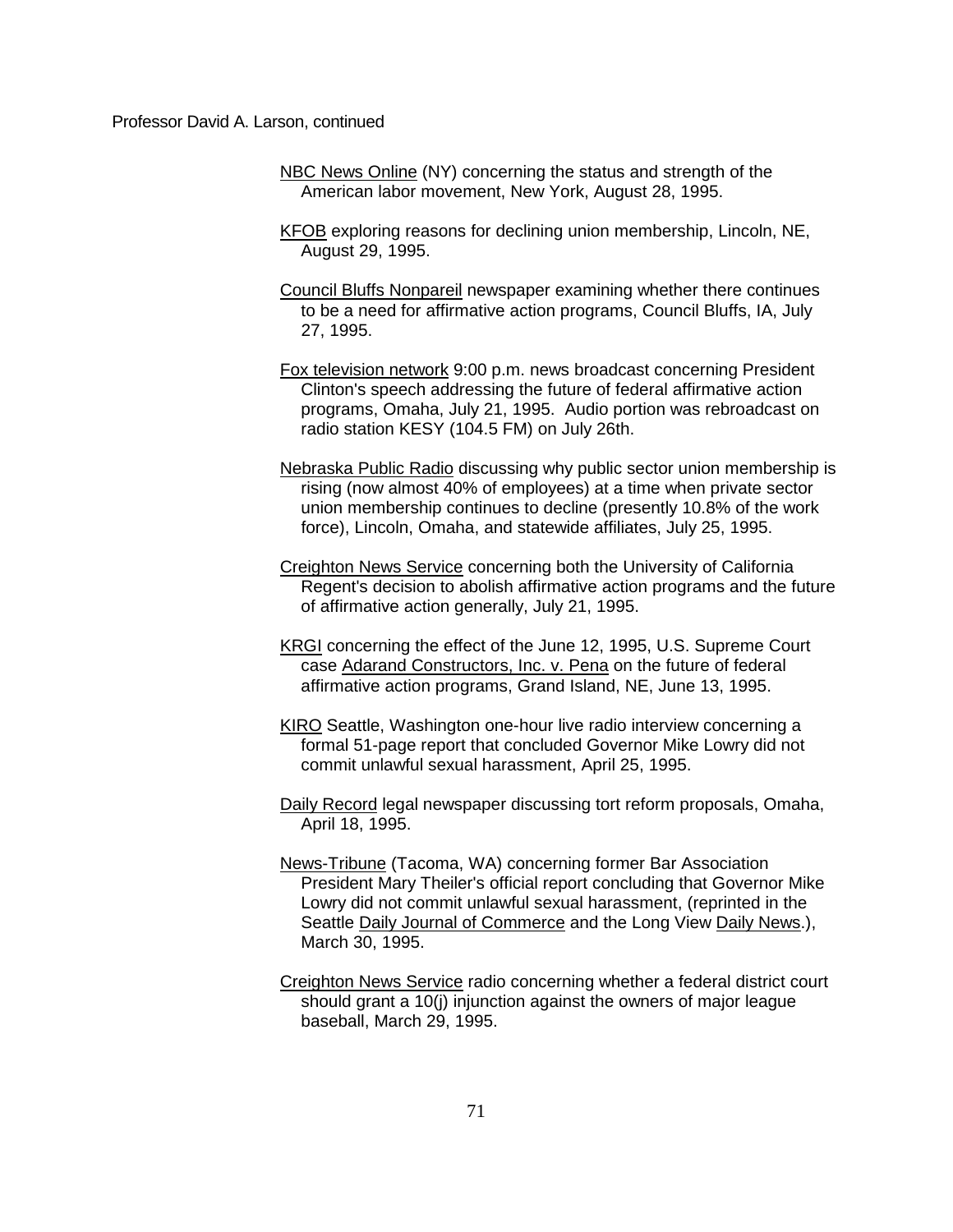- Windows magazine concerning my work on the Labour Codes of the Russian Federation, Belarus, Bulgaria, and Moldova, March 23, 1995.
- Toronto Star (Canada) newspaper discussing the controversy surrounding affirmative action here in the United States, March 8, 1995.
- South Dakota Public Radio (NPR Affiliate) KUSD discussing the nature and future of affirmative action policies, March 7, 1995.
- Austin American Statesman (Austin, TX) newspaper regarding the effectiveness of affirmative action policies, (circulated nationally by Cox News Service), March 7, 1995.
- Creighton News Service concerning the significance of McKennon v. Nashville Banner Publishing Company, the U.S. Supreme Court case holding that "after acquired" evidence (discovered subsequent to the filing of a discrimination charge) can limit a discrimination victim's remedy, January 26, 1995.
- Boston Herald (MA) and the Atlanta Constitution (GA) discussing jobs and the workplace (1994).
- American Bar Association Journal quote for an employment law article appearing in the June 1994 issue (page 32).
- Virginian Pilot newspaper in Norfolk, Virginia, concerning the layoff of senior workers by Norfolk city government, July 7, 1994.
- KIWR Iowa National Public Radio "Morning Edition" concerning the future of organized labor, broadcast September 5, 1994 (Labor Day).
- KFAB (Omaha) concerning the Commission on Worker-Management Relations and possible amendments to the National Labor Relations Act, broadcast September 5, 1994.
- The Maddux Report (a Florida business journal) concerning whether employers should have a duty to inform each other about former employees' problematic or dangerous conduct (October 1994).
- Creighton News Service radio discussing the fact that employers are increasingly requiring employees to sign employment contracts with broad mandatory arbitration clauses, March 18, 1994.
- KETV "Heartland Sunday" concerning rights and obligations created by the Americans with Disabilities Act, Channel 7, June 13, 1993.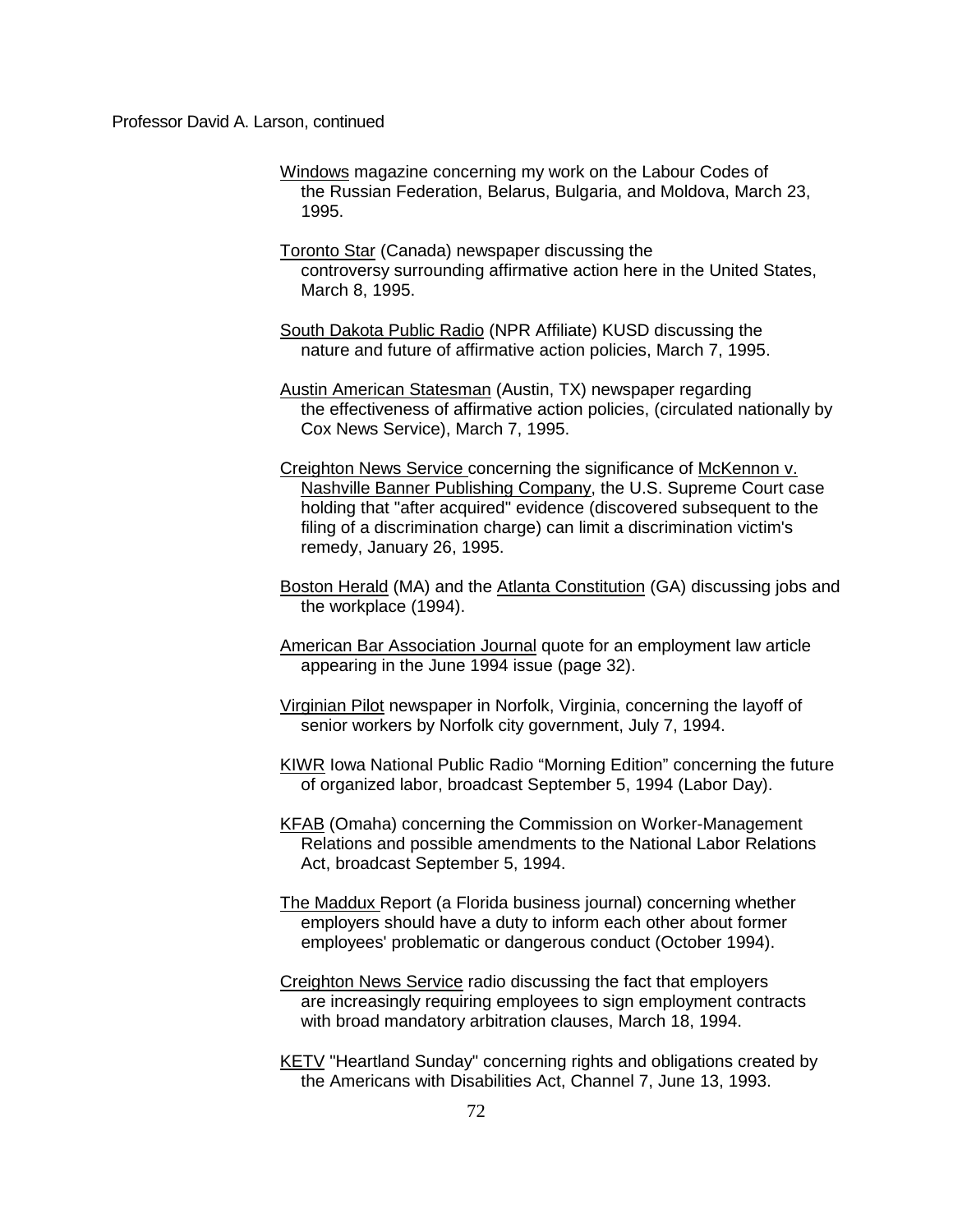- "Live at Five" television news broadcast (Omaha) discussing (a) the North American Free Trade Agreement (NAFTA) and (b) the striker replacement bill that Congress currently is considering (1993).
- Creighton News Service discussing (a) what changes may occur in U.S. labor legislation under the Clinton Administration and (b) how the North American Free Trade Agreement (NAFTA) will affect U.S. workers, September 2, 1993.
- KFAB discussing the U.S. Supreme Court's decision in Harris v. Forklift Systems, November 9, 1993.
- Creighton News Service discussing Harris v. Forklift Systems, November 9, 1993.
- Omaha World Herald for an article entitled "Small Firms Struggle to Stay Aware of Discrimination Rules," printed on July 15, 1993.
- Creightonian (University newspaper) regarding my critique of the draft Russian Labor Code (1993).
- Per Curiam (law school newspaper) regarding the Americans with Disabilities Act and the European Community Law (Cambridge University) presentations I made during the summer, October 1993.
- Creighton News Service radio interview, "The Future of the Maastricht Treaty," Sept. 21, 1993.
- Creighton News Service radio interview explaining disparate impact employment discrimination and discussing whether disparate impact litigation will be expanded under the Clinton Administration, January 18, 1993.
- Creighton News Service radio discussing the UAW Caterpillar Strike and the issue of permanent replacement workers, April 7, 1992.
- Omaha World-Herald regarding drug testing by both public and private employers, May 15, 1992.
- NBC television interview discussing employers' new obligations under Title I of the Americans with Disabilities Act, Channel 6 12:00 News, July 23, 1992.
- Creighton News Service radio discussing the Americans with Disabilities Act, July 24, 1992.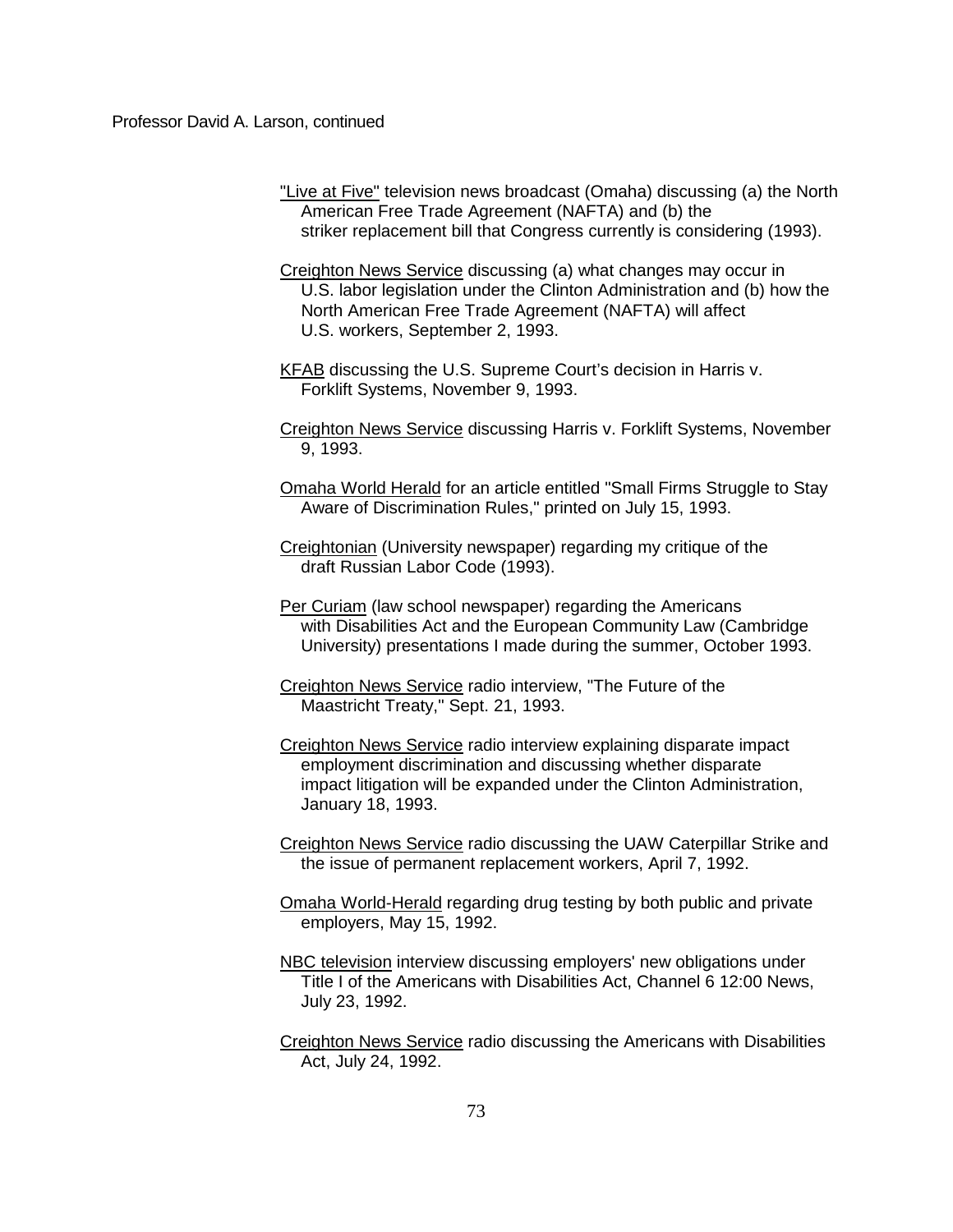- "Heartland Sunday," one-half hour television program discussing the Americans with Disabilities Act, Channel 3 July 26, 1992.
- Omaha World-Herald concerning possible reasons why the number of discrimination charges filed with the Nebraska Equal Opportunity Commission declined this past year, August 26, 1992.
- KFAB discussing settlement of the Contel of California case (this employer presumed all Hispanic employees could speak Spanish and required only Hispanic employees to service Spanish-speaking customers), September 2, 1992.
- Nebraska Public Radio (NPR) about the future of organized labor in the United States, which was broadcast across the state on Labor Day, August 2, 1992.
- Creighton News Service about the continuing decline in union membership, August 3, 1992.
- NBC Television interview concerning the future of labor unions, Channel 6 News broadcast 6:00 and 10:00 p.m., September 7, 1992.
- Creighton News Service radio, "Developments Concerning Sexual Harassment Since the Anita Hill Testimony," October 2, 1992.
- "Health and Wellness Connection." principal guest on the live television program concerning the Americans with Disabilities Act, Omaha, NE, October 15, 1992.
- Windows magazine concerning the ongoing conflict in Yugoslavia, Omaha, NE, November 3, 1992.
- KKAR and KFAB concerning the proposed Regulations and Appendix for the Americans With Disabilities Act, broadcast April 4, 1992.
- Omaha-World Herald regarding the reasonableness of the Americans with Disabilities Act, April 4, 1992.
- Creighton News Service discussing Anita Hill's appearance on the television program "60 Minutes", Feb. 3, 1992.
- Omaha World-Herald examining why discrimination complaints are rising, published Sept. 25, 1991.
- Creighton News Service discussing Senator John Danforth's Compromise Civil Rights Bill of 1991, Sept. 25, 1991.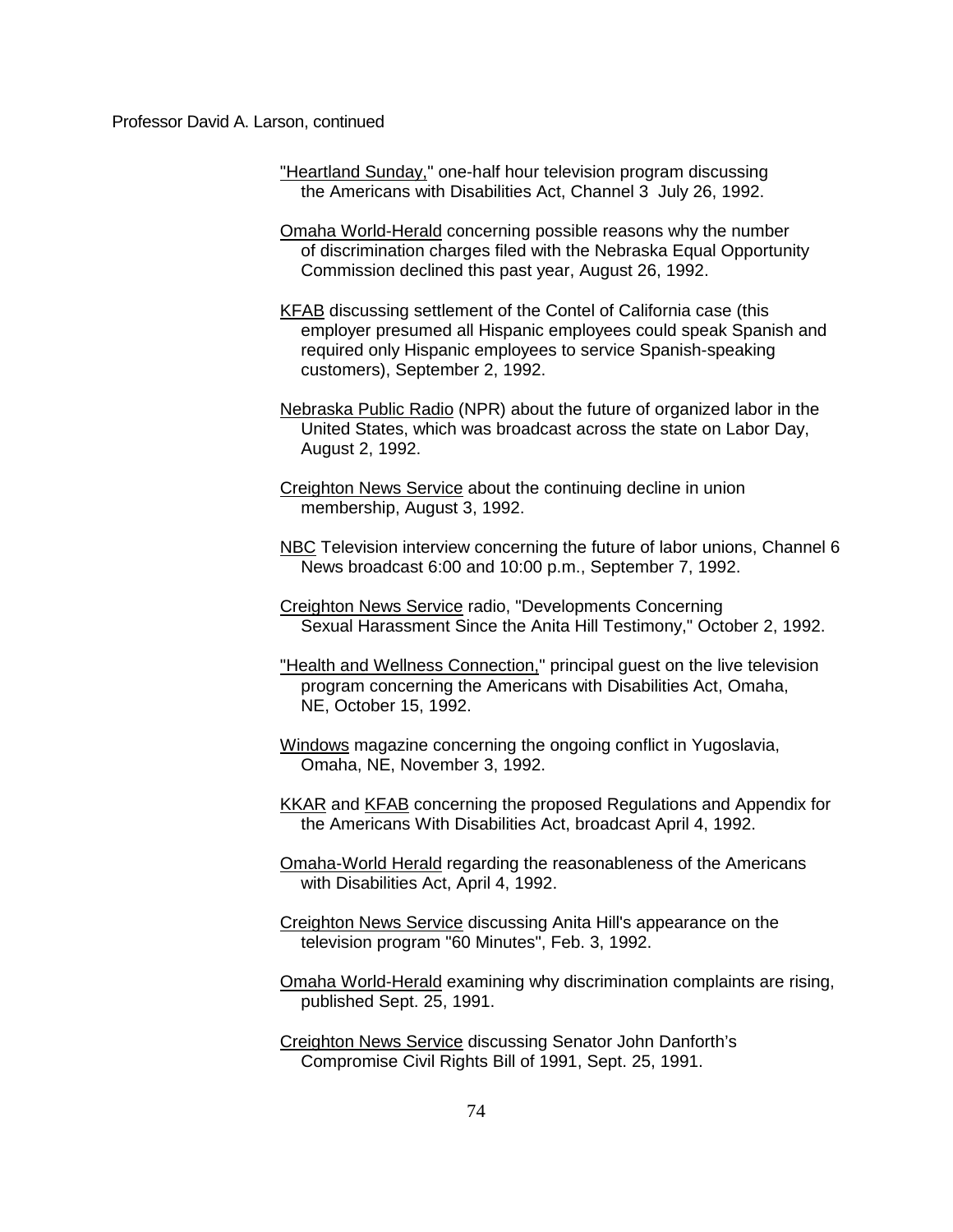- KMTV, Omaha World Herald and WDCB (Glen Ellyn, IL.) concerning the nomination of Judge Clarence Thomas to the U.S. Supreme Court 10, 1991.
- KQKQ discussing Congressional reforms suggested by President Bush in the wake of the Supreme Court nomination hearings, broadcast Sunday, Oct. 27th, 1991.
- Creighton News Service discussing how the proposed Civil Rights Bill of 1991 will affect sexual harassment charges, Nov. 4, 1991.
- KFOR discussing sexual harassment, Lincoln, Nov. 5, 1991.
- CBS-TV Affiliate (Omaha) discussing sexual harassment, Nov. 7, 1991.
- KEFM sexual harassment, broadcast Nov. 9, 1991.
- Lincoln Journal Star "Sex Harassment Solutions Said To Be Evolving," Sunday edition, Nov. 10, 1991.
- Television interview discussing Americans With Disabilities Act, Creighton News Service, Nov. 15, 1991. Interview was broadcast on KSTF TV (Scottsbluff, NE), KNOP TV (North Platte, NE), KHGI TV (Kearney, NE), KHAS TV (Hastings, NE), KXMB TV (Bismarck, ND), KDLT TV (Sioux Falls, SD), KCAU TV (Sioux City, IA), KOLN TV (Lincoln, NE), WDCB (Glen Ellyn, IL), and WOWT (Omaha, NE).
- Creighton News Service questioning why the Office of the President would issue a directive critical of existing affirmative action guidelines at the same time President Bush was signing the Civil Rights Act of 1991, Nov. 22, 1991.
- KFAB discussing fetal protection policies and the oral arguments for the U.S. Supreme Court case UAW v. Johnson Controls, Oct. 10, 1990.
- KKAR one-hour program, "The Americans with Disabilities Act," April 24, 1990.
- KFAB one-hour program "The Omnibus Civil Rights Act of 1990 and the Americans with Disabilities Act," April 23, 1990.
- Creighton News Service radio discussing the Omnibus Civil Rights Bill of 1990, March 6, 1990.
- Creighton News Service discussing Fourth Amendment protections in the context of the "War on Drugs", September 15, 1989.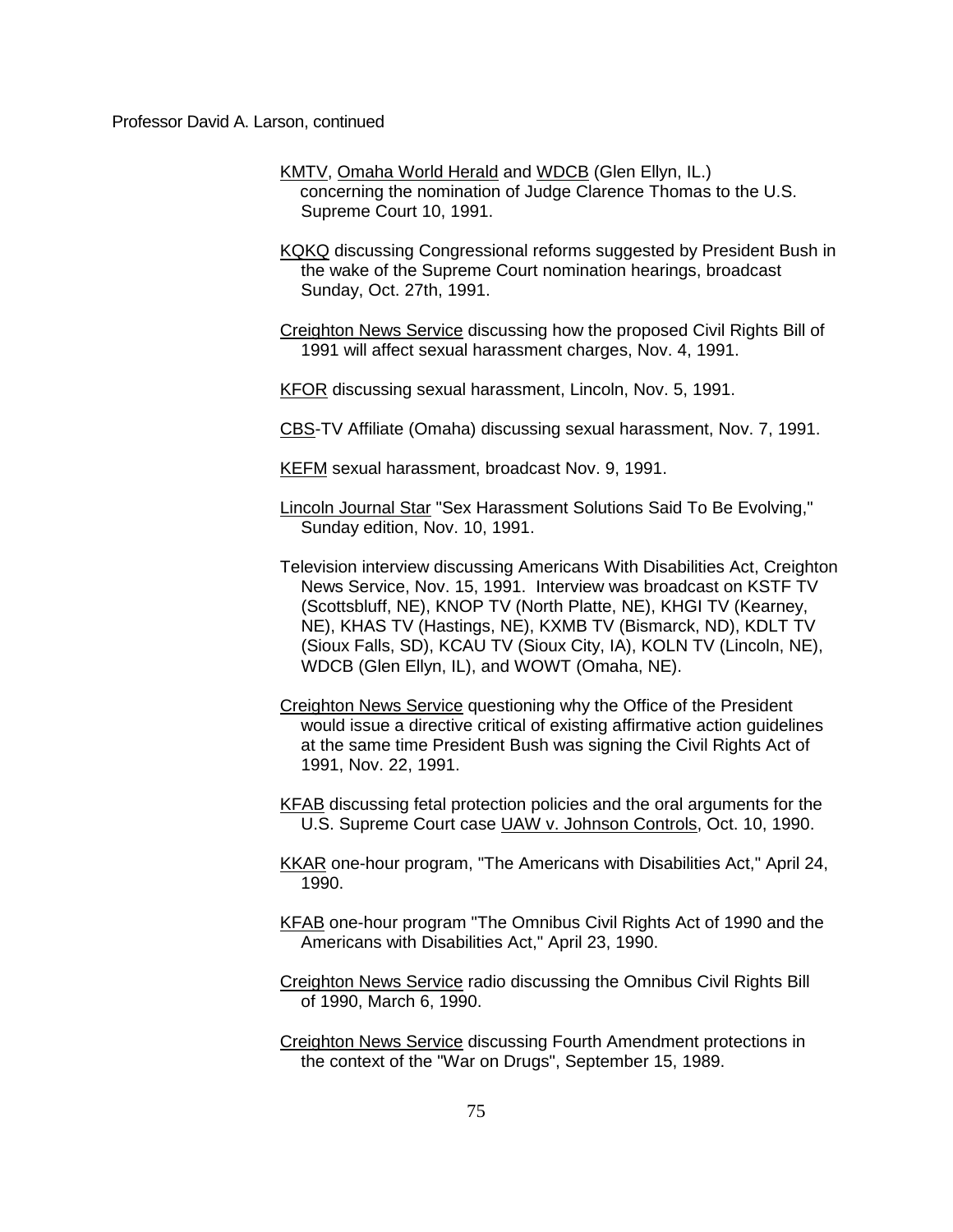Creighton News Service examining two recent Supreme Court decisions involving drug testing (National Treasury Employees Union v. William VonRaab, Commissioner, United States Customs Service and Samuel Skinner, Sec'y of Transportation v. Railway Labor Executives Association), broadcast by 19 stations (1989).

# **Selected Teaching Innovations**

Created and continue to teach the first full semester dispute resolution course in the United States (2000) focused on Online Dispute Resolution (ODR) - first named ADR and Technology, now Cyber Skills and Dispute **Resolution** 

For eight of the past ten years have arranged a series of three negotiations between my students and students at the University of Hong Kong contrasting and comparing three different platforms – email, instant messaging, and video conferencing

Bring numerous leading experts from across the country and around the world to make inter-active video presentations in all of my classes. In the fall semester 2015, for example, Stanford Law School Professor and former Chair of the National Labor Relations Board William Gould joined our Labor Law class and National Mediation Board Chief of Staff Daniel Rainey joined our Arbitration class.

Created story lines in collaboration with Professor Carolyn Levy and the Hamline University award winning social justice theater group Making Waves. We constructed role playing exercises involving my students and the actors for my Employment Discrimination Law class (2014) and my Labor Law class (2015)

## **Grants and Fellowships:**

Law School Summer Research Grants, multiple beginning 1988 - present U.S. West Advanced Technology Fellowship, 1998-99 Millsaps College Summer Research Grants, 1981-83

## **Professional Association Leadership Positions, Awards and Honors:**

- Elected Chair-Elect of the American Bar Association Section of Dispute Resolution, August 2020.
- Co-Chair of a new American Bar Association Online Dispute Resolution (ODR) Task Force to study and report to the Section of Dispute Resolution on the state of ODR and on how the Section's expertise and credibility might advance the availability, use and quality of ODR, August 2019.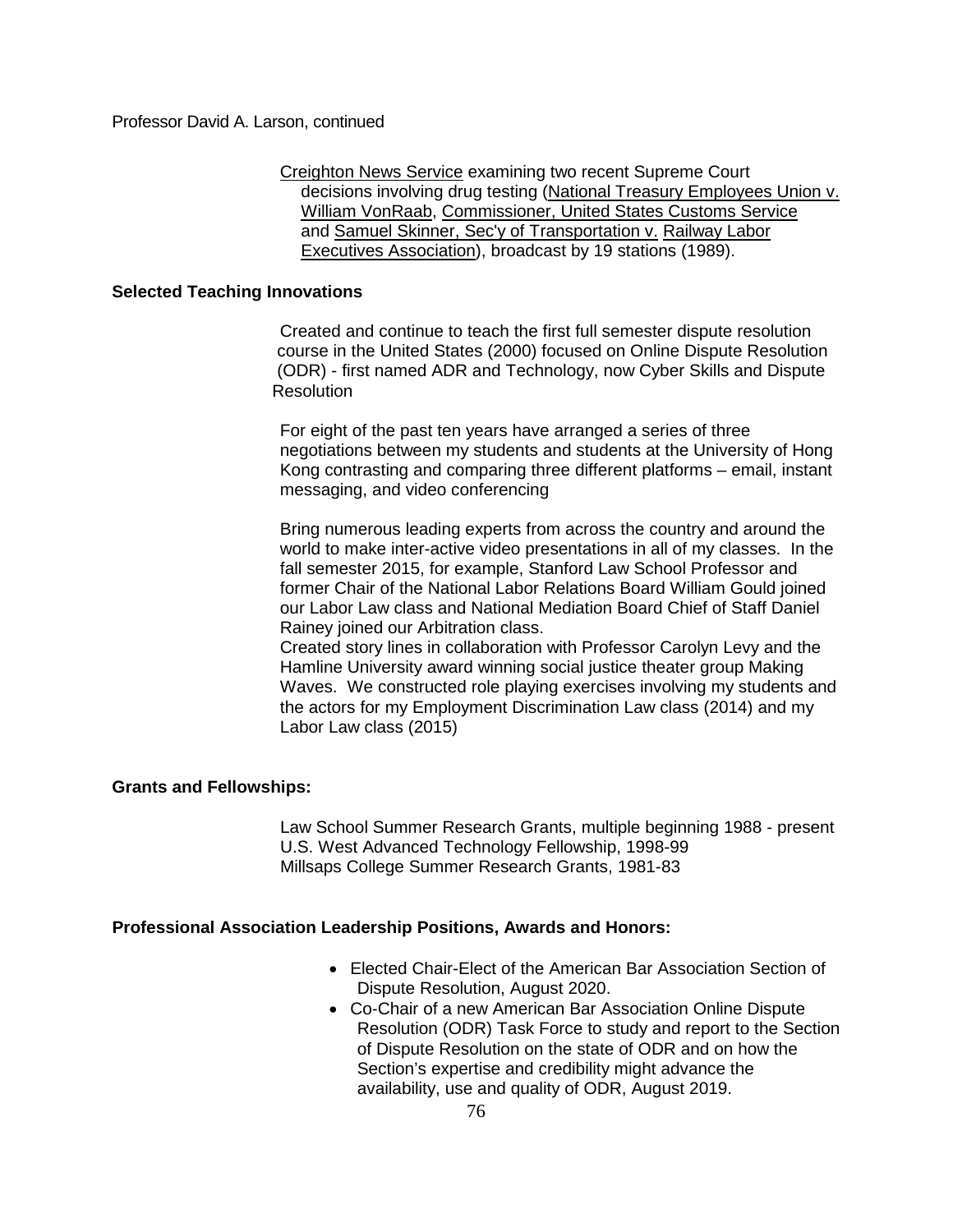- John H. Faricy Jr. Chair for Empirical Studies 2018 2020
- Fellow, American Bar Foundation
- Fellow, National Center for Technology and Dispute Resolution
- Co-chair of the American Bar Association Section of Dispute Resolution Technology Committee, October 2015 - present
- Problem writer for the American Bar Association Arbitration Competition 2018 – 2019, 2019 – 2020.
- Member of the American Bar Association Law School Division Arbitration Competition Subcommittee for 2008 – 2016. Chairperson 2010 – 2012, 2014 – 2015. Committee is responsible for reviewing and revising the problem used for the competition, drafting and rewriting the rules for the competition, administering the Regional and National competitions, and resolving any disputes that arise.
- Appointed Fellow at the National Center for Technology and Dispute Resolution, 2015 - present. The Center supports and sustains the development of information technology applications, institutional resources, and theoretical and applied knowledge for better understanding and managing conflict, [www.odr.info](http://www.odr.info/)
- Fellow, American Bar Foundation (2012 present)
- Liaison to the American Bar Association Futures Commission, appointed October 2015.
- I accepted an appointment to the Editorial Board of the first international journal dedicated to online dispute resolution – The International Journal of Online Dispute Resolution. Eleven International Publishing, the publisher of the international treatise on *ODR Theory and Practice*, is publishing the first international journal dedicated to ODR. The journal publishes peer-reviewed articles as well as shorter essays, reviews, news, and comments. Volume 1, Issue 1 was published in the spring of 2014.
- Member of the Legal Education, ADR, and Problem-Solving (LEAPS) Task Force of the ABA Section of Dispute Resolution's Law Schools Committee's consultant panel on Labor and Employment (including Employment Discrimination). As a LEAPS consultant I am listed on the LEAPS website and am available to consult with other faculty as needed about how to incorporate practical problem solving into their labor and employment and employment discrimination courses.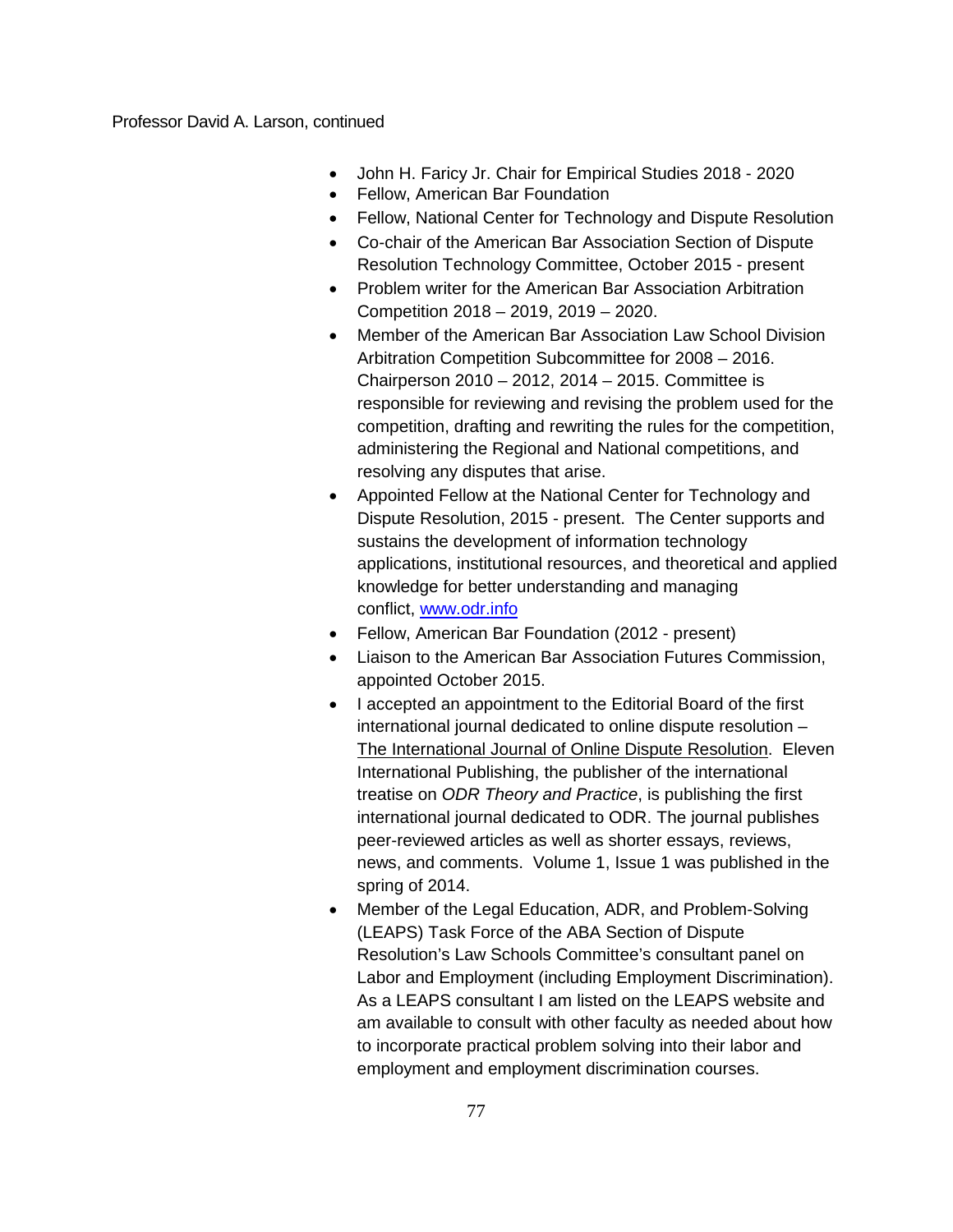[http://leaps.uoregon.edu](http://leaps.uoregon.edu/)

- My article titled "Brother Can You Spare a Dime? Technology Can Reduce Dispute Resolution Costs When Times are Tough and Improve Outcomes," 11 Nev. L. J. 523 (2011) reached the finalist stage for the International Institute for Conflict Prevention and Resolution (CPR) Professional Articles Award for 2012
- Dean's Award for Scholarly Engagement 2011
- Vice-Chair, Public Policy Committee, Workplace Sector, Association for Conflict Resolution
- Vice-Chair, Alert Committee (publish summaries and analyses online of recent developments), Workplace Sector, Association for Conflict Resolution

Leadership Council, Workplace Sector, The Association for Conflict Resolution (ACR), 20001 – 2003

Member, American Bar Association E-Commerce and ADR Task Force (draft guidelines for national and international application), 2001

Vice-Chair, American Bar Association, Section of Dispute Resolution, Law School Education and Dispute Prevention Committee, 1999 – 2000

Vice-Chair, Nebraska State Bar Association Labor Relations and Employment Law Section, 1997-1999

- Chair, Association of American Law Schools (AALS) Section on Employment Discrimination, 1996
- Secretary, Nebraska State Bar Association Labor Relations and Employment Law Section, 1996
- Vice-Chair, American Bar Association, Section of International Law and Practice, Employment Law Committee, 1995 – 1996
- Chair, American Bar Association Section on International Law and Practice's Subcommittee on East European Employment Law, 1994 – 1996.

"Professor-in-Residence," Equal Employment Opportunity Commission headquarters, Washington, D.C., 1990-91

Faculty Award of Excellence, American Business Law Society Outstanding Young Professor in the United States, 1986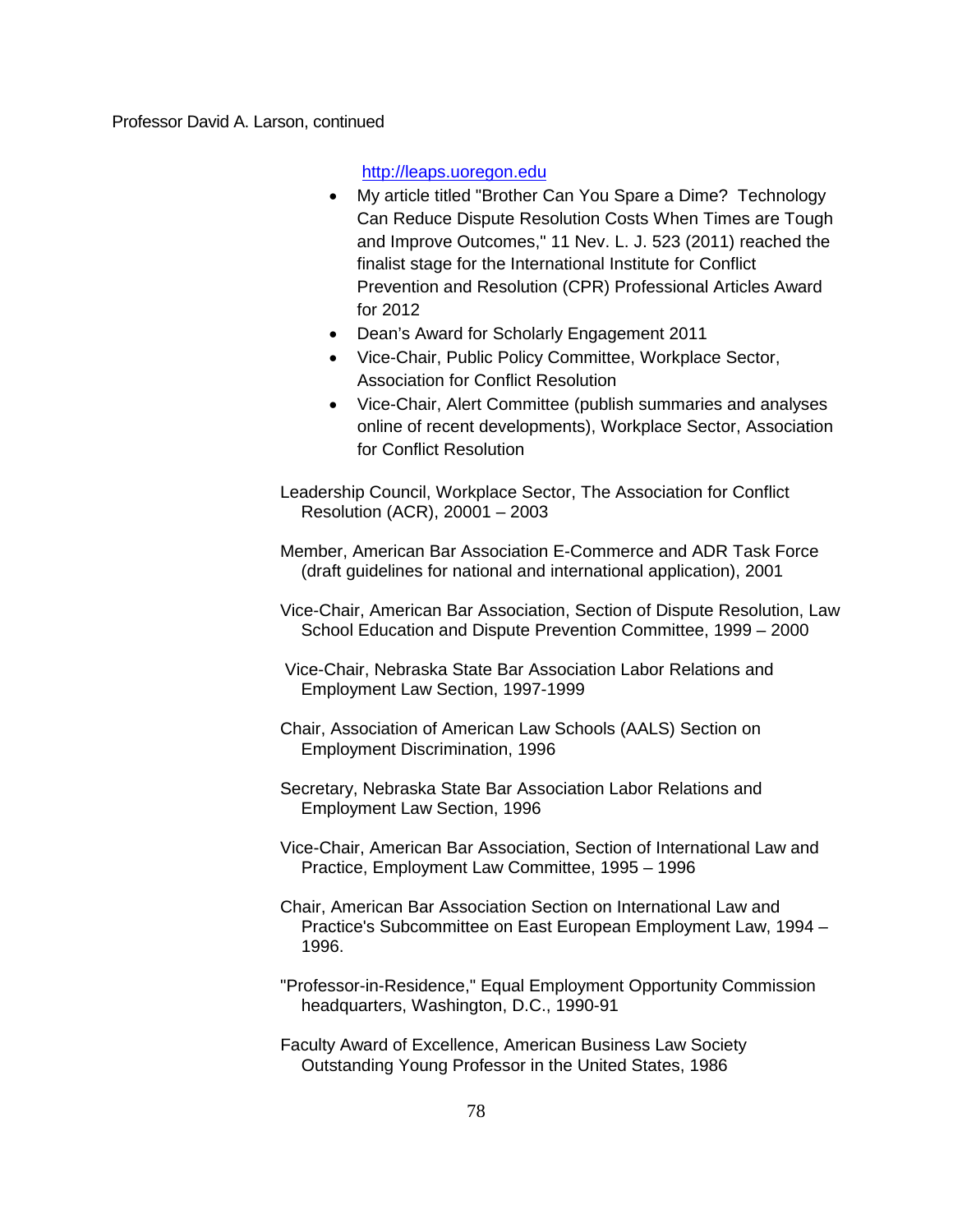- Fulbright Scholarship, 1986, declined award to attend University of **Pennsylvania**
- Special Recognition for Professional Development (1984, 1985 and 1986) and for Teaching (1985 and 1986)
- Research Scholar, Lund University Law School, Sweden, summers 1985, 1988, and 1989

Managing Editor, Recent Decisions Section, Illinois Bar Journal

Phi Beta Kappa, DePauw University

#### **Law School, University, and Professional Service:**

#### **Hamline University**

- Member of the Mitchell | Hamline School of Law Non-JD International Market Team (2015)
- Law School Appointments, Tenure, and Promotion Committee, various years, most recently (2013 – 2015).
- Law School Diversity Committee (2014 2015).
- University Budget Advisory Committee (2014 2015).
- Hamline University Retirement Committee (2014 2015).
- Faculty Sponsor for the Asian Pacific Law Students Association (APALSA) (2006 – present)
- Appointed by Dean Jean Holloway pursuant to Code of Conduct Section 4.02 to serve as the investigator concerning the Code of Conduct violation allegedly committed by law student Nathan Fry. Mr. Fry was accused of plagiarism. I completed the investigation and submitted my written report and conclusions on March 13, 2014.
- Chairperson, Scholarship and Service Committee (2011 2012)
- Appointments, Tenure and Promotions Committee (2011 2012 )
- University Benefits Committee (2008 2011)
- Information Technology Services Advisory Committee (ITSAC), responsible for drafting the University Academic and Administrative Technology Plan ( 2009 – 2012)
- Academic Technology Committee (ATC), Hamline University  $(2008 - 2010)$
- Faculty Sponsor for the Hamline Law School Labor and Employment Law Student Association (2008 – 2013)
- Law School Appointments, Promotion and Tenure Committee (2008-2009)
- Member of the Hamline University School of Law Web Working Group created to redesign the law school website (2008 – 2009)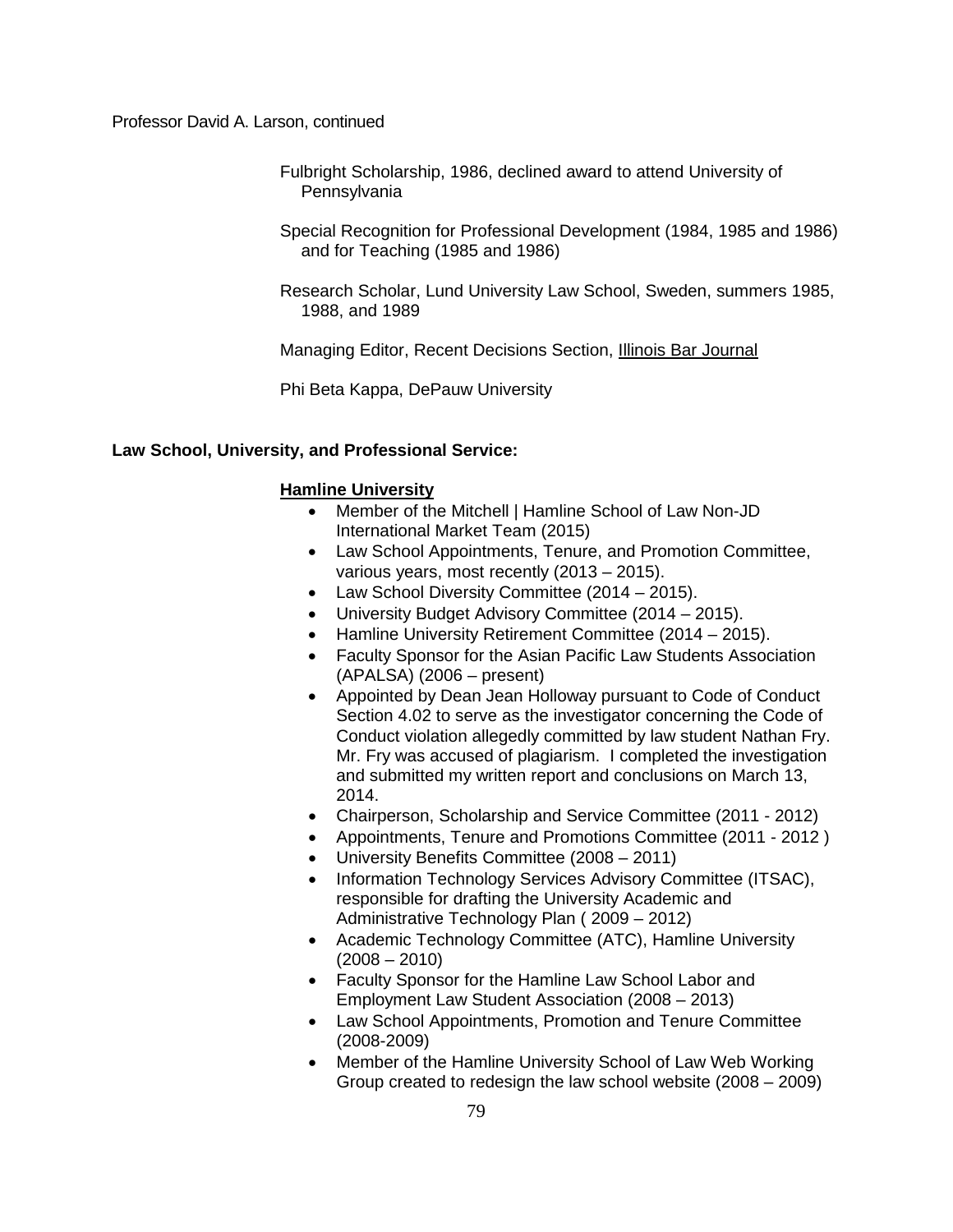- Law School Steering Committee (2005 2008).
- Law School Teaching and Scholarship Committee (Chair 2005 2008)
- Higher Learning Commission (HCL) Hamline University Accreditation Committee (2006 – 2007)
- Learning and Living Spaces Framework Group, Hamline University Strategic Plan (2006 – 2007)
- Law School Appointments, Promotion and Tenure Committee
- Law School Special Programs Subcommittee on Online Education (Embanet.com) LL.M. proposal.
- Law School Academic Affairs Committee (Chair 2002 2004)
- Law School Technology Committee (Chair 2001)
- Law School Curriculum Committee

# **Creighton University**

- Law School Admissions Committee
- Law School Minority Affairs Committee
- University Committee on Disabilities
- Law School Library Committee
- Law Review Committee
- Judge for Jessup International Moot Court Competition and Domestic Moot Court Competition

# **Additional International Projects and Selected Professional Development programs:**

Tianjin University of Finance and Economics Laws School in Tianjin, China received a government grant to pay my expenses to make presentations around China. We traveled over 2,000 miles by high speed train and I made presentations at the law schools at China University of Political Science and Law (Beijing), Wenzhou University, and Tianjin University of Finance and Economics; the River Delta Law Firm in Shanghai; and I visited the Beijing Arbitration Commission and the Labor Dispute Arbitration Commission in Wenzhou. June 2018

External Examiner for the Common Law LL.M. Program at the University of Hong Kong Law School, 3 years, 2016 - 2018

Peer Reviewer for the UNSW Law Journal (University of New South Wales in Australia). February 2018 reviewed an article titled "Judge v Robot: The Rise of Machines Is Upon Us."

Cyberjustice Laboratory, University of Montreal Law School, Montreal Canada, three presentations 2013 – 2014

Representative of the ABA-UNDP International Legal Resource Center (American Bar Association - United Nations Development Programme),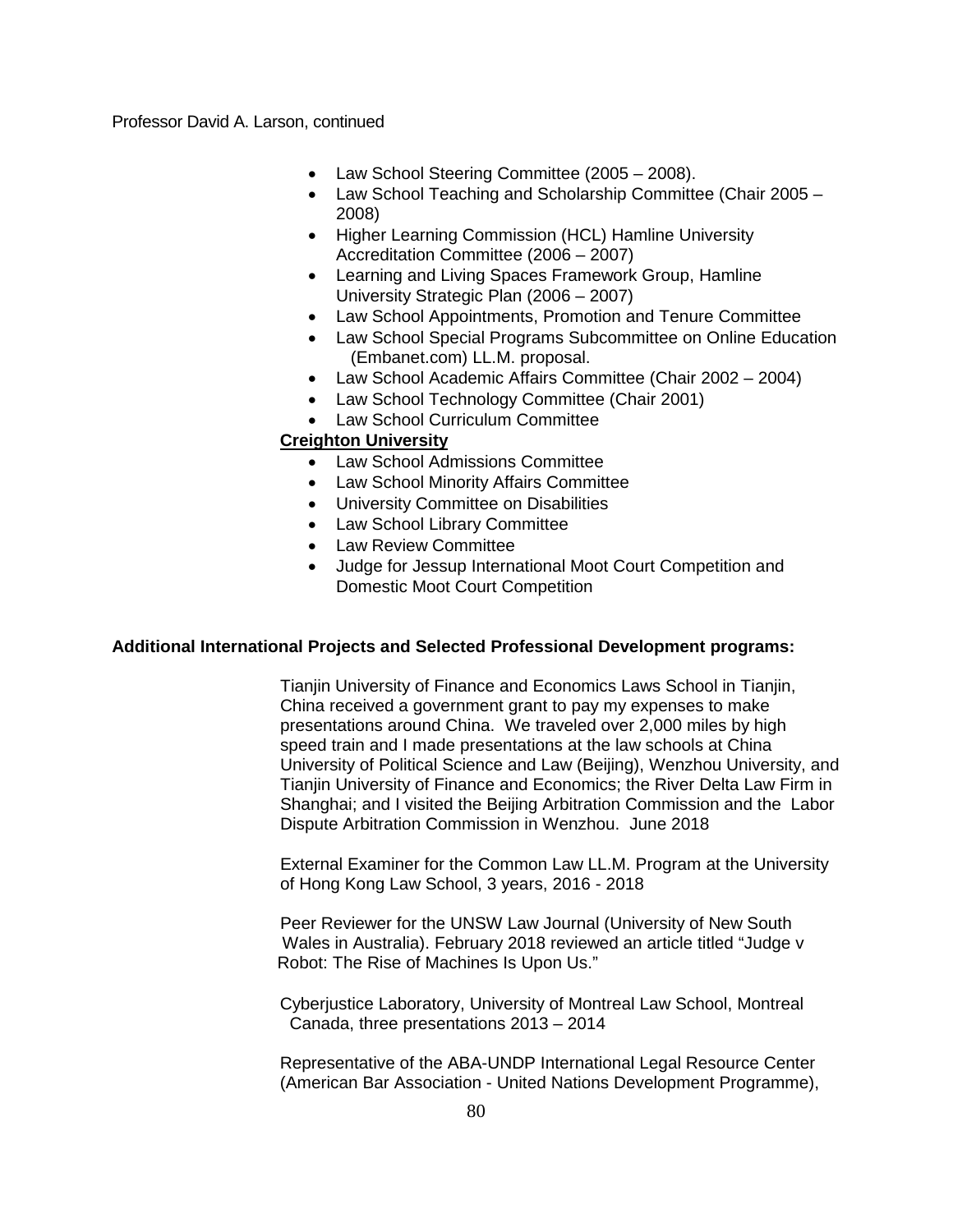along with three other nationally recognized experts. The Project's outcomes include the development of measurable, sustainable goals with respect to law and justice for persons with disabilities (including tools for evaluating progress); e-discussions with organizations that represent persons with disabilities, experts, and international organizations that will be facilitated by the Global Partnership for Disability and Development; and the establishment of an ICT web-based platform (administered by Syracuse University) designed to be accessible by persons with disabilities, 2013.

Contributed 200 pro bono hours to the World Bank/Global Forum on Law, Justice, and Development Project regarding Access to Justice for Persons with Disabilities, which culminated in a presentation that myself and three other members made at the United Nations in New York City, September 13, 2012.

Second Generation Global Negotiation Project in Istanbul, Turkey, Oct. 14 – 17, 2009.

Attended Concord Collegium in Boston, MA, which is the annual national conference for Concord Law School professors and administrators. The conference focused on how we can improve our teaching and also on new technologies being introduced by Concord, Oct. 1 – 3, 2009.

Track Chair for the International and Comparative ADR track of the American Bar Association Section of Dispute Resolution Eleventh Annual Spring Conference, New York City, April 16 – 19. 2009. I reviewed proposals submitted by possible presenters from around the country, made recommendations to the planning committee, and assisted in planning the full program for the meeting.

Arranged for students in my ADR and Technology class to engage in three different technology mediated direct negotiations with students enrolled at the University of Hong Kong. We used a different technology for each negotiation: asynchronous e-mail, Instant Messaging, and webcams. These exercises allowed the students to negotiate using technology, to compare and contrast their experiences with face-to-face negotiations, and to engage in international, cross-cultural negotiations, Spring 2009.

Co-editor for The Bridges newsletter, The College for Reconciliation and Development. The College is a summer program that brings together teachers and students from Israel, the Palestinian Authority, Lebanon and Jordan to work for a solution to the conflict in the Middle East, Summer 2008.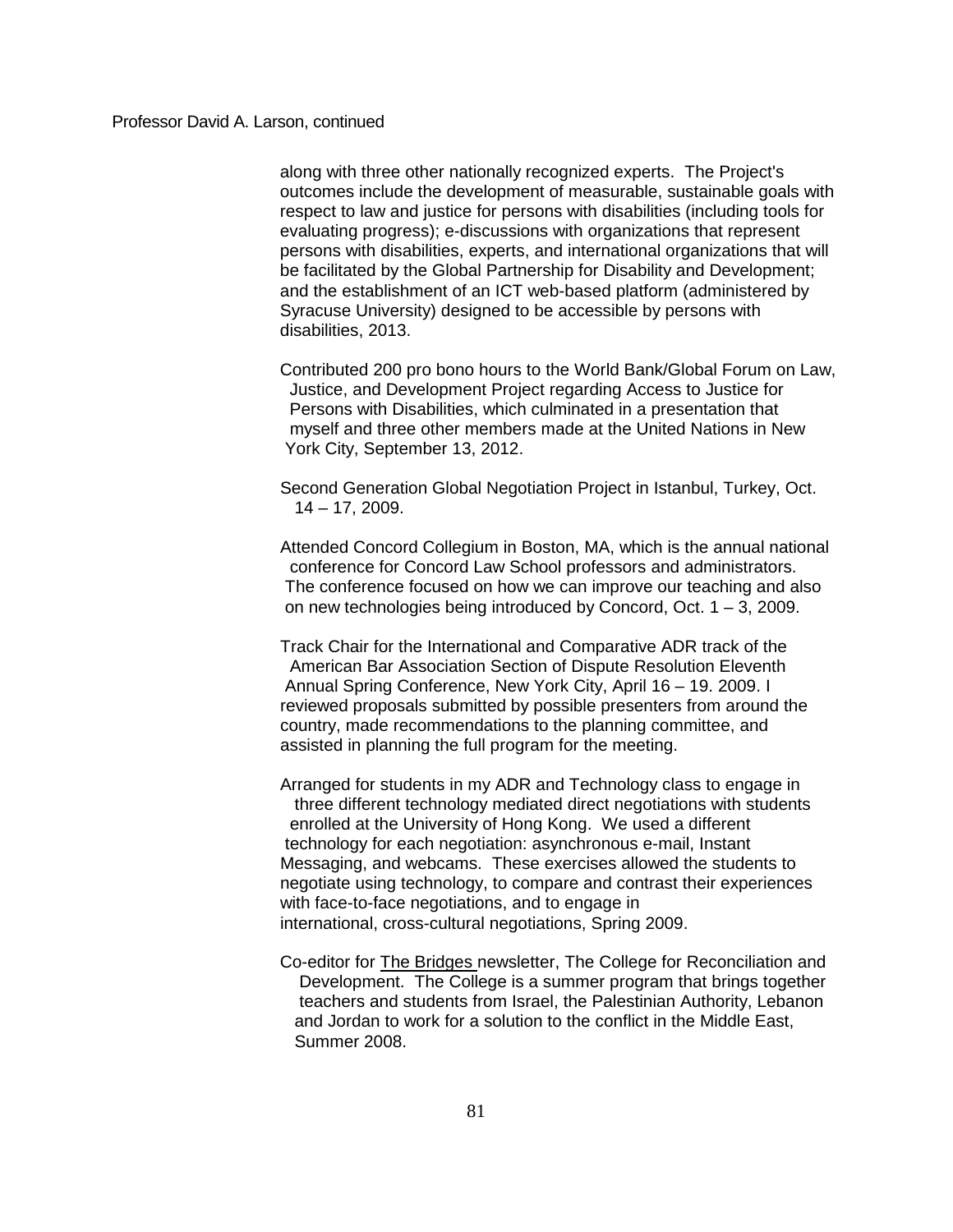"Opportunities for Information and Communications Technology (ICT) Experts in the Dispute Resolution Field," Keynote speaker at Leiden University, the Netherlands, for the 20th Annual Legal Knowledge and Information Systems Conference (Jurix 2007), December 12, 2007. The Jurix 2007 website featuring Professor Larson is at <http://www.jurix2007.org/>

"Opportunities for ODR in Asia," the 6th Annual International Forum on Online Dispute Resolution. The Forum was organized by the United Nations Economic and Social Commission for Asia and the Pacific (UNESCAP), in collaboration with the Hong Kong International Arbitration Centre (HKIAC) and the University of Hong Kong Faculty of Law (HKU), Hong Kong, China, December 4, 2007.

- "Technology Mediated Dispute Resolution (TMDR): An Update of the New Paradigm for ADR," the Fifth International Forum on Online Dispute Resolution in collaboration with the United Nations Economic and Social Commission for Asia and the Pacific and other organizations, Liverpool, England, April 20, 2007.
- Coached two Hamline University School of Law teams in the Fifth International Competition for Online Dispute Resolution (ICODR) in 2006 [\(http://www.odr.info/icodr.php\)](http://www.odr.info/icodr.php) . One team earned the bronze medal for third place in the Negotiation Competition.
- Coached two Hamline University School of Law teams in the Fourth International Competition for Online Dispute Resolution (ICODR). One team earned the gold medal for first place and one earned the silver medal for second place in the Fourth International Competition for Online Dispute Resolution (ICODR) – Negotiation. There were 38 teams in the competition from law schools around the world. The results can be viewed at Harvard University, Cornell University, the University of California-Davis, the University of Maryland, Fordham, the University of California-Hastings, Cardozo, and the University of Toledo participated from the United States. The international teams included the University of Belgrade, the University of Ottawa, Sabanci University, Pontifica Universidad Javeriana, and the National University of Singapore. Both of the Hamline teams finished in the top 18%.
- Coached the Hamline University School of Law team, which was awarded a silver medal for second place in the Third International Competition for Online Dispute Resolution (ICODR) – Arbitration, 2004.
- One of six United States professors who organized the First International Competition for Online Resolution (Arbitration) and the Second International Competition for Online Resolution (Negotiation). Twenty-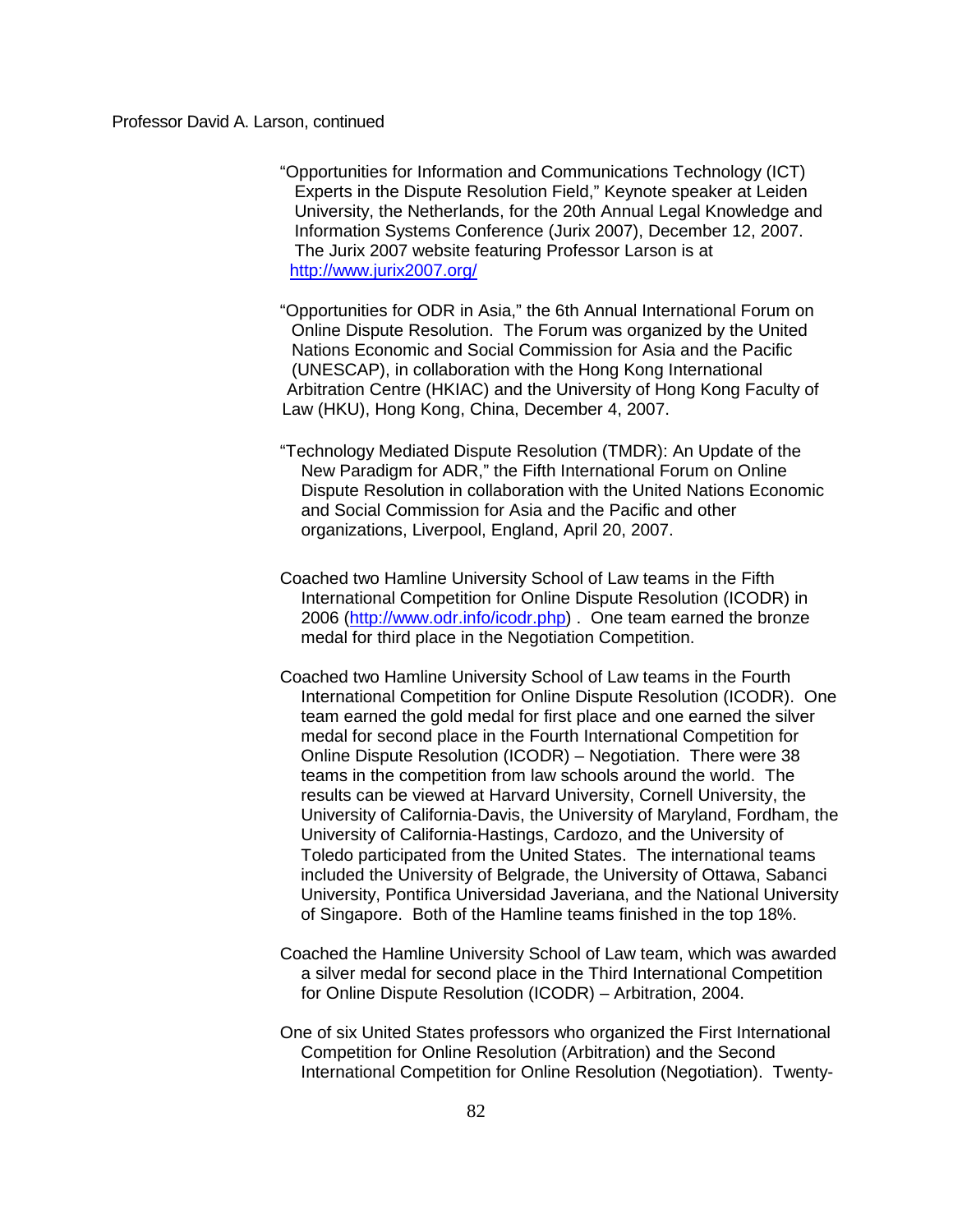eight law student teams from sixteen different countries participated in the competition held entirely online using the Thomson-West Corporation's platform (2002 – 2003).

- One of six organizers for the First International Online Negotiation Competition, which was conducted using the OnlineResolution platform during Cyberweek 2002 (Feb 24 – March 1). Law schools from twelve universities accepted our invitation to participate. Arizona State University, Ohio State University College of Law, Southern Methodist University School of Law, University of Washington School of Law, Hamline Univ. School of Law, Santa Clara University School of Law, Texas Wesleyan University Law School, Victoria University of Wellington (New Zealand), University of London (United Kingdom), University of Ottawa (Canada), University of Paris – 1 (France), University of Queensland (Australia).
- Coached the Hamline University School of Law team, which was awarded a bronze medal for third place in the first International Online Negotiation Competition (2002).
- Directed the planning of Hamline's International Commercial Arbitration program in Paris, France and co-taught the three-credit, 42-hour International Commercial Arbitration Summer Study Abroad course in Paris during summer 2002.
- Taught a two-credit, 28-hour ADR & Technology course (which I created) at the University of Queensland in Brisbane, Australia (May 2001). Also made presentations to the Law Faculty at the University of Queensland and the Brisbane Law Society.
- Taught a two-credit, 28-hour "Transnational Employment Discrimination Law and Dispute Resolution" course (which I created) at the Universita di Modena, Italy, July 2000.
- Chaired the session "Alternative Dispute Resolution in the United States: Recent Developments," at the ABA Annual National Conference in Dublin, Ireland, July 22, 2000.
- After a formal presentation, I taught a seminar at Renmin University (formerly Peoples' University) School of Law explaining the United States labor relations system to Chinese government officials, law school faculty, and law students, Beijing, China, September 11, 1997. "Current Employment Law Issues in the Czech Republic," ABA Section on Labor and Employment Law, International Committee, Prague, Czech Republic (1997)